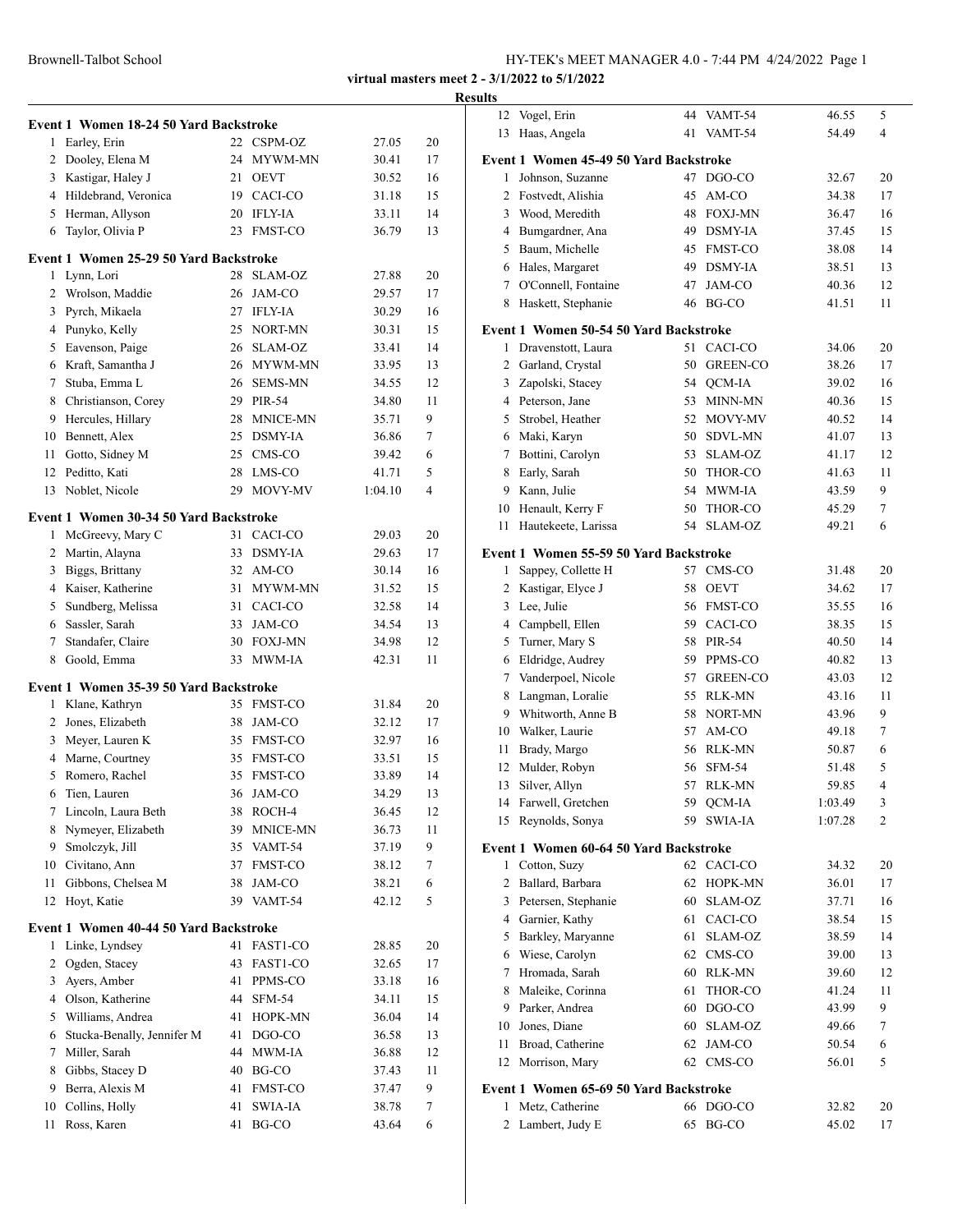|                | (Event 1 Women 65-69 50 Yard Backstroke) |    |                 |         |    |
|----------------|------------------------------------------|----|-----------------|---------|----|
| 3              | Bennett, Aimee                           |    | 65 CMS-CO       | 1:01.39 | 16 |
|                | 4 Vonderharr, Mary                       |    | 69 RLK-MN       | 1:03.00 | 15 |
| 5              | Johns, Margaret                          |    | 67 PPMS-CO      | 1:10.50 | 14 |
|                | Event 1 Women 70-74 50 Yard Backstroke   |    |                 |         |    |
| 1              | Shaffer, Cynthia                         | 71 | <b>BAMCO-CO</b> | 39.17   | 20 |
| $\overline{2}$ | Beatty, Kristine                         | 72 | PPMS-CO         | 48.20   | 17 |
| 3              | Young, Lydia                             |    | 73 CMS-CO       | 50.09   | 16 |
|                | 4 Wolberg, Neice                         |    | 71 CACI-CO      | 52.29   | 15 |
|                | 5 McCarthy, Joan                         |    | 73 OCM-IA       | 55.37   | 14 |
|                | 6 Hoover, Mary                           |    | 72 HOPK-MN      | 1:01.94 | 13 |
| $7^{\circ}$    | Johnson, Lynn                            |    | 73 IAMA-40      | 1:03.81 | 12 |
| 8              | Sedivy, Janice                           |    | 72 CGCC-NB      | 1:08.13 | 11 |
|                | Event 1 Women 75-79 50 Yard Backstroke   |    |                 |         |    |
| 1              | Pohlmann, Mary M                         | 77 | <b>SLAM-OZ</b>  | 47.99   | 20 |
|                | 2 Smollen, Carol                         |    | 78 RLK-MN       | 55.44   | 17 |
|                | 3 Henehan, Mary Pat                      |    | 79 SLAM-OZ      | 59.88   | 16 |
|                | 4 Bacon, AnnLiv                          |    | 79 RLK-MN       | 1:07.91 | 15 |
|                | 5 Arradondo, Martha                      |    | 75 RLK-MN       | 1:20.32 | 14 |
|                | Event 1 Men 18-24 50 Yard Backstroke     |    |                 |         |    |
|                | 1 Prica, Thomas                          |    | 24 UC20         | 26.71   | 20 |
|                | 2 Becker, Noah                           |    | 24 MINN-MN      | 27.71   | 17 |
|                | 3 Roback, Lee                            |    | 23 UC30         | 27.80   | 16 |
|                | 4 Johnson, Kyle F                        |    | 24 HOPK-MN      | 28.01   | 15 |
| 5              | Lively, Chris                            |    | 23 DAWGS-CO     | 30.74   | 14 |
|                | Event 1 Men 25-29 50 Yard Backstroke     |    |                 |         |    |
| 1              | May, Eric                                |    | 28 LMS-CO       | 26.44   | 20 |
|                | 2 Stockinger, Andy                       |    | 26 GREEN-CO     | 27.04   | 17 |
|                | 3 Kosieradzki, Ben                       |    | 29 MNICE-MN     | 28.31   | 16 |
|                | 4 Smith, Ryan A                          |    | 29 MOVY-MV      | 28.98   | 15 |
|                | 5 Kay, Daniel                            |    | 27 FMST-CO      | 29.08   | 14 |
|                | 6 Baetzold, Seth                         |    | 27 MINN-MN      | 30.24   | 13 |
| 7              | Shay, Tyler J                            |    | 26 WMNS-MN      | 46.45   | 12 |
|                | Event 1 Men 30-34 50 Yard Backstroke     |    |                 |         |    |
| 1              | Enge, Jeff P                             |    | 33 CSPM-OZ      | 24.23   | 20 |
| $\overline{c}$ | Whitaker, Sandy                          |    | 30 UC30         | 24.86   | 17 |
| 3              | Burford, Chris                           | 31 | UC30            | 26.49   | 16 |
| 4              | Paquin, Luke                             | 34 | MNICE-MN        | 27.82   | 15 |
| 5              | Taylor, Joe                              |    | 33 MWM-IA       | 29.05   | 14 |
|                | 6 Zarian, Steven                         | 31 | JAM-CO          | 29.15   | 13 |
|                | 7 Challeen, Tony                         |    | 30 MNICE-MN     | 29.94   | 12 |
| 8              | Claveau, David                           | 34 | JAM-CO          | 35.59   | 11 |
|                | Event 1 Men 35-39 50 Yard Backstroke     |    |                 |         |    |
| 1              | Senese, Bill                             | 37 | FMST-CO         | 25.56   | 20 |
| $\mathbf{2}$   | Colvert, Brian                           | 38 | PPMS-CO         | 25.99   | 17 |
| 3              | Gullett, Jeffrey                         | 38 | THOR-CO         | 27.70   | 16 |
|                | 4 Carlson, Matthew J                     |    | 38 ISMT-MN      | 27.93   | 15 |
|                | 5 White, Jonathan                        |    | 38 BG-CO        | 28.43   | 14 |
| 6              | Schenck, Kyle                            | 35 | MNICE-MN        | 34.03   | 13 |
| 7              | Giesler, Lee                             | 36 | MOVY-MV         | 52.50   | 12 |
|                |                                          |    |                 |         |    |
|                | Event 1 Men 40-44 50 Yard Backstroke     |    |                 |         |    |
| 1              | Caswell, Ian                             | 43 | BG-CO           | 26.57   | 20 |
| 2              | Hammond, Tim                             | 41 | MWM-IA          | 28.22   | 17 |
|                |                                          |    |                 |         |    |

| <b>Results</b> |                                      |    |                |         |    |
|----------------|--------------------------------------|----|----------------|---------|----|
|                | 3 Foster, Steven                     |    | 42 DGO-CO      | 28.99   | 16 |
|                | 4 Hunte, Edward H                    |    | 42 MVTSA-MV    | 29.30   | 15 |
|                | 5 Bergford, Brian                    |    | 40 THOR-CO     | 29.86   | 14 |
|                | 6 Kilber, Curtis                     |    | 40 SEMS-MN     | 32.26   | 13 |
|                | 7 Mahowald, Jason                    |    | 41 VAMT-54     | 32.31   | 12 |
|                | 8 Castor, Jimmy                      |    | 41 FMST-CO     | 32.70   | 11 |
|                | 9 Kroon, Jeremy J                    |    | 40 PIR-54      | 40.56   | 9  |
|                | Event 1 Men 45-49 50 Yard Backstroke |    |                |         |    |
| 1              | O'Sullivan, Chris                    |    | 47 CRZ8-CO     | 25.15   | 20 |
| 2              | Hultgren, Edward                     |    | 49 CACI-CO     | 31.22   | 17 |
|                | 3 Moyle, Greg                        |    | 45 DSMY-IA     | 31.79   | 16 |
|                | 4 Stangl, Lucas                      |    | 45 WMNS-MN     | 33.54   | 15 |
|                | 5 Ward, Michael S                    |    | 49 MINN-MN     | 37.35   | 14 |
|                | 6 Kurus, Doobie                      |    | 49 HOPK-MN     | 44.62   | 13 |
|                | Event 1 Men 50-54 50 Yard Backstroke |    |                |         |    |
| 1              | Tripps, Scott                        |    | 52 HOPK-MN     | 28.26   | 20 |
| $\overline{2}$ | Garland, Bob                         |    | 52 GREEN-CO    | 28.76   | 17 |
|                | 3 Gotto, Tony                        |    | 50 CMS-CO      | 30.49   | 16 |
|                | 4 Pazmino, Jorge                     |    | 52 AM-CO       | 34.32   | 15 |
|                | 5 Brown, Brian                       |    | 51 GREEN-CO    | 34.33   | 14 |
|                | 6 Murphy, Seth                       |    | 52 FMST-CO     | 37.04   | 13 |
|                | 7 White, Brad                        |    | 52 BG-CO       | 38.10   | 12 |
|                | 8 Rosinski, Thomas                   |    | 52 DAWGS-CO    | 38.24   | 11 |
|                | 9 Mendez, Mario                      |    | 51 OEVT        | 38.78   | 9  |
|                | 10 Kirsch, Kevin                     |    | 51 MNICE-MN    | 42.70   | 7  |
|                | Event 1 Men 55-59 50 Yard Backstroke |    |                |         |    |
| $\mathbf{1}$   | Barringer, Rob                       |    | 56 CMS-CO      | 30.34   | 20 |
|                | 2 Bennett, Dennis                    |    | 56 DSMY-IA     | 30.75   | 17 |
|                | 3 Miller, Rod                        |    | 55 MWM-IA      | 31.98   | 16 |
|                | 4 Miller, Michael D                  |    | 56 MNICE-MN    | 34.70   | 15 |
|                | 5 Fogarty, Michael P                 |    | 56 UC30        | 34.96   | 14 |
|                | 6 Barkley, John                      |    | 59 SFM-54      | 41.63   | 13 |
|                | Event 1 Men 60-64 50 Yard Backstroke |    |                |         |    |
|                | 1 Hugo, John                         |    | 61 CMS-CO      | 30.99   | 20 |
|                | 2 Belin, Tom                         |    | 60 MWM-IA      | 31.56   | 17 |
| 3              | Holthus, Brian                       |    | 64 RLK-MN      | 31.78   | 16 |
| 4              | Paakh, Bruce                         | 64 | RLK-MN         | 31.83   | 15 |
| 5              | Gengler, William                     | 60 | HOPK-MN        | 32.15   | 14 |
|                | 6 Patterson, Daniel                  | 61 | <b>UC40</b>    | 32.63   | 13 |
| 7              | Pedelty, Jeffrey                     |    | 64 UC32        | 38.38   | 12 |
| 8              | Kalin, Dan M                         |    | 64 PPMS-CO     | 39.60   | 11 |
| 9              | Miller, David                        |    | 64 GREEN-CO    | 40.07   | 9  |
| 10             | Bentz, Roger                         |    | 60 UC30        | 41.90   | 7  |
| 11             | O'Keeffe, John                       | 60 | BG-CO          | 46.99   | 6  |
| 12             | Reetziii, Eric                       | 62 | BG-CO          | 48.47   | 5  |
| 13             | Cattles, Steve                       |    | 62 BG-CO       | 1:07.85 | 4  |
|                | Event 1 Men 65-69 50 Yard Backstroke |    |                |         |    |
| 1              | Stanback, John H                     |    | 68 FAST1-CO    | 31.62   | 20 |
| 2              | Lamour, Didier                       | 65 | <b>RLK-MN</b>  | 34.52   | 17 |
|                | 3 Nelson, Steven                     | 69 | <b>FOXJ-MN</b> | 34.56   | 16 |
|                | 4 Nolte, Christopher                 | 65 | CACI-CO        | 35.07   | 15 |
|                | 5 Tveitmoe, Robert                   | 69 | JAM-CO         | 36.00   | 14 |
|                | 6 Nelson, Curtis                     |    | 66 RLK-MN      | 36.16   | 13 |
| 7              | Petrie, Stephen                      | 65 | AM-CO          | 36.44   | 12 |
| 8              | Kealy, Tom                           | 65 | <b>SWIA-IA</b> | 37.54   | 11 |
|                |                                      |    |                |         |    |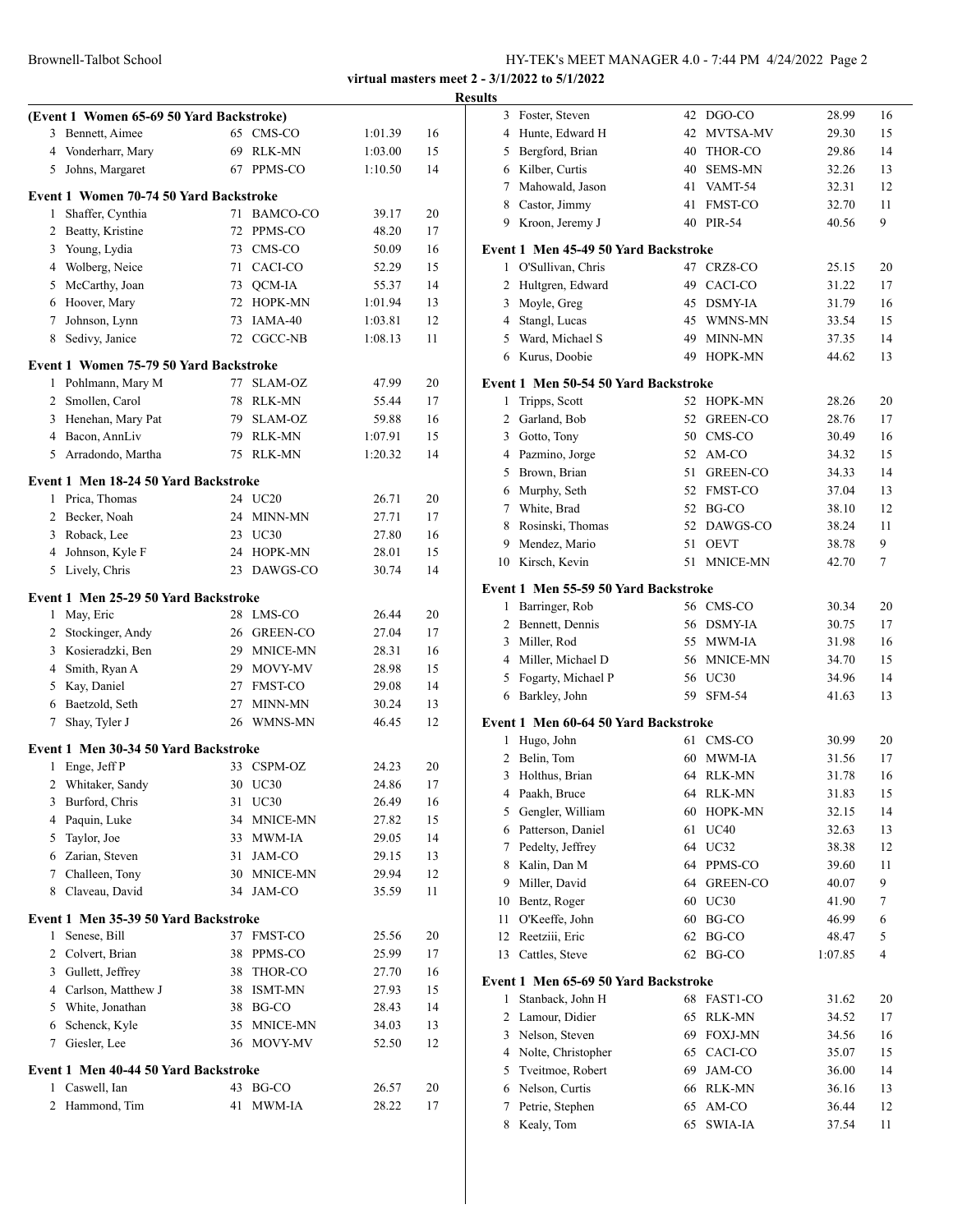Brownell-Talbot School

| HY-TEK's MEET MANAGER 4.0 - 7:44 PM 4/24/2022 Page 3 |  |
|------------------------------------------------------|--|
|------------------------------------------------------|--|

**virtual masters meet 2 - 3/1/2022 to 5/1/2022**

# **(Event 1 Men 65-69 50 Yard Backstroke)** Bower, Norman 68 QCM-IA 41.50 9 Recalde, Marco 67 MOVY-MV 44.82 7 Mazza, Richard C 67 HOPK-MN 54.03 6 Hafdahl, Jim 66 NORT-MN 57.58 5 **Event 1 Men 70-74 50 Yard Backstroke** Anderson, Marc 73 RLK-MN 36.88 20 Rothweiler, Michael 74 RLK-MN 37.92 17 Kleffman, Robin T 74 RLK-MN 38.29 16 Bailey, Mark 71 BAMCO-CO 39.06 15 Kornblatt, Daniel 72 FOXJ-MN 39.58 14 Iverson, Ted 71 SLAM-OZ 39.96 13 7 Glidden, Chip 71 MOVY-MV 40.82 12 8 Stewart, Charles 70 NORT-MN 40.99 11 Kennedy, James 70 UC32 43.86 9 Morgan, Michael 73 SLAM-OZ 45.40 7 11 Sindlinger, Bill 70 MWM-IA 46.16 6 Wison, Frank 70 MWM-IA 47.88 5 **Event 1 Men 75-79 50 Yard Backstroke** Abrahams, Richard 77 CRZ8-CO 35.40 20 2 Walker, Laurence 78 SLAM-OZ 41.52 17 Quackenbush, Kent F 75 RLK-MN 44.39 16 McDanal, Steven 78 JAM-CO 48.53 15 Kalstrom, Reynold 77 FMST-CO 51.78 14 Tobin, John 79 CMS-CO 52.64 13 **Event 1 Men 85-89 50 Yard Backstroke** 1 Good, Larry 87 SLAM-OZ 51.78 20 2 Kansas, Bill 86 RLK-MN 1:18.60 17 **Event 2 Women 18-24 100 Yard Butterfly** 1 Wu, Willa 22 UC21 1:04.67 20 2 Sanders, Sedona 22 JAM-CO 1:05.66 17 **Event 2 Women 25-29 100 Yard Butterfly** Lynn, Lori 28 SLAM-OZ 56.66 20 Wrolson, Maddie 26 JAM-CO 58.24 17 Rizzo, Linnea 25 RIP-MN 1:11.01 16 Eavenson, Paige 26 SLAM-OZ 1:16.03 15 Stevens, Elizabeth A 28 BG-CO 1:48.60 14 **Event 2 Women 30-34 100 Yard Butterfly** Varner, Meghan 30 BAMCO-CO 1:12.48 20 **Event 2 Women 35-39 100 Yard Butterfly** Ludick, Margaret 37 FOXJ-MN 1:06.68 20 2 Marne, Courtney 35 FMST-CO 1:10.80 17 Lincoln, Laura Beth 38 ROCH-4 1:26.29 16 4 Shupe, Abigail 37 FAST1-CO 1:37.90 15 5 Moss, Amanda L 37 JAM-CO 1:43.49 14 **Event 2 Women 40-44 100 Yard Butterfly** Meredith-Dunlop, Mandi L 41 RAPID-54 1:04.34 20 2 Lee, Jodi 44 JAM-CO 1:05.97 17 Melsen, Krisie 41 HOPK-MN 1:10.28 16 4 Moore, Jessica 41 CSPM-OZ 1:11.03 15 5 Miller, Sarah 44 MWM-IA 1:16.02 14 Lanius, Katie 41 MWM-IA 1:20.12 13

| <b>Results</b>                         |                          |                |          |
|----------------------------------------|--------------------------|----------------|----------|
| Event 2 Women 45-49 100 Yard Butterfly |                          |                |          |
| 1 Baum, Michelle                       | 45 FMST-CO               | 1:14.44        | 20       |
| Event 2 Women 50-54 100 Yard Butterfly |                          |                |          |
| 1 Garland, Crystal                     | 50 GREEN-CO              | 1:20.86        | 20       |
|                                        |                          |                |          |
| Event 2 Women 55-59 100 Yard Butterfly |                          |                |          |
| 1 Steffe, Kathleen                     | 59 CACI-CO               | 1:12.83        | 20       |
| 2 Vanderpoel, Nicole                   | 57 GREEN-CO              | 1:44.85        | 17       |
| 3 Strebe, Jacqueline                   | 57 RLK-MN                | 2:00.77        | 16       |
| Event 2 Women 60-64 100 Yard Butterfly |                          |                |          |
| 1 Barkley, Sherry                      | 64 SFM-54                | 1:42.59        | 20       |
| Townley, Antoinette<br>$\mathbf{2}$    | 62 THOR-CO               | 1:59.27        | 17       |
| Event 2 Women 65-69 100 Yard Butterfly |                          |                |          |
| 1 McGiverin, Teresa                    | 65 MOVY-MV               | 1:40.43        | 20       |
| 2 Bloomfield, Sue A                    | 69 FAST1-CO              | 1:48.94        | 17       |
|                                        |                          |                |          |
| Event 2 Women 70-74 100 Yard Butterfly |                          |                |          |
| 1 Larsen, Babs                         | 74 RLK-MN                | 1:53.86        | 20       |
| 2 Young, Lydia                         | 73 CMS-CO                | 2:09.86        | 17       |
| Event 2 Women 75-79 100 Yard Butterfly |                          |                |          |
| 1 Pohlmann, Mary M                     | 77 SLAM-OZ               | 2:04.82        | 20       |
| Event 2 Men 18-24 100 Yard Butterfly   |                          |                |          |
| 1 Vrudny, Abraham J                    | 23 RIP-MN                | 51.88          | 20       |
| 2 Prica, Thomas                        | 24 UC20                  | 55.11          | 17       |
| 3 Fossum, Christian                    | 24 VAMT-54               | 55.63          | 16       |
| 4 Lively, Chris                        | 23 DAWGS-CO              | 58.10          | 15       |
| 5 Allen, Jack                          | 23 MOVY-MV               | 1:00.41        | 14       |
| 6 Roback, Lee                          | 23 UC30                  | 1:05.11        | 13       |
|                                        |                          |                |          |
| Event 2 Men 25-29 100 Yard Butterfly   |                          |                |          |
| 1 Boston, Bryce<br>2 McPherson, Kevin  | 26 MINN-MN<br>25 MOVY-MV | 50.30<br>51.33 | 20<br>17 |
| 3 Bergstrom, Scott                     | 27 FMST-CO               | 53.91          | 16       |
| 4 Pasquesi, Justin                     | 28 CSPM-OZ               | 54.02          | 15       |
| 5 Kosieradzki, Ben                     | 29 MNICE-MN              | 56.22          | 14       |
| 6 Dyer, Samuel                         | 25 MINN-MN               | 1:01.67        | 13       |
| 7<br>Gleason, Sam                      | 25<br>$ALB-38$           | 1:02.78        | 12       |
| 8 Kezer, Loren                         | 29 BG-CO                 | 1:03.39        | 11       |
|                                        |                          |                |          |
| Event 2 Men 30-34 100 Yard Butterfly   |                          |                |          |
| 1 Whitaker, Sandy                      | 30 UC30                  | 51.15          | 20       |
| 2 Stegeman, Matthew                    | 31 MNICE-MN              | 1:04.84        | 17       |
| 3 Fenster, Jacob                       | 31 UC21                  | 1:08.84        | 16       |
| Event 2 Men 35-39 100 Yard Butterfly   |                          |                |          |
| 1 Colvert, Brian                       | 38 PPMS-CO               | 54.39          | 20       |
| Gullett, Jeffrey<br>$\overline{2}$     | 38 THOR-CO               | 56.37          | 17       |
| Event 2 Men 40-44 100 Yard Butterfly   |                          |                |          |
| 1 Pierce, Jeffrey                      | 41 FAST1-CO              | 56.92          | 20       |
| 2 Miller, Clay                         | 41<br>SWIA-IA            | 58.89          | 17       |
| 3 Caswell, Ian                         | 43 BG-CO                 | 1:01.60        | 16       |
| 4 Batchelder, John                     | 41 GREEN-CO              | 1:01.97        | 15       |
| 5 Hunte, Edward H                      | 42 MVTSA-MV              | 1:04.72        | 14       |
| 6 Heath, James                         | 41 UC32                  | 1:08.06        | 13       |
|                                        |                          |                |          |
| Event 2 Men 45-49 100 Yard Butterfly   |                          |                |          |
| 1 O'Sullivan, Chris                    | 47 CRZ8-CO               | 54.63          | 20       |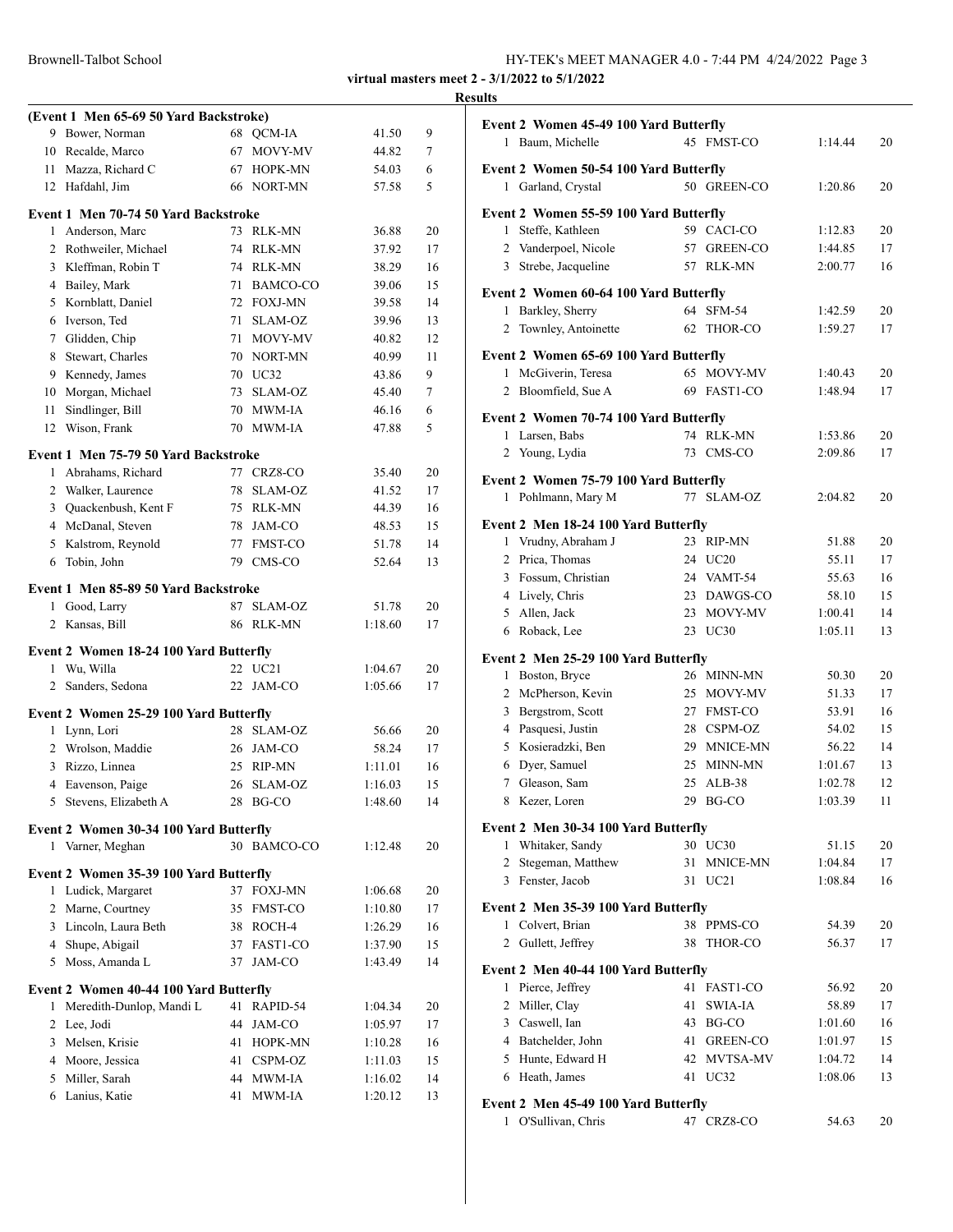| HY-TEK's MEET MANAGER 4.0 - 7:44 PM 4/24/2022 Page 4 |
|------------------------------------------------------|
|                                                      |

|                                        |               |         |    | <b>Results</b>                         |                     |         |        |
|----------------------------------------|---------------|---------|----|----------------------------------------|---------------------|---------|--------|
| (Event 2 Men 45-49 100 Yard Butterfly) |               |         |    | Event 3 Women 25-29 200 Yard Freestyle |                     |         |        |
| 2 Hawks, Aaron                         | 47 DSMY-IA    | 57.32   | 17 | 1 Hippen, Kara                         | 25 WEX-MN           | 2:07.14 | 20     |
| 3 Edwards, Dan                         | 48 CMS-CO     | 59.19   | 16 | 2 Rizzo, Linnea                        | 25 RIP-MN           | 2:11.00 | 17     |
| 4 Martin, Greg J                       | 47 CACI-CO    | 1:09.25 | 15 | Pinter, Kristine<br>3                  | 25 IFLY-IA          | 2:19.22 | 16     |
| 5 Bolling, John                        | SLAM-OZ<br>49 | 1:10.43 | 14 | Bennett, Alex<br>4                     | 25 DSMY-IA          | 2:26.00 | 15     |
| 6 Jacobs, Tim                          | 47 MWM-IA     | 1:14.86 | 13 | 5<br>Stevens, Elizabeth A              | 28<br>BG-CO         | 2:43.57 | 14     |
| Event 2 Men 50-54 100 Yard Butterfly   |               |         |    | Event 3 Women 30-34 200 Yard Freestyle |                     |         |        |
| 1 Garland, Bob                         | 52 GREEN-CO   | 59.84   | 20 | 1 Young, Katie                         | 32 MINN-MN          | 2:13.45 | 20     |
| 2 Grant, Matthews                      | 50 UC30       | 1:01.40 | 17 | 2 Varner, Meghan                       | 30 BAMCO-CO         | 2:17.92 | 17     |
| 3 Tripps, Scott                        | 52 HOPK-MN    | 1:04.63 | 16 | Sundberg, Melissa<br>3                 | 31 CACI-CO          | 2:25.40 | 16     |
| 4 White, Brad                          | 52 BG-CO      | 1:19.53 | 15 | Burggraaf, Kelly<br>4                  | 31 FMST-CO          | 2:32.02 | 15     |
| Event 2 Men 55-59 100 Yard Butterfly   |               |         |    | 5 Sullivan, Ashley                     | 34 MINN-MN          | 2:38.02 | 14     |
| 1 Ponthier, Chuck                      | 59 CACI-CO    | 1:01.83 | 20 | Boyce, Katie<br>6                      | 33 JAM-CO           | 2:44.08 | 13     |
| 2 Wise, Mike                           | 57 FMST-CO    | 1:11.98 | 17 |                                        |                     |         |        |
| 3 Thompson, Anthony                    | 57 MOVY-MV    | 1:15.63 | 16 | Event 3 Women 35-39 200 Yard Freestyle |                     |         |        |
| 4 Neilsen, Eric                        | 56 FAST1-CO   | 1:25.30 | 15 | 1 Jones, Elizabeth                     | 38 JAM-CO           | 2:06.15 | 20     |
|                                        |               |         |    | 2 Ludick, Margaret                     | 37 FOXJ-MN          | 2:08.62 | 17     |
| Event 2 Men 60-64 100 Yard Butterfly   |               |         |    | 3<br>Tien, Lauren                      | 36 JAM-CO           | 2:17.12 | 16     |
| 1 Brown, Tim                           | 60 DSMY-IA    | 1:05.04 | 20 | Romero, Rachel<br>4                    | 35 FMST-CO          | 2:17.33 | 15     |
| 2 Biesecker, Cal                       | 60 MOVY-MV    | 1:07.66 | 17 | 5<br>Troyer, Anita                     | 35 SDVL-MN          | 2:19.36 | 14     |
| 3 Hugo, John                           | 61 CMS-CO     | 1:08.81 | 16 | Olivos, Maegan<br>6                    | 37 JAM-CO           | 2:19.58 | 13     |
| 4 Collings, Mark S                     | 61 FMST-CO    | 1:08.96 | 15 | Peterson, Megan<br>7                   | <b>SFM-54</b><br>38 | 2:20.13 | 12     |
| 5 Lantgen, Gregory                     | 64 SFM-54     | 1:10.91 | 14 | 8<br>Krejci, Rachel                    | 39 HOPK-MN          | 2:22.82 | 11     |
| 6 Sherman, Bill                        | 63 MOVY-MV    | 1:11.99 | 13 | Civitano, Ann<br>9                     | 37 FMST-CO          | 2:27.07 | 9      |
| Bunevich, Steven<br>7                  | 61 FMST-CO    | 1:13.36 | 12 | Flessert, Amy<br>10                    | 37 NORT-MN          | 2:31.74 | 7      |
| 8 Fleming, Patrick                     | RLK-MN<br>61  | 1:14.65 | 11 | Mitchler, Jenna<br>11                  | 38 MINN-MN          | 2:51.45 | 6      |
| Erzinger, Martin J<br>9                | 64 GREEN-CO   | 1:46.68 | 9  | Ingemansen, Samantha L<br>12           | 35 SFM-54           | 2:58.68 | 5      |
| 10 McLaughlin, Steve                   | 64 MYWM-MN    | 2:05.53 | 7  | Moss, Amanda L<br>13                   | 37 JAM-CO           | 3:09.76 | 4      |
| Event 2 Men 65-69 100 Yard Butterfly   |               |         |    | Event 3 Women 40-44 200 Yard Freestyle |                     |         |        |
| Smith, Darrell<br>$\mathbf{1}$         | 65 RLK-MN     | 1:08.82 | 20 | 1 Gustafson, Jamie                     | 42 CGCC-NB          | 2:14.61 | 20     |
| 2 Lamour, Didier                       | 65 RLK-MN     | 1:13.77 | 17 | 2<br>Ogden, Stacey                     | 43 FAST1-CO         | 2:15.35 | 17     |
| 3 Hess, Richard                        | 67 BG-CO      | 1:15.60 | 16 | Gibbs, Stacey D<br>3                   | BG-CO<br>40         | 2:18.67 | 16     |
| 4 Kealy, Tom                           | 65 SWIA-IA    | 1:24.40 | 15 | Jensen, Stacie<br>4                    | 44 SLAM-OZ          | 2:18.79 | 15     |
| 5 Johnson, Steve W                     | 67 SFM-54     | 1:28.60 | 14 | Mahowald, Melanie<br>5                 | 40 VAMT-54          | 2:20.96 | 14     |
| 6 Recalde, Marco                       | 67 MOVY-MV    | 1:32.67 | 13 | Daelli, Carly<br>6                     | 42 UC32             | 2:22.01 | 13     |
| 7 Valvano, John J                      | 65 JAM-CO     | 2:08.30 | 12 | Marschner, Marie<br>7                  | 43 JAM-CO           | 2:24.45 | 12     |
| Event 2 Men 70-74 100 Yard Butterfly   |               |         |    | 8<br>Williams, Andrea                  | 41 HOPK-MN          | 2:32.40 | 11     |
| 1 Kelley, Joseph                       | 71 CSPM-OZ    | 1:11.13 | 20 | 9 Berra, Alexis M                      | 41 FMST-CO          | 2:41.38 | 9      |
| 2 MacDonald, Lee H                     | 70 FAST1-CO   | 1:17.53 | 17 | Event 3 Women 45-49 200 Yard Freestyle |                     |         |        |
| 3 Kennedy, James                       | 70 UC32       | 1:38.55 | 16 | 1 Glenn, Katie                         | 45 OPA-CO           | 2:02.55 | 20     |
| 4 Sindlinger, Bill                     | 70 MWM-IA     | 1:45.88 | 15 | 2 Wells, Katie                         | 45 JAM-CO           | 2:18.50 | 17     |
| 5 Durell, Bill                         | 71 RLK-MN     | 1:55.34 | 14 | Schutte, Stephanie D<br>3              | 47 OEVT             | 2:20.39 | 16     |
| 6 Kaplan, Mark                         | 73 RLK-MN     | 2:54.56 | 13 | O'Connell, Fontaine<br>4               | 47 JAM-CO           | 2:26.24 | 15     |
|                                        |               |         |    | Signorelli, Jackie<br>5                | 48 FAST1-CO         | 2:28.88 | 14     |
| Event 2 Men 75-79 100 Yard Butterfly   |               |         |    | Wood, Meredith<br>6                    | 48 FOXJ-MN          | 2:30.49 | 13     |
| 1 Abrahams, Richard                    | 77 CRZ8-CO    | 1:09.53 | 20 | Bumgardner, Ana<br>7                   | 49 DSMY-IA          | 2:31.02 | 12     |
| 2 Noble, Dave                          | 78 MOVY-MV    | 1:25.94 | 17 | Haskett, Stephanie<br>8                | 46 BG-CO            | 2:40.13 | 11     |
| Event 2 Men 85-89 100 Yard Butterfly   |               |         |    | Gilhooly, Jane<br>9                    | 46 SFM-54           | 2:53.42 | 9      |
| 1 Kansas, Bill                         | 86 RLK-MN     | 3:28.23 | 20 | Rothgangel, Ella<br>10                 | 46 SLAM-OZ          | 3:19.24 | $\tau$ |
|                                        |               |         |    | White, Crystal<br>11                   | 48 BG-CO            | 3:22.59 | 6      |
| Event 3 Women 18-24 200 Yard Freestyle |               |         |    |                                        |                     |         |        |
| 1 Teubel, Hannah                       | 24 MWM-IA     | 1:52.01 | 20 | Event 3 Women 50-54 200 Yard Freestyle |                     |         |        |
| 2 Erwin, Abbey                         | 23 HOPK-MN    | 1:55.31 | 17 | 1 Bierstedt, Michele                   | 51 FMST-CO          | 2:25.01 | 20     |
| 3 Sanders, Sedona                      | 22 JAM-CO     | 2:11.50 | 16 | Kirby, Jennifer N<br>2                 | 52 SFM-54           | 2:28.83 | 17     |
| 4 Taylor, Olivia P                     | 23 FMST-CO    | 2:33.97 | 15 | Orgill, Michelle<br>3                  | 50 GREEN-CO         | 2:33.90 | 16     |
|                                        |               |         |    | Strobel, Heather<br>4                  | 52 MOVY-MV          | 2:49.22 | 15     |
|                                        |               |         |    | 5 Hautekeete, Larissa                  | 54 SLAM-OZ          | 3:22.75 | 14     |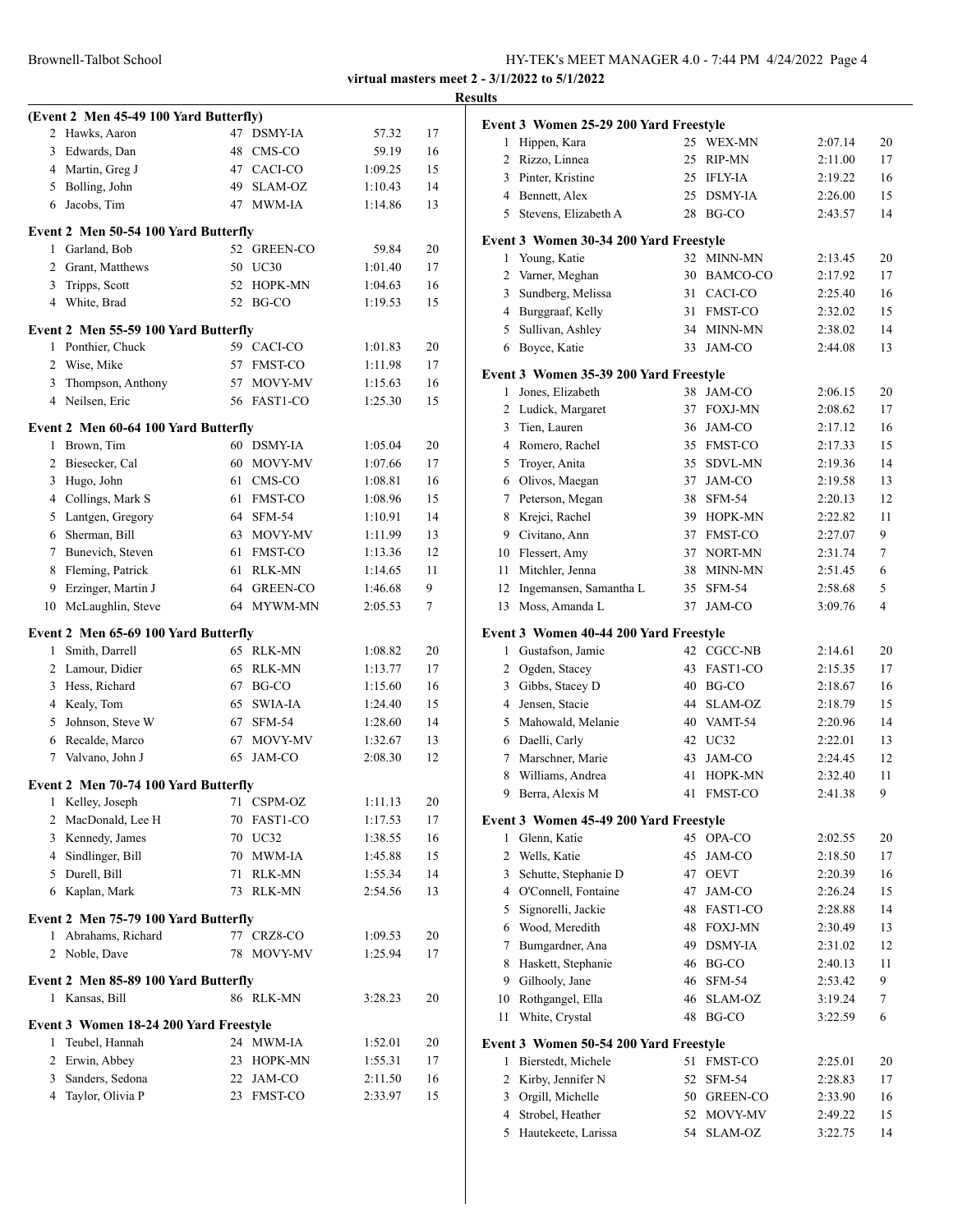|              | Event 3 Women 55-59 200 Yard Freestyle |    |               |         |    |
|--------------|----------------------------------------|----|---------------|---------|----|
|              | 1 Steffe, Kathleen                     |    | 59 CACI-CO    | 2:16.42 | 20 |
|              | 2 Huettner, Heather                    |    | 56 MOVY-MV    | 2:27.20 | 17 |
|              | 3 Lee, Julie                           |    | 56 FMST-CO    | 2:27.24 | 16 |
|              | 4 Casey, Joan                          |    | 57 HOPK-MN    | 2:28.93 | 15 |
|              | 5 Stauffer, Rachel                     |    | 59 DSMY-IA    | 2:29.78 | 14 |
|              | 6 Whitworth, Anne B                    |    | 58 NORT-MN    | 2:42.36 | 13 |
|              | 7 Timmer, Dianne                       |    | 57 OEVT       | 3:07.38 | 12 |
|              | 8 Johnson, Cheri                       |    | 57 NORT-MN    | 3:10.52 | 11 |
|              | Event 3 Women 60-64 200 Yard Freestyle |    |               |         |    |
|              | 1 Garnier, Kathy                       |    | 61 CACI-CO    | 2:17.22 | 20 |
|              | 2 Cotton, Suzy                         |    | 62 CACI-CO    | 2:20.12 | 17 |
|              | 3 Petersen, Stephanie                  |    | 60 SLAM-OZ    | 2:33.15 | 16 |
|              | 4 Wiese, Carolyn                       |    | 62 CMS-CO     | 2:43.11 | 15 |
|              | 5 Groskopf, Amy                        |    | 64 QCM-IA     | 2:55.74 | 14 |
|              | 6 Nolte, Susan D                       | 61 | CACI-CO       | 3:16.88 | 13 |
|              | 7 Jones, Diane                         |    | 60 SLAM-OZ    | 3:21.12 | 12 |
|              | Event 3 Women 65-69 200 Yard Freestyle |    | 65 FOXJ-MN    |         |    |
|              | 1 Nelson, Sarah Eicher                 |    |               | 2:42.14 | 20 |
|              | 2 Lambert, Judy E                      |    | 65 BG-CO      | 2:48.00 | 17 |
|              | 3 Lees, Terri                          |    | 68 MOVY-MV    | 3:10.67 | 16 |
|              | 4 Morrison, Lynn                       |    | 67 LSM-26     | 3:26.75 | 15 |
|              | Event 3 Women 70-74 200 Yard Freestyle |    |               |         |    |
| 1            | Shaffer, Cynthia                       |    | 71 BAMCO-CO   | 2:47.13 | 20 |
|              | Event 3 Women 75-79 200 Yard Freestyle |    |               |         |    |
|              | 1 Pohlmann, Mary M                     | 77 | SLAM-OZ       | 3:19.16 | 20 |
|              |                                        |    |               |         |    |
|              | Event 3 Women 85-89 200 Yard Freestyle |    |               |         |    |
|              | 1 Johnson, Ruth B                      |    | 89 QCM-IA     | 5:06.50 | 20 |
|              | Event 3 Men 18-24 200 Yard Freestyle   |    |               |         |    |
|              | 1 Smoak, Connor                        |    | 24 CSPM-OZ    | 1:51.50 | 20 |
|              | 2 Foss, Michael                        |    | 24 MINN-MN    | 1:54.17 | 17 |
|              | 3 Johnson, Kyle F                      |    | 24 HOPK-MN    | 2:00.33 | 16 |
|              | 4 Roback, Lee                          |    | 23 UC30       | 2:02.55 | 15 |
|              | 5 Hodges, William J                    | 19 | <b>PIR-54</b> | 2:27.69 | 14 |
|              | Event 3 Men 25-29 200 Yard Freestyle   |    |               |         |    |
| 1            | Pasquesi, Justin                       |    | 28 CSPM-OZ    | 1:45.73 | 20 |
|              | 2 Bergstrom, Scott                     | 27 | FMST-CO       | 1:47.60 | 17 |
|              | 3 Gleason, Sam                         | 25 | $ALB-38$      | 2:00.97 | 16 |
|              | 4 Paradis, Bennett                     |    | 28 GREEN-CO   | 2:02.44 | 15 |
|              | 5 Hingtgen, Zach                       | 26 | MINN-MN       | 2:05.53 | 14 |
|              | 6 Essells, Ben T                       | 28 | PPMS-CO       | 2:06.66 | 13 |
|              | 7 Dyer, Samuel                         | 25 | MINN-MN       | 2:06.88 | 12 |
|              | 8 Bongers, Austin                      | 27 | NORT-MN       | 2:10.08 | 11 |
|              | 9 Mischke, Malekai                     |    | 26 HOPK-MN    | 2:24.40 | 9  |
|              | Event 3 Men 30-34 200 Yard Freestyle   |    |               |         |    |
|              | 1 Pheasant, Simon                      |    | 30 MWM-IA     | 1:51.36 | 20 |
|              | 2 Montoya Segnini, Jose A              |    | 30 MOVY-MV    | 1:56.19 | 17 |
|              | 3 Davids, Thomas                       |    | 32 UC32       | 2:01.59 | 16 |
|              | 4 Zelfer, Brandon D                    |    | 32 OEVT       | 2:17.04 | 15 |
|              | 5 Sande, Christian                     |    | 34 MWM-IA     | 2:18.40 | 14 |
|              | Event 3 Men 35-39 200 Yard Freestyle   |    |               |         |    |
|              | 1 Anderson, Kenneth                    |    | 38 MOVY-MV    | 1:50.62 | 20 |
| $\mathbf{2}$ | White, Jonathan                        | 38 | BG-CO         | 1:55.14 | 17 |
|              |                                        |    |               |         |    |

| <b>Results</b> |                                                        |    |                          |                    |          |
|----------------|--------------------------------------------------------|----|--------------------------|--------------------|----------|
|                | 3 Senese, Bill                                         |    | 37 FMST-CO               | 2:00.02            | 16       |
|                | 4 Lind, David                                          |    | 36 VAMT-54               | 2:04.36            | 15       |
|                | 5 Heaton, Jesse                                        |    | 37 PPMS-CO               | 2:04.81            | 14       |
|                | 6 Jauron, Michael                                      |    | 39 OEVT                  | 2:27.76            | 13       |
|                | 7 Kittelson, Paul                                      |    | 35 MNICE-MN              | 2:34.92            | 12       |
|                | Event 3 Men 40-44 200 Yard Freestyle                   |    |                          |                    |          |
|                | 1 Wood, Curt                                           |    | 43 WEX-MN                | 1:47.85            | 20       |
|                | 2 Pierce, Jeffrey                                      |    | 41 FAST1-CO              | 1:56.37            | 17       |
|                | 3 Hammond, Tim                                         |    | 41 MWM-IA                | 2:00.45            | 16       |
|                | 4 Castor, Jimmy                                        |    | 41 FMST-CO               | 2:02.98            | 15       |
|                | 5 Foster, Steven                                       |    | 42 DGO-CO                | 2:04.01            | 14       |
|                | 6 Batchelder, John                                     |    | 41 GREEN-CO              | 2:10.34            | 13       |
|                | 7 Handsbrough, Michael                                 |    | 41 CGCC-NB               | 2:16.24            | 12       |
|                | 8 Sullivan, Patrick                                    |    | 44 SLAM-OZ               | 2:18.42            | 11       |
|                | 9 Heath, James                                         | 41 | UC32                     | 2:21.44            | 9        |
| 10             | Thomas, Jeremy                                         |    | 40 OEVT                  | 2:57.13            | 7        |
|                |                                                        |    |                          |                    |          |
|                | Event 3 Men 45-49 200 Yard Freestyle<br>1 Edwards, Dan |    | 48 CMS-CO                | 2:01.07            | 20       |
|                | 2 Moyle, Greg                                          |    | 45 DSMY-IA               | 2:01.26            | 17       |
|                | 3 Bird, Stephen                                        |    | 47 IFLY-IA               | 2:05.13            | 16       |
|                | 4 Moore, Matthew                                       |    | 47 CSPM-OZ               | 2:16.03            | 15       |
|                | 5 Rockwell, Michael                                    |    | 48 FMST-CO               | 2:16.94            | 14       |
|                | 6 Braney, Kevin                                        |    | 49 JAM-CO                | 2:22.59            | 13       |
|                | 7 Newbrough, Nathan                                    |    | 48 PPMS-CO               | 2:24.11            | 12       |
|                |                                                        |    |                          |                    |          |
|                | Event 3 Men 50-54 200 Yard Freestyle                   |    |                          |                    |          |
|                | 1 Landreth, John                                       |    | 52 NAM-17                | 1:56.11            | 20       |
|                | 2 Sheldon, Paul                                        | 51 | CMS-CO                   | 2:01.02            | 17       |
|                | 3 Tripps, Scott                                        |    | 52 HOPK-MN               | 2:08.20            | 16       |
|                | 4 Merkle, Jonathan                                     |    | 54 WEX-MN<br>52 DAWGS-CO | 2:08.62            | 15<br>14 |
|                | 5 Rosinski, Thomas<br>6 Brown, Brian                   |    | 51 GREEN-CO              | 2:11.10<br>2:12.70 | 13       |
|                | 7 Pazmino, Jorge                                       |    | 52 AM-CO                 | 2:13.48            | 12       |
|                | 8 Holmes, Todd                                         |    | 52 AM-CO                 | 2:21.28            | 11       |
|                | 9 Brown, Matthew                                       |    | 51 UNAT-IA               | 2:26.44            | 9        |
|                | 10 Timmerman, Tim                                      |    | 50 NORT-MN               | 3:02.63            | 7        |
|                |                                                        |    |                          |                    |          |
|                | Event 3 Men 55-59 200 Yard Freestyle                   |    |                          |                    |          |
| 1              | Bennett, Dennis                                        | 56 | DSMY-IA                  | 1:57.04            | 20       |
| 2              | Barringer, Rob                                         | 56 | CMS-CO                   | 1:58.50            | 17       |
| 3              | Wise, Mike                                             | 57 | FMST-CO                  | 2:10.88            | 16       |
|                | 4 Maynard, Charlie                                     |    | 56 PPMS-CO               | 2:19.83            | 15       |
|                | 5 Ness, Randal                                         |    | 59 HOPK-MN               | 2:23.88            | 14       |
|                | 6 Driscoll, John                                       |    | 56 MINN-MN               | 2:30.53            | 13       |
| 7              | Bradley, John<br>8 Rondestvedt, Stephen                |    | 56 MWM-IA<br>58 UC30     | 2:30.58            | 12       |
| 9              | Korneisel, Richard                                     | 59 | QCM-IA                   | 2:32.34<br>2:36.89 | 11<br>9  |
| 10             | Hill, John                                             | 58 | MWM-IA                   | 2:39.51            | 7        |
|                |                                                        |    |                          |                    |          |
|                | Event 3 Men 60-64 200 Yard Freestyle                   |    |                          |                    |          |
| 1              | Biesecker, Cal                                         |    | 60 MOVY-MV               | 2:08.98            | 20       |
| 2              | Wells, Dave                                            | 62 | CGCC-NB                  | 2:13.49            | 17       |
| 3              | Gerkin, Scott                                          |    | 62 SFM-54                | 2:13.55            | 16       |
|                | 4 Collings, Mark S                                     | 61 | <b>FMST-CO</b>           | 2:13.68            | 15       |
|                | 5 Gruenwald, Steven                                    |    | 60 RIP-MN                | 2:16.79            | 14       |
|                | 6 Whiston, Glenn                                       |    | 64 MOVY-MV               | 2:23.30            | 13       |
| 7              | Fischer, Kenneth<br>Sheahan, Dan                       | 61 | RLK-MN<br>64 KM-35       | 2:23.48            | 12       |
| 8              |                                                        |    |                          | 2:29.30            | 11       |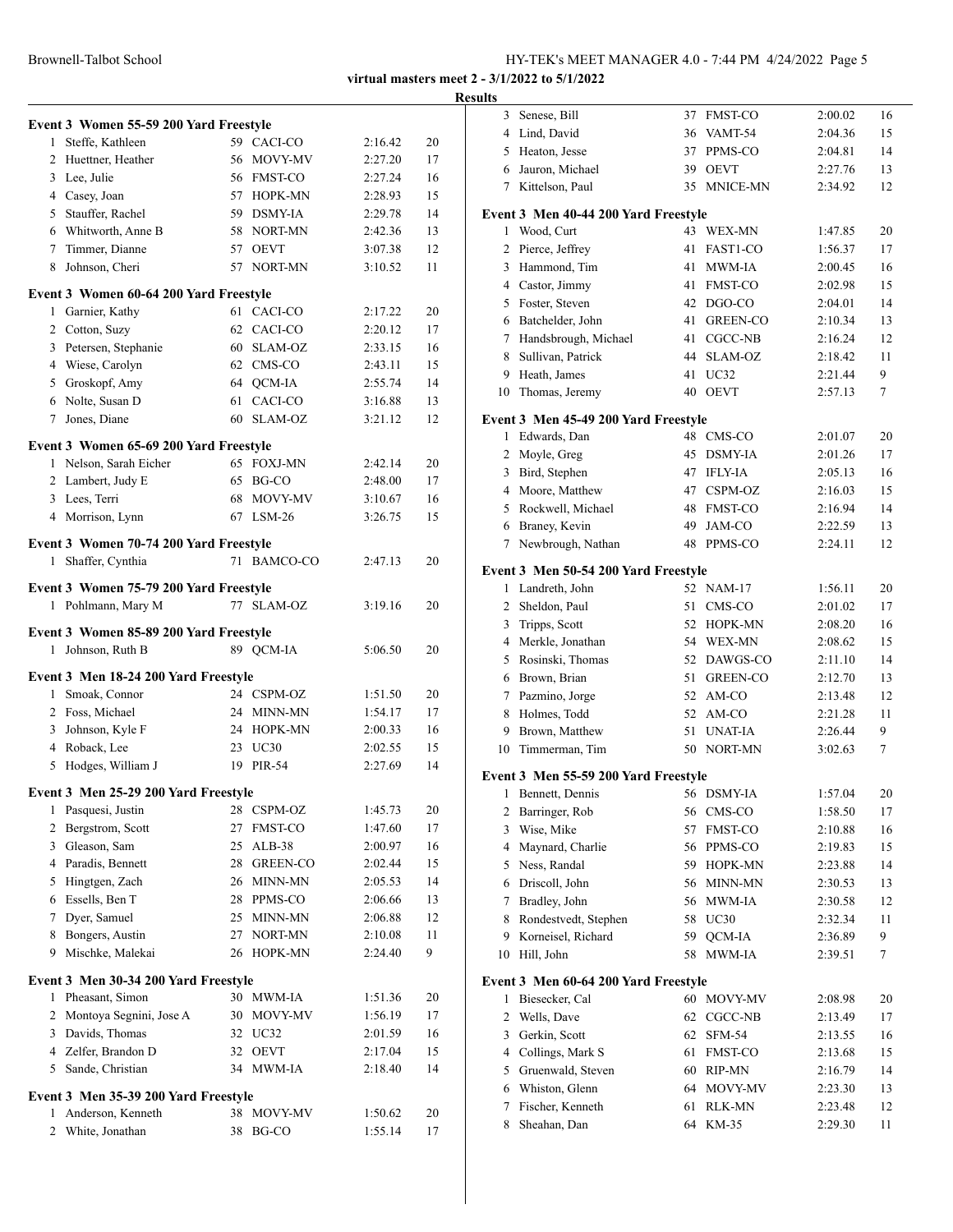|                | (Event 3 Men 60-64 200 Yard Freestyle) |    |                       |                    |          |
|----------------|----------------------------------------|----|-----------------------|--------------------|----------|
|                | 9 Green, Dennis                        | 61 | <b>MWM-IA</b>         | 2:32.13            | 9        |
|                | 10 Koonce, Denny                       |    | 64 SLAM-OZ            | 2:39.58            | 7        |
|                | 11 Hodgeman, Alexander                 |    | 64 UNAT-IA            | 2:49.03            | 6        |
|                | 12 Matecki, Ed                         |    | 64 ZILA-OZ            | 2:55.25            | 5        |
|                | 13 Carlson, David                      |    | 60 FMST-CO            | 3:13.88            | 4        |
|                | Event 3 Men 65-69 200 Yard Freestyle   |    |                       |                    |          |
| 1              | Kealy, Tom                             |    | 65 SWIA-IA            | 2:17.28            | 20       |
| $\overline{c}$ | Tveitmoe, Robert                       |    | 69 JAM-CO             | 2:29.24            | 17       |
|                | 3 Morrison, Jeffrey                    |    | 67 CMS-CO             | 2:35.52            | 16       |
|                | 4 Nelson, Steven                       |    | 69 FOXJ-MN            | 2:42.29            | 15       |
|                | 5 Caticchio, Mike                      |    | 68 MINN-MN            | 2:43.00            | 14       |
|                | 6 Ronat, Jon                           |    | 66 FMST-CO            | 2:45.14            | 13       |
|                | 7 Stevens, Richard H                   |    | 67 NORT-MN            | 2:50.74            | 12       |
|                | 8 Fowler, Frank                        |    | 66 MWM-IA             | 2:50.93            | 11       |
|                | 9 Bovard, Ralph S                      |    | 69 RLK-MN             | 2:53.31            | 9        |
| 10             | Kersten, John                          | 69 | ABER-54               | 3:35.63            | 7        |
|                |                                        |    |                       |                    |          |
|                | Event 3 Men 70-74 200 Yard Freestyle   |    |                       |                    |          |
| 1              | Kelley, Joseph                         |    | 71 CSPM-OZ            | 2:21.17            | 20       |
|                | 2 Iverson, Ted                         | 71 | SLAM-OZ               | 2:41.66            | 17       |
|                | 3 Brown, Perry                         |    | 70 NORT-MN            | 2:55.62            | 16       |
|                | 4 Rothweiler, Michael                  |    | 74 RLK-MN             | 2:58.26            | 15       |
|                | 5 Kennedy, James                       |    | 70 UC32               | 3:08.15            | 14       |
|                | 6 Netting, Rob<br>Gearhart, Nick       |    | 72 AM-CO<br>70 MWM-JA | 3:18.15            | 13       |
| $7^{\circ}$    |                                        |    |                       | 3:45.93            | 12       |
|                | Event 3 Men 75-79 200 Yard Freestyle   |    |                       |                    |          |
|                | 1 Walker, Laurence                     |    | 78 SLAM-OZ            | 3:00.10            | 20       |
|                | 2 Quackenbush, Kent F                  |    | 75 RLK-MN             | 3:02.81            | 17       |
|                | 3 Burson, William                      |    | 77 GREEN-CO           | 3:05.97            | 16       |
|                | 4 Kalstrom, Reynold                    |    | 77 FMST-CO            | 3:23.87            | 15       |
|                | Event 3 Men 80-84 200 Yard Freestyle   |    |                       |                    |          |
|                | 1 Arlander, David                      |    | 81 RLK-MN             | 3:44.85            | 20       |
|                |                                        |    |                       |                    |          |
|                | Event 3 Men 85-89 200 Yard Freestyle   |    |                       |                    |          |
|                | 1 Plummer, Mark A                      |    | 85 CACLCO             | 4:17.57            | 20       |
|                | Event 4 Women 18-24 400 Yard IM        |    |                       |                    |          |
| $\mathbf{1}$   | Sanders, Sedona                        | 22 | JAM-CO                | 5:18.39            | 20       |
|                | Event 4 Women 25-29 400 Yard IM        |    |                       |                    |          |
| 1              | Rizzo, Linnea                          | 25 |                       |                    |          |
|                | 2 Fittipaldi, Carolyn                  | 28 | RIP-MN<br>MINN-MN     | 5:02.94<br>5:24.85 | 20<br>17 |
| 3              | Stevens, Elizabeth A                   | 28 | BG-CO                 | 6:41.14            | 16       |
|                |                                        |    |                       |                    |          |
|                | Event 4 Women 30-34 400 Yard IM        |    |                       |                    |          |
| 1              | Binggeli, Kayla                        | 32 | DGO-CO                | 6:04.07            | 20       |
|                | Event 4 Women 35-39 400 Yard IM        |    |                       |                    |          |
| $\mathbf{1}$   | Quinnell, Jodi                         | 39 | JAM-CO                | 4:56.47            | 20       |
|                | 2 Lehenbauer, Lauren                   | 35 | MWM-IA                | 5:00.84            | 17       |
|                | 3 Ludick, Margaret                     |    | 37 FOXJ-MN            | 5:23.03            | 16       |
|                | 4 Peterson, Megan                      |    | 38 SFM-54             | 5:38.30            | 15       |
|                | 5 Lincoln, Laura Beth                  |    | 38 ROCH-4             | 6:38.21            | 14       |
| 6              | Moss, Amanda L                         | 37 | JAM-CO                | 7:24.76            | 13       |
|                |                                        |    |                       |                    |          |
|                | Event 4 Women 40-44 400 Yard IM        |    |                       |                    |          |
| 1              | Meredith-Dunlop, Mandi L               | 41 | RAPID-54              | 5:22.71            | 20       |
| 2              | Moore, Jessica                         | 41 | CSPM-OZ               | 5:47.68            | 17       |

| <b>Results</b> |                                                               |    |                           |                    |          |
|----------------|---------------------------------------------------------------|----|---------------------------|--------------------|----------|
|                | 3 Lanius, Katie                                               |    | 41 MWM-IA                 | 6:09.29            | 16       |
|                | Event 4 Women 45-49 400 Yard IM                               |    |                           |                    |          |
|                | 1 Attig, Jennifer                                             |    | 47 MOVY-MV                | 5:56.36            | 20       |
|                | 2 Banner, Sara                                                |    | 45 MOVY-MV                | 7:18.62            | 17       |
|                | Event 4 Women 50-54 400 Yard IM                               |    |                           |                    |          |
|                | 1 Moss, Bonnie                                                |    | 50 PPMS-CO                | 5:06.75            | 20       |
|                | 2 Henault, Kerry F                                            |    | 50 THOR-CO                | 7:13.44            | 17       |
|                | Event 4 Women 55-59 400 Yard IM                               |    |                           |                    |          |
|                | 1 Vanderpoel, Nicole                                          |    | 57 GREEN-CO               | 6:45.33            | 20       |
|                | 2 Strebe, Jacqueline                                          |    | 57 RLK-MN                 | 8:31.33            | 17       |
|                | Event 4 Women 60-64 400 Yard IM                               |    |                           |                    |          |
|                | 1 Kratz, Peggy                                                |    | 61 RIP-MN                 | 5:55.81            | 20       |
|                | 2 Maleike, Corinna                                            |    | 61 THOR-CO                | 6:53.29            | 17       |
|                | 3 Jones, Diane                                                |    | 60 SLAM-OZ                | 7:44.11            | 16       |
|                | Event 4 Women 65-69 400 Yard IM                               |    |                           |                    |          |
|                | 1 Achterberg, Elaine                                          |    | 67 FMST-CO                | 6:50.54            | 20       |
|                | 2 McGiverin, Teresa                                           |    | 65 MOVY-MV                | 7:11.60            | 17       |
|                | 3 Bloomfield, Sue A                                           |    | 69 FAST1-CO               | 7:23.25            | 16       |
|                | 4 Pendergast, Paula                                           |    | 67 RLK-MN                 | 7:31.57            | 15       |
|                | Event 4 Women 70-74 400 Yard IM                               |    |                           |                    |          |
|                | 1 Young, Lydia                                                |    | 73 CMS-CO                 | 8:56.58            | 20       |
|                |                                                               |    |                           |                    |          |
|                | Event 4 Men 18-24 400 Yard IM                                 |    |                           |                    |          |
|                | 1 Roback, Lee                                                 |    | 23 UC30                   | 4:54.11            | 20       |
|                | <b>Event 4 Men 25-29 400 Yard IM</b>                          |    |                           |                    |          |
|                | 1 Bergstrom, Scott                                            |    | 27 FMST-CO                | 4:31.70            | 20       |
|                | <b>Event 4 Men 30-34 400 Yard IM</b>                          |    |                           |                    |          |
|                | 1 Hepper, Charles                                             |    | 31 JAM-CO                 | 4:35.09            | 20       |
|                | <b>Event 4 Men 35-39 400 Yard IM</b>                          |    |                           |                    |          |
|                | 1 Gullett, Jeffrey                                            |    | 38 THOR-CO                | 4:58.30            | 20       |
|                | 2 Clark, Steve                                                | 38 | THOR-CO                   | 5:40.15            | 17       |
|                |                                                               |    |                           |                    |          |
|                | Event 4 Men 40-44 400 Yard IM<br>1 Batchelder, John           |    | 41 GREEN-CO               | 4:59.02            | 20       |
|                | 2 Caswell, Ian                                                |    | 43 BG-CO                  | 5:01.07            | 17       |
|                | Bergford, Brian<br>3                                          | 40 | THOR-CO                   | 5:02.85            | 16       |
|                | Rio, Todd<br>4                                                | 44 | SLAM-OZ                   | 6:48.21            | 15       |
|                |                                                               |    |                           |                    |          |
|                | Event 4 Men 50-54 400 Yard IM                                 |    |                           |                    |          |
|                | 1 Landreth, John<br>2 Garland, Bob                            |    | 52 NAM-17<br>52 GREEN-CO  | 4:40.27<br>4:52.39 | 20<br>17 |
|                | 3 Tripps, Scott                                               |    | 52 HOPK-MN                | 4:55.83            | 16       |
|                | 4 Tyler, Chris                                                |    | 52 MWM-IA                 | 5:46.44            | 15       |
|                | 5 Murphy, Seth                                                |    | 52 FMST-CO                | 6:21.61            | 14       |
|                | 6 White, Brad                                                 |    | 52 BG-CO                  | 6:38.22            | 13       |
|                |                                                               |    |                           |                    |          |
|                | <b>Event 4 Men 55-59 400 Yard IM</b><br>Jimenez, Ignacio<br>1 |    | 56 CRZ8-CO                | 4:46.00            | 20       |
|                | 2 Edgerton, Karl                                              |    | 59 OPA-CO                 | 5:38.00            | 17       |
|                | 3 Neilsen, Eric                                               |    | 56 FAST1-CO               | 6:12.43            | 16       |
|                | 4 Driscoll, John                                              |    | 56 MINN-MN                | 7:14.78            | 15       |
|                |                                                               |    |                           |                    |          |
|                | Event 4 Men 60-64 400 Yard IM                                 |    |                           |                    |          |
|                | Bakel, Joseph<br>1<br>Bunevich, Steven<br>$\overline{2}$      |    | 60 FAST1-CO<br>61 FMST-CO | 5:46.23<br>6:08.07 | 20<br>17 |
|                | Patterson, Daniel<br>3                                        | 61 | <b>UC40</b>               | 6:21.06            | 16       |
|                |                                                               |    |                           |                    |          |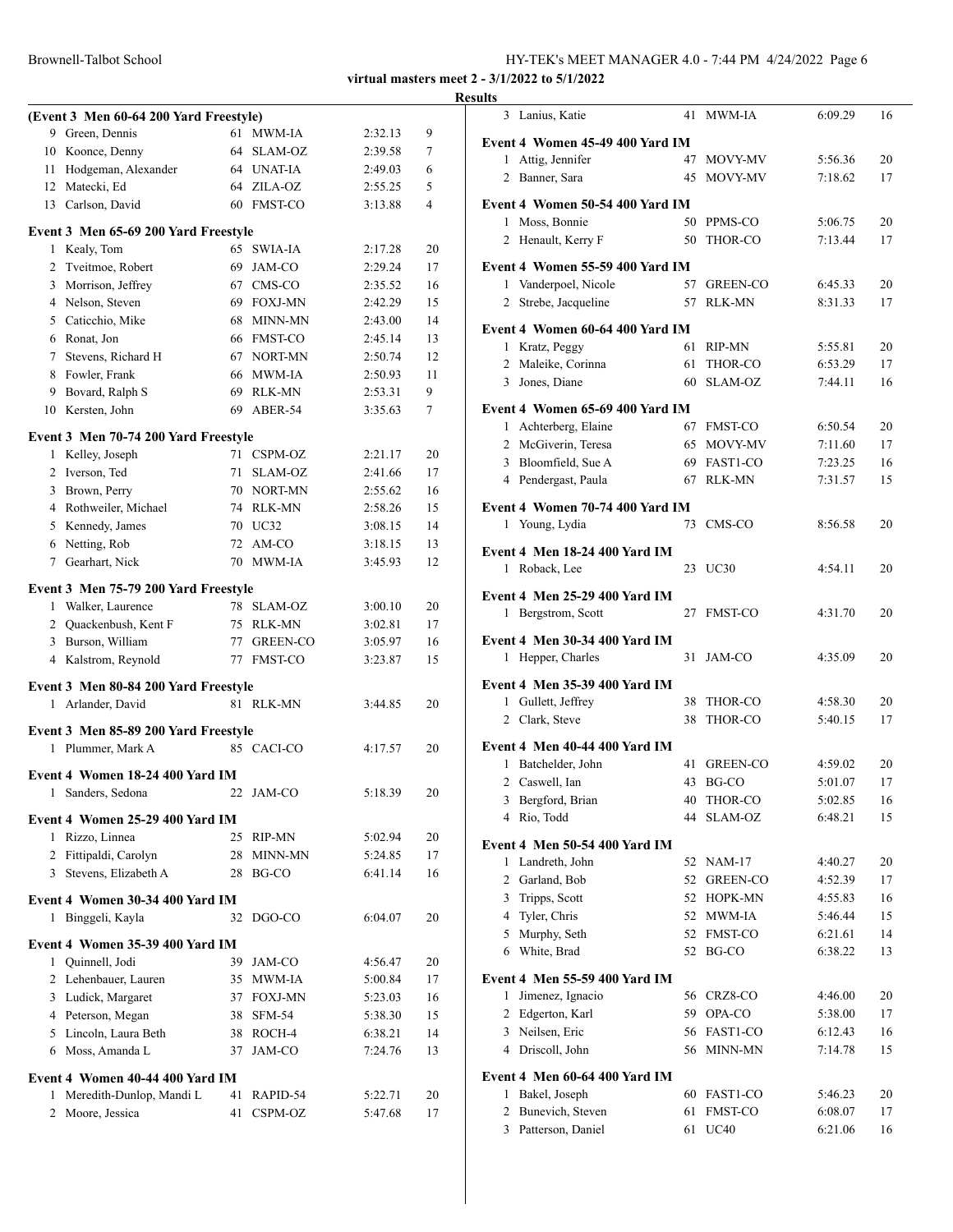| Brownell-Talbot School | HY-TEK's MEET MANAGER 4.0 - 7:44 PM 4/24/2022 Page 7 |
|------------------------|------------------------------------------------------|
|------------------------|------------------------------------------------------|

|    |                                                        |          |                 |          |    | <b>Results</b>  |
|----|--------------------------------------------------------|----------|-----------------|----------|----|-----------------|
|    | (Event 4 Men 60-64 400 Yard IM)                        |          |                 |          |    | Evo             |
|    | 4 Koonce, Denny                                        |          | 64 SLAM-OZ      | 6:54.24  | 15 |                 |
| 5  | Carlson, David                                         | 60       | FMST-CO         | 8:00.25  | 14 |                 |
|    | 6 Reetziii, Eric                                       | 62       | BG-CO           | 8:04.02  | 13 |                 |
|    | <b>Event 4 Men 65-69 400 Yard IM</b>                   |          |                 |          |    |                 |
| 1  | Louie, Jamie                                           | 65.      | COSAM-CO        | 5:46.15  | 20 |                 |
| 2  | Ronat, Jon                                             | 66       | <b>FMST-CO</b>  | 7:25.69  | 17 |                 |
| 3  | Valvano, John J                                        | 65       | JAM-CO          | 9:03.49  | 16 |                 |
|    | <b>Event 4 Men 70-74 400 Yard IM</b>                   |          |                 |          |    |                 |
|    | 1 Kennedy, James                                       |          | 70 UC32         | 7:19.87  | 20 |                 |
|    | 2 Kaplan, Mark                                         | 73       | RLK-MN          | 10:04.28 | 17 |                 |
|    | Event 4 Men 75-79 400 Yard IM                          |          |                 |          |    |                 |
|    | 1 Noble, Dave                                          |          | 78 MOVY-MV      | 6:34.16  | 20 |                 |
|    |                                                        |          |                 |          |    | Ev <sub>o</sub> |
|    | <b>Event 4 Men 85-89 400 Yard IM</b><br>1 Kansas, Bill |          | 86 RLK-MN       | 12:09.89 | 20 |                 |
|    |                                                        |          |                 |          |    |                 |
|    | Event 5 Women 18-24 50 Yard Butterfly                  |          |                 |          |    |                 |
|    | 1 Cardie, Alicia J                                     |          | 24 BG-CO        | 27.34    | 20 |                 |
|    | 2 Wu, Willa                                            |          | 22 UC21         | 29.26    | 17 |                 |
|    | 3 Kastigar, Haley J                                    |          | 21 OEVT         | 30.19    | 16 |                 |
|    | 4 Majeticova, Iva                                      |          | 24 BG-CO        | 31.22    | 15 |                 |
| 5  | Majeticova, Lucie                                      |          | 24 BG-CO        | 32.08    | 14 |                 |
|    | 6 Hildebrand, Veronica                                 |          | 19 CACI-CO      | 32.33    | 13 |                 |
|    | Event 5 Women 25-29 50 Yard Butterfly                  |          |                 |          |    |                 |
|    | 1 Wrolson, Maddie                                      |          | 26 JAM-CO       | 26.33    | 20 |                 |
|    | 2 Demsher, Krystin                                     |          | 26 UC32         | 27.68    | 17 |                 |
|    | 3 Pyrch, Mikaela                                       |          | 27 IFLY-IA      | 29.09    | 16 |                 |
|    | 4 Johnson, Paige                                       |          | 25 GREEN-CO     | 29.52    | 15 |                 |
|    | 5 Eavenson, Paige                                      |          | 26 SLAM-OZ      | 30.04    | 14 |                 |
|    | 6 Punyko, Kelly                                        |          | 25 NORT-MN      | 30.15    | 13 |                 |
|    | 7 Hippen, Kara                                         |          | 25 WEX-MN       | 30.44    | 12 | Evo             |
| 8  | Gordon, Victoria                                       |          | 28 UC32         | 31.29    | 11 |                 |
| 9  | Stuba, Emma L                                          | 26       | <b>SEMS-MN</b>  | 31.43    | 9  |                 |
|    | 10 Pinter, Kristine                                    | 25       | <b>IFLY-IA</b>  | 31.60    | 7  |                 |
| 11 | Rizzo, Linnea                                          | 25       | <b>RIP-MN</b>   | 31.70    | 6  |                 |
|    | 12 Idle, Megan M                                       | 27       | CMS-CO          | 32.00    | 5  |                 |
| 13 | McBrayer, Elizabeth                                    |          | 26 OEVT         | 32.65    | 4  |                 |
| 14 | McRoberts, Tessa                                       | 25       | <b>MWM-IA</b>   | 32.85    | 3  |                 |
| 15 | Kraft, Samantha J                                      | 26       | MYWM-MN         | 33.07    | 2  |                 |
| 17 | 16 Gotto, Sidney M<br>Stevens, Elizabeth A             | 25<br>28 | CMS-CO<br>BG-CO | 38.39    | 1  |                 |
|    |                                                        |          |                 | 43.92    |    |                 |
|    | Event 5 Women 30-34 50 Yard Butterfly                  |          |                 |          |    | Evo             |
| 1  | Biggs, Brittany                                        |          | 32 AM-CO        | 28.16    | 20 |                 |
| 2  | McGreevy, Mary C                                       | 31       | CACI-CO         | 29.43    | 17 |                 |
| 3  | Young, Katie                                           | 32       | MINN-MN         | 29.93    | 16 |                 |
| 4  | Kaiser, Katherine                                      | 31       | MYWM-MN         | 30.45    | 15 |                 |
| 5  | Bavier, Maria                                          |          | 34 UC30         | 30.92    | 14 |                 |
| 6  | Sassler, Sarah                                         | 33       | JAM-CO          | 32.17    | 13 |                 |
| 7  | Standafer, Claire                                      |          | 30 FOXJ-MN      | 32.55    | 12 |                 |
| 8  | Sundberg, Melissa                                      | 31       | CACI-CO         | 32.91    | 11 |                 |
| 9  | Sonstegard, Anna                                       | 33       | <b>SFM-54</b>   | 33.49    | 9  |                 |
| 10 | Boyce, Katie                                           | 33       | JAM-CO          | 37.95    | 7  |                 |
| 11 | Goold, Emma                                            | 33       | MWM-IA          | 39.95    | 6  | Evo             |
| 12 | Roehrig, Erin                                          | 31       | FAST1-CO        | 46.48    | 5  |                 |
|    |                                                        |          |                 |          |    |                 |

|                | Event 5 Women 35-39 50 Yard Butterfly |    |                 |         |                |
|----------------|---------------------------------------|----|-----------------|---------|----------------|
| 1              | Jones, Elizabeth                      | 38 | JAM-CO          | 28.94   | 20             |
| 2              | Sawicz, Kasia                         | 37 | CHEL-6          | 29.09   | 17             |
|                | 3 Ludick, Margaret                    | 37 | <b>FOXJ-MN</b>  | 29.44   | 16             |
|                | 4 Lehenbauer, Lauren                  |    | 35 MWM-IA       | 29.57   | 15             |
|                | 5 Krejci, Rachel                      |    | 39 HOPK-MN      | 31.11   | 14             |
|                | 6 Marne, Courtney                     | 35 | FMST-CO         | 31.41   | 13             |
| 7              | Klane, Kathryn                        | 35 | <b>FMST-CO</b>  | 31.61   | 12             |
| 8              | Gibbons, Chelsea M                    | 38 | JAM-CO          | 31.81   | 11             |
| 9              | Small, Whitney                        | 35 | <b>OEVT</b>     | 32.98   | 9              |
| 10             | Lincoln, Laura Beth                   | 38 | ROCH-4          | 38.19   | 7              |
| 11             | Shupe, Abigail                        | 37 | FAST1-CO        | 42.50   | 6              |
| 12             | Johnson, Crystal                      |    | 36 UC22         | 42.88   | 5              |
|                | Event 5 Women 40-44 50 Yard Butterfly |    |                 |         |                |
|                | 1 Linke, Lyndsey                      | 41 | FAST1-CO        | 28.58   | 20             |
| 2              | Meredith-Dunlop, Mandi L              | 41 | RAPID-54        | 28.99   | 17             |
| 3              | Melsen, Krisie                        | 41 | <b>HOPK-MN</b>  | 30.26   | 16             |
| 4              | Ogden, Stacey                         | 43 | FAST1-CO        | 30.60   | 15             |
|                | 5 Ayers, Amber                        | 41 | PPMS-CO         | 30.97   | 14             |
|                | 6 Gustafson, Jamie                    | 42 | CGCC-NB         | 31.06   | 13             |
|                | 7 Brewster, Natalie                   | 43 | CGPS-CO         | 31.42   | 12             |
| 8              | Stucka-Benally, Jennifer M            | 41 | DGO-CO          | 32.47   | 11             |
| 9              | Williams, Andrea                      | 41 | HOPK-MN         | 32.56   | 9              |
| 10             | Gibbs, Stacey D                       | 40 | BG-CO           | 32.61   | 7              |
| 11             | Despain, Christina                    | 44 | AM-CO           | 32.67   | 6              |
| 12             | Daelli, Carly                         |    | 42 UC32         | 32.98   | 5              |
| 13             | Miller, Sarah                         | 44 | MWM-IA          | 33.53   | $\overline{4}$ |
|                | 14 Olson, Katherine                   |    | 44 SFM-54       | 33.70   | 3              |
|                | 15 Collins, Holly                     | 41 | SWIA-IA         | 34.99   | 2              |
|                | 16 Erickson, Christine                | 44 | MWM-IA          | 38.49   | $\mathbf{1}$   |
| 17             | Ross, Karen                           | 41 | BG-CO           | 46.18   |                |
|                | Event 5 Women 45-49 50 Yard Butterfly |    |                 |         |                |
| 1              | Johnson, Suzanne                      | 47 | DGO-CO          | 29.72   | 20             |
|                | 2 Baum, Michelle                      | 45 | <b>FMST-CO</b>  | 32.58   | 17             |
| 3              | Schutte, Stephanie D                  | 47 | <b>OEVT</b>     | 32.61   | 16             |
| $\overline{4}$ | Sullivan, Kristin                     | 48 | <b>FOXJ-MN</b>  | 32.67   | 15             |
| 5              | Fostvedt, Alishia                     | 45 | AM-CO           | 33.04   | 14             |
| 6              | Attig, Jennifer                       | 47 | MOVY-MV         | 33.73   | 13             |
| 7              | O'Connell, Fontaine                   | 47 | JAM-CO          | 39.72   | 12             |
| 8              | Haskett, Stephanie                    | 46 | BG-CO           | 40.73   | 11             |
| 9              | Martin, Barbara                       | 46 | FAST1-CO        | 42.31   | 9              |
| 10             | Sullens, Carly                        | 49 | UC22            | 1:28.55 | 7              |
|                | Event 5 Women 50-54 50 Yard Butterfly |    |                 |         |                |
| 1              | Moss, Bonnie                          | 50 | PPMS-CO         | 28.34   | 20             |
| 2              | Williams, Susan                       | 52 | FMST-CO         | 31.07   | 17             |
| 3              | Dravenstott, Laura                    | 51 | CACI-CO         | 31.90   | 16             |
| 4              | Albano, Susan B                       | 51 | <b>GREEN-CO</b> | 32.65   | 15             |
|                | 5 Vowles, Nicole                      | 51 | FAST1-CO        | 33.85   | 14             |
| 6              | Tolk, Tia M                           | 50 | <b>SFM-54</b>   | 34.17   | 13             |
|                | 7 Garland, Crystal                    | 50 | GREEN-CO        | 34.27   | 12             |
| 8              | Peterson, Jane                        | 53 | MINN-MN         | 39.65   | 11             |
| 9.             | Early, Sarah                          | 50 | THOR-CO         | 44.50   | 9              |
|                | Event 5 Women 55-59 50 Yard Butterfly |    |                 |         |                |
| 1              | Steffe, Kathleen                      |    | 59 CACI-CO      | 32.05   | 20             |
| 2              | Campbell, Ellen                       | 59 | CACI-CO         | 32.61   | 17             |
|                |                                       |    |                 |         |                |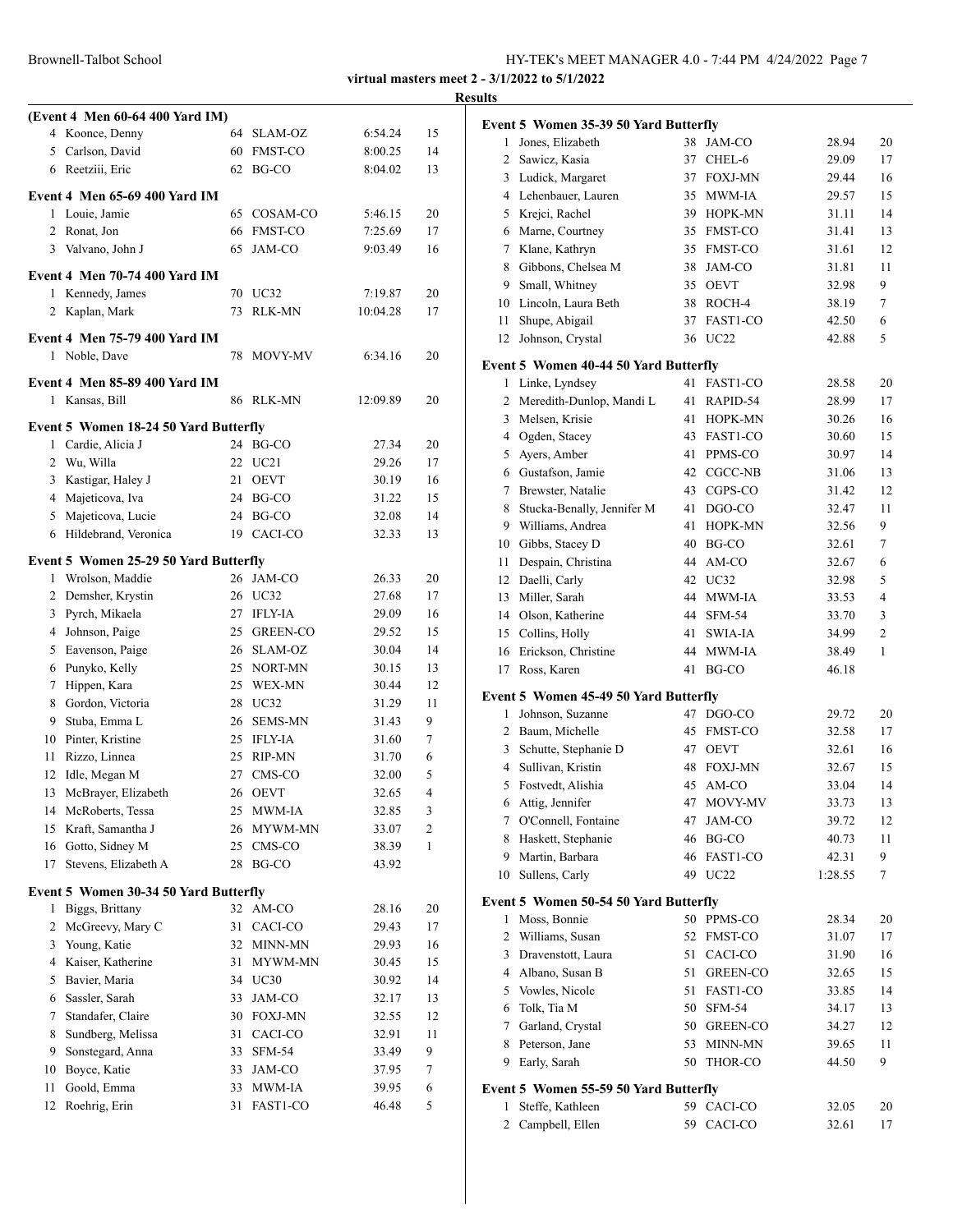|    |                                               |          |                         |                |          | <b>Results</b>                                             |    |                      |                |                |
|----|-----------------------------------------------|----------|-------------------------|----------------|----------|------------------------------------------------------------|----|----------------------|----------------|----------------|
|    | (Event 5 Women 55-59 50 Yard Butterfly)       |          |                         |                |          | 13 Smith, Ryan A                                           |    | 29 MOVY-MV           | 26.42          | 4              |
|    | 3 Lee, Julie                                  |          | 56 FMST-CO              | 34.17          | 16       | Batisto, Ryan<br>14                                        |    | 26 MWM-IA            | 27.49          | 3              |
|    | 4 Kastigar, Elyce J                           |          | 58 OEVT                 | 34.46          | 15       | Dyer, Samuel<br>15                                         | 25 | MINN-MN              | 27.84          | 2              |
|    | 5 Huettner, Heather                           |          | 56 MOVY-MV              | 35.31          | 14       | Gleason, Sam<br>16                                         | 25 | ALB-38               | 28.00          | $\mathbf{1}$   |
|    | 6 Casey, Joan                                 |          | 57 HOPK-MN              | 36.74          | 13       | Essells. Ben T<br>17                                       | 28 | PPMS-CO              | 28.18          |                |
|    | 7 Puerner, Jennifer                           |          | 58 BG-CO                | 41.50          | 12       | 18<br>Lyle, Jesse                                          | 28 | MOVY-MV              | 28.70          |                |
| 8  | Whitworth, Anne B                             |          | 58 NORT-MN              | 43.34          | 11       | Hartog, Gabriel W<br>19                                    | 28 | MNICE-MN             | 38.78          |                |
| 9  | Ryan, Sara                                    | 59       | <b>OCM-IA</b>           | 43.95          | 9        | 20<br>Shay, Tyler J                                        | 26 | WMNS-MN              | 48.80          |                |
| 10 | Vanderpoel, Nicole                            |          | 57 GREEN-CO             | 47.22          | 7        | Event 5 Men 30-34 50 Yard Butterfly                        |    |                      |                |                |
| 11 | Walker, Laurie                                |          | 57 AM-CO                | 47.26          | 6        | 1 Whitaker, Sandy                                          |    | 30 UC30              | 23.27          | 20             |
|    | 12 Silver, Allyn                              |          | 57 RLK-MN               | 53.13          | 5        | 2 Phelan, Ryan                                             |    | 32 MWM-IA            | 23.82          | 17             |
|    | Event 5 Women 60-64 50 Yard Butterfly         |          |                         |                |          | Enge, Jeff P<br>3                                          |    | 33 CSPM-OZ           | 23.88          | 16             |
|    | 1 Nelson, Judy A                              |          | 61 GREEN-CO             | 34.07          | 20       | Pheasant, Simon<br>4                                       |    | 30 MWM-IA            | 24.22          | 15             |
|    | 2 Garnier, Kathy                              |          | 61 CACI-CO              | 36.86          | 17       | Burford, Chris<br>5                                        |    | 31 UC30              | 24.90          | 14             |
| 3  | Maleike, Corinna                              |          | 61 THOR-CO              | 39.65          | 16       | Hepper, Charles<br>6                                       | 31 | JAM-CO               | 25.47          | 13             |
| 4  | Broad, Catherine                              | 62       | JAM-CO                  | 46.45          | 15       | 7<br>Taylor, Joe                                           | 33 | MWM-IA               | 25.89          | 12             |
| 5  | Gillespie, Melissa                            | 61       | <b>GREEN-CO</b>         | 51.04          | 14       | Zarian, Steven<br>8                                        |    | 31 JAM-CO            | 26.38          | 11             |
|    | 6 Corbett, Mary                               |          | 60 CMS-CO               | 56.75          | 13       | 9<br>Brasseur, Sam                                         | 34 | <b>MNICE-MN</b>      | 26.52          | 9              |
|    |                                               |          |                         |                |          | 10<br>Fenster, Jacob                                       | 31 | UC21                 | 27.02          | 7              |
|    | Event 5 Women 65-69 50 Yard Butterfly         |          |                         |                |          | Johnson, Keith J<br>11                                     |    | 32 HOPK-MN           | 28.84          | 6              |
|    | 1 Metz, Catherine                             |          | 66 DGO-CO               | 31.95          | 20       | Wildberger, Peter<br>12                                    | 32 | MYWM-MN              | 29.01          | 5              |
|    | 2 Rosener, Karen                              |          | 68 FAST1-CO             | 36.58          | 17       | Stegeman, Matthew<br>13                                    | 31 | MNICE-MN             | 29.02          | 4              |
| 3  | McGiverin, Teresa                             |          | 65 MOVY-MV              | 38.89          | 16<br>15 | Challeen, Tony<br>14                                       | 30 | MNICE-MN             | 29.62          | 3              |
|    | 4 Nelson, Sarah Eicher<br>5 Pendergast, Paula |          | 65 FOXJ-MN<br>67 RLK-MN | 39.53          | 14       | 15 Claveau, David                                          |    | 34 JAM-CO            | 30.54          | $\mathfrak{2}$ |
|    |                                               |          | 65 BG-CO                | 45.23          | 13       |                                                            |    |                      |                |                |
|    | 6 Lambert, Judy E<br>7 Lees, Terri            | 68       | MOVY-MV                 | 48.25<br>48.28 | 12       | Event 5 Men 35-39 50 Yard Butterfly<br>1 Anderson, Kenneth |    | 38 MOVY-MV           | 24.31          | 20             |
|    | 8 Hoffecker, Lily                             |          | CMS-CO                  | 57.77          | 11       | Crawford, Eric<br>2                                        | 36 | UNAT-IA              | 24.60          | 17             |
|    | 9 Johns, Margaret                             | 66<br>67 | PPMS-CO                 | 1:23.10        | 9        | Gullett, Jeffrey<br>3                                      | 38 | THOR-CO              | 24.84          | 16             |
|    |                                               |          |                         |                |          | White, Jonathan<br>4                                       | 38 | BG-CO                | 25.07          | 15             |
|    | Event 5 Women 70-74 50 Yard Butterfly         |          |                         |                |          | 5<br>Wilson, Andrew                                        | 36 | MINN-MN              | 25.94          | 14             |
|    | 1 McDowell, Teresa                            |          | 71 SLAM-OZ              | 46.01          | 20       | Senese, Bill<br>6                                          | 37 | FMST-CO              | 27.71          | 13             |
|    | 2 Conway, Mary                                |          | 71 RLK-MN               | 52.49          | 17       | Schenck, Kyle<br>7                                         | 35 | MNICE-MN             | 30.79          | 12             |
|    | 3 Young, Lydia                                |          | 73 CMS-CO               | 54.18          | 16       | 8<br>Jauron, Michael                                       | 39 | <b>OEVT</b>          | 32.55          | 11             |
|    | Event 5 Women 75-79 50 Yard Butterfly         |          |                         |                |          | 9<br>Giesler, Lee                                          |    | 36 MOVY-MV           | 1:00.17        | 9              |
|    | 1 Bacon, AnnLiv                               |          | 79 RLK-MN               | 1:26.99        | 20       |                                                            |    |                      |                |                |
|    |                                               |          |                         |                |          | Event 5 Men 40-44 50 Yard Butterfly                        |    |                      |                |                |
|    | Event 5 Men 18-24 50 Yard Butterfly           |          |                         |                |          | 1 Wood, Curt                                               |    | 43 WEX-MN            | 24.87          | 20             |
|    | 1 Vrudny, Abraham J                           |          | 23 RIP-MN               | 23.71          | 20       | 2<br>Pierce, Jeffrey                                       |    | 41 FAST1-CO          | 25.00          | 17             |
|    | 2 Prica, Thomas                               |          | 24 UC20                 | 23.86          | 17       | Caswell, Ian<br>3                                          |    | 43 BG-CO             | 25.61          | 16             |
|    | 3 Foss, Michael                               | 24       | MINN-MN                 | 24.81          | 16       | Moran, Mike<br>4                                           |    | 41 VAMT-54           | 26.76          | 15             |
|    | 4 Fossum, Christian                           |          | 24 VAMT-54              | 25.70          | 15       | 5<br>Pence, Brian                                          | 43 | MWM-IA               | 27.97          | 14             |
|    | 5 Lively, Chris<br>6 Hodges, William J        | 23       | DAWGS-CO<br>19 PIR-54   | 26.03<br>31.89 | 14<br>13 | Sabala, Michael<br>6                                       | 41 | CHEL-6<br>MVTSA-MV   | 28.03          | 13             |
|    |                                               |          |                         |                |          | Hunte, Edward H<br>7                                       | 42 |                      | 28.30          | 12             |
|    | Event 5 Men 25-29 50 Yard Butterfly           |          |                         |                |          | 8<br>Bergford, Brian<br>Foster, Steven                     | 40 | THOR-CO<br>42 DGO-CO | 28.35          | 11             |
|    | 1 Boston, Bryce                               |          | 26 MINN-MN              | 22.57          | 20       | 9<br>Heath, James                                          |    | UC32                 | 28.45          | 9              |
|    | 2 Bergstrom, Scott                            |          | 27 FMST-CO              | 24.15          | 17       | 10<br>Bryant, George<br>11                                 | 41 | 40 RIP-MN            | 28.46<br>28.78 | 7<br>6         |
|    | 3 Pasquesi, Justin                            |          | 28 CSPM-OZ              | 24.62          | 16       | Castor, Jimmy<br>12                                        |    | 41 FMST-CO           | 29.15          | 5              |
|    | 4 May, Eric                                   |          | 28 LMS-CO               | 25.02          | 15       | 13 Mahowald, Jason                                         |    | 41 VAMT-54           | 30.76          | 4              |
|    | 5 Kosieradzki, Ben                            |          | 29 MNICE-MN             | 25.14          | 14       |                                                            |    |                      |                |                |
| 6  | Blumberg, Marc                                |          | 28 UC32                 | 25.54          | 13       | Event 5 Men 45-49 50 Yard Butterfly                        |    |                      |                |                |
| 7  | Baetzold, Seth                                |          | 27 MINN-MN              | 25.72          | 12       | 1 O'Sullivan, Chris                                        |    | 47 CRZ8-CO           | 23.87          | 20             |
|    | 8 Kay, Daniel                                 | 27       | <b>FMST-CO</b>          | 25.98          | 11       | 2 Hawks, Aaron                                             |    | 47 DSMY-IA           | 25.01          | 17             |
|    | 9 Paradis, Bennett                            | 28       | GREEN-CO                | 25.99          | 9        | Iwaszkowiec, Jonathan<br>3                                 | 46 | SLAM-OZ              | 25.57          | 16             |
| 10 | Stockinger, Andy                              |          | 26 GREEN-CO             | 26.10          | 7        | Jacobs, Tim<br>$\overline{4}$                              | 47 | MWM-IA               | 27.77          | 15             |
| 11 | Hingtgen, Zach                                |          | 26 MINN-MN              | 26.21          | 6        | 5<br>Stangl, Lucas                                         | 45 | WMNS-MN              | 30.09          | 14             |
|    | 12 Kezer, Loren                               |          | 29 BG-CO                | 26.23          | 5        | Braney, Kevin<br>6                                         | 49 | JAM-CO               | 31.55          | 13             |
|    |                                               |          |                         |                |          | 7 Rockwell, Michael                                        |    | 48 FMST-CO           | 31.94          | 12             |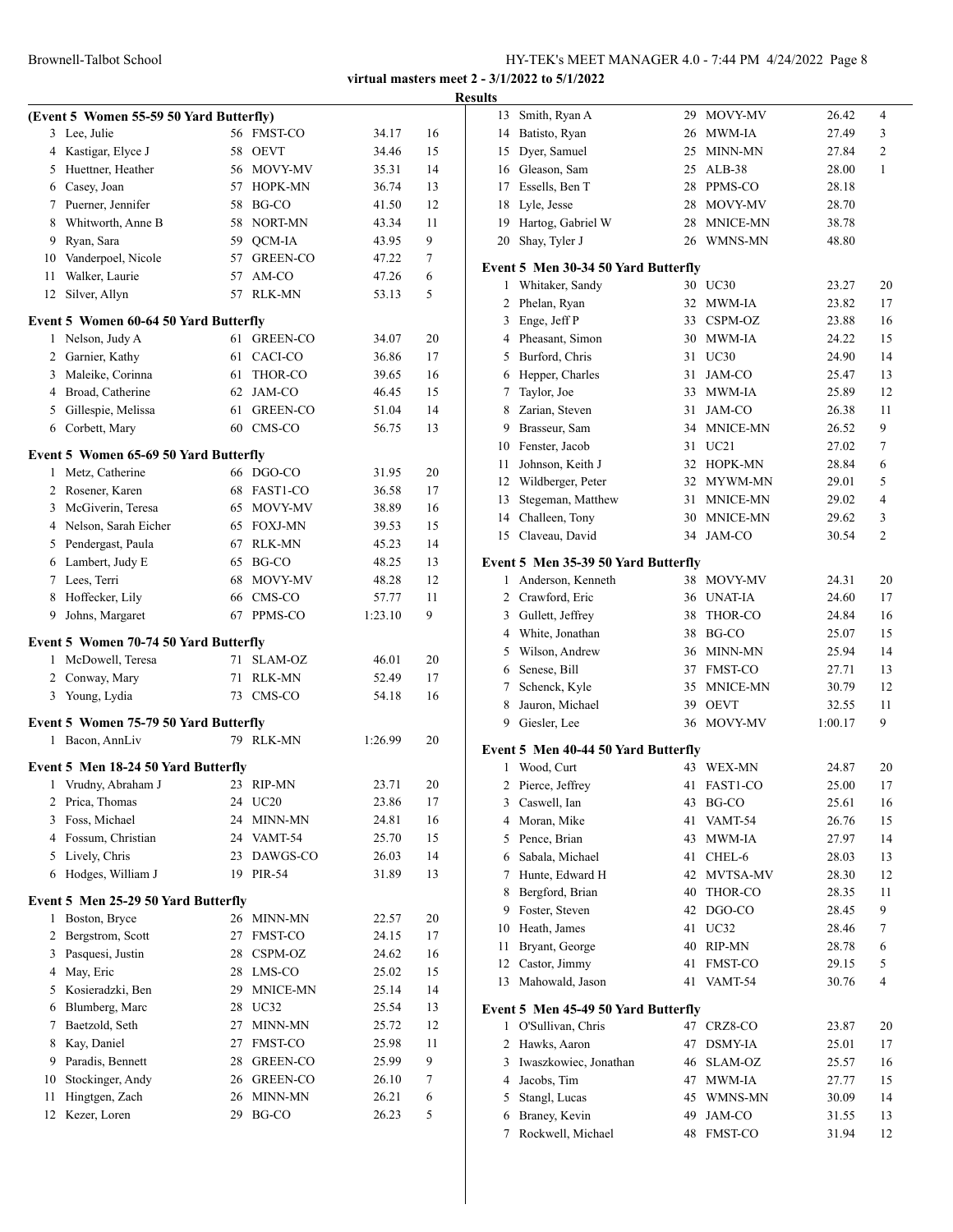|       | (Event 5 Men 45-49 50 Yard Butterfly) |    |                |       |     |
|-------|---------------------------------------|----|----------------|-------|-----|
| 8     | Newbrough, Nathan                     |    | 48 PPMS-CO     | 34.92 | 11  |
| 9     | Ward, Michael S                       | 49 | MINN-MN        | 38.52 | 9   |
|       | Event 5 Men 50-54 50 Yard Butterfly   |    |                |       |     |
| 1     | Garland, Bob                          |    | 52 GREEN-CO    | 26.24 | 20  |
|       | 2 Grant, Matthews                     | 50 | UC30           | 26.38 | 17  |
| 3     | Tripps, Scott                         | 52 | HOPK-MN        | 26.88 | 16  |
|       | 4 Gotto, Tony                         |    | 50 CMS-CO      | 28.01 | 15  |
|       | 5 Tyler, Chris                        |    | 52 MWM-IA      | 28.84 | 14  |
|       | 6 Brown, Brian                        | 51 | GREEN-CO       | 29.33 | 13  |
|       | 7 Pazmino, Jorge                      |    | 52 AM-CO       | 30.22 | 12  |
|       | 8 Holmes, Todd                        |    | 52 AM-CO       | 30.56 | 11  |
|       | 9 Merkle, Jonathan                    |    | 54 WEX-MN      | 30.68 | 9   |
|       | 10 Barnes, Daudi                      |    | 52 DGO-CO      | 30.79 | 7   |
|       | 11 Rosinski, Thomas                   |    | 52 DAWGS-CO    | 31.54 | 6   |
|       | 12 McCarthy, Justin                   |    | 54 HOPK-MN     | 32.39 | 5   |
| 13    | White, Brad                           |    | 52 BG-CO       | 32.91 | 4   |
|       | Event 5 Men 55-59 50 Yard Butterfly   |    |                |       |     |
| 1     | Ponthier, Chuck                       |    | 59 CACI-CO     | 25.79 | 20  |
| 2     | Bennett, Dennis                       | 56 | <b>DSMY-IA</b> | 26.55 | 17  |
|       | 3 Barringer, Rob                      |    | 56 CMS-CO      | 27.77 | 16  |
|       | 4 Hayden, Douglas J                   |    | 56 MOVY-MV     | 28.30 | 15  |
|       | 5 Drake, Bruce                        |    | 59 UC22        | 29.18 | 14  |
|       | 6 Thompson, Anthony                   |    | 57 MOVY-MV     | 30.16 | 13  |
|       | 7 Neilsen, Eric                       |    | 56 FAST1-CO    | 30.72 | 12  |
| 8     | Wise, Mike                            |    | 57 FMST-CO     | 31.81 | 11  |
| 9     | Fogarty, Michael P                    |    | 56 UC30        | 32.00 | 9   |
| 10    | Lulich, Ronald                        |    | 56 SEMS-MN     | 33.17 | 7   |
| 11    | Redding, Steve                        |    | 55 HOPK-MN     | 35.21 | 6   |
| 12    | Bradley, John                         |    | 56 MWM-IA      | 35.94 | 5   |
| 13    | Korneisel, Richard                    | 59 | QCM-IA         | 37.11 | 4   |
| 14    | Driscoll, John                        | 56 | MINN-MN        | 38.92 | 3   |
|       | Event 5 Men 60-64 50 Yard Butterfly   |    |                |       |     |
| 1     | Paakh, Bruce                          |    | 64 RLK-MN      | 27.75 | 20  |
| 2     | Hugo, John                            | 61 | CMS-CO         | 28.56 | 17  |
| 3     | Brown, Tim                            |    | 60 DSMY-IA     | 29.03 | 16  |
|       | 4 Hansen, Erik D                      |    | 60 UC32        | 29.93 | 15  |
| 5     | Sherman, Bill                         |    | 63 MOVY-MV     | 30.02 | 14  |
|       | 6 Collings, Mark S                    | 61 | FMST-CO        | 30.09 | 13  |
| 7     | Bunevich, Steven                      | 61 | FMST-CO        | 30.64 | 12  |
| 8     | Kelson, Aaron                         | 61 | NORT-MN        | 30.65 | 11  |
| 9     | Lantgen, Gregory                      | 64 | <b>SFM-54</b>  | 31.25 | 9   |
| 10    | Barriuso, Ray                         | 63 | RIP-MN         | 32.27 | 7   |
| 11    | Pedelty, Jeffrey                      | 64 | UC32           | 32.67 | 6   |
| 12    | Whiston, Glenn                        | 64 | MOVY-MV        | 33.48 | 5   |
| $*13$ | Kalin, Dan M                          |    | 64 PPMS-CO     | 34.14 | 3.5 |
| *13   | Patterson, Daniel                     | 61 | <b>UC40</b>    | 34.14 | 3.5 |
| 15    | Erzinger, Martin J                    |    | 64 GREEN-CO    | 34.20 | 2   |
| 16    | Ramirez, Alfonso                      | 60 | BG-CO          | 38.54 | 1   |
| 17    | O'Keeffe, John                        | 60 | BG-CO          | 42.11 |     |
| 18    | Miller, David                         | 64 | GREEN-CO       | 43.31 |     |
|       | 19 Carlson, David                     | 60 | FMST-CO        | 43.72 |     |
| 20    | Reetziii, Eric                        | 62 | BG-CO          | 49.02 |     |
|       | Event 5 Men 65-69 50 Yard Butterfly   |    |                |       |     |
| 1     | Hess, Richard                         |    | 67 BG-CO       | 29.20 | 20  |
|       |                                       |    |                |       |     |
|       |                                       |    |                |       |     |

| <b>Results</b> |                                           |             |         |    |
|----------------|-------------------------------------------|-------------|---------|----|
|                | 2 Evers, John                             | 67 STC-MN   | 29.77   | 17 |
|                | 3 Smith, Darrell                          | 65 RLK-MN   | 30.01   | 16 |
|                | 4 Lamour, Didier                          | 65 RLK-MN   | 30.81   | 15 |
|                | 5 Nolte, Christopher                      | 65 CACI-CO  | 31.13   | 14 |
|                | 6 Golz, Bob                               | 65 SLAM-OZ  | 33.85   | 13 |
|                | 7 Fowler, Frank                           | 66 MWM-IA   | 35.17   | 12 |
|                | 8 Alvarado, Ray                           | 65 CMS-CO   | 40.34   | 11 |
|                | 9 Bower, Norman                           | 68 QCM-IA   | 44.78   | 9  |
|                | 10 Pearcy, Rick                           | 68 DGO-CO   | 48.10   | 7  |
| 11             | Valvano, John J                           | 65 JAM-CO   | 53.32   | 6  |
|                | Event 5 Men 70-74 50 Yard Butterfly       |             |         |    |
|                | 1 Richey, Keith                           | 70 MOVY-MV  | 29.93   | 20 |
|                | 2 Kelley, Joseph                          | 71 CSPM-OZ  | 30.40   | 17 |
|                | 3 Anderson, Marc                          | 73 RLK-MN   | 34.21   | 16 |
|                | 4 Barry, Michael                          | 71 DSMY-IA  | 35.48   | 15 |
|                | 5 Brown, Perry                            | 70 NORT-MN  | 38.73   | 14 |
|                | 6 Kennedy, James                          | 70 UC32     | 39.12   | 13 |
|                | 7 Carney, Kent                            | 74 CMS-CO   | 39.42   | 12 |
|                | 8 Sindlinger, Bill                        | 70 MWM-IA   | 41.57   | 11 |
|                | 9 Rakita, David                           | 72 DGO-CO   | 48.37   | 9  |
|                | Event 5 Men 75-79 50 Yard Butterfly       |             |         |    |
|                | 1 Abrahams, Richard                       | 77 CRZ8-CO  | 28.98   | 20 |
|                | 2 McDanal, Steven                         | 78 JAM-CO   | 51.17   | 17 |
|                | 3 Kalstrom, Reynold                       | 77 FMST-CO  | 54.91   | 16 |
|                | Event 5 Men 85-89 50 Yard Butterfly       |             |         |    |
|                | Good, Larry<br>$\mathbf{1}$               | 87 SLAM-OZ  | 1:07.91 | 20 |
|                | 2 Kansas, Bill                            | 86 RLK-MN   | 1:30.13 | 17 |
|                | Event 6 Women 18-24 200 Yard Breaststroke |             |         |    |
|                | Majeticova, Lucie<br>1                    | 24 BG-CO    | 2:38.76 | 20 |
|                | Majeticova, Iva<br>$\overline{2}$         | 24 BG-CO    | 2:42.46 | 17 |
|                |                                           |             |         |    |
|                | Event 6 Women 25-29 200 Yard Breaststroke |             |         |    |
|                | 1 Ross, Moriah                            | 25 UNAT-IA  | 2:31.19 | 20 |
|                | Event 6 Women 30-34 200 Yard Breaststroke |             |         |    |
|                | Prigge, Alex<br>$\mathbf{1}$              | 34 FAST1-CO | 3:01.53 | 20 |
|                | $\mathbf{2}$<br>Burggraaf, Kelly          | 31 FMST-CO  | 3:04.65 | 17 |
|                | $\overline{3}$<br>Sullivan, Ashley        | 34 MINN-MN  | 3:07.40 | 16 |
|                | 4 Person, Hannah                          | 34 FMST-CO  | 3:14.02 | 15 |
|                | 5 Boyce, Katie                            | 33 JAM-CO   | 3:20.15 | 14 |
|                | Event 6 Women 35-39 200 Yard Breaststroke |             |         |    |
|                | 1 Sawicz, Kasia                           | 37 CHEL-6   | 2:42.07 | 20 |
|                | 2 Lehenbauer, Lauren                      | 35 MWM-IA   | 2:44.39 | 17 |
|                | 3 Gibbons, Chelsea M                      | 38 JAM-CO   | 2:46.29 | 16 |
|                | 4 Moss, Amanda L                          | 37 JAM-CO   | 3:57.71 | 15 |
|                | Event 6 Women 40-44 200 Yard Breaststroke |             |         |    |
|                | 1 Melsen, Krisie                          | 41 HOPK-MN  | 2:43.48 | 20 |
|                | 2 Stucka-Benally, Jennifer M              | 41 DGO-CO   | 2:56.54 | 17 |
|                | 3 Williams, Andrea                        | 41 HOPK-MN  | 3:05.72 | 16 |
|                | 4 Baedke, Jami                            | 40 VAMT-54  | 3:19.88 | 15 |
|                | Event 6 Women 45-49 200 Yard Breaststroke |             |         |    |
|                | 1 Glenn, Katie                            | 45 OPA-CO   | 2:30.14 | 20 |
|                | 2 Martinez, Tina M                        | 49 CMS-CO   | 3:13.50 | 17 |
|                |                                           |             |         |    |
|                | Event 6 Women 50-54 200 Yard Breaststroke |             |         |    |
|                | 1 Tolk, Tia M                             | 50 SFM-54   | 3:01.82 | 20 |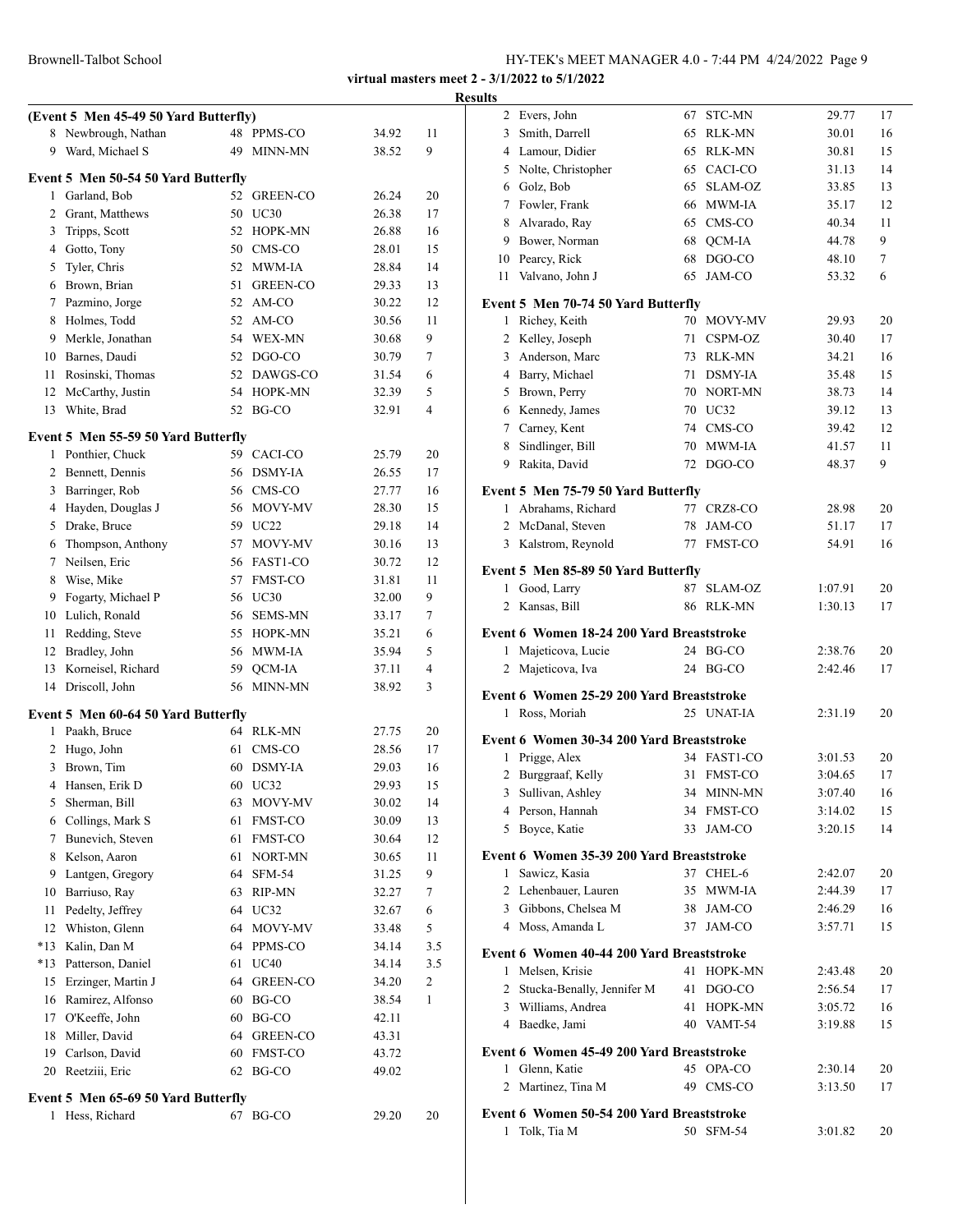|                | (Event 6 Women 50-54 200 Yard Breaststroke)                  |     |                 |                    |          |
|----------------|--------------------------------------------------------------|-----|-----------------|--------------------|----------|
| 2              | Vowles, Nicole                                               | 51  | FAST1-CO        | 3:06.47            | 17       |
| 3              | Henault, Kerry F                                             | 50  | THOR-CO         | 3:31.27            | 16       |
|                | Event 6 Women 55-59 200 Yard Breaststroke                    |     |                 |                    |          |
|                | 1 Steffe, Kathleen                                           |     | 59 CACI-CO      | 2:57.80            | 20       |
|                | 2 Campbell, Ellen                                            |     | 59 CACI-CO      | 2:59.33            | 17       |
|                | 3 McDonald, Kae                                              |     | 59 CMS-CO       | 3:33.87            | 16       |
|                | 4 Timmer, Dianne                                             |     | 57 OEVT         | 3:37.45            | 15       |
|                | Event 6 Women 60-64 200 Yard Breaststroke                    |     |                 |                    |          |
|                | 1 Crouch, Kim                                                |     | 60 UC32         | 2:53.72            | 20       |
|                | 2 Wiese, Carolyn                                             |     | 62 CMS-CO       | 3:31.39            | 17       |
|                | 3 Jones, Diane                                               |     | 60 SLAM-OZ      | 3:46.28            | 16       |
|                | 4 Stokoe, Jeanne                                             | 60  | THOR-CO         | 3:50.03            | 15       |
|                |                                                              |     |                 |                    |          |
|                | Event 6 Women 65-69 200 Yard Breaststroke                    |     | 67 FMST-CO      |                    |          |
| $\mathbf{1}$   | Achterberg, Elaine<br>2 Kohn, Catherine                      | 69. | SLAM-OZ         | 3:26.18<br>3:29.82 | 20<br>17 |
|                | 3 Bloomfield, Sue A                                          | 69  | FAST1-CO        | 3:37.26            | 16       |
|                | 4 Pendergast, Paula                                          | 67  | <b>RLK-MN</b>   | 3:44.87            | 15       |
|                | 5 Paulson, Cathy                                             | 67  | WISC-WI         | 3:51.27            | 14       |
| 6              | Smith, Elizabeth M                                           | 69  | <b>DSMY-IA</b>  | 4:07.27            | 13       |
|                |                                                              |     |                 |                    |          |
|                | Event 6 Women 70-74 200 Yard Breaststroke                    |     |                 |                    |          |
|                | 1 Lee-Sheridan, Sharon                                       |     | 70 RLK-MN       | 3:37.34            | 20       |
|                | 2 Nelson, Mary Anne                                          | 71  | DGO-CO          | 3:47.78            | 17       |
|                | 3 Hoover, Mary                                               |     | 72 HOPK-MN      | 4:54.10            | 16       |
|                | Event 6 Women 75-79 200 Yard Breaststroke                    |     |                 |                    |          |
|                | 1 Pohlmann, Mary M                                           | 77  | SLAM-OZ         | 5:00.97            | 20       |
|                | Event 6 Men 18-24 200 Yard Breaststroke                      |     |                 |                    |          |
| 1              | Roback, Lee                                                  |     | 23 UC30         | 2:35.81            | 20       |
|                |                                                              |     |                 |                    |          |
|                | Event 6 Men 35-39 200 Yard Breaststroke<br>1 Kittelson, Paul |     | 35 MNICE-MN     | 3:08.06            | 20       |
|                |                                                              |     |                 |                    |          |
|                | Event 6 Men 40-44 200 Yard Breaststroke                      |     |                 |                    |          |
|                | 1 Jacobo, Alfredo                                            |     | 40 UC22         | 2:13.69            | 20       |
| $\overline{2}$ | Trinidad, RD                                                 | 42  | PPMS-CO         | 2:17.86            | 17       |
| 3              | Moran, Mike                                                  | 41  | VAMT-54         | 2:31.38            | 16       |
| 4              | Bergford, Brian                                              | 40  | THOR-CO         | 2:37.07            | 15       |
| 5              | Sabala, Michael                                              | 41  | CHEL-6          | 2:40.92            | 14       |
|                | 6 Batchelder, John                                           | 41  | <b>GREEN-CO</b> | 2:44.71            | 13       |
|                | Event 6 Men 45-49 200 Yard Breaststroke                      |     |                 |                    |          |
| 1              | Bolling, John                                                | 49  | SLAM-OZ         | 2:49.63            | 20       |
| 2              | Crosscup, Daniel                                             | 47  | FAST1-CO        | 3:00.67            | 17       |
|                | Event 6 Men 50-54 200 Yard Breaststroke                      |     |                 |                    |          |
| 1              | Tripps, Scott                                                |     | 52 HOPK-MN      | 2:40.16            | 20       |
|                | Event 6 Men 55-59 200 Yard Breaststroke                      |     |                 |                    |          |
| 1              | Jimenez, Ignacio                                             |     | 56 CRZ8-CO      | 2:26.50            | 20       |
| $\overline{2}$ | Jankelow, Mark                                               | 58  | UC32            | 2:43.91            | 17       |
|                | 3 Huebener, Wayne                                            | 59  | <b>IFLY-IA</b>  | 2:51.79            | 16       |
|                | 4 Vininski, Mark A                                           | 58  | UC30            | 2:53.51            | 15       |
|                | 5 Redding, Steve                                             | 55  | HOPK-MN         | 3:11.42            | 14       |
|                | 6 Hill, John                                                 | 58  | MWM-IA          | 3:13.04            | 13       |
|                | 7 Neilsen, Eric                                              | 56  | FAST1-CO        | 3:13.40            | 12       |
|                | 8 Barkley, John                                              |     | 59 SFM-54       | 3:44.71            | 11       |

| <b>Results</b>                                                           |          |                           |                    |          |
|--------------------------------------------------------------------------|----------|---------------------------|--------------------|----------|
| Event 6 Men 60-64 200 Yard Breaststroke                                  |          |                           |                    |          |
| 1 Licari, Robert                                                         |          | 63 NORT-MN                | 2:56.03            | 20       |
| 2 Kochendorfer, James                                                    |          | 61 RLK-MN                 | 3:11.87            | 17       |
| 3 Jones, Steven                                                          |          | 63 DSMY-IA                | 3:37.87            | 16       |
| Event 6 Men 65-69 200 Yard Breaststroke                                  |          |                           |                    |          |
| 1 Louie, Jamie                                                           |          | 65 COSAM-CO               | 2:49.97            | 20       |
| 2 Stanback, John H                                                       |          | 68 FAST1-CO               | 2:58.22            | 17       |
| 3 Carroll, Kevin                                                         |          | 68 UC30                   | 3:52.33            | 16       |
| 4 Valvano, John J                                                        |          | 65 JAM-CO                 | 4:14.26            | 15       |
| Event 6 Men 70-74 200 Yard Breaststroke                                  |          |                           |                    |          |
| 1 LeMaster, Stan                                                         |          | 74 SWIA-IA                | 3:07.47            | 20       |
| 2 Kennedy, James                                                         |          | 70 UC32                   | 3:34.75            | 17       |
| 3 Morgan, Michael                                                        |          | 73 SLAM-OZ                | 3:52.64            | 16       |
| 4 Gearhart, Nick                                                         |          | 70 MWM-IA                 | 4:44.86            | 15       |
| 5 Kaplan, Mark                                                           |          | 73 RLK-MN                 | 4:54.59            | 14       |
| Event 6 Men 75-79 200 Yard Breaststroke                                  |          |                           |                    |          |
| 1 Noble, Dave                                                            |          | 78 MOVY-MV                | 3:08.97            | 20       |
| Riker, Tony<br>2                                                         |          | 77 WISC-WI                | 3:48.45            | 17       |
| Event 6 Men 80-84 200 Yard Breaststroke                                  |          |                           |                    |          |
| 1 Arlander, David                                                        |          | 81 RLK-MN                 | 3:52.79            | 20       |
| Event 6 Men 85-89 200 Yard Breaststroke                                  |          |                           |                    |          |
| 1 Kansas, Bill                                                           |          | 86 RLK-MN                 | 4:52.28            | 20       |
| 2 Plummer, Mark A                                                        |          | 85 CACI-CO                | 5:37.35            | 17       |
|                                                                          |          |                           |                    |          |
| Event 7 Women 18-24 100 Yard Freestyle<br>$\mathbf{1}$<br>Teubel, Hannah |          | 24 MWM-IA                 | 50.25              | 20       |
|                                                                          |          | 22 UC21                   | 59.23              | 17       |
| 2 Wu, Willa<br>3 Sanders, Sedona                                         |          | 22 JAM-CO                 | 1:00.38            | 16       |
| 4 Strebel, Abby                                                          |          | 24 CACI-CO                | 1:02.17            | 15       |
| Taylor, Olivia P<br>5.                                                   |          | 23 FMST-CO                | 1:08.51            | 14       |
| 6 Grabow, Maiti                                                          |          | 22 AM-CO                  | 1:08.71            | 13       |
|                                                                          |          |                           |                    |          |
| Event 7 Women 25-29 100 Yard Freestyle                                   |          |                           |                    |          |
| 1 Wrolson, Maddie                                                        |          | 26 JAM-CO                 | 53.91              | 20       |
| 2 Demsher, Krystin                                                       |          | 26 UC32                   | 56.42              | 17       |
| 3<br>Phyfe, Aftin                                                        |          | 26 DSMY-IA                | 57.42              | 16       |
| Palmer, Kelly<br>4                                                       | 28       | THOR-CO                   | 58.00              | 15       |
| 5<br>Johnson, Paige                                                      | 25<br>25 | <b>GREEN-CO</b><br>WEX-MN | 58.53              | 14       |
| 6 Hippen, Kara<br>Deer, LillyBelle<br>7                                  |          | 28 UC32                   | 59.44              | 13<br>12 |
| 8 Pinter, Kristine                                                       |          | 25 IFLY-IA                | 1:01.84            | 11       |
| 9 Pyrch, Mikaela                                                         | 27       | <b>IFLY-IA</b>            | 1:01.93            | 9        |
| Stuba, Emma L<br>10                                                      | 26       | SEMS-MN                   | 1:01.97<br>1:02.49 | 7        |
| Kraft, Samantha J<br>11                                                  |          | 26 MYWM-MN                | 1:03.63            | 6        |
| Bennett, Alex<br>12                                                      |          | 25 DSMY-IA                | 1:04.82            | 5        |
| Gordon, Victoria<br>13                                                   |          | 28 UC32                   | 1:05.34            | 4        |
| 14<br>Idle, Megan M                                                      | 27       | CMS-CO                    | 1:06.01            | 3        |
| McBrayer, Elizabeth<br>15                                                | 26       | <b>OEVT</b>               | 1:07.69            | 2        |
| Stube, Cora<br>16                                                        | 25       | UC20                      | 1:07.70            | 1        |
| Gotto, Sidney M<br>17                                                    | 25       | CMS-CO                    | 1:10.11            |          |
| Stevens, Elizabeth A<br>18                                               | 28       | BG-CO                     | 1:15.91            |          |
| 19<br>Peditto, Kati                                                      | 28       | LMS-CO                    | 1:17.42            |          |
| 20 Noblet, Nicole                                                        | 29       | MOVY-MV                   | 1:57.97            |          |
|                                                                          |          |                           |                    |          |
| Event 7 Women 30-34 100 Yard Freestyle<br>1 Biggs, Brittany              |          | 32 AM-CO                  | 57.61              | 20       |
|                                                                          |          |                           |                    |          |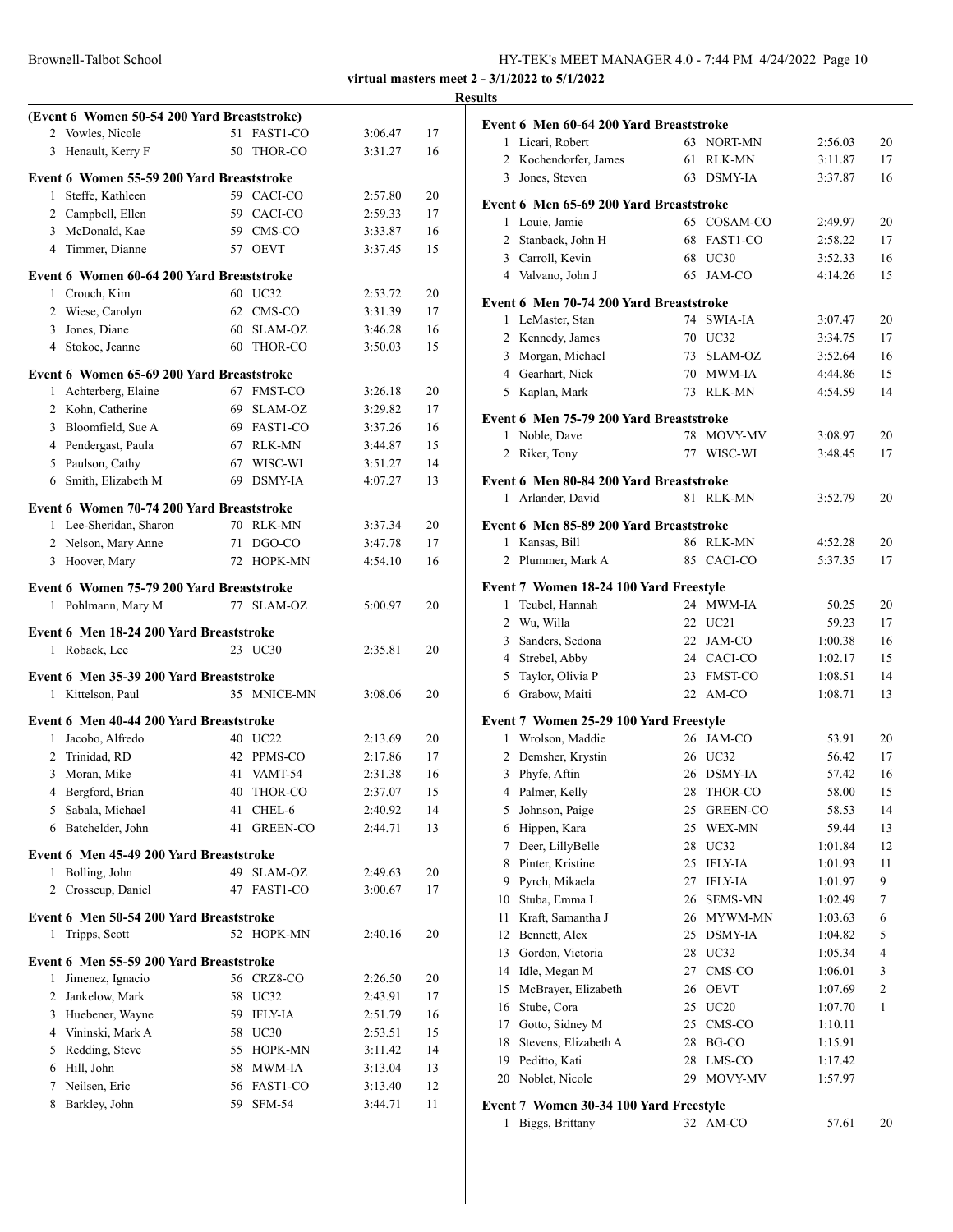|                |                                          |    |                |         |    | <b>Results</b> |
|----------------|------------------------------------------|----|----------------|---------|----|----------------|
|                | (Event 7 Women 30-34 100 Yard Freestyle) |    |                |         |    | Eve            |
|                | 2 Young, Katie                           | 32 | MINN-MN        | 58.49   | 17 |                |
| 3              | Martin, Alayna                           | 33 | DSMY-IA        | 59.65   | 16 |                |
| 4              | Sundberg, Melissa                        | 31 | CACI-CO        | 1:06.69 | 15 |                |
| 5              | Prigge, Alex                             |    | 34 FAST1-CO    | 1:06.94 | 14 |                |
|                | 6 Burggraaf, Kelly                       | 31 | FMST-CO        | 1:07.65 | 13 |                |
| 7              | Binggeli, Kayla                          |    | 32 DGO-CO      | 1:08.59 | 12 |                |
| 8              | Sullivan, Ashley                         |    | 34 MINN-MN     | 1:08.67 | 11 |                |
| 9              | Goold, Emma                              |    | 33 MWM-IA      | 1:14.60 | 9  |                |
|                | 10 Roehrig, Erin                         | 31 | FAST1-CO       | 1:24.10 | 7  |                |
|                | Event 7 Women 35-39 100 Yard Freestyle   |    |                |         |    | 1              |
| 1              | Jones, Elizabeth                         |    | 38 JAM-CO      | 56.04   | 20 |                |
| 2              | Troyer, Anita                            | 35 | <b>SDVL-MN</b> | 1:00.23 | 17 | 1              |
| 3              | Tien, Lauren                             |    | 36 JAM-CO      | 1:02.18 | 16 | 1              |
|                | 4 Olivos, Maegan                         |    | 37 JAM-CO      | 1:02.34 | 15 | 1              |
| 5              | Miller, Stephanie                        |    | 39 CSPM-OZ     | 1:02.93 | 14 | 1              |
| 6              | Krejci, Rachel                           |    | 39 HOPK-MN     | 1:03.52 | 13 | Ev             |
| 7              | Meyer, Lauren K                          | 35 | <b>FMST-CO</b> | 1:04.57 | 12 |                |
| 8              | Dodd, Leigh                              | 38 | THOR-CO        | 1:06.84 | 11 |                |
| 9              | Smolczyk, Jill                           |    | 35 VAMT-54     | 1:12.09 | 9  |                |
|                | 10 Mitchler, Jenna                       |    | 38 MINN-MN     | 1:15.76 | 7  |                |
| 11             | Ingemansen, Samantha L                   | 35 | SFM-54         | 1:21.67 | 6  |                |
| 12             | Johnson, Crystal                         |    | 36 UC22        | 1:22.49 | 5  |                |
| 13             | Moss, Amanda L                           | 37 | JAM-CO         | 1:27.83 | 4  |                |
|                | Event 7 Women 40-44 100 Yard Freestyle   |    |                |         |    |                |
|                | 1 Brewster, Natalie                      |    | 43 CGPS-CO     | 56.69   | 20 |                |
| $\overline{2}$ | Ayers, Amber                             | 41 | PPMS-CO        | 58.94   | 17 | 1              |
|                | 3 Linke, Lyndsey                         | 41 | FAST1-CO       | 59.09   | 16 |                |
| 4              | Jensen, Stacie                           | 44 | SLAM-OZ        | 1:00.44 | 15 | 1              |
|                | 5 Gustafson, Jamie                       |    | 42 CGCC-NB     | 1:01.12 | 14 | 1              |
|                | 6 Furkin, Susan                          | 41 | SLAM-OZ        | 1:02.84 | 13 | 1              |
| 7              | Moore, Jessica                           | 41 | CSPM-OZ        | 1:03.46 | 12 | 1              |
| 8              | Gibbs, Stacey D                          |    | 40 BG-CO       | 1:04.30 | 11 |                |
| 9              | Daelli, Carly                            |    | 42 UC32        | 1:04.52 | 9  | Ev             |
|                | 10 Marschner, Marie                      | 43 | JAM-CO         | 1:05.31 | 7  |                |
| 11             | Mahowald, Melanie                        | 40 | VAMT-54        | 1:05.41 | 6  |                |
| 12             | Williams, Andrea                         | 41 | <b>HOPK-MN</b> | 1:06.39 | 5  |                |
| 13             | Baedke, Jami                             | 40 | VAMT-54        | 1:21.22 | 4  |                |
| 14             | Vogel, Erin                              | 44 | VAMT-54        | 1:33.83 | 3  |                |
| 15             | Haas, Angela                             | 41 | VAMT-54        | 1:34.31 | 2  |                |
|                | 16 Krogmeier, Jennifer                   | 40 | QCM-IA         | 1:45.51 | 1  |                |
|                | Event 7 Women 45-49 100 Yard Freestyle   |    |                |         |    |                |
| 1              | Glenn, Katie                             |    | 45 OPA-CO      | 56.41   | 20 | 1              |
| 2              | Johnson, Suzanne                         | 47 | DGO-CO         | 1:02.32 | 17 |                |
| 3              | Wells, Katie                             | 45 | JAM-CO         | 1:02.35 | 16 |                |
| 4              | Schutte, Stephanie D                     | 47 | OEVT           | 1:03.78 | 15 |                |
| 5              | Fostvedt, Alishia                        | 45 | AM-CO          | 1:04.36 | 14 |                |
| 6              | Attig, Jennifer                          | 47 | MOVY-MV        | 1:09.81 | 13 | <b>Eve</b>     |
| 7              | Haskett, Stephanie                       |    | 46 BG-CO       | 1:12.70 | 12 |                |
| 8              | Briggs-Farmer, Cara                      | 46 | MWM-IA         | 1:14.03 | 11 |                |
| 9              | Martinez, Tina M                         | 49 | CMS-CO         | 1:15.23 | 9  |                |
|                | 10 Krzmarzick, Jennifer                  | 46 | QCM-IA         | 1:17.30 | 7  |                |
| 11             | Gaston, Katherine                        |    | 46 JAM-CO      | 1:17.74 | 6  |                |
| 12             | Hoffman, Julie                           |    | 45 UNAT-IA     | 1:17.97 | 5  | Evс            |
| 13             | Gilhooly, Jane                           | 46 | <b>SFM-54</b>  | 1:22.39 | 4  |                |
|                |                                          |    |                |         |    |                |

|                | Event 7 Women 50-54 100 Yard Freestyle |    |                 |         |    |
|----------------|----------------------------------------|----|-----------------|---------|----|
| 1              | Williams, Susan                        | 52 | <b>FMST-CO</b>  | 1:01.45 | 20 |
| 2              | Dravenstott, Laura                     | 51 | CACI-CO         | 1:01.90 | 17 |
| 3              | Albano, Susan B                        | 51 | <b>GREEN-CO</b> | 1:04.79 | 16 |
| $\overline{4}$ | Seavall, Kelly                         | 53 | <b>GREEN-CO</b> | 1:05.71 | 15 |
| 5              | Bierstedt, Michele                     | 51 | <b>FMST-CO</b>  | 1:06.19 | 14 |
|                | 6 Kirby, Jennifer N                    | 52 | <b>SFM-54</b>   | 1:07.35 | 13 |
| 7              | Batizy-Morley, Julianna                | 51 | CMS-CO          | 1:08.58 | 12 |
| 8              | Torrence, Diane                        | 53 | PPMS-CO         | 1:09.05 | 11 |
| 9              | Garland, Crystal                       | 50 | GREEN-CO        | 1:09.39 | 9  |
| 10             | Maki, Karyn                            | 50 | <b>SDVL-MN</b>  | 1:10.01 | 7  |
| 11             | Orgill, Michelle                       | 50 | <b>GREEN-CO</b> | 1:11.95 | 6  |
| 12             | Strobel, Heather                       | 52 | MOVY-MV         | 1:17.50 | 5  |
| 13             | Early, Sarah                           | 50 | THOR-CO         | 1:19.08 | 4  |
| 14             | Bottini, Carolyn                       | 53 | SLAM-OZ         | 1:21.65 | 3  |
| 15             | Hautekeete, Larissa                    | 54 | SLAM-OZ         | 1:36.24 | 2  |
|                | Event 7 Women 55-59 100 Yard Freestyle |    |                 |         |    |
| 1              | Roe, Amy                               | 55 | MYWM-MN         | 58.20   | 20 |
| 2              | Steffe, Kathleen                       |    | 59 CACI-CO      | 1:02.36 | 17 |
|                | 3 Lee, Julie                           | 56 | FMST-CO         | 1:05.36 | 16 |
| 4              | Huettner, Heather                      | 56 | MOVY-MV         | 1:07.11 | 15 |
| 5              | Casey, Joan                            | 57 | HOPK-MN         | 1:07.38 | 14 |
|                | 6 Mohn, Susan                          | 58 | <b>FOXJ-MN</b>  | 1:07.71 | 13 |
| 7              | Whitworth, Anne B                      | 58 | NORT-MN         | 1:12.78 | 12 |
| 8              | Eldridge, Audrey                       | 59 | PPMS-CO         | 1:14.04 | 11 |
| 9              | Avery, Michele                         | 57 | MOVY-MV         | 1:15.54 | 9  |
| 10             | Ryan, Sara                             | 59 | QCM-IA          | 1:21.08 | 7  |
| 11             | Hancock, Jacqueline                    | 59 | <b>FMST-CO</b>  | 1:22.28 | 6  |
| 12             | Johnson, Cheri                         | 57 | NORT-MN         | 1:26.02 | 5  |
| 13             | Brady, Margo                           | 56 | RLK-MN          | 1:38.41 | 4  |
| 14             | Reynolds, Sonya                        | 59 | SWIA-IA         | 1:51.69 | 3  |
| 15             | Mulder, Robyn                          | 56 | <b>SFM-54</b>   | 1:55.49 | 2  |
|                | Event 7 Women 60-64 100 Yard Freestyle |    |                 |         |    |
| $\mathbf{1}$   | Garnier, Kathy                         |    | 61 CACI-CO      | 1:02.67 | 20 |
| $\overline{2}$ | Cotton, Suzy                           |    | 62 CACI-CO      | 1:03.23 | 17 |
| 3              | Nelson, Judy A                         | 61 | <b>GREEN-CO</b> | 1:05.69 | 16 |
| 4              | Wiese, Carolyn                         | 62 | CMS-CO          | 1:11.98 | 15 |
| 5              | Barkley, Sherry                        | 64 | <b>SFM-54</b>   | 1:17.97 | 14 |
| 6              | Parker, Andrea                         | 60 | DGO-CO          | 1:19.71 | 13 |
| 7              | Groskopf, Amy                          | 64 | QCM-IA          | 1:19.92 | 12 |
| 8              | Seliga-Punyko, Judy                    | 64 | NORT-MN         | 1:25.77 | 11 |
| 9              | Townley, Antoinette                    | 62 | THOR-CO         | 1:27.78 | 9  |
| 10             | Nolte, Susan D                         | 61 | CACI-CO         | 1:29.88 | 7  |
| 11             | Stokoe, Jeanne                         | 60 | THOR-CO         | 1:32.84 | 6  |
| 12             | Corbett, Mary                          | 60 | CMS-CO          | 1:37.05 | 5  |
| 13             | Morrison, Mary                         | 62 | CMS-CO          | 1:38.25 | 4  |
|                | Event 7 Women 65-69 100 Yard Freestyle |    |                 |         |    |
| 1              | Metz, Catherine                        | 66 | DGO-CO          | 1:02.82 | 20 |
| 2              | Rosener, Karen                         | 68 | FAST1-CO        | 1:11.85 | 17 |
| 3              | Nelson, Sarah Eicher                   | 65 | <b>FOXJ-MN</b>  | 1:13.14 | 16 |
|                | 4 Lambert, Judy E                      | 65 | BG-CO           | 1:19.16 | 15 |
|                | 5 Lees, Terri                          | 68 | MOVY-MV         | 1:28.41 | 14 |
|                |                                        |    |                 |         |    |
|                | Event 7 Women 70-74 100 Yard Freestyle |    |                 |         |    |
| 1              | Shaffer, Cynthia                       | 71 | BAMCO-CO        | 1:14.30 | 20 |
| 2              | McDowell, Teresa                       | 71 | SLAM-OZ         | 1:23.11 | 17 |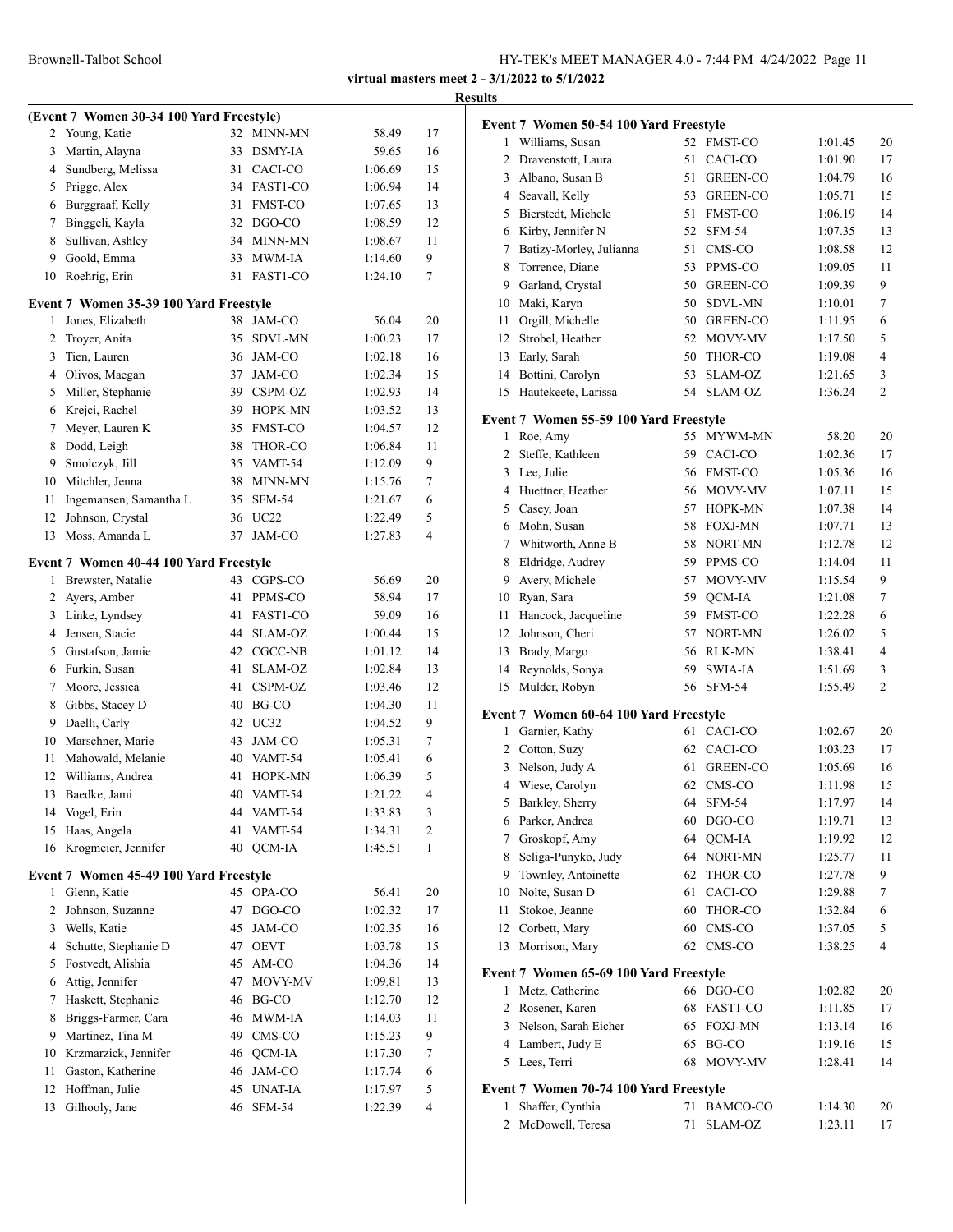|              | (Event 7 Women 70-74 100 Yard Freestyle)<br>3 Wolberg, Neice<br>4 McCarthy, Joan<br>5 Bushong, Claire |    | 71 CACI-CO<br>73 OCM-IA | 1:40.99<br>1:46.94 | 16<br>15 |
|--------------|-------------------------------------------------------------------------------------------------------|----|-------------------------|--------------------|----------|
|              |                                                                                                       |    |                         |                    |          |
|              |                                                                                                       |    |                         |                    |          |
|              |                                                                                                       |    |                         |                    |          |
|              |                                                                                                       |    | 70 CGCC-NB              | 1:49.14            | 14       |
|              | 6 Hoover, Mary                                                                                        |    | 72 HOPK-MN              | 1:53.19            | 13       |
|              |                                                                                                       |    |                         |                    |          |
| $\mathbf{1}$ | Event 7 Women 75-79 100 Yard Freestyle<br>Arradondo, Martha                                           |    | 75 RLK-MN               | 2:41.33            | 20       |
|              |                                                                                                       |    |                         |                    |          |
|              | Event 7 Men 18-24 100 Yard Freestyle                                                                  |    |                         |                    |          |
|              | 1 Foss, Michael                                                                                       |    | 24 MINN-MN              | 47.38              | 20       |
|              | 2 Smoak, Connor                                                                                       |    | 24 CSPM-OZ              | 47.93              | 17       |
|              | 3 Vrudny, Abraham J                                                                                   |    | 23 RIP-MN               | 48.13              | 16       |
|              | 4 Prica, Thomas                                                                                       |    | 24 UC20                 | 49.22              | 15       |
|              | 5 Johnson, Kyle F                                                                                     |    | 24 HOPK-MN              | 51.81              | 14       |
|              | 6 Lively, Chris                                                                                       |    | 23 DAWGS-CO             | 54.88              | 13       |
|              | 7 Becker, Noah                                                                                        |    | 24 MINN-MN              | 55.03              | 12       |
| 8            | Hodges, William J                                                                                     |    | 19 PIR-54               | 1:04.12            | 11       |
|              |                                                                                                       |    |                         |                    |          |
|              | Event 7 Men 25-29 100 Yard Freestyle                                                                  |    |                         |                    |          |
|              | 1 Bunch, Dylan                                                                                        |    | 28 GREEN-CO             | 47.16              | 20       |
|              | 2 Kastigar, Adam                                                                                      |    | 28 DKTA-52              | 47.73              | 17       |
|              | 3 McPherson, Kevin                                                                                    | 25 | MOVY-MV                 | 47.94              | 16       |
|              | 4 Pasquesi, Justin                                                                                    |    | 28 CSPM-OZ              | 48.15              | 15       |
|              | 5 Boston, Bryce                                                                                       |    | 26 MINN-MN              | 48.26              | 14       |
|              | 6 Bergstrom, Scott                                                                                    | 27 | FMST-CO                 | 49.17              | 13       |
|              | 7 Blumberg, Marc                                                                                      |    | 28 UC32                 | 50.45              | 12       |
| 8            | Paradis, Bennett                                                                                      | 28 | GREEN-CO                | 51.62              | 11       |
|              | 9 Gleason, Sam                                                                                        | 25 | $ALB-38$                | 52.65              | 9        |
|              | 10 Hingtgen, Zach                                                                                     |    | 26 MINN-MN              | 52.87              | 7        |
| 11           | Smith, Ryan A                                                                                         |    | 29 MOVY-MV              | 53.67              | 6        |
|              | 12 Stockinger, Andy                                                                                   |    | 26 GREEN-CO             | 54.18              | 5        |
| 13           | Batisto, Ryan                                                                                         |    | 26 MWM-IA               | 54.90              | 4        |
| 14           | Lyle, Jesse                                                                                           | 28 | MOVY-MV                 | 55.80              | 3        |
|              | 15 Essells, Ben T                                                                                     | 28 | PPMS-CO                 | 56.71              | 2        |
|              | 16 Bassett, Michael                                                                                   | 25 | MOVY-MV                 | 58.43              | 1        |
|              | 17 Mischke, Malekai                                                                                   |    | 26 HOPK-MN              | 1:06.71            |          |
|              | 18 Long, Ryan                                                                                         |    | 25 MWM-IA               | 1:09.93            |          |
|              | Event 7 Men 30-34 100 Yard Freestyle                                                                  |    |                         |                    |          |
| 1            | Whitaker, Sandy                                                                                       |    | 30 UC30                 | 47.77              | 20       |
| 2            | Phelan, Ryan                                                                                          |    | 32 MWM-IA               | 48.10              | 17       |
| 3            | Paknys, Ramunas                                                                                       | 30 | PPMS-CO                 | 48.16              | 16       |
|              | 4 Pheasant, Simon                                                                                     | 30 | MWM-IA                  | 48.81              | 15       |
| 5            | Montoya Segnini, Jose A                                                                               | 30 | MOVY-MV                 | 49.55              | 14       |
|              | 6 Zarian, Steven                                                                                      | 31 | JAM-CO                  | 51.03              | 13       |
| 7            | Wildberger, Peter                                                                                     | 32 | MYWM-MN                 | 55.45              | 12       |
| 8            | Johnson, Keith J                                                                                      | 32 | HOPK-MN                 | 55.63              | 11       |
| 9            | Davids, Thomas                                                                                        | 32 | UC32                    | 55.81              | 9        |
| 10           | Hugo, Charlie                                                                                         |    | 30 UNAT-IA              | 59.80              | 7        |
|              |                                                                                                       |    |                         |                    |          |
|              | Event 7 Men 35-39 100 Yard Freestyle                                                                  |    |                         |                    |          |
| 1            | Senese, Bill                                                                                          |    | 37 FMST-CO              | 49.22              | 20       |
|              | *2 White, Jonathan                                                                                    | 38 | BG-CO                   | 50.97              | 16.5     |
|              | *2 Gullett, Jeffrey                                                                                   | 38 | THOR-CO                 | 50.97              | 16.5     |
|              | 4 Wilson, Andrew                                                                                      | 36 | MINN-MN                 | 53.26              | 15       |
|              | 5 Heaton, Jesse                                                                                       | 37 | PPMS-CO                 | 55.56              | 14       |
|              | Lind, David                                                                                           | 36 | VAMT-54                 | 56.84              | 13       |
| 6            |                                                                                                       |    |                         |                    |          |

| esults         |                                                             |    |                 |                    |                |
|----------------|-------------------------------------------------------------|----|-----------------|--------------------|----------------|
|                | 8 Kittelson, Paul                                           |    | 35 MNICE-MN     | 1:04.77            | 11             |
| 9              | Campbell, Fairman                                           |    | 35 MWM-IA       | 1:17.56            | 9              |
|                | Event 7 Men 40-44 100 Yard Freestyle                        |    |                 |                    |                |
| 1              | Wood, Curt                                                  |    | 43 WEX-MN       | 48.95              | 20             |
| 2              | Pierce, Jeffrey                                             | 41 | FAST1-CO        | 51.99              | 17             |
| 3              | Caswell, Ian                                                | 43 | BG-CO           | 53.36              | 16             |
|                | 4 Hammond, Tim                                              | 41 | <b>MWM-IA</b>   | 53.68              | 15             |
|                | 5 Foster, Steven                                            |    | 42 DGO-CO       | 54.97              | 14             |
|                | 6 Castor, Jimmy                                             | 41 | <b>FMST-CO</b>  | 55.17              | 13             |
|                | 7 Heath, James                                              | 41 | UC32            | 57.74              | 12             |
|                | 8 Bergford, Brian                                           | 40 | THOR-CO         | 58.58              | 11             |
|                | 9 Sullivan, Patrick                                         | 44 | SLAM-OZ         | 58.61              | 9              |
|                | 10 Kilber, Curtis                                           | 40 | <b>SEMS-MN</b>  | 59.53              | 7              |
| 11             | Handsbrough, Michael                                        | 41 | CGCC-NB         | 1:00.08            | 6              |
|                | 12 Pence, Brian                                             | 43 | MWM-IA          | 1:00.32            | 5              |
|                | 13 Batchelder, John                                         | 41 | <b>GREEN-CO</b> | 1:00.62            | 4              |
|                | 14 Moran, Mike                                              | 41 | VAMT-54         | 1:04.05            | 3              |
| 15             | Ingebritson, Tom                                            | 43 | UC32            | 1:04.85            | $\overline{c}$ |
| 16             | Rio, Todd                                                   | 44 | SLAM-OZ         | 1:10.55            | 1              |
| 17             | Thomas, Jeremy                                              | 40 | <b>OEVT</b>     | 1:16.97            |                |
|                |                                                             |    |                 |                    |                |
|                | Event 7 Men 45-49 100 Yard Freestyle<br>1 O'Sullivan, Chris |    | 47 CRZ8-CO      | 50.65              | 20             |
|                | 2 Edwards, Dan                                              | 48 | CMS-CO          | 55.11              | 17             |
| 3              |                                                             | 45 | <b>DSMY-IA</b>  | 57.09              | 16             |
|                | Moyle, Greg<br>4 Hultgren, Edward                           | 49 | CACI-CO         |                    |                |
|                | 5 Rockwell, Michael                                         | 48 | <b>FMST-CO</b>  | 59.00<br>1:00.42   | 15<br>14       |
| 6              | Jacobs, Tim                                                 | 47 | MWM-IA          |                    | 13             |
|                | 7 Braney, Kevin                                             | 49 | JAM-CO          | 1:00.44            | 12             |
|                | 8 Moore, Matthew                                            | 47 | CSPM-OZ         | 1:00.82            | 11             |
| 9.             |                                                             | 47 | <b>IFLY-IA</b>  | 1:00.98<br>1:02.10 | 9              |
| 10             | Bird, Stephen<br>Bolling, John                              | 49 | SLAM-OZ         | 1:02.97            | 7              |
| 11             | Ward, Michael S                                             | 49 | <b>MINN-MN</b>  | 1:04.63            | 6              |
|                | 12 Newbrough, Nathan                                        | 48 | PPMS-CO         | 1:05.31            | 5              |
| 13             |                                                             | 48 | MOVY-MV         | 1:05.73            | 4              |
|                | Akin, John<br>14 Kurus, Doobie                              | 49 | HOPK-MN         | 1:05.79            | 3              |
| 15             | Cassidy, Rob                                                | 46 | <b>MWM-IA</b>   | 1:11.56            | 2              |
| 16             | Pauly, Joby                                                 | 46 | <b>FOXJ-MN</b>  | 1:24.59            | 1              |
|                |                                                             |    |                 |                    |                |
|                | Event 7 Men 50-54 100 Yard Freestyle                        |    |                 |                    |                |
| 1              | Garland, Bob                                                |    | 52 GREEN-CO     | 52.45              | 20             |
| $\overline{2}$ | Grant, Matthews                                             |    | 50 UC30         | 55.43              | 17             |
| 3              | Rosinski, Thomas                                            | 52 | DAWGS-CO        | 55.95              | 16             |
|                | 4 Pazmino, Jorge                                            |    | 52 AM-CO        | 58.89              | 15             |
|                | 5 Merkle, Jonathan                                          |    | 54 WEX-MN       | 1:00.92            | 14             |
|                | 6 Holmes, Todd                                              | 52 | AM-CO           | 1:01.09            | 13             |
|                | 7 Moore, Ryan                                               | 52 | FAST1-CO        | 1:02.79            | 12             |
| 8              | Weis, Robert                                                | 51 | BG-CO           | 1:05.46            | 11             |
|                | 9 Brown, Matthew                                            | 51 | <b>UNAT-IA</b>  | 1:07.33            | 9              |
|                | 10 Mendez, Mario                                            | 51 | <b>OEVT</b>     | 1:07.37            | 7              |
| 11             | Isert, Tim                                                  |    | 54 CACI-CO      | 1:10.80            | 6              |
| 12             | Lingle, Jeffrey                                             | 51 | CGPS-CO         | 1:16.39            | 5              |
| 13             | Timmerman, Tim                                              |    | 50 NORT-MN      | 1:21.37            | 4              |
|                | Event 7 Men 55-59 100 Yard Freestyle                        |    |                 |                    |                |
| 1              | Bennett, Dennis                                             |    | 56 DSMY-IA      | 52.45              | 20             |
| $\overline{2}$ | Barringer, Rob                                              |    | 56 CMS-CO       | 53.70              | 17             |
|                | 3 Ponthier, Chuck                                           |    | 59 CACI-CO      | 56.59              | 16             |
|                | 4 Vininski, Mark A                                          |    | 58 UC30         | 59.50              | 15             |
|                |                                                             |    |                 |                    |                |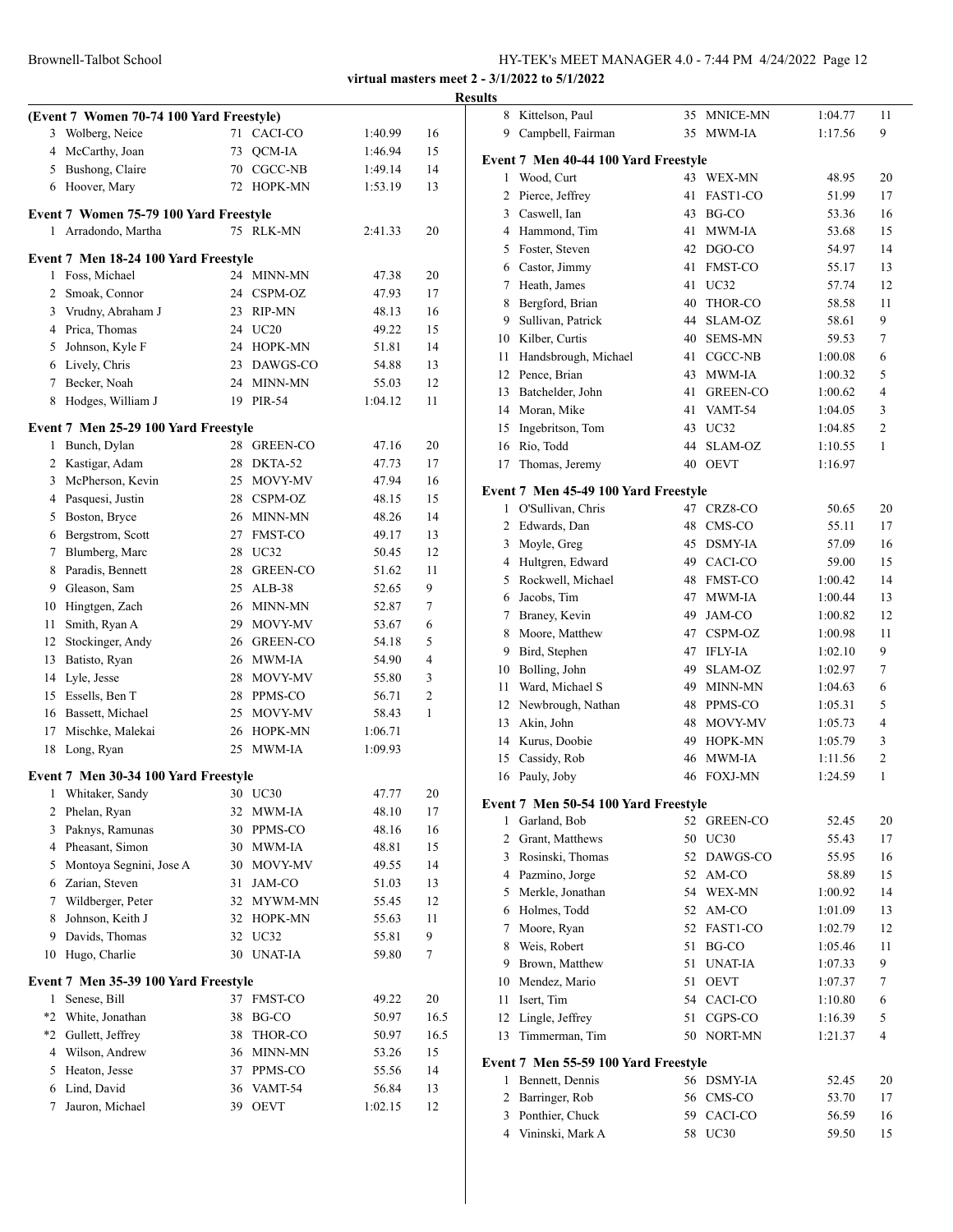#### Brownell-Talbot School

| HY-TEK's MEET MANAGER 4.0 - 7:44 PM 4/24/2022 Page 13 |  |
|-------------------------------------------------------|--|
|-------------------------------------------------------|--|

**virtual masters meet 2 - 3/1/2022 to 5/1/2022 Results**

# **(Event 7 Men 55-59 100 Yard Freestyle)** 5 Wise, Mike 57 FMST-CO 1:01.34 14 Fogarty, Michael P 56 UC30 1:01.52 13 Ness, Randal 59 HOPK-MN 1:03.18 12 Rondestvedt, Stephen 58 UC30 1:05.22 11 Driscoll, John 56 MINN-MN 1:09.89 9 Bradley, John 56 MWM-IA 1:11.17 7 Barkley, John 59 SFM-54 1:26.93 6 **Event 7 Men 60-64 100 Yard Freestyle** 1 Paakh, Bruce 64 RLK-MN 56.71 20 Hugo, John 61 CMS-CO 57.02 17 3 Hansen, Erik D 60 UC32 59.72 16 Gerkin, Scott 62 SFM-54 1:00.53 15 5 Collings, Mark S 61 FMST-CO 1:00.79 14 Gruenwald, Steven 60 RIP-MN 1:01.86 13 Fleming, Patrick 61 RLK-MN 1:02.41 12 Lantgen, Gregory 64 SFM-54 1:02.85 11 Gengler, William 60 HOPK-MN 1:03.19 9 Sheahan, Dan 64 KM-35 1:05.36 7 Hamson, Mark 64 ABER-54 1:07.22 6 12 Green, Dennis 61 MWM-IA 1:10.30 5 Hodgeman, Alexander 64 UNAT-IA 1:13.15 4 14 Erzinger, Martin J 64 GREEN-CO 1:16.01 3 Bobbin, Mark 61 MWM-IA 1:16.61 2 16 Carlson, David 60 FMST-CO 1:21.53 1 17 Cattles, Steve 62 BG-CO 2:04.10 **Event 7 Men 65-69 100 Yard Freestyle** Smith, Darrell 65 RLK-MN 1:01.88 20

# Petrie, Stephen 65 AM-CO 1:02.36 17 Hancock, Steven 65 SLAM-OZ 1:02.98 16 Kealy, Tom 65 SWIA-IA 1:03.48 15 Zirngibl, James 68 SLAM-OZ 1:03.90 14 Tveitmoe, Robert 69 JAM-CO 1:04.53 13 7 Morrison, Jeffrey 67 CMS-CO 1:05.90 12 8 Caticchio, Mike 68 MINN-MN 1:10.79 11 9 Bovard, Ralph S 69 RLK-MN 1:12.10 9 Stevens, Richard H 67 NORT-MN 1:13.24 7 Doran, William 69 HOPK-MN 1:18.86 6 12 Hoffman, Rob 69 UC22 1:22.14 5 Hafdahl, Jim 66 NORT-MN 1:24.63 4 14 Valvano, John J 65 JAM-CO 1:25.45 3 Kersten, John 69 ABER-54 1:40.05 2 Mazza, Richard C 67 HOPK-MN 1:43.15 1 **Event 7 Men 70-74 100 Yard Freestyle**

| 1. | Richey, Keith      |    | 70 MOVY-MV    | 1:01.62 | 20 |
|----|--------------------|----|---------------|---------|----|
|    | 2 Kelley, Joseph   | 71 | CSPM-OZ       | 1:03.25 | 17 |
|    | 3 MacDonald, Lee H | 70 | FAST1-CO      | 1:06.00 | 16 |
|    | 4 Iverson, Ted     |    | 71 SLAM-OZ    | 1:07.51 | 15 |
|    | 5 Parker, James    | 71 | <b>RLK-MN</b> | 1:12.66 | 14 |
|    | 6 Brown, Perry     |    | 70 NORT-MN    | 1:14.10 | 13 |
| 7  | Stewart, Charles   |    | 70 NORT-MN    | 1:18.82 | 12 |
| 8  | Rakita, David      |    | 72 DGO-CO     | 1:20.46 | 11 |
| 9  | Wison, Frank       | 70 | MWM-IA        | 1:23.28 | 9  |
|    | 10 Jacobson, Duane | 70 | <b>RLK-MN</b> | 2:17.45 | 7  |
|    |                    |    |               |         |    |

|                | Event 7 Men 75-79 100 Yard Freestyle    |    |                 |          |    |
|----------------|-----------------------------------------|----|-----------------|----------|----|
| $\mathbf{1}$   | Abrahams, Richard                       |    | 77 CRZ8-CO      | 1:00.95  | 20 |
|                | 2 Quackenbush, Kent F                   | 75 | <b>RLK-MN</b>   | 1:18.41  | 17 |
|                | 3 Walker, Laurence                      | 78 | SLAM-OZ         | 1:18.92  | 16 |
|                | 4 Burson, William                       | 77 | <b>GREEN-CO</b> | 1:22.73  | 15 |
|                | 5 Kalstrom, Reynold                     | 77 | <b>FMST-CO</b>  | 1:32.94  | 14 |
|                | 6 Zaparanick, Robert                    |    | 76 CMS-CO       | 1:44.98  | 13 |
|                | Event 7 Men 80-84 100 Yard Freestyle    |    |                 |          |    |
| 1              | Arlander, David                         |    | 81 RLK-MN       | 1:38.17  | 20 |
|                | Event 7 Men 85-89 100 Yard Freestyle    |    |                 |          |    |
|                | 1 Kansas, Bill                          |    | 86 RLK-MN       | 2:46.98  | 20 |
|                | Event 8 Women 18-24 1000 Yard Freestyle |    |                 |          |    |
| 1              | Taylor, Olivia P                        |    | 23 FMST-CO      | 13:42.01 | 20 |
|                | Event 8 Women 25-29 1000 Yard Freestyle |    |                 |          |    |
| 1              | McBrayer, Elizabeth                     |    | 26 OEVT         | 14:17.76 | 20 |
| 2              | Stevens, Elizabeth A                    | 28 | BG-CO           | 14:39.59 | 17 |
|                | Event 8 Women 30-34 1000 Yard Freestyle |    |                 |          |    |
| 1              | Varner, Meghan                          |    | 30 BAMCO-CO     | 12:31.47 | 20 |
| 2              | Binggeli, Kayla                         | 32 | DGO-CO          | 13:44.08 | 17 |
| 3              | Sundberg, Melissa                       | 31 | CACI-CO         | 13:46.63 | 16 |
|                | 4 Boyce, Katie                          | 33 | JAM-CO          | 15:24.37 | 15 |
|                | Event 8 Women 35-39 1000 Yard Freestyle |    |                 |          |    |
| 1              | Peterson, Megan                         | 38 | <b>SFM-54</b>   | 12:40.65 | 20 |
| 2              | Gibbons, Chelsea M                      | 38 | JAM-CO          | 12:49.33 | 17 |
| 3              | Olivos, Maegan                          | 37 | JAM-CO          | 13:24.61 | 16 |
|                | 4 Dodd, Leigh                           | 38 | THOR-CO         | 13:37.64 | 15 |
| 5              | Nymeyer, Elizabeth                      | 39 | MNICE-MN        | 13:59.14 | 14 |
|                | 6 Lincoln, Laura Beth                   | 38 | ROCH-4          | 15:30.84 | 13 |
| $7^{\circ}$    | Moss, Amanda L                          | 37 | JAM-CO          | 16:45.57 | 12 |
|                | Event 8 Women 40-44 1000 Yard Freestyle |    |                 |          |    |
| $\mathbf{1}$   | Ogden, Stacey                           | 43 | FAST1-CO        | 12:42.37 | 20 |
|                | 2 Gibbs, Stacey D                       | 40 | BG-CO           | 13:09.23 | 17 |
| 3              | Jensen, Stacie                          | 44 | SLAM-OZ         | 13:18.21 | 16 |
|                | 4 Stucka-Benally, Jennifer M            | 41 | DGO-CO          | 13:50.43 | 15 |
| 5              | Lanius, Katie                           | 41 | MWM-IA          | 14:44.74 | 14 |
| 6              | Erickson, Christine                     | 44 | MWM-IA          | 15:17.89 | 13 |
| 7              | Krogmeier, Jennifer                     | 40 | QCM-IA          | 22:56.35 | 12 |
|                | Event 8 Women 45-49 1000 Yard Freestyle |    |                 |          |    |
| $\mathbf{1}$   | Rand, Amber                             | 47 | <b>DSMY-IA</b>  | 13:25.00 | 20 |
| 2              | O'Connell, Fontaine                     | 47 | JAM-CO          | 13:27.92 | 17 |
| 3              | Bumgardner, Ana                         | 49 | DSMY-IA         | 13:53.48 | 16 |
| $\overline{4}$ | Jenson, Tara                            | 47 | <b>TACMN-MN</b> | 14:54.05 | 15 |
| 5              | Martinez, Tina M                        | 49 | $CMS$ - $CO$    | 15:39.85 | 14 |
| 6              | Sussner, Cherie                         | 45 | <b>OEVT</b>     | 17:17.43 | 13 |
| 7              | Sullens, Carly                          | 49 | UC22            | 23:21.37 | 12 |
|                | Event 8 Women 50-54 1000 Yard Freestyle |    |                 |          |    |
| 1              | Zemlin, Karen                           | 54 | HOPK-MN         | 12:10.68 | 20 |
| 2              | Williams, Susan                         | 52 | FMST-CO         | 12:28.00 | 17 |
| 3              | Phillips, Nicki                         | 52 | HOPK-MN         | 13:28.94 | 16 |
| 4              | Vowles, Nicole                          | 51 | FAST1-CO        | 13:31.93 | 15 |
| 5              | Garland, Crystal                        | 50 | GREEN-CO        | 13:33.31 | 14 |
| 6              | Orgill, Michelle                        | 50 | GREEN-CO        | 13:50.99 | 13 |
| 7              | Henault, Kerry F                        | 50 | THOR-CO         | 17:27.73 | 12 |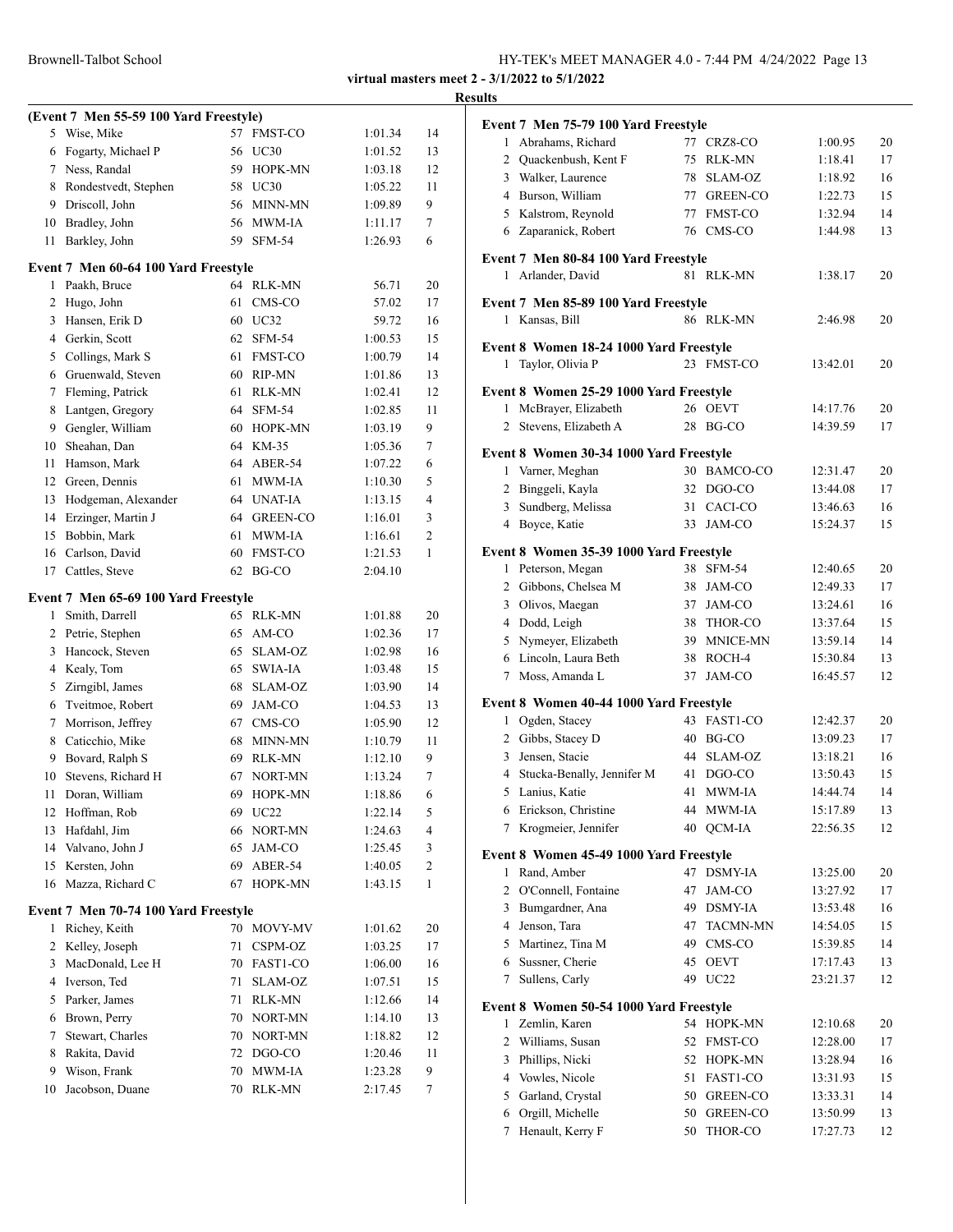| Brownell-Talbot School | HY-TEK's MEET MANAGER 4.0 - 7:44 PM 4/24/2022 Page 14 |  |
|------------------------|-------------------------------------------------------|--|
|------------------------|-------------------------------------------------------|--|

|                |                                                        |    |                |          |    | <b>Results</b> |
|----------------|--------------------------------------------------------|----|----------------|----------|----|----------------|
|                | (Event 8 Women 50-54 1000 Yard Freestyle)              |    |                |          |    | Ev             |
|                | 8 Hautekeete, Larissa                                  |    | 54 SLAM-OZ     | 17:53.58 | 11 |                |
|                | Event 8 Women 55-59 1000 Yard Freestyle                |    |                |          |    |                |
|                | 1 Steffe, Kathleen                                     |    | 59 CACI-CO     | 12:34.34 | 20 |                |
|                | 2 Sgambati, Sue                                        |    | 57 GREEN-CO    | 13:42.22 | 17 | Ev             |
|                | 3 Kastigar, Elyce J                                    |    | 58 OEVT        | 14:08.52 | 16 |                |
|                | 4 Vanderpoel, Nicole                                   |    | 57 GREEN-CO    | 14:18.10 | 15 |                |
|                | 5 Whitworth, Anne B                                    |    | 58 NORT-MN     | 14:33.55 | 14 |                |
|                | 6 Derr, Kirsten                                        |    | 57 GREEN-CO    | 14:48.41 | 13 |                |
|                | Event 8 Women 60-64 1000 Yard Freestyle                |    |                |          |    |                |
|                | 1 Garnier, Kathy                                       |    | 61 CACI-CO     | 13:10.98 | 20 |                |
|                | 2 Nelson, Judy A                                       |    | 61 GREEN-CO    | 13:11.75 | 17 | Evo            |
|                | 3 Wiese, Carolyn                                       |    | 62 CMS-CO      | 15:05.80 | 16 |                |
|                | 4 Maleike, Corinna                                     |    | 61 THOR-CO     | 15:15.60 | 15 |                |
|                | 5 Parker, Andrea                                       |    | $60$ DGO-CO    | 15:16.90 | 14 |                |
|                | 6 Barkley, Sherry                                      |    | 64 SFM-54      | 16:06.43 | 13 |                |
| 7              | Townley, Antoinette                                    | 62 | THOR-CO        | 17:25.98 | 12 |                |
|                | 8 Donahue, Barbara                                     |    | 61 FMST-CO     | 17:30.79 | 11 |                |
|                | 9 Kitchen, Kim                                         |    | 63 DGO-CO      | 17:43.75 | 9  |                |
|                | 10 Jones, Diane                                        |    | 60 SLAM-OZ     | 18:02.14 | 7  |                |
| 11             | Torgerson, Cathy                                       |    | 63 RLK-MN      | 22:08.56 | 6  |                |
|                |                                                        |    |                |          |    | Evo            |
|                | Event 8 Women 65-69 1000 Yard Freestyle<br>1 Kerr, Ann |    | 65 GREEN-CO    | 15:28.91 | 20 |                |
|                |                                                        |    |                |          |    |                |
|                | Event 8 Women 70-74 1000 Yard Freestyle                |    |                |          |    |                |
|                | 1 McDowell, Teresa                                     |    | 71 SLAM-OZ     | 16:17.80 | 20 |                |
|                | 2 Young, Lydia                                         |    | 73 CMS-CO      | 19:30.71 | 17 |                |
|                | Event 8 Women 85-89 1000 Yard Freestyle                |    |                |          |    |                |
|                | 1 Johnson, Ruth B                                      |    | 89 OCM-IA      | 27:01.16 | 20 |                |
|                |                                                        |    |                |          |    |                |
|                | Event 8 Men 18-24 1000 Yard Freestyle                  |    |                |          |    |                |
|                | 1 Vasquez, Andy                                        |    | 23 CGCC-NB     | 11:15.71 | 20 |                |
|                | Event 8 Men 25-29 1000 Yard Freestyle                  |    |                |          |    |                |
|                | 1 Baetzold, Seth                                       |    | 27 MINN-MN     | 11:22.30 | 20 |                |
| $\overline{2}$ | Bongers, Austin                                        |    | 27 NORT-MN     | 12:41.44 | 17 |                |
|                | 3 Kay, Daniel                                          |    | 27 FMST-CO     | 13:05.66 | 16 |                |
|                | Event 8 Men 30-34 1000 Yard Freestyle                  |    |                |          |    |                |
| 1              | Burks, Jonathan                                        |    | 34 SEMS-MN     | 12:17.54 | 20 |                |
| 2              | Zelfer, Brandon D                                      | 32 | <b>OEVT</b>    | 12:44.76 | 17 | Eve            |
| 3              | Hugo, Charlie                                          |    | 30 UNAT-IA     | 13:54.46 | 16 |                |
|                |                                                        |    |                |          |    |                |
|                | Event 8 Men 35-39 1000 Yard Freestyle                  |    |                |          |    |                |
| $\mathbf{1}$   | Senese, Bill                                           | 37 | FMST-CO        | 11:42.90 | 20 |                |
| 2              | Lind, David                                            | 36 | VAMT-54        | 11:55.89 | 17 |                |
| 3              | Clark, Steve                                           | 38 | THOR-CO        | 12:51.72 | 16 |                |
| 4              | Campbell, Fairman                                      | 35 | MWM-IA         | 17:20.01 | 15 |                |
|                | Event 8 Men 40-44 1000 Yard Freestyle                  |    |                |          |    |                |
| 1              | Fleischmann, Brian                                     |    | 43 PPMS-CO     | 10:34.72 | 20 | Eve            |
| 2              | Batchelder, John                                       | 41 | GREEN-CO       | 11:18.72 | 17 |                |
| 3              | Caswell, Ian                                           | 43 | BG-CO          | 11:55.10 | 16 |                |
| 4              | Sabala, Michael                                        | 41 | CHEL-6         | 11:56.92 | 15 |                |
| 5              | Castor, Jimmy                                          | 41 | <b>FMST-CO</b> | 12:15.69 | 14 | Evo            |
| 6              | Thomas, Jeremy                                         |    | 40 OEVT        | 16:49.26 | 13 |                |
|                |                                                        |    |                |          |    |                |

|                | Event 8 Men 45-49 1000 Yard Freestyle                    |    |                 |          |    |
|----------------|----------------------------------------------------------|----|-----------------|----------|----|
| 1              | Bird, Stephen                                            | 47 | <b>IFLY-IA</b>  | 11:49.76 | 20 |
| 2              | Moyle, Greg                                              | 45 | <b>DSMY-IA</b>  | 11:56.13 | 17 |
|                | Event 8 Men 50-54 1000 Yard Freestyle                    |    |                 |          |    |
| 1              | Stus, Michael                                            |    | 52 FAST1-CO     | 12:20.66 | 20 |
|                | 2 Rosinski, Thomas                                       | 52 | DAWGS-CO        | 12:44.64 | 17 |
| 3              | Brown, Matthew                                           | 51 | UNAT-IA         | 13:23.12 | 16 |
|                | 4 Kirsch, Kevin                                          | 51 | <b>MNICE-MN</b> | 15:26.38 | 15 |
| 5              | Timmerman, Tim                                           | 50 | NORT-MN         | 16:15.74 | 14 |
|                | 6 Quadri, Tariq                                          | 51 | ZILA-OZ         | 16:36.44 | 13 |
|                |                                                          |    |                 |          |    |
| 1              | Event 8 Men 55-59 1000 Yard Freestyle<br>Bennett, Dennis |    | 56 DSMY-IA      | 11:51.73 | 20 |
| $\overline{2}$ | Jones, Rich                                              | 56 | JAM-CO          | 12:37.16 | 17 |
| 3              | Hopson, Bruce E                                          | 56 | SLAM-OZ         | 13:30.11 | 16 |
|                | 4 Maynard, Charlie                                       | 56 | PPMS-CO         | 13:30.33 | 15 |
|                | 5 Lulich, Ronald                                         |    | 56 SEMS-MN      | 13:42.64 | 14 |
|                | 6 Hill, John                                             | 58 | MWM-IA          | 14:15.48 | 13 |
| $\tau$         | Miller, Michael D                                        | 56 | MNICE-MN        | 14:26.88 | 12 |
| 8              | Bradley, John                                            | 56 | MWM-IA          | 15:02.83 | 11 |
| 9              | Barkley, John                                            | 59 | <b>SFM-54</b>   | 17:58.70 | 9  |
|                |                                                          |    |                 |          |    |
|                | Event 8 Men 60-64 1000 Yard Freestyle                    |    |                 |          |    |
| 1              | Biesecker, Cal                                           |    | 60 MOVY-MV      | 12:14.87 | 20 |
|                | 2 Gruenwald, Steven                                      | 60 | RIP-MN          | 12:32.49 | 17 |
| 3              | Gerkin, Scott                                            | 62 | $SFM-54$        | 12:38.14 | 16 |
|                | 4 Collings, Mark S                                       | 61 | <b>FMST-CO</b>  | 12:40.80 | 15 |
| 5              | Hansen, Erik D                                           |    | 60 UC32         | 12:50.18 | 14 |
|                | 6 Crozier, Cliff                                         | 61 | FMST-CO         | 12:55.10 | 13 |
| 7              | Classen, Ken                                             | 61 | <b>FMST-CO</b>  | 13:08.43 | 12 |
| 8              | Green, Dennis                                            | 61 | MWM-IA          | 14:29.07 | 11 |
| 9              | Arnold, Fred                                             | 61 | FAST1-CO        | 14:44.33 | 9  |
| 10             | Koonce, Denny                                            | 64 | SLAM-OZ         | 15:04.52 | 7  |
| 11             | Countryman, Mark J                                       | 60 | HOPK-MN         | 15:23.99 | 6  |
| 12             | Ramirez, Alfonso                                         | 60 | BG-CO           | 15:40.19 | 5  |
| 13             | Kelly, John                                              | 60 | BG-CO           | 16:01.11 | 4  |
| 14             | Seymour, Dag                                             | 63 | JAM-CO          | 16:09.61 | 3  |
| 15             | Matecki, Ed                                              | 64 | ZILA-OZ         | 16:40.76 | 2  |
| 16             | McLaughlin, Steve                                        | 64 | MYWM-MN         | 20:18.66 | 1  |
|                | Event 8 Men 65-69 1000 Yard Freestyle                    |    |                 |          |    |
| 1              | Kealy, Tom                                               | 65 | SWIA-IA         | 13:02.89 | 20 |
| 2              | Nolte, Christopher                                       | 65 | CACI-CO         | 13:41.24 | 17 |
| 3              | Tveitmoe, Robert                                         | 69 | JAM-CO          | 13:42.40 | 16 |
|                | 4 Ronat, Jon                                             | 66 | <b>FMST-CO</b>  | 14:44.10 | 15 |
| 5              | Stevens, Richard H                                       | 67 | NORT-MN         | 15:53.45 | 14 |
| 6              | McDonough, Jim                                           | 66 | UC32            | 16:03.20 | 13 |
| 7              | Pearcy, Rick                                             | 68 | DGO-CO          | 17:04.90 | 12 |
| 8              | Kersten, John                                            | 69 | ABER-54         | 20:23.70 | 11 |
|                | Event 8 Men 70-74 1000 Yard Freestyle                    |    |                 |          |    |
| 1              | Rakita, David                                            | 72 | DGO-CO          | 16:28.56 | 20 |
| 2              | Hodgson, Thomas                                          | 72 | RLK-MN          | 16:50.19 | 17 |
| 3              | Kennedy, James                                           | 70 | UC32            | 17:23.67 | 16 |
|                |                                                          |    |                 |          |    |
| 1              | Event 8 Men 75-79 1000 Yard Freestyle<br>Burson, William | 77 | <b>GREEN-CO</b> | 17:46.06 | 20 |
| 2              | Kalstrom, Reynold                                        | 77 | <b>FMST-CO</b>  | 17:56.05 | 17 |
|                |                                                          |    |                 |          |    |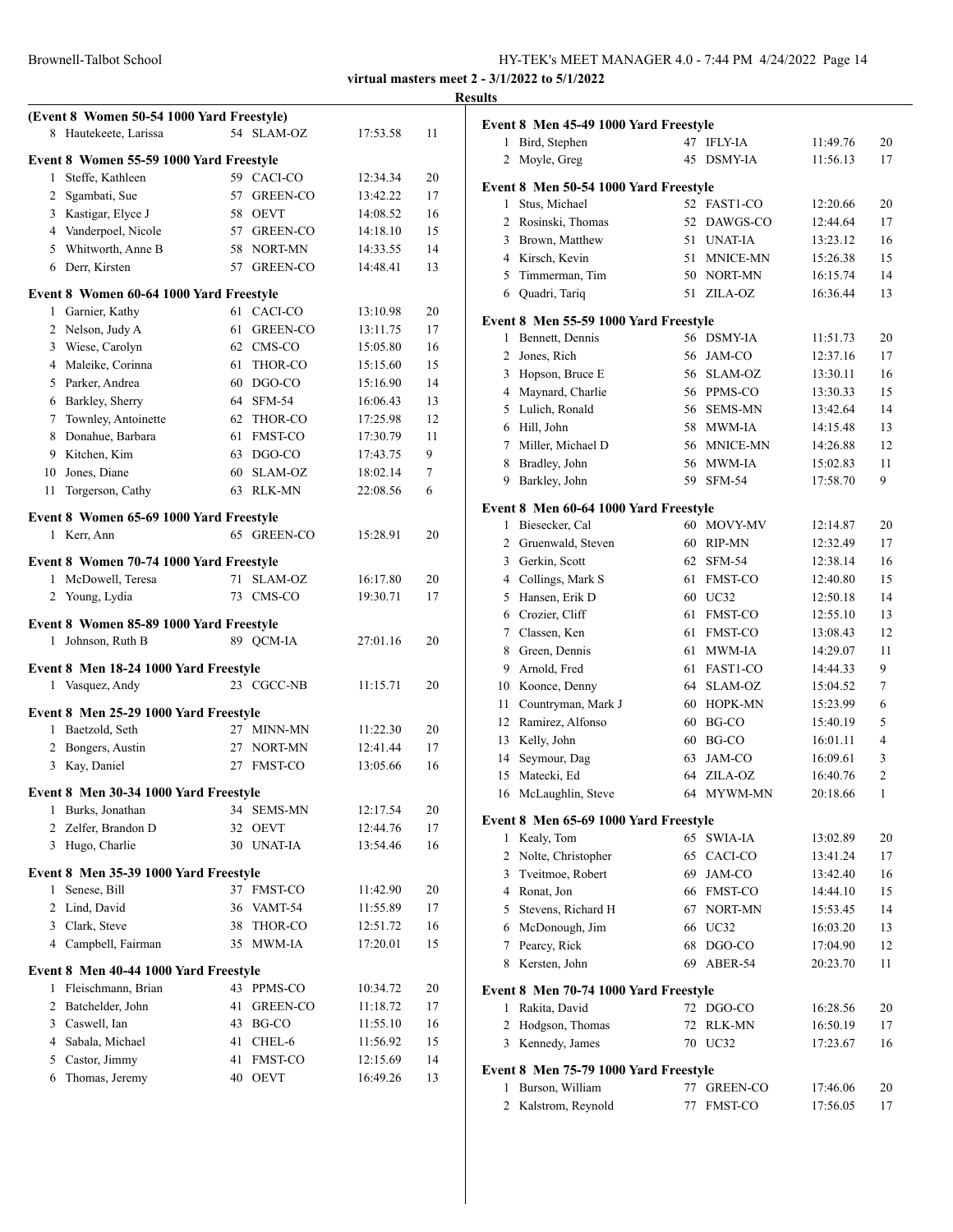| Brownell-Talbot School | HY-TEK's MEET MANAGER 4.0 - 7:44 PM 4/24/2022 Page 15 |
|------------------------|-------------------------------------------------------|
|------------------------|-------------------------------------------------------|

# **Results**

|                | Event 9 Women 18-24 1650 Yard Freestyle                      |    |                 |          |    |
|----------------|--------------------------------------------------------------|----|-----------------|----------|----|
|                | 1 Cushing, Clare                                             |    | 24 MOVY-MV      | 19:38.62 | 20 |
|                | 2 Sanders, Sedona                                            | 22 | JAM-CO          | 20:23.08 | 17 |
| 3              | Taylor, Olivia P                                             | 23 | <b>FMST-CO</b>  | 23:02.57 | 16 |
|                | Event 9 Women 25-29 1650 Yard Freestyle                      |    |                 |          |    |
|                | 1 Bryant, Madi                                               |    | 27 MOVY-MV      | 21:47.23 | 20 |
|                | 2 Stuba, Emma L                                              | 26 | <b>SEMS-MN</b>  | 22:35.86 | 17 |
|                | 3 Stevens, Elizabeth A                                       |    | 28 BG-CO        | 24:53.64 | 16 |
|                |                                                              |    |                 |          |    |
|                | Event 9 Women 30-34 1650 Yard Freestyle<br>1 Binggeli, Kayla |    | 32 DGO-CO       | 23:21.99 | 20 |
|                |                                                              |    |                 |          |    |
|                | Event 9 Women 35-39 1650 Yard Freestyle                      |    |                 |          |    |
| 1              | Lehenbauer, Lauren                                           |    | 35 MWM-IA       | 19:04.33 | 20 |
|                | 2 Quinnell, Jodi                                             |    | 39 JAM-CO       | 19:19.42 | 17 |
|                | 3 Flessert, Amy                                              |    | 37 NORT-MN      | 22:27.42 | 16 |
|                | 4 Lincoln, Laura Beth                                        |    | 38 ROCH-4       | 25:48.56 | 15 |
|                | 5 Moss, Amanda L                                             | 37 | JAM-CO          | 27:54.76 | 14 |
|                | Event 9 Women 40-44 1650 Yard Freestyle                      |    |                 |          |    |
|                | 1 Vickberg, Kimberly                                         | 41 | HOPK-MN         | 20:31.97 | 20 |
| $\overline{2}$ | Gibbs, Stacey D                                              |    | 40 BG-CO        | 22:05.38 | 17 |
|                | Event 9 Women 45-49 1650 Yard Freestyle                      |    |                 |          |    |
| 1              | Toffolo, D'Arcy                                              | 45 | <b>OEVT</b>     | 20:05.84 | 20 |
| $\overline{2}$ | Baum, Michelle                                               | 45 | <b>FMST-CO</b>  | 21:39.18 | 17 |
| 3              | Wells, Katie                                                 | 45 | JAM-CO          | 22:17.74 | 16 |
|                | 4 O'Connell, Fontaine                                        |    | 47 JAM-CO       | 22:46.21 | 15 |
|                | 5 Haskett, Stephanie                                         |    | 46 BG-CO        | 23:43.15 | 14 |
|                | 6 Hales, Margaret                                            |    | 49 DSMY-IA      | 25:53.64 | 13 |
| $7^{\circ}$    | Martinez, Tina M                                             |    | 49 CMS-CO       | 26:18.20 | 12 |
| 8              | Hoffman, Julie                                               |    | 45 UNAT-IA      | 26:47.08 | 11 |
| 9              | Banner, Sara                                                 | 45 | MOVY-MV         | 28:46.27 | 9  |
| 10             | White, Crystal                                               | 48 | BG-CO           | 31:49.01 | 7  |
|                | Event 9 Women 50-54 1650 Yard Freestyle                      |    |                 |          |    |
|                | 1 Zemlin, Karen                                              | 54 | HOPK-MN         | 20:21.76 | 20 |
|                | 2 Bierstedt, Michele                                         | 51 | <b>FMST-CO</b>  | 22:15.56 | 17 |
| 3              | Phillips, Nicki                                              | 52 | HOPK-MN         | 22:43.05 | 16 |
|                | 4 Orgill, Michelle                                           | 50 | <b>GREEN-CO</b> | 23:18.67 | 15 |
|                | 5 Early, Sarah                                               |    | 50 THOR-CO      | 26:56.86 | 14 |
|                | Event 9 Women 55-59 1650 Yard Freestyle                      |    |                 |          |    |
| 1              | Steffe, Kathleen                                             | 59 | CACI-CO         | 21:19.58 | 20 |
| 2              | Sgambati, Sue                                                | 57 | GREEN-CO        | 22:21.77 | 17 |
|                | 3 Vanderpoel, Nicole                                         |    | 57 GREEN-CO     | 23:39.60 | 16 |
|                | 4 Derr, Kirsten                                              |    | 57 GREEN-CO     | 24:31.10 | 15 |
|                | 5 Bloom, Judith                                              |    | 57 RIP-MN       | 26:29.90 | 14 |
|                | 6 McDonald, Kae                                              | 59 | CMS-CO          | 26:35.61 | 13 |
|                | Event 9 Women 60-64 1650 Yard Freestyle                      |    |                 |          |    |
| 1              | Garnier, Kathy                                               | 61 | CACI-CO         | 21:44.40 | 20 |
| $\overline{2}$ | Kratz, Peggy                                                 | 61 | RIP-MN          | 22:20.18 | 17 |
|                | 3 Kealy, Ann                                                 | 62 | UNAT-IA         | 25:31.75 | 16 |
|                | 4 Maleike, Corinna                                           | 61 | THOR-CO         | 26:02.23 | 15 |
| 5              | Donahue, Barbara                                             | 61 | FMST-CO         | 29:04.32 | 14 |
|                | 6 Kitchen, Kim                                               | 63 | DGO-CO          | 29:06.03 | 13 |
| 7              | Broad, Catherine                                             | 62 | JAM-CO          | 29:44.91 | 12 |
| 8              | Townley, Antoinette                                          | 62 | THOR-CO         | 30:04.34 | 11 |
|                |                                                              |    |                 |          |    |

|                | Event 9 Women 65-69 1650 Yard Freestyle |    |                 |          |    |
|----------------|-----------------------------------------|----|-----------------|----------|----|
| 1              | Smith, Elizabeth M                      | 69 | DSMY-IA         | 27:17.41 | 20 |
|                | 2 Brinton, Marjorie H                   | 66 | DGO-CO          | 27:48.96 | 17 |
|                |                                         |    |                 |          |    |
|                | Event 9 Men 18-24 1650 Yard Freestyle   |    |                 |          |    |
|                | 1 Vasquez, Andy                         |    | 23 CGCC-NB      | 18:31.84 | 20 |
|                | Event 9 Men 25-29 1650 Yard Freestyle   |    |                 |          |    |
| 1              | Bunch, Dylan                            |    | 28 GREEN-CO     | 16:28.56 | 20 |
|                | 2 Bergstrom, Scott                      | 27 | <b>FMST-CO</b>  | 18:21.32 | 17 |
|                | 3 Baetzold, Seth                        | 27 | <b>MINN-MN</b>  | 18:55.48 | 16 |
|                | 4 Mischke, Malekai                      |    | 26 HOPK-MN      | 22:16.49 | 15 |
|                | Event 9 Men 30-34 1650 Yard Freestyle   |    |                 |          |    |
| 1              | Hepper, Charles                         | 31 | JAM-CO          | 18:31.37 | 20 |
|                | 2 Pheasant, Simon                       |    | 30 MWM-IA       | 19:01.56 | 17 |
|                |                                         |    |                 |          |    |
|                | Event 9 Men 35-39 1650 Yard Freestyle   |    |                 |          |    |
|                | 1 Senese, Bill                          | 37 | <b>FMST-CO</b>  | 20:19.11 | 20 |
|                | 2 Gullett, Jeffrey                      | 38 | THOR-CO         | 21:02.40 | 17 |
|                | 3 Clark, Steve                          | 38 | THOR-CO         | 21:29.76 | 16 |
|                | Event 9 Men 40-44 1650 Yard Freestyle   |    |                 |          |    |
|                | 1 Wood, Curt                            | 43 | WEX-MN          | 17:14.67 | 20 |
|                | 2 Batchelder, John                      | 41 | <b>GREEN-CO</b> | 19:10.58 | 17 |
|                | 3 Caswell, Ian                          | 43 | BG-CO           | 20:41.50 | 16 |
|                | 4 Handsbrough, Michael                  |    | 41 CGCC-NB      | 21:36.37 | 15 |
|                | 5 O'Kane, Daniel                        | 41 | MINN-MN         | 22:54.58 | 14 |
|                | Event 9 Men 45-49 1650 Yard Freestyle   |    |                 |          |    |
| $\mathbf{1}$   | Crosscup, Daniel                        |    | 47 FAST1-CO     | 22:28.98 | 20 |
|                |                                         |    |                 |          |    |
|                | Event 9 Men 50-54 1650 Yard Freestyle   |    |                 |          |    |
|                | 1 Rosinski, Thomas                      | 52 | DAWGS-CO        | 21:33.41 | 20 |
| $\overline{2}$ | White, Brad                             | 52 | BG-CO           | 26:40.57 | 17 |
| 3              | Timmerman, Tim                          | 50 | NORT-MN         | 26:56.25 | 16 |
|                | Event 9 Men 55-59 1650 Yard Freestyle   |    |                 |          |    |
|                | 1 Barringer, Rob                        |    | 56 CMS-CO       | 19:47.95 | 20 |
|                | 2 Edgerton, Karl                        |    | 59 OPA-CO       | 20:46.34 | 17 |
|                | 3 Jones, Rich                           | 56 | JAM-CO          | 20:50.84 | 16 |
|                | 4 Huebener, Wayne                       | 59 | <b>IFLY-IA</b>  | 21:26.62 | 15 |
|                | 5 Miller, Michael D                     | 56 | <b>MNICE-MN</b> | 23:37.12 | 14 |
|                | Event 9 Men 60-64 1650 Yard Freestyle   |    |                 |          |    |
| 1              | Bakel, Joseph                           | 60 | FAST1-CO        | 20:54.91 | 20 |
| 2              | Wells, David                            | 62 | CGCC-NB         | 21:04.52 | 17 |
| 3              | Gruenwald, Steven                       | 60 | <b>RIP-MN</b>   | 21:38.59 | 16 |
|                | 4 Hansen, Erik D                        | 60 | UC32            | 21:48.22 | 15 |
|                | 5 Crozier, Cliff                        | 61 | FMST-CO         | 21:50.51 | 14 |
|                | 6 Classen, Ken                          | 61 | FMST-CO         | 22:19.61 | 13 |
| 7              | Kelly, John                             | 60 | BG-CO           | 27:09.16 | 12 |
| 8              | Reetziii, Eric                          | 62 | BG-CO           | 29:59.85 | 11 |
|                | Event 9 Men 65-69 1650 Yard Freestyle   |    |                 |          |    |
| 1              | Tveitmoe, Robert                        | 69 | JAM-CO          | 23:16.49 | 20 |
| 2              | Ronat, Jon                              | 66 | FMST-CO         | 24:44.08 | 17 |
| 3              | Stevens, Richard H                      | 67 | NORT-MN         | 26:43.35 | 16 |
| 4              | McDonough, Jim                          | 66 | <b>UC32</b>     | 27:06.90 | 15 |
| 5              | Pearcy, Rick                            | 68 | DGO-CO          | 29:20.16 | 14 |
| 6              | Valvano, John J                         | 65 | JAM-CO          | 32:09.06 | 13 |
|                |                                         |    |                 |          |    |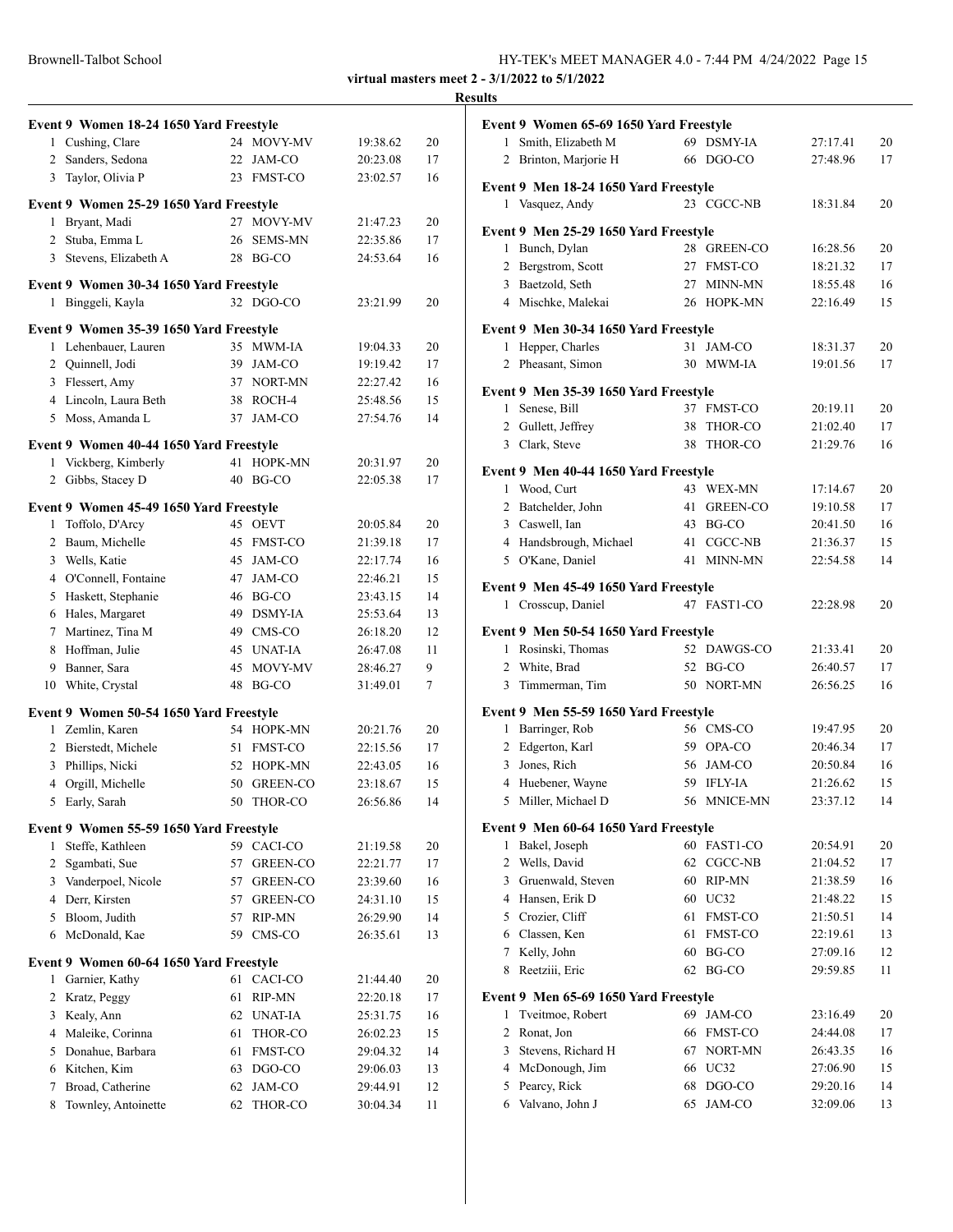|    | Event 9 Men 70-74 1650 Yard Freestyle     |    |                 |          |    |
|----|-------------------------------------------|----|-----------------|----------|----|
|    | 1 Glidden, Chip                           |    | 71 MOVY-MV      | 24:19.22 | 20 |
|    | 2 Bailey, Mark                            | 71 | BAMCO-CO        | 25:40.88 | 17 |
|    | 3 Hodgson, Thomas                         | 72 | RLK-MN          | 27:56.30 | 16 |
|    | 4 Durell, Bill                            | 71 | RLK-MN          | 28:23.89 | 15 |
|    | Event 10 Women 18-24 50 Yard Breaststroke |    |                 |          |    |
| 1  | Majeticova, Lucie                         |    | 24 BG-CO        | 33.52    | 20 |
|    | 2 Cardie, Alicia J                        | 24 | BG-CO           | 34.36    | 17 |
|    | 3 Strebel, Abby                           |    | 24 CACI-CO      | 34.98    | 16 |
|    | 4 Majeticova, Iva                         |    | 24 BG-CO        | 36.02    | 15 |
|    | 5 Hildebrand, Veronica                    |    | 19 CACI-CO      | 39.26    | 14 |
| 6  | Taylor, Olivia P                          | 23 | <b>FMST-CO</b>  | 45.52    | 13 |
|    | Event 10 Women 25-29 50 Yard Breaststroke |    |                 |          |    |
| 1  | Ross, Moriah                              |    | 25 UNAT-IA      | 30.64    | 20 |
| 2  | Palmer, Kelly                             | 28 | THOR-CO         | 34.64    | 17 |
|    | 3 Hercules, Hillary                       | 28 | <b>MNICE-MN</b> | 36.58    | 16 |
|    | 4 Bennett, Alex                           | 25 | <b>DSMY-IA</b>  | 37.27    | 15 |
| 5  | Rizzo, Linnea                             | 25 | RIP-MN          | 37.29    | 14 |
|    | 6 Punyko, Kelly                           |    | 25 NORT-MN      | 37.51    | 13 |
| 7  | DeMent, Faith                             | 25 | FAST1-CO        | 38.05    | 12 |
| 8  | Stube, Cora                               |    | 25 UC20         | 39.32    | 11 |
| 9  | Deer, LillyBelle                          | 28 | UC32            | 39.92    | 9  |
|    | 10 Gordon, Victoria                       | 28 | UC32            | 41.08    | 7  |
| 11 | Gotto, Sidney M                           |    | 25 CMS-CO       | 44.83    | 6  |
|    | 12 Christianson, Corey                    | 29 | PIR-54          | 45.29    | 5  |
| 13 | Stevens, Elizabeth A                      | 28 | BG-CO           | 46.49    | 4  |
|    | 14 Noblet, Nicole                         | 29 | MOVY-MV         | 1:20.62  | 3  |
|    | Event 10 Women 30-34 50 Yard Breaststroke |    |                 |          |    |
| 1  | McGreevy, Mary C                          |    | 31 CACI-CO      | 34.40    | 20 |
|    | 2 Kaiser, Katherine                       | 31 | MYWM-MN         | 37.64    | 17 |
| 3  | Sullivan, Ashley                          | 34 | MINN-MN         | 38.40    | 16 |
|    | 4 Sundberg, Melissa                       |    | 31 CACI-CO      | 39.56    | 15 |
|    | 5 Person, Hannah                          |    | 34 FMST-CO      | 41.26    | 14 |
|    | 6 Bavier, Maria                           |    | 34 UC30         | 41.94    | 13 |
| 7  | Goold, Emma                               | 33 | MWM-IA          | 46.73    | 12 |
|    | Event 10 Women 35-39 50 Yard Breaststroke |    |                 |          |    |
|    | 1 Connolly, Molly                         |    | 39 CSPM-OZ      | 34.03    | 20 |
| 2  | Jones, Elizabeth                          | 38 | JAM-CO          | 34.90    | 17 |
| 3  | Gibbons, Chelsea M                        | 38 | JAM-CO          | 35.69    | 16 |
| 4  | Marne, Courtney                           | 35 | FMST-CO         | 37.52    | 15 |
| 5. | Klane, Kathryn                            | 35 | FMST-CO         | 41.02    | 14 |
| 6  | Small, Whitney                            | 35 | <b>OEVT</b>     | 41.21    | 13 |
| 7  | Hoyt, Katie                               | 39 | VAMT-54         | 44.16    | 12 |
|    | Event 10 Women 40-44 50 Yard Breaststroke |    |                 |          |    |
| 1  | Melsen, Krisie                            | 41 | HOPK-MN         | 34.14    | 20 |
| 2  | Linke, Lyndsey                            | 41 | FAST1-CO        | 34.36    | 17 |
| 3  | Stucka-Benally, Jennifer M                | 41 | DGO-CO          | 35.25    | 16 |
| 4  | Ayers, Amber                              | 41 | PPMS-CO         | 36.62    | 15 |
| 5. | Williams, Andrea                          | 41 | HOPK-MN         | 37.28    | 14 |
| 6  | Ogden, Stacey                             | 43 | FAST1-CO        | 40.82    | 13 |
| 7  | Despain, Christina                        | 44 | AM-CO           | 41.62    | 12 |
| 8  | Baedke, Jami                              | 40 | VAMT-54         | 42.03    | 11 |
| 9  | Gibbs, Stacey D                           | 40 | BG-CO           | 42.12    | 9  |
| 10 | Ross, Karen                               | 41 | BG-CO           | 48.04    | 7  |
| 11 | Larson, Tressa                            | 41 | MWM-IA          | 55.55    | 6  |
|    |                                           |    |                 |          |    |

| <b>Results</b> |                                           |    |                 |         |    |
|----------------|-------------------------------------------|----|-----------------|---------|----|
|                | 12 Krogmeier, Jennifer                    |    | 40 QCM-IA       | 57.55   | 5  |
|                | Event 10 Women 45-49 50 Yard Breaststroke |    |                 |         |    |
| $\mathbf{1}$   | Glenn, Katie                              |    | 45 OPA-CO       | 31.51   | 20 |
|                | 2 Fostvedt, Alishia                       | 45 | $AM$ -CO        | 36.97   | 17 |
|                | 3 Signorelli, Jackie                      |    | 48 FAST1-CO     | 39.23   | 16 |
|                | 4 Baum, Michelle                          |    | 45 FMST-CO      | 39.55   | 15 |
|                | 5 Jenson, Tara                            | 47 | <b>TACMN-MN</b> | 43.08   | 14 |
|                | 6 Martinez, Tina M                        |    | 49 CMS-CO       | 44.19   | 13 |
|                | 7 Gilhooly, Jane                          |    | 46 SFM-54       | 45.81   | 12 |
|                | 8 Haskett, Stephanie                      |    | 46 BG-CO        | 45.99   | 11 |
|                | 9 O'Connell, Fontaine                     | 47 | JAM-CO          | 46.19   | 9  |
|                | 10 Krzmarzick, Jennifer                   |    | 46 QCM-IA       | 46.27   | 7  |
| 11 -           | Martin, Barbara                           |    | 46 FAST1-CO     | 50.13   | 6  |
|                | Event 10 Women 50-54 50 Yard Breaststroke |    |                 |         |    |
| 1              | Tolk, Tia M                               | 50 | $SFM-54$        | 38.36   | 20 |
|                | 2 Kirby, Jennifer N                       | 52 | <b>SFM-54</b>   | 41.08   | 17 |
|                | 3 Seavall, Kelly                          | 53 | GREEN-CO        | 41.86   | 16 |
|                | 4 Garland, Crystal                        |    | 50 GREEN-CO     | 42.31   | 15 |
|                | 5 Henault, Kerry F                        |    | 50 THOR-CO      | 44.27   | 14 |
|                | 6 Early, Sarah                            |    | 50 THOR-CO      | 44.95   | 13 |
|                | 7 Peterson, Jane                          |    | 53 MINN-MN      | 45.59   | 12 |
|                | 8 Kann, Julie                             |    | 54 MWM-JA       | 47.47   | 11 |
|                | Event 10 Women 55-59 50 Yard Breaststroke |    |                 |         |    |
|                | 1 Campbell, Ellen                         |    | 59 CACI-CO      | 38.72   | 20 |
|                | 2 Mohn, Susan                             |    | 58 FOXJ-MN      | 40.17   | 17 |
|                | 3 Casey, Joan                             | 57 | HOPK-MN         | 40.23   | 16 |
|                | 4 Lee, Julie                              |    | 56 FMST-CO      | 41.10   | 15 |
|                | 5 McDonald, Kae                           |    | 59 CMS-CO       | 42.65   | 14 |
|                | 6 Eldridge, Audrey                        |    | 59 PPMS-CO      | 42.79   | 13 |
|                | 7 Bloom, Judith                           |    | 57 RIP-MN       | 43.06   | 12 |
|                | 8 Sellard, Tracy                          |    | 57 UC32         | 45.15   | 11 |
|                | 9 Timmer, Dianne                          | 57 | <b>OEVT</b>     | 45.54   | 9  |
|                | 10 Puerner, Jennifer                      |    | 58 BG-CO        | 46.13   | 7  |
|                | 11 Hancock, Jacqueline                    | 59 | FMST-CO         | 47.98   | 6  |
|                | 12 Ryan, Sara                             | 59 | QCM-IA          | 50.56   | 5  |
|                | 13 Hale-Coldwell, Caroline R              |    | 58 PM-MN        | 51.23   | 4  |
|                | 14 Vanderpoel, Nicole                     | 57 | GREEN-CO        | 53.03   | 3  |
|                | 15 Walker, Laurie                         | 57 | AM-CO           | 53.61   | 2  |
| 16             | Silver, Allyn                             | 57 | RLK-MN          | 55.78   | 1  |
| 17             | Brady, Margo                              | 56 | RLK-MN          | 59.33   |    |
|                | Event 10 Women 60-64 50 Yard Breaststroke |    |                 |         |    |
|                | 1 Crouch, Kim                             |    | 60 UC32         | 36.96   | 20 |
|                | 2 Petersen, Stephanie                     |    | 60 SLAM-OZ      | 40.91   | 17 |
|                | 3 Garnier, Kathy                          | 61 | CACI-CO         | 43.29   | 16 |
|                | 4 Wiese, Carolyn                          | 62 | CMS-CO          | 43.80   | 15 |
|                | 5 Stokoe, Jeanne                          | 60 | THOR-CO         | 44.98   | 14 |
|                | 6 Groskopf, Amy                           | 64 | QCM-IA          | 45.64   | 13 |
|                | 7 Maleike, Corinna                        | 61 | THOR-CO         | 46.22   | 12 |
|                | 8 Kealy, Ann                              | 62 | <b>UNAT-IA</b>  | 46.87   | 11 |
|                | 9 Jones, Diane                            | 60 | SLAM-OZ         | 48.10   | 9  |
|                | 10 Broad, Catherine                       | 62 | JAM-CO          | 48.90   | 7  |
|                | 11 Gillespie, Melissa                     | 61 | <b>GREEN-CO</b> | 54.74   | 6  |
|                | 12 Morrison, Mary                         | 62 | CMS-CO          | 55.42   | 5  |
|                | 13 Kitchen, Kim                           | 63 | DGO-CO          | 55.60   | 4  |
| 14             | Torgerson, Cathy                          | 63 | <b>RLK-MN</b>   | 1:11.63 | 3  |
|                |                                           |    |                 |         |    |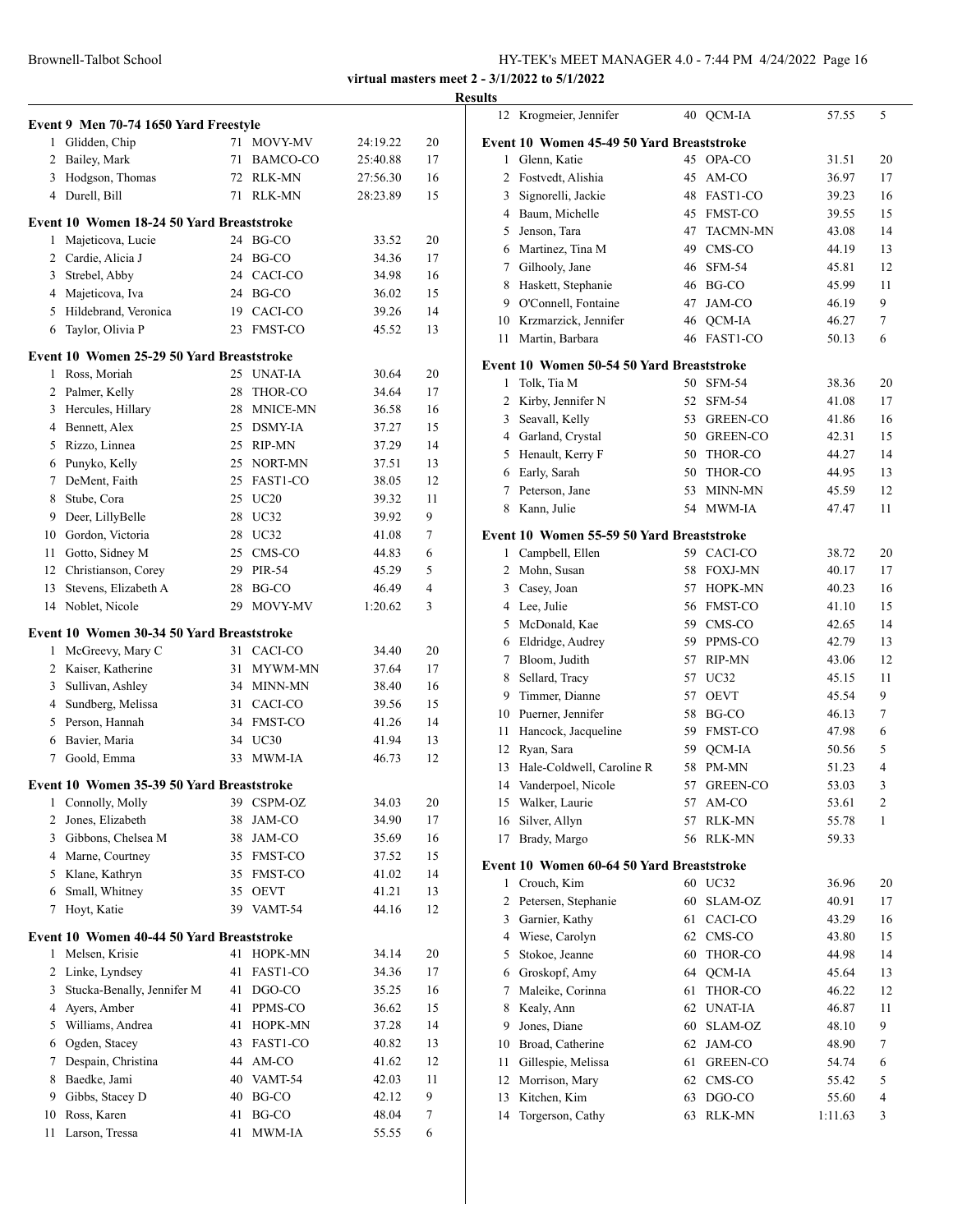|    |                                           |    |                    | virtual masters meet |          | R۱ |
|----|-------------------------------------------|----|--------------------|----------------------|----------|----|
|    | Event 10 Women 65-69 50 Yard Breaststroke |    |                    |                      |          |    |
|    | 1 Metz, Catherine                         |    | 66 DGO-CO          | 37.36                | 20       |    |
|    | 2 Achterberg, Elaine                      |    | 67 FMST-CO         | 42.16                | 17       |    |
|    | 3 McGiverin, Teresa                       |    | 65 MOVY-MV         | 44.24                | 16       |    |
|    | 4 Pendergast, Paula                       |    | 67 RLK-MN          | 44.77                | 15       |    |
|    | 5 Rosener, Karen                          |    | 68 FAST1-CO        | 45.07                | 14       |    |
|    | 6 Paulson, Cathy                          |    | 67 WISC-WI         | 47.44                | 13       |    |
|    | 7 Lambert, Judy E                         |    | 65 BG-CO           | 48.87                | 12       |    |
|    | 8 Tinglov, Gale A                         |    | 65 MINN-MN         | 50.68                | 11       |    |
|    | 9 Vonderharr, Mary                        |    | 69 RLK-MN          | 1:01.88              | 9        |    |
| 10 | Johns, Margaret                           |    | 67 PPMS-CO         | 1:14.21              | 7        |    |
|    | Event 10 Women 70-74 50 Yard Breaststroke |    |                    |                      |          |    |
|    | 1 Nelson, Mary Anne                       |    | 71 DGO-CO          | 44.93                | 20       |    |
|    | 2 Shaffer, Cynthia                        |    | 71 BAMCO-CO        | 45.05                | 17       |    |
|    | 3 Conway, Mary                            |    | 71 RLK-MN          | 51.83                | 16       |    |
|    | 4 McCarthy, Joan                          |    | 73 QCM-IA          | 56.33                | 15       |    |
|    | 5 Johnson, Lynn                           |    | 73 IAMA-40         | 56.74                | 14       |    |
|    | 6 Hoover, Mary                            |    | 72 HOPK-MN         | 59.95                | 13       |    |
|    | 7 Young, Lydia                            |    | 73 CMS-CO          | 1:02.70              | 12       |    |
|    | 8 Bushong, Claire                         |    | 70 CGCC-NB         | 1:08.28              | 11       |    |
|    | 9 Sedivy, Janice                          |    | 72 CGCC-NB         | 1:13.87              | 9        |    |
|    | Event 10 Women 75-79 50 Yard Breaststroke |    |                    |                      |          |    |
|    | 1 Smollen, Carol                          |    | 78 RLK-MN          | 1:03.60              | 20       |    |
|    | 2 Pierce, Sandra                          |    | 78 RLK-MN          | 2:05.04              | 17       |    |
|    | Event 10 Men 18-24 50 Yard Breaststroke   |    |                    |                      |          |    |
|    | 1 Prica, Thomas                           |    | 24 UC20            | 28.34                | 20       |    |
|    | 2 Vasquez, Andy                           |    | 23 CGCC-NB         | 30.72                | 17       |    |
|    | 3 Lively, Chris                           |    | 23 DAWGS-CO        | 31.32                | 16       |    |
|    | 4 Roback, Lee                             |    | 23 UC30            | 31.59                | 15       |    |
| 5  | Albornoz, Carlos                          |    | 24 UC30            | 40.60                | 14       |    |
|    | Event 10 Men 25-29 50 Yard Breaststroke   |    |                    |                      |          |    |
|    | 1 May, Eric                               |    | 28 LMS-CO          | 27.94                | 20       |    |
|    | 2 Pasquesi, Justin                        |    | 28 CSPM-OZ         | 29.71                | 17       |    |
| 3  | Hingtgen, Zach                            |    | 26 MINN-MN         | 33.28                | 16       |    |
|    | 4 Kay, Daniel                             |    | 27 FMST-CO         | 34.51                | 15       |    |
|    | Event 10 Men 30-34 50 Yard Breaststroke   |    |                    |                      |          |    |
|    | 1 Phelan, Ryan                            |    | 32 MWM-IA          | 28.58                | 20       |    |
|    | 2 Burford, Chris                          |    | 31 UC30            | 28.69                | 17       |    |
|    | 3 Fulcomer, Vance                         |    | 31 AM-CO           | 30.86                | 16       |    |
|    | 4 Paquin, Luke                            |    | 34 MNICE-MN        | 31.14                | 15       |    |
|    | 5 Richards, Michael                       |    | 32 HOPK-MN         | 31.68                | 14       |    |
|    | 6 Taylor, Joe                             |    | 33 MWM-IA          | 32.36                | 13       |    |
|    | 7 Zarian, Steven                          |    | 31 JAM-CO          | 32.65                | 12       |    |
|    | 8 Claveau, David                          |    | 34 JAM-CO          | 35.22                | 11       |    |
|    | 9 McHale, John                            |    | 31 SFM-54          | 47.95                | 9        |    |
|    | Event 10 Men 35-39 50 Yard Breaststroke   |    |                    |                      |          |    |
|    | 1 Crawford, Eric                          |    | 36 UNAT-IA         | 29.90                | 20       |    |
|    | 2 Senese, Bill                            |    | 37 FMST-CO         | 32.57                | 17       |    |
|    | 3 Kittelson, Paul                         |    | 35 MNICE-MN        | 38.38                | 16       |    |
|    | Event 10 Men 40-44 50 Yard Breaststroke   |    |                    |                      |          |    |
|    |                                           |    |                    |                      |          |    |
| 1  | Jacobo, Alfredo                           |    | 40 UC22            | 26.28                | 20       |    |
|    | 2 Trinidad, RD                            |    | 42 PPMS-CO         | 28.08                | 17       |    |
|    | 3 Alfred-Ockiya, John<br>4 Moran, Mike    | 41 | 41 UC32<br>VAMT-54 | 29.43<br>30.01       | 16<br>15 |    |

| esults         |                                         |    |                |       |    |
|----------------|-----------------------------------------|----|----------------|-------|----|
|                | 5 Miller, Clay                          | 41 | SWIA-IA        | 31.73 | 14 |
|                | 6 Kilber, Curtis                        |    | 40 SEMS-MN     | 32.66 | 13 |
|                | 7 Sabala, Michael                       | 41 | CHEL-6         | 33.10 | 12 |
|                | 8 Castor, Jimmy                         | 41 | <b>FMST-CO</b> | 33.73 | 11 |
|                | 9 Caswell, Ian                          | 43 | BG-CO          | 34.05 | 9  |
|                | 10 Foster, Steven                       | 42 | DGO-CO         | 34.41 | 7  |
|                | 11 Bergford, Brian                      | 40 | THOR-CO        | 34.43 | 6  |
|                | 12 Ingebritson, Tom                     | 43 | UC32           | 39.26 | 5  |
| 13             | Kroon, Jeremy J                         |    | 40 PIR-54      | 43.66 | 4  |
|                | Event 10 Men 45-49 50 Yard Breaststroke |    |                |       |    |
|                | 1 Cassidy, Rob                          |    | 46 MWM-IA      | 38.30 | 20 |
|                | 2 Newbrough, Nathan                     | 48 | PPMS-CO        | 42.77 | 17 |
|                | 3 Krzmarzick, Kevin                     |    | 45 QCM-IA      | 43.20 | 16 |
|                | 4 Nordyke, Todd J                       |    | 45 VAMT-54     | 46.58 | 15 |
|                | Event 10 Men 50-54 50 Yard Breaststroke |    |                |       |    |
|                | 1 Garland, Bob                          |    | 52 GREEN-CO    | 31.29 | 20 |
| $\overline{2}$ | Tripps, Scott                           | 52 | HOPK-MN        | 32.32 | 17 |
|                | 3 Gotto, Tony                           |    | 50 CMS-CO      | 33.11 | 16 |
|                | 4 Merkle, Jonathan                      |    | 54 WEX-MN      | 33.85 | 15 |
|                | 5 Pazmino, Jorge                        | 52 | AM-CO          | 36.69 | 14 |
|                | 6 Barnes, Daudi                         | 52 | DGO-CO         | 38.69 | 13 |
|                | 7 Mendez, Mario                         | 51 | <b>OEVT</b>    | 39.07 | 12 |
|                | 8 Rosinski, Thomas                      |    | 52 DAWGS-CO    | 41.41 | 11 |
|                |                                         |    |                |       |    |
|                | Event 10 Men 55-59 50 Yard Breaststroke |    |                |       |    |
|                | 1 Jankelow, Mark                        |    | 58 UC32        | 33.00 | 20 |
|                | 2 Bennett, Dennis                       |    | 56 DSMY-IA     | 33.27 | 17 |
|                | 3 Drake, Bruce                          |    | 59 UC22        | 33.51 | 16 |
|                | 4 Thompson, Anthony                     | 57 | MOVY-MV        | 33.77 | 15 |
|                | 5 Vininski, Mark A                      | 58 | UC30           | 35.42 | 14 |
|                | 6 Barringer, Rob                        |    | 56 CMS-CO      | 36.16 | 13 |
|                | 7 Neilsen, Eric                         |    | 56 FAST1-CO    | 36.67 | 12 |
|                | 8 Nielson, Rich                         | 58 | UC32           | 39.32 | 11 |
|                | 9 Redding, Steve                        | 55 | <b>HOPK-MN</b> | 39.96 | 9  |
| 10             | Joyner, Thomas T                        | 57 | DGO-CO         | 40.64 | 7  |
| 11             | Plevell, Louis                          | 58 | <b>HAST-MN</b> | 43.52 | 6  |
| 12             | Barkley, John                           |    | 59 SFM-54      | 47.46 | 5  |
|                | Event 10 Men 60-64 50 Yard Breaststroke |    |                |       |    |
| 1              | Kochendorfer, James                     | 61 | <b>RLK-MN</b>  | 29.76 | 20 |
| 2              | Ross, Dave                              | 60 | <b>UNAT-IA</b> | 30.98 | 17 |
| 3              | Paakh, Bruce                            | 64 | RLK-MN         | 32.92 | 16 |
|                | 4 Wells, David                          | 62 | CGCC-NB        | 34.38 | 15 |
|                | 5 Hugo, John                            | 61 | CMS-CO         | 35.33 | 14 |
|                | 6 Sherman, Bill                         | 63 | MOVY-MV        | 35.39 | 13 |
|                | 7 Licari, Robert                        | 63 | NORT-MN        | 37.75 | 12 |
| 8              | Kalin, Dan M                            | 64 | PPMS-CO        | 38.40 | 11 |
| 9              | Barriuso, Ray                           | 63 | RIP-MN         | 39.12 | 9  |
| 10             | Hamson, Mark                            | 64 | ABER-54        | 40.79 | 7  |
| 11             | O'Keeffe, John                          | 60 | BG-CO          | 41.86 | 6  |
|                | 12 Green, Dennis                        | 61 | MWM-IA         | 42.23 | 5  |
| 13             | Ramirez, Alfonso                        | 60 | BG-CO          | 42.79 | 4  |
| 14             | Jones, Steven                           | 63 | DSMY-IA        | 45.62 | 3  |
| 15             | Koonce, Denny                           | 64 | SLAM-OZ        | 48.30 | 2  |
| 16             | McLaughlin, Steve                       | 64 | MYWM-MN        | 48.64 | 1  |
| 17             | Miller, David                           | 64 | GREEN-CO       | 50.33 |    |
| 18             | Reetziii, Eric                          | 62 | BG-CO          | 52.76 |    |
|                |                                         |    |                |       |    |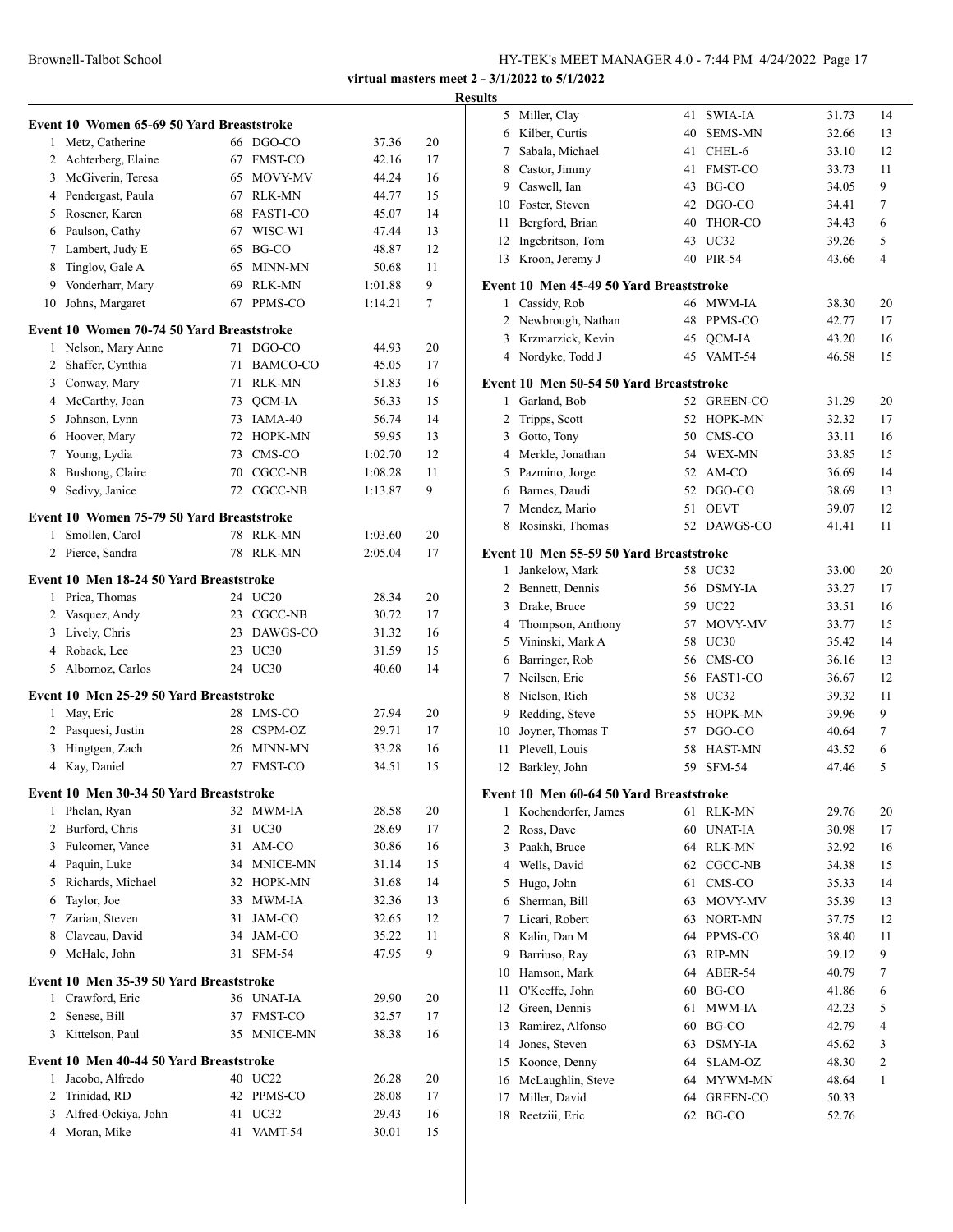# **Results**

|                 | Event 10 Men 65-69 50 Yard Breaststroke                    |    |                |         |    |
|-----------------|------------------------------------------------------------|----|----------------|---------|----|
| 1               | Evers, John                                                | 67 | STC-MN         | 34.42   | 20 |
| 2               | Louie, Jamie                                               | 65 | COSAM-CO       | 35.03   | 17 |
| 3               | Nolte, Christopher                                         | 65 | CACI-CO        | 36.24   | 16 |
|                 | 4 Lamour, Didier                                           | 65 | <b>RLK-MN</b>  | 36.65   | 15 |
| 5               | Hess, Richard                                              | 67 | BG-CO          | 36.75   | 14 |
|                 | 6 Strother, Patrick                                        | 68 | RLK-MN         | 37.60   | 13 |
| 7               | Smith, Darrell                                             | 65 | RLK-MN         | 37.82   | 12 |
| 8               | Alvarado, Ray                                              | 65 | CMS-CO         | 39.82   | 11 |
| 9               | Golz, Bob                                                  | 65 | SLAM-OZ        | 40.80   | 9  |
| 10              | Morrison, Jeffrey                                          | 67 | CMS-CO         | 40.81   | 7  |
| 11              | Klahn, Bill                                                | 68 | MWM-IA         | 41.64   | 6  |
| 12              | Carroll, Kevin                                             | 68 | UC30           | 42.98   | 5  |
| 13              | Stanza, Mark                                               | 69 | CSPM-OZ        | 43.52   | 4  |
| 14              | Valvano, John J                                            | 65 | JAM-CO         | 51.43   | 3  |
| 15              | Mazza, Richard C                                           | 67 | HOPK-MN        | 1:08.62 | 2  |
|                 | Event 10 Men 70-74 50 Yard Breaststroke                    |    |                |         |    |
| 1               | MacDonald, Lee H                                           |    | 70 FAST1-CO    | 36.67   | 20 |
|                 | 2 Anderson, Marc                                           | 73 | RLK-MN         | 37.06   | 17 |
| 3               | Carney, Kent                                               | 74 | CMS-CO         | 39.57   | 16 |
|                 | 4 Wolff, Charles W                                         | 70 | <b>OEVT</b>    | 39.96   | 15 |
| 5               | Sindlinger, Bill                                           | 70 | MWM-IA         | 41.43   | 14 |
| 6               | Kennedy, James                                             | 70 | UC32           | 41.91   | 13 |
| 7               | Morgan, Michael                                            | 73 | SLAM-OZ        | 43.93   | 12 |
| 8               | Brown, Perry                                               | 70 | NORT-MN        | 43.97   | 11 |
| 9               | Parker, James                                              | 71 | RLK-MN         | 45.00   | 9  |
| 10              | Myers, Samuel L                                            | 73 | <b>MINN-MN</b> | 46.16   | 7  |
| 11              | Rothweiler, Michael                                        | 74 | <b>RLK-MN</b>  | 47.02   | 6  |
| 12              | Wison, Frank                                               | 70 | MWM-IA         | 49.70   | 5  |
| 13              | Jacobson, Duane                                            |    | 70 RLK-MN      | 1:06.17 | 4  |
|                 | Event 10 Men 75-79 50 Yard Breaststroke                    |    |                |         |    |
| 1               | Noble, Dave                                                | 78 | MOVY-MV        | 38.54   | 20 |
| 2               | Pohlmann, John                                             | 78 | SLAM-OZ        | 44.24   | 17 |
| 3               | Riker, Tony                                                | 77 | WISC-WI        | 45.66   | 16 |
| 4               | McDanal, Steven                                            | 78 | JAM-CO         | 49.28   | 15 |
| 5               | Quackenbush, Kent F                                        | 75 | RLK-MN         | 51.18   | 14 |
| 6               | Zaparanick, Robert                                         |    | 76 CMS-CO      | 53.00   | 13 |
| $7\overline{ }$ | Kalstrom, Reynold                                          |    | 77 FMST-CO     | 54.91   | 12 |
|                 |                                                            |    |                |         |    |
| 1               | Event 10 Men 80-84 50 Yard Breaststroke<br>Arlander, David |    | 81 RLK-MN      | 48.17   | 20 |
|                 |                                                            |    |                |         |    |
|                 | Event 10 Men 85-89 50 Yard Breaststroke                    |    |                |         |    |
| 1               | Kansas, Bill                                               | 86 | <b>RLK-MN</b>  | 59.12   | 20 |
| $\overline{2}$  | Plummer, Mark A                                            | 85 | CACI-CO        | 1:11.46 | 17 |
|                 | Event 11 Women 18-24 100 Yard Backstroke                   |    |                |         |    |
| 1               | Teubel, Hannah                                             | 24 | MWM-IA         | 56.62   | 20 |
|                 | 2 Erwin, Abbey                                             | 23 | HOPK-MN        | 58.74   | 17 |
| 3               | Dooley, Elena M                                            | 24 | MYWM-MN        | 1:05.82 | 16 |
|                 | 4 Wu, Willa                                                |    | 22 UC21        | 1:06.74 | 15 |
|                 | 5 Kastigar, Haley J                                        | 21 | <b>OEVT</b>    | 1:08.00 | 14 |
|                 | 6 Herman, Allyson                                          |    | 20 IFLY-IA     | 1:10.53 | 13 |
| 7               | Sanders, Sedona                                            | 22 | JAM-CO         | 1:12.13 | 12 |
| 8               | Taylor, Olivia P                                           | 23 | FMST-CO        | 1:16.84 | 11 |
| 9               | Grabow, Maiti                                              |    | 22 AM-CO       | 1:18.67 | 9  |
|                 |                                                            |    |                |         |    |

|                | Event 11 Women 25-29 100 Yard Backstroke |          |                   |                    |          |
|----------------|------------------------------------------|----------|-------------------|--------------------|----------|
| 1              | Phyfe, Aftin                             |          | 26 DSMY-IA        | 1:03.55            | 20       |
| 2              | Johnson, Paige                           | 25       | <b>GREEN-CO</b>   | 1:04.63            | 17       |
| 3              | Punyko, Kelly                            | 25       | NORT-MN           | 1:07.37            | 16       |
|                | 4 Rizzo, Linnea                          | 25       | RIP-MN            | 1:08.37            | 15       |
|                | 5 Pinter, Kristine                       |          | 25 IFLY-IA        | 1:10.68            | 14       |
|                | 6 Deer, LillyBelle                       |          | 28 UC32           | 1:12.18            | 13       |
|                | 7 McRoberts, Tessa                       | 25       | MWM-IA            | 1:13.33            | 12       |
| 8              | McCoy, Carmen                            | 28       | MWM-IA            | 1:13.77            | 11       |
| 9              | Stevens, Elizabeth A                     | 28       | BG-CO             | 1:26.60            | 9        |
|                | Event 11 Women 30-34 100 Yard Backstroke |          |                   |                    |          |
| 1              | Martin, Alayna                           |          | 33 DSMY-IA        | 1:06.21            | 20       |
|                | 2 Kaiser, Katherine                      | 31       | MYWM-MN           | 1:08.15            | 17       |
|                | 3 Sundberg, Melissa                      | 31       | CACI-CO           | 1:10.17            | 16       |
|                | 4 Sassler, Sarah                         | 33       | JAM-CO            | 1:14.54            | 15       |
| 5              | Prigge, Alex                             |          | 34 FAST1-CO       | 1:16.00            | 14       |
| 6              | Roehrig, Erin                            | 31       | FAST1-CO          | 1:32.58            | 13       |
|                | Event 11 Women 35-39 100 Yard Backstroke |          |                   |                    |          |
| 1              | Quinnell, Jodi                           |          | 39 JAM-CO         | 1:04.08            | 20       |
| $\overline{2}$ | Jones, Elizabeth                         | 38       | JAM-CO            | 1:06.48            | 17       |
| 3              | Ross, Natalie                            |          | 39 MWM-IA         | 1:07.68            | 16       |
| 4              | Meyer, Lauren K                          | 35       | <b>FMST-CO</b>    | 1:10.52            | 15       |
| 5              | Tien, Lauren                             | 36       | JAM-CO            | 1:12.09            | 14       |
|                | 6 Dodd, Leigh                            | 38       | THOR-CO           | 1:12.70            | 13       |
| 7              | Nymeyer, Elizabeth                       | 39       | <b>MNICE-MN</b>   | 1:15.55            | 12       |
| 8              | Small, Whitney                           | 35       | <b>OEVT</b>       | 1:17.49            | 11       |
| 9              | Kroon, Jessica                           | 38       | PIR-54            | 1:18.02            | 9        |
| 10             | Smolczyk, Jill                           | 35       | VAMT-54           | 1:20.72            | 7        |
| 11             | Lincoln, Laura Beth                      | 38       | ROCH-4            | 1:22.08            | 6        |
| 12             | Johnson, Crystal                         | 36       | UC22              | 1:28.20            | 5        |
| 13             | Ingemansen, Samantha L                   | 35       | SFM-54            | 1:33.99            | 4        |
| 14             | Hoyt, Katie                              |          | 39 VAMT-54        | 1:35.61            | 3        |
| 15             | Moss, Amanda L                           | 37       | JAM-CO            | 1:48.34            | 2        |
|                |                                          |          |                   |                    |          |
|                | Event 11 Women 40-44 100 Yard Backstroke |          |                   |                    |          |
| 1              | Linke, Lyndsey                           |          | 41 FAST1-CO       | 1:05.54            | 20       |
| 2              | Lee, Jodi                                | 44       | JAM-CO            | 1:06.74            | 17       |
| 3              | Brewster, Natalie                        | 43       | CGPS-CO           | 1:15.93            | 16       |
| 4              | Miller, Sarah                            | 44       | MWM-IA            | 1:16.47<br>1:20.58 | 15       |
| 5              | Gibbs, Stacey D                          | 40<br>44 | BG-CO             |                    | 14       |
| 6<br>7         | Vogel, Erin<br>Larson, Tressa            | 41       | VAMT-54<br>MWM-IA | 1:50.75<br>1:56.00 | 13       |
| 8              | Haas, Angela                             | 41       | VAMT-54           | 2:03.15            | 12<br>11 |
|                |                                          |          |                   |                    |          |
|                | Event 11 Women 45-49 100 Yard Backstroke |          |                   |                    |          |
| 1              | Johnson, Suzanne                         | 47       | DGO-CO            | 1:10.44            | 20       |
| 2              | Wells, Katie                             | 45       | JAM-CO            | 1:13.41            | 17       |
| 3              | Fostvedt, Alishia                        | 45       | AM-CO             | 1:14.63            | 16       |
| 4              | Wood, Meredith                           | 48       | <b>FOXJ-MN</b>    | 1:18.19            | 15       |
| 5              | Attig, Jennifer                          | 47       | MOVY-MV           | 1:19.76            | 14       |
| 6              | O'Connell, Fontaine                      | 47       | JAM-CO            | 1:25.19            | 13       |
| 7              | Haskett, Stephanie                       | 46       | BG-CO             | 1:30.43            | 12       |
| 8              | Martin, Barbara                          | 46       | FAST1-CO          | 1:33.20            | 11       |
|                | Event 11 Women 50-54 100 Yard Backstroke |          |                   |                    |          |
| 1              | Dravenstott, Laura                       | 51       | CACI-CO           | 1:11.55            | 20       |
| 2              | Williams, Susan                          | 52       | <b>FMST-CO</b>    | 1:12.69            | 17       |
| 3              | Batizy-Morley, Julianna                  | 51       | CMS-CO            | 1:16.24            | 16       |
|                |                                          |          |                   |                    |          |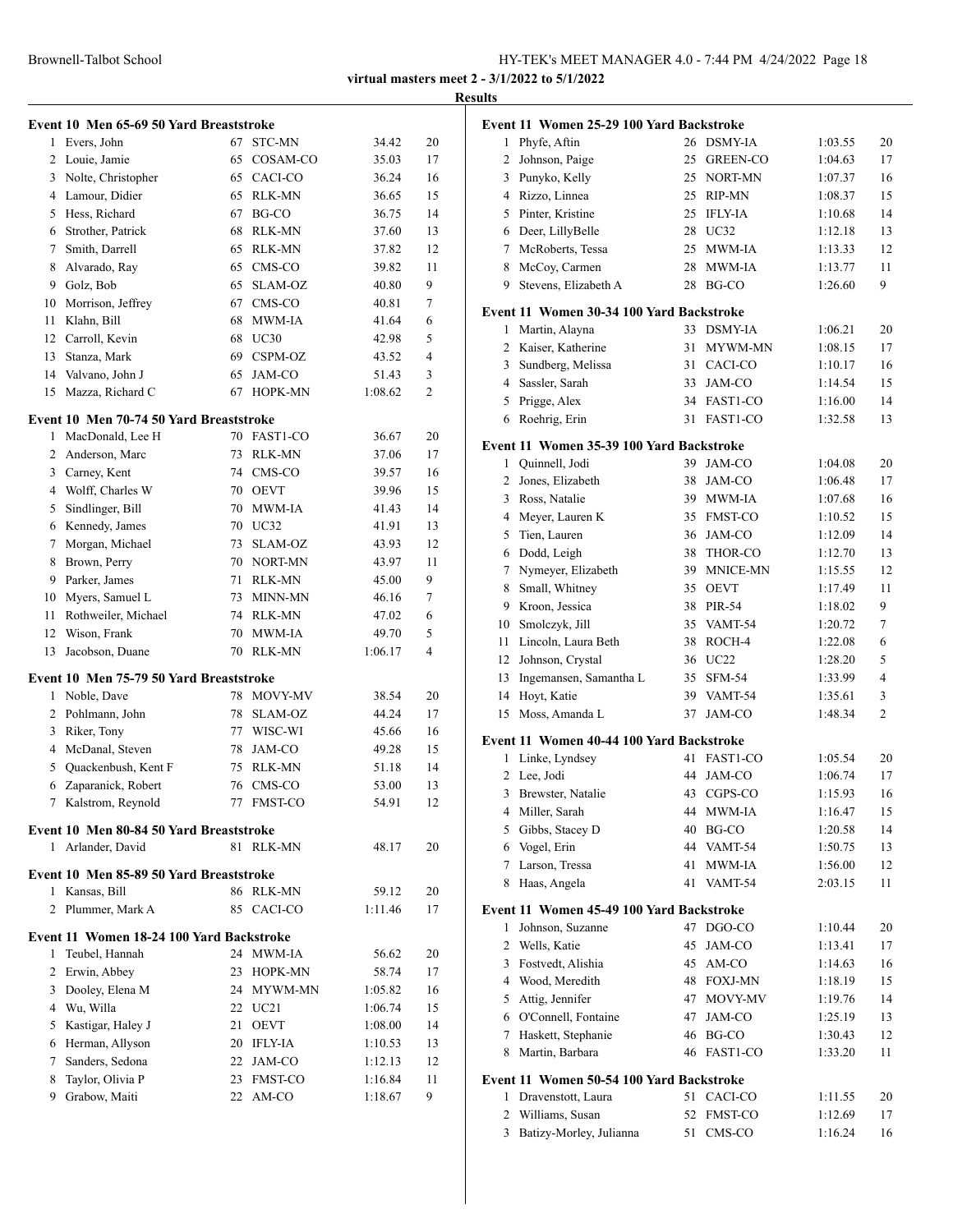|                | (Event 11 Women 50-54 100 Yard Backstroke) |          |                   |                    |    |
|----------------|--------------------------------------------|----------|-------------------|--------------------|----|
| 4              | Vowles, Nicole                             | 51       | <b>FAST1-CO</b>   | 1:20.80            | 15 |
| 5              | Bierstedt, Michele                         | 51       | <b>FMST-CO</b>    | 1:23.20            | 14 |
|                | 6 Zapolski, Stacey                         | 54       | QCM-IA            | 1:25.32            | 13 |
|                | 7 Strobel, Heather                         | 52       | MOVY-MV           | 1:26.03            | 12 |
| 8              | Early, Sarah                               | 50       | THOR-CO           | 1:31.78            | 11 |
| 9              | Henault, Kerry F                           | 50       | THOR-CO           | 1:33.95            | 9  |
| 10             | Kann, Julie                                | 54       | MWM-IA            | 1:36.92            | 7  |
| 11             | Hautekeete, Larissa                        | 54       | SLAM-OZ           | 1:49.25            | 6  |
|                |                                            |          |                   |                    |    |
| 1              | Event 11 Women 55-59 100 Yard Backstroke   | 57       | CMS-CO            |                    | 20 |
| 2              | Sappey, Collette H<br>Steffe, Kathleen     | 59       | CACI-CO           | 1:08.79<br>1:14.83 | 17 |
|                |                                            | 57       |                   |                    |    |
| 3              | Vanderpoel, Nicole                         |          | <b>GREEN-CO</b>   | 1:24.65            | 16 |
| 4              | Langman, Loralie                           | 55<br>58 | <b>RLK-MN</b>     | 1:29.95            | 15 |
| 5              | Puerner, Jennifer                          |          | BG-CO             | 1:32.62            | 14 |
| 6              | Turner, Mary S                             | 58       | PIR-54            | 1:36.85            | 13 |
| 7              | Mulder, Robyn                              | 56       | <b>SFM-54</b>     | 2:00.20            | 12 |
| 8              | Silver, Allyn                              | 57       | RLK-MN            | 2:04.02            | 11 |
| 9              | Reynolds, Sonya                            | 59       | SWIA-JA           | 2:19.36            | 9  |
|                | Event 11 Women 60-64 100 Yard Backstroke   |          |                   |                    |    |
| 1              | Cotton, Suzy                               | 62       | CACI-CO           | 1:12.97            | 20 |
| 2              | Barkley, Maryanne                          | 61       | <b>SLAM-OZ</b>    | 1:22.23            | 17 |
| 3              | Petersen, Stephanie                        | 60       | <b>SLAM-OZ</b>    | 1:23.44            | 16 |
| 4              | Wiese, Carolyn                             | 62       | CMS-CO            | 1:24.32            | 15 |
| 5              | Hromada, Sarah                             | 60       | <b>RLK-MN</b>     | 1:26.30            | 14 |
|                | 6 Garnier, Kathy                           | 61       | CACI-CO           | 1:31.14            | 13 |
| 7              | Parker, Andrea                             | 60       | DGO-CO            | 1:36.47            | 12 |
| 8              | Townley, Antoinette                        | 62       | THOR-CO           | 1:55.75            | 11 |
|                | Event 11 Women 65-69 100 Yard Backstroke   |          |                   |                    |    |
| 1              | Metz, Catherine                            | 66       | DGO-CO            | 1:11.60            | 20 |
| 2              | Achterberg, Elaine                         | 67       | <b>FMST-CO</b>    | 1:30.20            | 17 |
| 3              | Pendergast, Paula                          | 67       | RLK-MN            | 1:36.66            | 16 |
| 4              | Kohn, Catherine                            | 69       | <b>SLAM-OZ</b>    | 1:42.79            | 15 |
| 5              | Bennett, Aimee                             | 65       | CMS-CO            | 2:12.60            | 14 |
|                |                                            |          |                   |                    |    |
| 1              | Event 11 Women 70-74 100 Yard Backstroke   | 71       | <b>BAMCO-CO</b>   | 1:25.15            | 20 |
|                | Shaffer, Cynthia                           |          |                   |                    |    |
| 2              | Larsen, Babs                               | 74       | RLK-MN            | 1:41.61<br>1:46.31 | 17 |
| 3              | Young, Lydia                               | 73<br>71 | CMS-CO<br>CACI-CO |                    | 16 |
| 4              | Wolberg, Neice                             |          |                   | 1:56.70            | 15 |
| 5              | Sedivy, Janice                             |          | 72 CGCC-NB        | 2:24.65            | 14 |
|                | Event 11 Women 75-79 100 Yard Backstroke   |          |                   |                    |    |
| 1              | Pohlmann, Mary M                           | 77       | SLAM-OZ           | 1:43.06            | 20 |
| $\overline{2}$ | Arradondo, Martha                          | 75       | RLK-MN            | 2:56.98            | 17 |
|                | 3 Smollen, Carol                           | 78       | RLK-MN            | 3:12.90            | 16 |
|                | Event 11 Women 85-89 100 Yard Backstroke   |          |                   |                    |    |
| 1              | Johnson, Ruth B                            |          | 89 OCM-IA         | 2:25.12            | 20 |
|                | Event 11 Men 18-24 100 Yard Backstroke     |          |                   |                    |    |
| 1              | Smoak, Connor                              |          | 24 CSPM-OZ        | 54.74              | 20 |
| 2              | Roback, Lee                                | 23       | UC30              | 59.45              | 17 |
|                |                                            |          |                   |                    |    |
|                | Event 11 Men 25-29 100 Yard Backstroke     |          |                   |                    |    |
| 1              | Price, Shane                               | 29       | FAST1-CO          | 54.05              | 20 |
| 2              | Pasquesi, Justin                           | 28       | CSPM-OZ           | 56.12              | 17 |
|                | 3 Blumberg, Marc                           |          | 28 UC32           | 1:00.09            | 16 |

| <b>Results</b> |                                        |    |             |         |    |
|----------------|----------------------------------------|----|-------------|---------|----|
|                | 4 Bongers, Austin                      |    | 27 NORT-MN  | 1:01.54 | 15 |
|                | 5 Smith, Ryan A                        |    | 29 MOVY-MV  | 1:01.92 | 14 |
|                | 6 Dyer, Samuel                         |    | 25 MINN-MN  | 1:05.06 | 13 |
|                | 7 Bassett, Michael                     |    | 25 MOVY-MV  | 1:08.60 | 12 |
|                | Event 11 Men 30-34 100 Yard Backstroke |    |             |         |    |
|                | 1 Paknys, Ramunas                      |    | 30 PPMS-CO  | 51.37   | 20 |
|                | Event 11 Men 35-39 100 Yard Backstroke |    |             |         |    |
|                | 1 Senese, Bill                         |    | 37 FMST-CO  | 54.89   | 20 |
|                | 2 Colvert, Brian                       |    | 38 PPMS-CO  | 57.16   | 17 |
|                | 3 Carlson, Matthew J                   |    | 38 ISMT-MN  | 59.91   | 16 |
|                | 4 Heaton, Jesse                        |    | 37 PPMS-CO  | 1:04.16 | 15 |
|                | 5 Kunin, Timothy                       |    | 39 OEVT     | 1:06.08 | 14 |
|                | Event 11 Men 40-44 100 Yard Backstroke |    |             |         |    |
|                | 1 Caswell, Ian                         |    | 43 BG-CO    | 57.15   | 20 |
|                | 2 Foster, Steven                       |    | 42 DGO-CO   | 1:02.74 | 17 |
|                | 3 Hammond, Tim                         |    | 41 MWM-IA   | 1:03.10 | 16 |
|                | 4 Bergford, Brian                      |    | 40 THOR-CO  | 1:03.29 | 15 |
|                | 5 Hunte, Edward H                      |    | 42 MVTSA-MV | 1:03.43 | 14 |
|                | 6 Sabala, Michael                      |    | 41 CHEL-6   | 1:05.96 | 13 |
|                | 7 Castor, Jimmy                        |    | 41 FMST-CO  | 1:07.71 | 12 |
|                | 8 Batchelder, John                     |    | 41 GREEN-CO | 1:08.03 | 11 |
|                | 9 Mahowald, Jason                      |    | 41 VAMT-54  | 1:12.31 | 9  |
|                | 10 Sullivan, Patrick                   |    | 44 SLAM-OZ  | 1:12.64 | 7  |
|                | Event 11 Men 45-49 100 Yard Backstroke |    |             |         |    |
|                | 1 Iwaszkowiec, Jonathan                |    | 46 SLAM-OZ  | 1:01.12 | 20 |
|                | 2 Hoak, Eric                           |    | 47 OEVT     | 1:07.61 | 17 |
|                | 3 Bolling, John                        |    | 49 SLAM-OZ  | 1:14.63 | 16 |
|                | Event 11 Men 50-54 100 Yard Backstroke |    |             |         |    |
|                | 1 Tripps, Scott                        |    | 52 HOPK-MN  | 59.95   | 20 |
|                | 2 Moore, Ryan                          |    | 52 FAST1-CO | 1:14.46 | 17 |
|                | 3 Weis, Robert                         |    | $51$ BG-CO  | 1:25.56 | 16 |
|                |                                        |    |             |         |    |
|                | Event 11 Men 55-59 100 Yard Backstroke |    |             |         |    |
|                | 1 Jimenez, Ignacio                     |    | 56 CRZ8-CO  | 1:01.47 | 20 |
|                | 2 Barringer, Rob                       |    | 56 CMS-CO   | 1:03.99 | 17 |
|                | 3 Wise, Mike                           |    | 57 FMST-CO  | 1:13.93 | 16 |
|                | Event 11 Men 60-64 100 Yard Backstroke |    |             |         |    |
|                | 1 Belin, Tom                           |    | 60 MWM-IA   | 1:07.39 | 20 |
|                | 2 Holthus, Brian                       |    | 64 RLK-MN   | 1:07.70 | 17 |
|                | 3 Hansen, Erik D                       |    | 60 UC32     | 1:10.02 | 16 |
|                | 4 Gengler, William                     |    | 60 HOPK-MN  | 1:13.14 | 15 |
|                | 5 Brown, Tim                           |    | 60 DSMY-IA  | 1:18.90 | 14 |
|                | 6 Cattles, Steve                       |    | 62 BG-CO    | 2:33.30 | 13 |
|                | Event 11 Men 65-69 100 Yard Backstroke |    |             |         |    |
|                | 1 Stanback, John H                     |    | 68 FAST1-CO | 1:07.31 | 20 |
|                | 2 Nelson, Steven                       |    | 69 FOXJ-MN  | 1:14.57 | 17 |
|                | 3 Tveitmoe, Robert                     |    | 69 JAM-CO   | 1:18.17 | 16 |
|                | 4 Nelson, Curtis                       |    | 66 RLK-MN   | 1:21.10 | 15 |
|                | 5 Bower, Norman                        |    | 68 QCM-IA   | 1:35.55 | 14 |
|                | Event 11 Men 70-74 100 Yard Backstroke |    |             |         |    |
|                | 1 Wolff, Charles W                     |    | 70 OEVT     | 1:19.96 | 20 |
|                | 2 Fritts, Jack                         | 71 | MWM-IA      | 1:21.43 | 17 |
|                | 3 Rothweiler, Michael                  |    | 74 RLK-MN   | 1:24.13 | 16 |
|                | 4 Iverson, Ted                         |    | 71 SLAM-OZ  | 1:24.44 | 15 |
|                |                                        |    |             |         |    |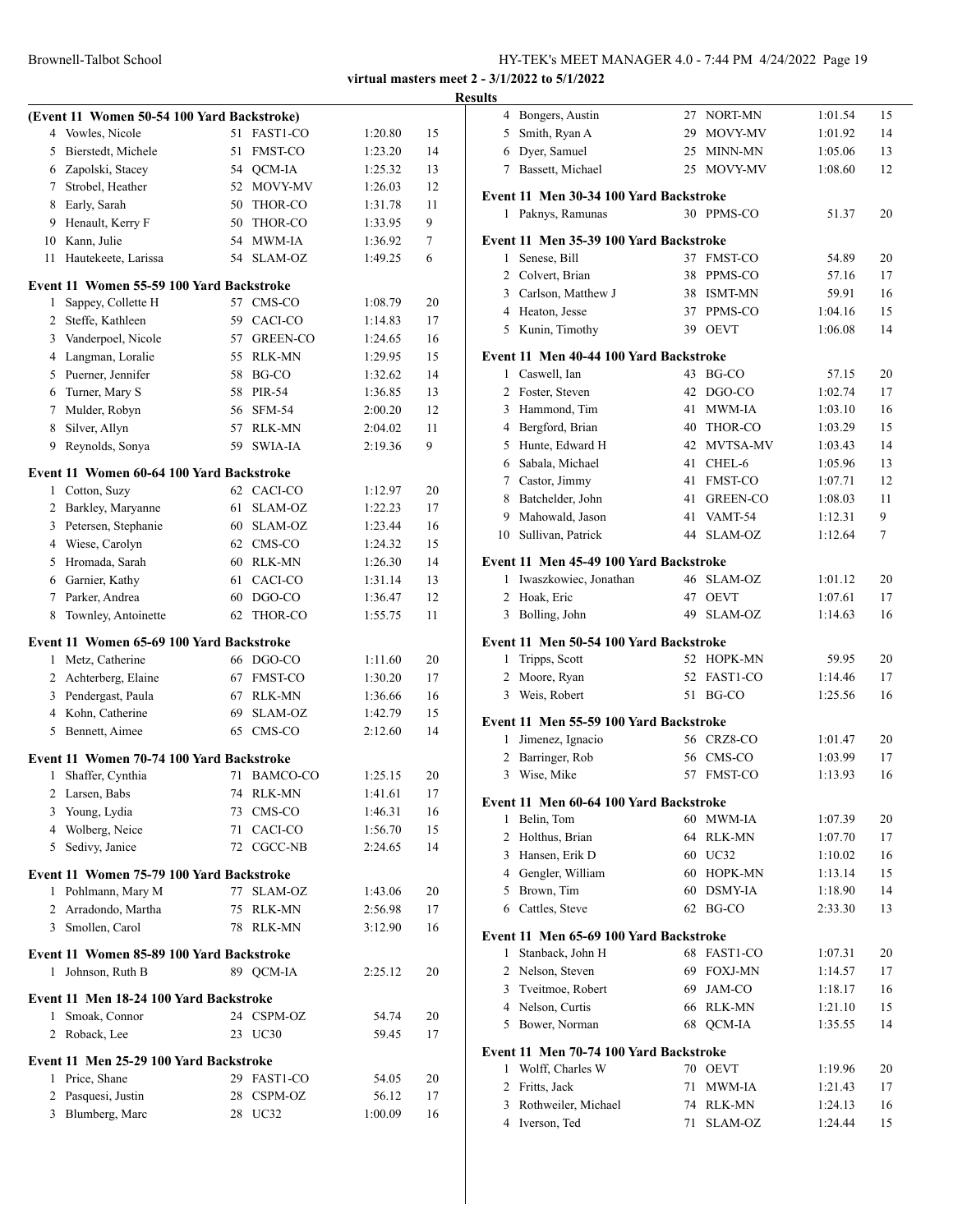|  |  |  | HY-TEK's MEET MANAGER 4.0 - 7:44 PM 4/24/2022 Page 20 |  |
|--|--|--|-------------------------------------------------------|--|
|  |  |  |                                                       |  |

# Brownell-Talbot School **Results (Event 11 Men 70-74 100 Yard Backstroke)** Glidden, Chip 71 MOVY-MV 1:28.52 14 Kennedy, James 70 UC32 1:32.91 13 Rakita, David 72 DGO-CO 1:34.87 12 Wison, Frank 70 MWM-IA 1:42.82 11 Morgan, Michael 73 SLAM-OZ 1:51.39 9 **Event 11 Men 75-79 100 Yard Backstroke** Ogilby, Chuck 79 CMS-CO 1:17.23 20 2 Walker, Laurence 78 SLAM-OZ 1:27.56 17 Tobin, John 79 CMS-CO 1:51.70 16 McDanal, Steven 78 JAM-CO 2:01.32 15 Zaparanick, Robert 76 CMS-CO 2:03.82 14 **Event 11 Men 85-89 100 Yard Backstroke** Plummer, Mark A 85 CACI-CO 2:04.17 20 Good, Larry 87 SLAM-OZ 2:08.47 17 Kansas, Bill 86 RLK-MN 3:03.82 16 **Event 12 Women 18-24 200 Yard Butterfly** Sanders, Sedona 22 JAM-CO 2:23.70 20 **Event 12 Women 25-29 200 Yard Butterfly** Wrolson, Maddie 26 JAM-CO 2:18.45 20 Fittipaldi, Carolyn 28 MINN-MN 2:35.96 17 Eavenson, Paige 26 SLAM-OZ 2:45.62 16 Stevens, Elizabeth A 28 BG-CO 4:10.55 15 **Event 12 Women 30-34 200 Yard Butterfly** Binggeli, Kayla 32 DGO-CO 3:03.54 20 **Event 12 Women 35-39 200 Yard Butterfly** Quinnell, Jodi 39 JAM-CO 2:20.95 20 Sawicz, Kasia 37 CHEL-6 2:21.09 17 Lehenbauer, Lauren 35 MWM-IA 2:30.73 16 Lincoln, Laura Beth 38 ROCH-4 3:12.70 15 Shupe, Abigail 37 FAST1-CO 3:33.19 14 Moss, Amanda L 37 JAM-CO 4:03.60 13 **Event 12 Women 40-44 200 Yard Butterfly** Ogden, Stacey 43 FAST1-CO 2:46.49 20 Lanius, Katie 41 MWM-IA 3:05.50 17 **Event 12 Women 50-54 200 Yard Butterfly** Moss, Bonnie 50 PPMS-CO 2:22.65 20 **Event 12 Women 55-59 200 Yard Butterfly** Vanderpoel, Nicole 57 GREEN-CO 3:39.63 20 Strebe, Jacqueline 57 RLK-MN 4:56.72 17 **Event 12 Women 60-64 200 Yard Butterfly** Kratz, Peggy 61 RIP-MN 2:48.33 20 Maleike, Corinna 61 THOR-CO 3:57.81 17 Townley, Antoinette 62 THOR-CO 4:54.60 16

**Event 12 Women 70-74 200 Yard Butterfly**

**Event 12 Women 75-79 200 Yard Butterfly**

**Event 12 Men 18-24 200 Yard Butterfly**

Larsen, Babs 74 RLK-MN 3:59.19 20

Pohlmann, Mary M 77 SLAM-OZ 4:54.42 20

Fossum, Christian 24 VAMT-54 2:05.85 20

| 2              | Vasquez, Andy                                               |    | 23 CGCC-NB     | 2:11.31            | 17 |
|----------------|-------------------------------------------------------------|----|----------------|--------------------|----|
|                | 3 Lively, Chris                                             |    | 23 DAWGS-CO    | 2:13.18            | 16 |
|                | 4 Allen, Jack                                               |    | 23 MOVY-MV     | 2:18.80            | 15 |
|                |                                                             |    |                |                    |    |
|                | Event 12 Men 25-29 200 Yard Butterfly<br>1 Bergstrom, Scott | 27 | <b>FMST-CO</b> | 1:59.86            | 20 |
| 2              | Blumberg, Marc                                              | 28 | UC32           | 2:04.79            | 17 |
|                | 3 Kezer, Loren                                              |    | 29 BG-CO       | 2:22.05            | 16 |
|                |                                                             |    |                |                    |    |
|                | Event 12 Men 30-34 200 Yard Butterfly                       |    |                |                    |    |
|                | 1 Hepper, Charles                                           |    | 31 JAM-CO      | 2:05.09            | 20 |
|                | Event 12 Men 35-39 200 Yard Butterfly                       |    |                |                    |    |
|                | 1 Colvert, Brian                                            |    | 38 PPMS-CO     | 2:08.10            | 20 |
|                | 2 Clark, Steve                                              | 38 | THOR-CO        | 3:03.55            | 17 |
|                |                                                             |    |                |                    |    |
|                | Event 12 Men 40-44 200 Yard Butterfly                       |    | 41 GREEN-CO    |                    |    |
|                | 1 Batchelder, John                                          |    |                | 2:19.49            | 20 |
|                | Event 12 Men 45-49 200 Yard Butterfly                       |    |                |                    |    |
| 1              | Edwards, Dan                                                |    | 48 CMS-CO      | 2:21.39            | 20 |
|                | Event 12 Men 50-54 200 Yard Butterfly                       |    |                |                    |    |
|                | 1 Landreth, John                                            |    | 52 NAM-17      | 2:11.55            | 20 |
|                | 2 White, Brad                                               |    | 52 BG-CO       | 3:36.97            | 17 |
|                |                                                             |    |                |                    |    |
|                | Event 12 Men 55-59 200 Yard Butterfly                       |    |                |                    |    |
|                | 1 Edgerton, Karl                                            |    | 59 OPA-CO      | 2:54.89            | 20 |
| $\overline{2}$ | Thompson, Anthony                                           |    | 57 MOVY-MV     | 3:02.06            | 17 |
|                | 3 Neilsen, Eric                                             |    | 56 FAST1-CO    | 3:17.42            | 16 |
|                | Event 12 Men 60-64 200 Yard Butterfly                       |    |                |                    |    |
|                | 1 Brown, Tim                                                |    | 60 DSMY-IA     | 2:40.45            | 20 |
|                | 2 Muchow, Gary                                              |    | 62 RIP-MN      | 2:42.46            | 17 |
|                | 3 Bakel, Joseph                                             |    | 60 FAST1-CO    | 2:46.63            | 16 |
|                | 4 Hansen, Erik D                                            |    | 60 UC32        | 2:46.73            | 15 |
|                | 5 Bunevich, Steven                                          |    | 61 FMST-CO     | 3:03.67            | 14 |
|                | Event 12 Men 65-69 200 Yard Butterfly                       |    |                |                    |    |
| $\mathbf{1}$   | Johnson, Steve W                                            |    | 67 SFM-54      | 3:33.80            | 20 |
|                | 2 Ronat, Jon                                                |    | 66 FMST-CO     | 4:06.64            | 17 |
|                |                                                             |    |                |                    |    |
|                | Event 12 Men 70-74 200 Yard Butterfly<br>Barry, Michael     |    | 71 DSMY-IA     |                    | 20 |
| 1              |                                                             |    |                | 3:12.13<br>3:21.29 |    |
| 2              | Fine, Gary                                                  | 71 | RLK-MN         |                    | 17 |
|                | Event 12 Men 75-79 200 Yard Butterfly                       |    |                |                    |    |
|                | 1 Noble, Dave                                               | 78 | MOVY-MV        | 3:24.03            | 20 |
|                | Event 13 Women 18-24 100 Yard IM                            |    |                |                    |    |
| 1              | Earley, Erin                                                |    | 22 CSPM-OZ     | 1:01.98            | 20 |
| 2              | Cardie, Alicia J                                            |    | 24 BG-CO       | 1:03.21            | 17 |
| 3              | Garlich, Hailey J                                           |    | 24 OEVT        | 1:06.52            | 16 |
| 4              | Wu, Willa                                                   |    | 22 UC21        | 1:07.76            | 15 |
| 5              | Kastigar, Haley J                                           | 21 | OEVT           | 1:07.87            | 14 |
| 6              | Majeticova, Lucie                                           |    | 24 BG-CO       | 1:11.00            | 13 |
| 7              | Herman, Allyson                                             |    | 20 IFLY-IA     | 1:12.39            | 12 |
| 8              | Hildebrand, Veronica                                        | 19 | CACI-CO        | 1:12.79            | 11 |
| 9              | Majeticova, Iva                                             | 24 | BG-CO          | 1:13.77            | 9  |
|                | <b>Event 13 Women 25-29 100 Yard IM</b>                     |    |                |                    |    |
| 1              | Demsher, Krystin                                            |    | 26 UC32        | 1:07.51            | 20 |
| $\overline{c}$ | Johnson, Paige                                              | 25 | GREEN-CO       | 1:08.65            | 17 |
| 3              | Eavenson, Paige                                             | 26 | SLAM-OZ        | 1:11.02            | 16 |
|                |                                                             |    |                |                    |    |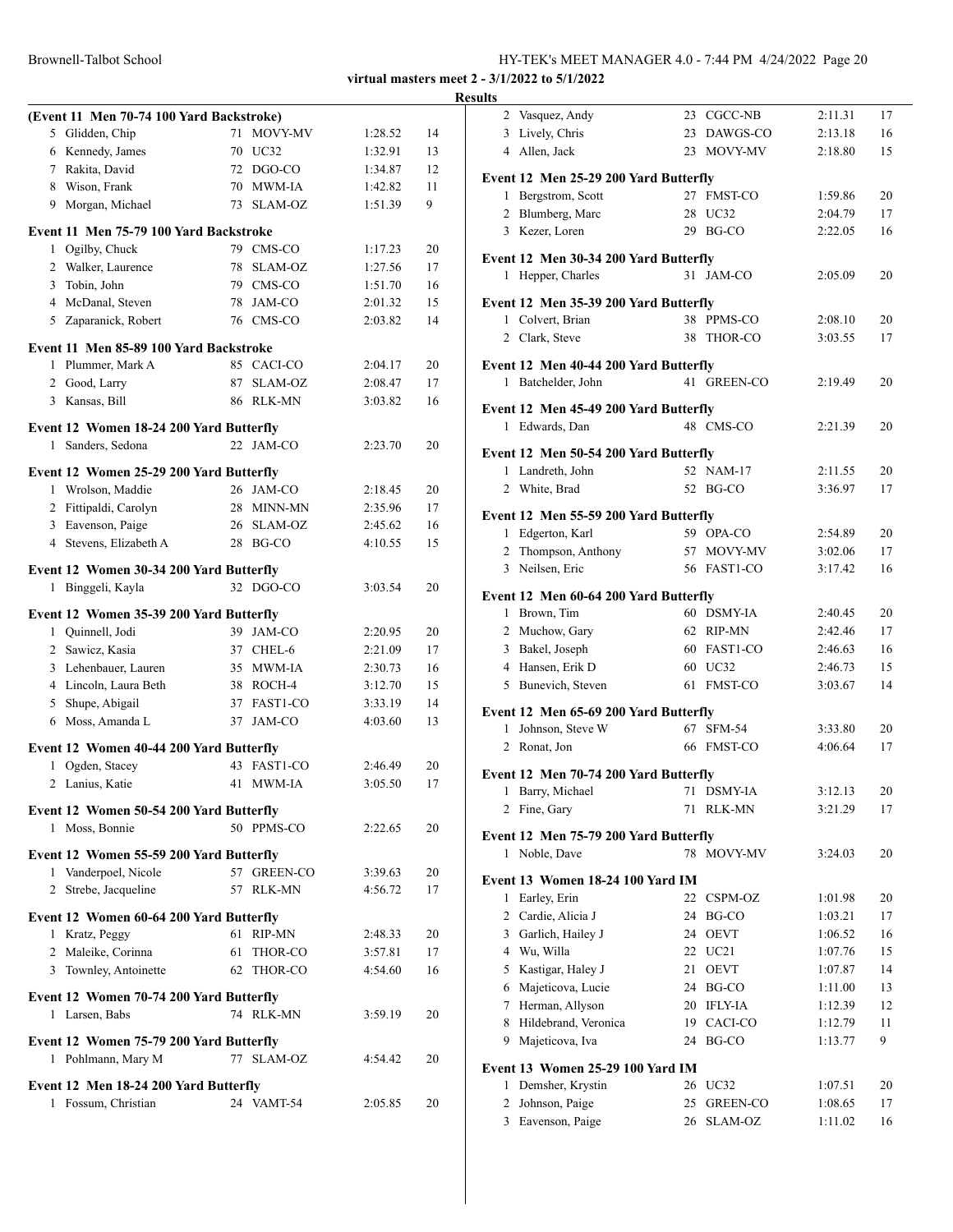|                |                                         |    |                       |         |                | Resul |
|----------------|-----------------------------------------|----|-----------------------|---------|----------------|-------|
|                | (Event 13 Women 25-29 100 Yard IM)      |    |                       |         |                |       |
|                | 4 Punyko, Kelly                         |    | 25 NORT-MN            | 1:12.05 | 15             |       |
| 5              | Pinter, Kristine                        | 25 | <b>IFLY-IA</b>        | 1:12.80 | 14             |       |
| 6              | Deer, LillyBelle                        |    | 28 UC32               | 1:12.86 | 13             | I     |
| 7              | Pyrch, Mikaela                          | 27 | <b>IFLY-IA</b>        | 1:13.84 | 12             |       |
| 8              | Stuba, Emma L                           | 26 | <b>SEMS-MN</b>        | 1:15.49 | 11             |       |
| 9              | Gordon, Victoria                        |    | 28 UC32               | 1:15.94 | 9              |       |
| 10             | Kraft, Samantha J                       |    | 26 MYWM-MN            | 1:16.37 | 7              |       |
| 11             | Bryant, Madi                            | 27 | MOVY-MV               | 1:19.96 | 6              |       |
| 12             | Stube, Cora                             |    | 25 UC20               | 1:22.00 | 5              |       |
| 13             | Christianson, Corey                     | 29 | PIR-54                | 1:24.13 | 4              |       |
| 14             | Gotto, Sidney M                         | 25 | CMS-CO                | 1:27.02 | 3              |       |
|                |                                         |    |                       |         |                |       |
| 1              | Event 13 Women 30-34 100 Yard IM        | 31 | CACI-CO               | 1:05.36 | 20             |       |
| $\overline{2}$ | McGreevy, Mary C<br>Kaiser, Katherine   | 31 | MYWM-MN               |         |                |       |
|                |                                         |    |                       | 1:09.31 | 17             |       |
| 3              | Sundberg, Melissa                       | 31 | CACI-CO               | 1:14.04 | 16             |       |
| 4              | Burggraaf, Kelly                        | 31 | <b>FMST-CO</b>        | 1:15.42 | 15             | ł     |
| 5              | Sassler, Sarah                          | 33 | JAM-CO                | 1:16.15 | 14             |       |
|                | 6 Person, Hannah                        |    | 34 FMST-CO            | 1:22.58 | 13             |       |
| 7              | Sullivan, Ashley                        |    | 34 MINN-MN            | 1:22.76 | 12             |       |
| 8              | Goold, Emma                             |    | 33 MWM-IA             | 1:26.37 | 11             |       |
|                | <b>Event 13 Women 35-39 100 Yard IM</b> |    |                       |         |                |       |
| 1              | Jones, Elizabeth                        |    | 38 JAM-CO             | 1:07.79 | 20             |       |
| $\mathbf{2}$   | Sawicz, Kasia                           | 37 | CHEL-6                | 1:08.83 | 17             |       |
| 3              | Marne, Courtney                         | 35 | <b>FMST-CO</b>        | 1:10.78 | 16             |       |
| 4              | Coombe, Katy                            | 38 | HOPK-MN               | 1:11.25 | 15             | I     |
| 5              | Gibbons, Chelsea M                      | 38 | JAM-CO                | 1:11.52 | 14             |       |
| 6              | Miller, Stephanie                       | 39 | CSPM-OZ               | 1:12.34 | 13             |       |
| 7              | Tien, Lauren                            |    | 36 JAM-CO             | 1:13.06 | 12             |       |
| 8              | Krejci, Rachel                          |    | 39 HOPK-MN            | 1:13.81 | 11             |       |
| 9              | Peterson, Megan                         |    | 38 SFM-54             | 1:13.84 | 9              |       |
| 10             | Klane, Kathryn                          |    | 35 FMST-CO            | 1:16.39 | 7              |       |
| 11             | Meyer, Lauren K                         |    | 35 FMST-CO            | 1:17.15 | 6              |       |
| 12             | Small, Whitney                          |    | 35 OEVT               | 1:18.33 | 5              |       |
| 13             | Dodd, Leigh                             | 38 | THOR-CO               | 1:18.84 | 4              |       |
|                | 14 Kroon, Jessica                       | 38 | PIR-54                | 1:19.65 | 3              |       |
|                | 15 Johnson, Crystal                     |    | 36 UC22               | 1:32.62 | 2              |       |
| 16             | Hoyt, Katie                             | 39 | VAMT-54               | 1:40.62 | 1              |       |
| 17             | Moss, Amanda L                          | 37 | JAM-CO                | 1:43.62 |                |       |
|                | Event 13 Women 40-44 100 Yard IM        |    |                       |         |                |       |
| 1              | Linke, Lyndsey                          | 41 | FAST1-CO              | 1:06.45 | 20             |       |
| *2             | Ayers, Amber                            | 41 | PPMS-CO               | 1:08.81 | 16.5           |       |
|                | *2 Melsen, Krisie                       | 41 | HOPK-MN               | 1:08.81 | 16.5           | ł     |
|                | 4 Furkin, Susan                         | 41 | SLAM-OZ               | 1:10.50 | 15             |       |
|                | 5 Gustafson, Jamie                      |    | 42 CGCC-NB            | 1:12.60 | 14             |       |
| 6              | Stucka-Benally, Jennifer M              | 41 | DGO-CO                | 1:13.23 | 13             |       |
| 7              | Ogden, Stacey                           |    | 43 FAST1-CO           | 1:13.89 | 12             |       |
| 8              | Mahowald, Melanie                       |    | 40 VAMT-54            |         | 11             |       |
| 9              | Marschner, Marie                        | 43 | JAM-CO                | 1:14.55 | 9              |       |
|                |                                         |    |                       | 1:14.58 |                |       |
| 10             | Brewster, Natalie                       |    | 43 CGPS-CO            | 1:14.84 | 7              |       |
| 11<br>12       | Gibbs, Stacey D<br>Miller, Sarah        |    | 40 BG-CO<br>44 MWM-IA | 1:18.13 | 6<br>5         |       |
|                |                                         |    |                       | 1:19.22 |                |       |
| 13             | Despain, Christina                      |    | 44 AM-CO              | 1:19.30 | 4              |       |
| 14             | Collins, Holly                          | 41 | <b>SWIA-IA</b>        | 1:23.50 | 3              |       |
| 15             | Erickson, Christine                     | 44 | MWM-IA                | 1:26.99 | $\overline{c}$ |       |

| lts            |                                    |          |                                   |                    |                       |
|----------------|------------------------------------|----------|-----------------------------------|--------------------|-----------------------|
| 16             | Ross, Karen                        | 41       | BG-CO                             | 1:36.69            | 1                     |
| 17             | Vogel, Erin                        | 44       | VAMT-54                           | 1:51.27            |                       |
|                | Event 13 Women 45-49 100 Yard IM   |          |                                   |                    |                       |
| $\mathbf{1}$   | Glenn, Katie                       | 45       | OPA-CO                            | 1:04.70            | 20                    |
| $\overline{c}$ | Fostvedt, Alishia                  | 45       | AM-CO                             | 1:13.52            | 17                    |
| 3              | Schutte, Stephanie D               | 47       | <b>OEVT</b>                       | 1:14.16            | 16                    |
| 4              | Baum, Michelle                     | 45       | <b>FMST-CO</b>                    | 1:15.13            | 15                    |
| 5              | Signorelli, Jackie                 | 48       | FAST1-CO                          | 1:18.49            | 14                    |
| 6              | O'Connell, Fontaine                | 47       | <b>JAM-CO</b>                     | 1:23.88            | 13                    |
| 7              | Wood, Meredith                     | 48       | <b>FOXJ-MN</b>                    | 1:24.96            | 12                    |
| 8              | Haskett, Stephanie                 | 46       | BG-CO                             | 1:25.30            | 11                    |
| 9              | Martinez, Tina M                   |          | 49 CMS-CO                         | 1:28.18            | 9                     |
| 10             | Hales, Margaret                    |          | 49 DSMY-IA                        | 1:29.49            | 7                     |
| 11             | Gaston, Katherine                  |          | 46 JAM-CO                         | 1:30.15            | 6                     |
| 12             | Martin, Barbara                    |          | 46 FAST1-CO                       | 1:33.80            | 5                     |
| 13             | Banner, Sara                       | 45       | MOVY-MV                           | 1:49.28            | 4                     |
|                |                                    |          |                                   |                    |                       |
|                | Event 13 Women 50-54 100 Yard IM   |          |                                   |                    |                       |
| 1              | Moss, Bonnie                       |          | 50 PPMS-CO                        | 1:03.98            | 20                    |
| $\overline{2}$ | Williams, Susan                    | 52       | <b>FMST-CO</b>                    | 1:11.49            | 17                    |
| 3              | Bierstedt, Michele                 | 51<br>50 | <b>FMST-CO</b><br><b>GREEN-CO</b> | 1:19.53<br>1:19.83 | 16                    |
| 5              | 4 Garland, Crystal<br>Early, Sarah | 50       | THOR-CO                           | 1:32.09            | 15<br>14              |
| 6              | Henault, Kerry F                   | 50       | THOR-CO                           | 1:34.30            | 13                    |
| 7              | Kann, Julie                        | 54       | MWM-IA                            | 1:40.61            | 12                    |
|                |                                    |          |                                   |                    |                       |
|                | Event 13 Women 55-59 100 Yard IM   |          |                                   |                    |                       |
| 1              | Steffe, Kathleen                   |          | 59 CACI-CO                        | 1:12.93            | 20                    |
| 2              | Campbell, Ellen                    |          | 59 CACI-CO                        | 1:16.55            | 17                    |
| 3              | Lee, Julie                         |          | 56 FMST-CO                        | 1:17.34            | 16                    |
| 4              | Kastigar, Elyce J                  | 58       | <b>OEVT</b>                       | 1:17.45            | 15                    |
| 5              | Casey, Joan                        | 57       | HOPK-MN                           | 1:19.35            | 14                    |
| 6              | Mohn, Susan                        | 58       | <b>FOXJ-MN</b>                    | 1:21.04            | 13                    |
| 7              | Eldridge, Audrey                   | 59       | PPMS-CO                           | 1:25.33            | 12                    |
| 8              | Puerner, Jennifer                  | 58       | BG-CO                             | 1:29.07            | 11                    |
| 9              | McDonald, Kae                      | 59       | CMS-CO                            | 1:29.19            | 9                     |
| 10             | Whitworth, Anne B                  | 58       | NORT-MN                           | 1:31.44            | 7                     |
| 11             | Vanderpoel, Nicole                 | 57       | <b>GREEN-CO</b>                   | 1:32.61            | 6                     |
| 12             | Ryan, Sara                         | 59       | QCM-IA                            | 1:40.48            | 5                     |
| 13             | Walker, Laurie                     | 57       | AM-CO                             | 1:43.75            | 4                     |
| 14             | Johnson, Cheri                     | 57       | NORT-MN                           | 1:47.22            | 3                     |
| 15<br>16       | Silver, Allyn<br>Brady, Margo      | 57<br>56 | RLK-MN<br>RLK-MN                  | 2:01.06<br>2:03.18 | $\boldsymbol{2}$<br>1 |
|                |                                    |          |                                   |                    |                       |
|                | Event 13 Women 60-64 100 Yard IM   |          |                                   |                    |                       |
| 1              | Crouch, Kim                        |          | 60 UC32                           | 1:11.50            | 20                    |
| $\overline{c}$ | Cotton, Suzy                       | 62       | CACI-CO                           | 1:15.03            | 17                    |
| 3              | Nelson, Judy A                     | 61       | GREEN-CO                          | 1:20.42            | 16                    |
| $\overline{4}$ | Garnier, Kathy                     | 61       | CACI-CO                           | 1:21.17            | 15                    |
| 5              | Maleike, Corinna                   | 61       | THOR-CO                           | 1:25.20            | 14                    |
| 6              | Wiese, Carolyn                     | 62       | CMS-CO                            | 1:25.40            | 13                    |
| 7              | Kealy, Ann                         | 62       | <b>UNAT-IA</b>                    | 1:30.55            | 12                    |
| 8              | Seliga-Punyko, Judy                | 64       | NORT-MN                           | 1:37.98            | 11                    |
| 9              | Parker, Andrea                     | 60       | DGO-CO                            | 1:38.04            | 9                     |
| 10             | Broad, Catherine                   | 62       | JAM-CO                            | 1:42.36            | 7                     |
| 11             | Jones, Diane                       | 60       | SLAM-OZ                           | 1:43.27            | 6                     |
| 12             | Gillespie, Melissa                 | 61       | GREEN-CO                          | 1:50.63            | 5                     |
| 13             | Morrison, Mary                     | 62       | CMS-CO                            | 1:56.20            | 4                     |
| 14             | Corbett, Mary                      | 60       | CMS-CO                            | 2:02.36            | 3                     |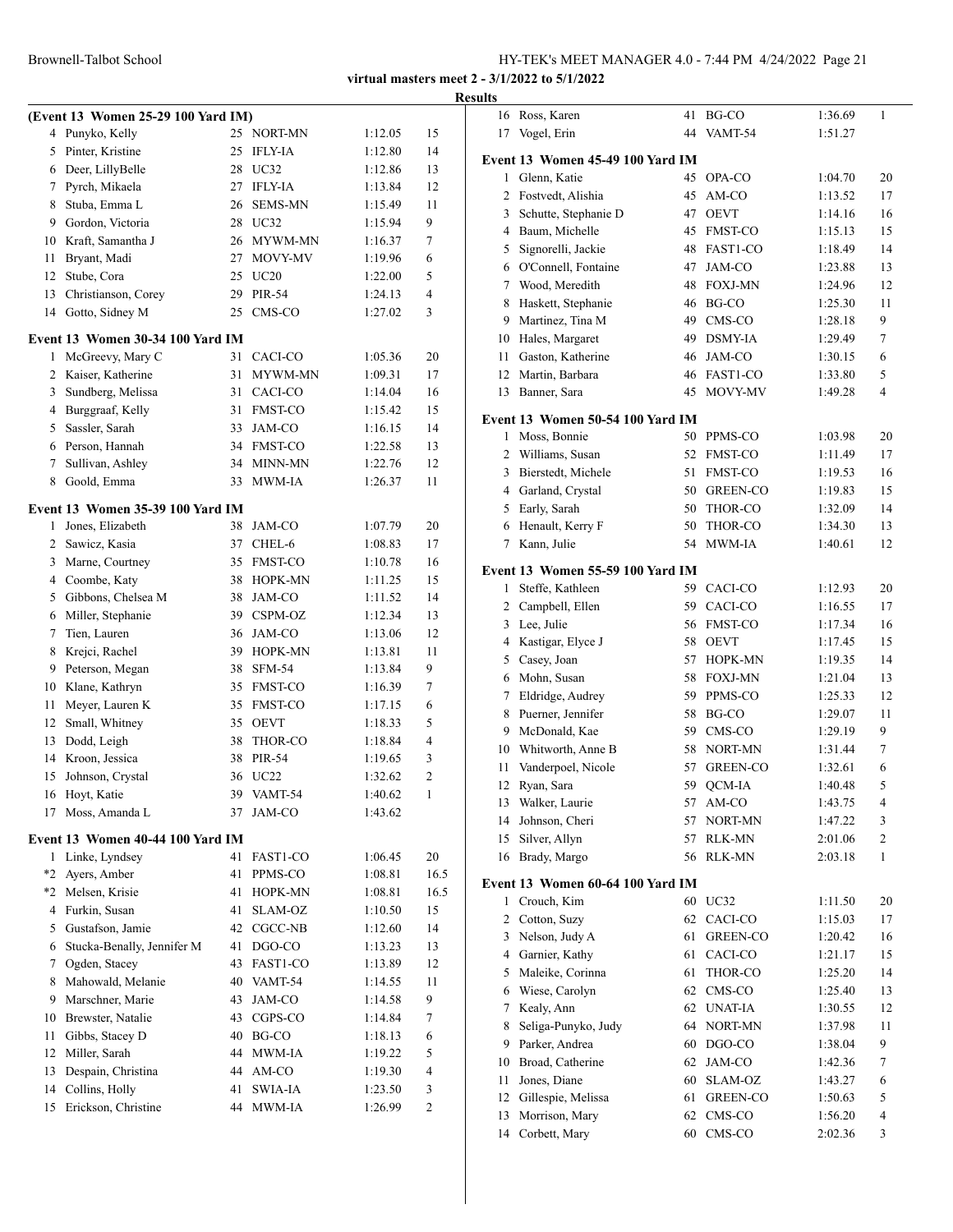|                | Event 13 Women 65-69 100 Yard IM        |    |                                  |                    |            |
|----------------|-----------------------------------------|----|----------------------------------|--------------------|------------|
| 1              | Metz, Catherine                         |    | 66 DGO-CO                        | 1:12.18            | 20         |
| $\overline{2}$ | Achterberg, Elaine                      |    | 67 FMST-CO                       | 1:26.65            | 17         |
| 3              | Kohn, Catherine                         |    | 69 SLAM-OZ                       | 1:32.07            | 16         |
|                | 4 Pendergast, Paula                     |    | 67 RLK-MN                        | 1:33.70            | 15         |
| 5              | Bloomfield, Sue A                       |    | 69 FAST1-CO                      | 1:35.51            | 14         |
|                | 6 Lambert, Judy E                       |    | 65 BG-CO                         | 1:36.40            | 13         |
|                | 7 Paulson, Cathy                        | 67 | WISC-WI                          | 1:42.27            | 12         |
| 8              | Lees, Terri                             | 68 | MOVY-MV                          | 1:52.09            | 11         |
| 9              | Johns, Margaret                         | 67 | PPMS-CO                          | 2:35.55            | 9          |
|                | Event 13 Women 70-74 100 Yard IM        |    |                                  |                    |            |
|                | 1 Lee-Sheridan, Sharon                  |    | 70 RLK-MN                        | 1:27.16            | 20         |
|                | 2 Shaffer, Cynthia                      | 71 | BAMCO-CO                         | 1:28.77            | 17         |
|                | 3 McDowell, Teresa                      | 71 | SLAM-OZ                          | 1:37.14            | 16         |
|                | 4 Conway, Mary                          |    | 71 RLK-MN                        | 1:46.97            | 15         |
| 5              | Young, Lydia                            |    | 73 CMS-CO                        | 1:52.03            | 14         |
| 6              | Hoover, Mary                            |    | 72 HOPK-MN                       | 2:10.99            | 13         |
| 7              | Johnson, Lynn                           | 73 | IAMA-40                          | 2:14.73            | 12         |
| 8              | Bushong, Claire                         |    | 70 CGCC-NB                       | 2:19.82            | 11         |
|                | <b>Event 13 Women 75-79 100 Yard IM</b> |    |                                  |                    |            |
| 1              | Bacon, AnnLiv                           | 79 | RLK-MN                           | 2:36.41            | 20         |
| 2              | Henehan, Mary Pat                       | 79 | SLAM-OZ                          | 2:40.39            | 17         |
|                | Event 13 Men 18-24 100 Yard IM          |    |                                  |                    |            |
|                | 1 Baggette, Brian                       |    | 23 SLAM-OZ                       | 56.88              | 20         |
|                | 2 Smoak, Connor                         |    | 24 CSPM-OZ                       | 57.48              | 17         |
|                | 3 Roback, Lee                           |    | 23 UC30                          | 59.55              | 16         |
|                | 4 Fossum, Christian                     |    | 24 VAMT-54                       | 59.78              | 15         |
|                | 5 Lively, Chris                         |    | 23 DAWGS-CO                      | 1:01.81            | 14         |
|                | 6 Becker, Noah                          |    | 24 MINN-MN                       | 1:03.13            | 13         |
| 7              | Vasquez, Andy                           | 23 | CGCC-NB                          | 1:03.93            | 12         |
|                | <b>Event 13 Men 25-29 100 Yard IM</b>   |    |                                  |                    |            |
| 1              | Kastigar, Adam                          | 28 | DKTA-52                          | 52.68              | 20         |
| 2              | Pasquesi, Justin                        |    | 28 CSPM-OZ                       | 55.08              | 17         |
| 3              | Price, Shane                            |    | 29 FAST1-CO                      | 56.12              | 16         |
| 4              | Bergstrom, Scott                        |    | 27 FMST-CO                       | 57.18              | 15         |
|                | 5 May, Eric                             |    | 28 LMS-CO                        | 57.77              | 14         |
| 6              | Blumberg, Marc                          | 28 | UC32                             | 58.55              | 13         |
| 7              | Stockinger, Andy                        | 26 | GREEN-CO                         | 1:01.07            | 12         |
| 8              | Paradis, Bennett                        | 28 | <b>GREEN-CO</b>                  | 1:01.39            | 11         |
| 9              | Kezer, Loren                            | 29 | BG-CO                            | 1:02.87            | 9          |
| 10             | Kay, Daniel                             | 27 | FMST-CO                          | 1:03.60            | 7          |
| 11             | Essells, Ben T                          | 28 | PPMS-CO                          | 1:05.65            | 6          |
|                | Event 13 Men 30-34 100 Yard IM          |    |                                  |                    |            |
| 1              | Pheasant, Simon                         | 30 | MWM-IA                           | 57.98              | 20         |
|                | 2 Zarian, Steven                        | 31 | JAM-CO                           | 1:01.27            | 17         |
|                | *3 Fulcomer, Vance                      | 31 | $\mathbf{AM}\text{-}\mathbf{CO}$ | 1:07.04            | 15.5       |
| $*3$<br>5      | Wildberger, Peter<br>Claveau, David     | 34 | 32 MYWM-MN<br>JAM-CO             | 1:07.04<br>1:11.60 | 15.5<br>14 |
|                | Event 13 Men 35-39 100 Yard IM          |    |                                  |                    |            |
| 1              | Crawford, Eric                          | 36 | UNAT-IA                          | 58.13              | 20         |
| 2              | Gullett, Jeffrey                        | 38 | THOR-CO                          | 58.26              | 17         |
| 3              | White, Jonathan                         | 38 | BG-CO                            | 58.39              | 16         |
| 4              | Senese, Bill                            | 37 | FMST-CO                          | 1:00.31            | 15         |
| 5              | Wilson, Andrew                          | 36 | MINN-MN                          | 1:01.20            | 14         |
|                |                                         |    |                                  |                    |            |

| <b>Results</b> |                                       |    |                 |                    |    |
|----------------|---------------------------------------|----|-----------------|--------------------|----|
|                | 6 Carlson, Matthew J                  |    | 38 ISMT-MN      | 1:02.66            | 13 |
|                | 7 Heaton, Jesse                       |    | 37 PPMS-CO      | 1:05.01            | 12 |
| 8              | Clark, Steve                          | 38 | THOR-CO         | 1:07.53            | 11 |
|                | <b>Event 13 Men 40-44 100 Yard IM</b> |    |                 |                    |    |
| 1              | Jacobo, Alfredo                       |    | 40 UC22         | 55.70              | 20 |
| 2              | Trinidad, RD                          | 42 | PPMS-CO         | 58.39              | 17 |
|                | 3 Pierce, Jeffrey                     | 41 | FAST1-CO        | 1:00.87            | 16 |
|                | 4 Caswell, Ian                        |    | 43 BG-CO        | 1:01.22            | 15 |
|                | 5 Miller, Clay                        | 41 | SWIA-IA         | 1:02.60            | 14 |
|                | 6 Alfred-Ockiya, John                 |    | 41 UC32         | 1:03.76            | 13 |
|                | 7 Foster, Steven                      |    | 42 DGO-CO       | 1:04.17            | 12 |
|                | 8 Castor, Jimmy                       |    | 41 FMST-CO      | 1:05.04            | 11 |
|                | 9 Bergford, Brian                     |    | 40 THOR-CO      | 1:05.26            | 9  |
| 10             | Sabala, Michael                       | 41 | CHEL-6          | 1:05.82            | 7  |
| 11             | Heath, James                          |    | 41 UC32         | 1:07.10            | 6  |
|                | 12 Batchelder, John                   | 41 | <b>GREEN-CO</b> | 1:07.77            | 5  |
|                | 13 Kilber, Curtis                     |    | 40 SEMS-MN      | 1:08.75            | 4  |
| 14             | Rio, Todd                             | 44 | SLAM-OZ         | 1:21.76            | 3  |
| 15             | Kroon, Jeremy J                       |    | 40 PIR-54       | 1:27.12            | 2  |
|                |                                       |    |                 |                    |    |
|                | Event 13 Men 45-49 100 Yard IM        |    |                 |                    |    |
| 1              | O'Sullivan, Chris                     | 47 | CRZ8-CO         | 55.92              | 20 |
| 2              | Hawks, Aaron                          |    | 47 DSMY-IA      | 59.04              | 17 |
|                | 3 Hultgren, Edward                    |    | 49 CACI-CO      | 1:07.77            | 16 |
|                | 4 Bird, Stephen                       |    | 47 IFLY-IA      | 1:08.95            | 15 |
|                | 5 Hoak, Eric                          | 47 | <b>OEVT</b>     | 1:12.78            | 14 |
|                | 6 Braney, Kevin                       | 49 | JAM-CO          | 1:14.99            | 13 |
|                | 7 Ward, Michael S                     |    | 49 MINN-MN      | 1:17.36            | 12 |
|                | 8 Newbrough, Nathan                   |    | 48 PPMS-CO      | 1:19.20            | 11 |
| 9              | Akin, John                            | 48 | MOVY-MV         | 1:20.00            | 9  |
|                | Event 13 Men 50-54 100 Yard IM        |    |                 |                    |    |
| 1              | Landreth, John                        |    | 52 NAM-17       | 57.25              | 20 |
| 2              | Tripps, Scott                         |    | 52 HOPK-MN      | 1:00.48            | 17 |
|                | 3 Garland, Bob                        |    | 52 GREEN-CO     | 1:00.54            | 16 |
|                | 4 Gotto, Tony                         |    | 50 CMS-CO       | 1:04.71            | 15 |
|                | 5 Merkle, Jonathan                    |    | 54 WEX-MN       | 1:07.87            | 14 |
| 6              | Holmes, Todd                          |    | 52 AM-CO        | 1:09.24            | 13 |
| 7              | Tyler, Chris                          |    | 52 MWM-IA       | 1:09.39            | 12 |
| 8              | Barnes, Daudi                         |    | 52 DGO-CO       | 1:11.07            | 11 |
| 9              | Pazmino, Jorge                        | 52 | AM-CO           | 1:11.29            | 9  |
| 10             | Howey, Todd                           | 51 | UC21            | 1:19.03            | 7  |
| 11             | Weis, Robert                          | 51 | BG-CO           | 1:19.06            | 6  |
| 12             | Rosinski, Thomas                      | 52 | DAWGS-CO        | 1:19.68            | 5  |
| 13             | Mendez, Mario                         | 51 | <b>OEVT</b>     | 1:22.84            | 4  |
| 14             | Timmerman, Tim                        | 50 | <b>NORT-MN</b>  | 1:43.24            | 3  |
|                | Event 13 Men 55-59 100 Yard IM        |    |                 |                    |    |
| 1              | Barringer, Rob                        |    | 56 CMS-CO       | 1:01.63            | 20 |
| 2              | Ponthier, Chuck                       | 59 | CACI-CO         | 1:04.69            | 17 |
| 3              | Drake, Bruce                          | 59 | UC22            | 1:07.85            | 16 |
| 4              | Thompson, Anthony                     | 57 | MOVY-MV         | 1:12.56            | 15 |
| 5              | Fogarty, Michael P                    | 56 | UC30            | 1:12.92            | 14 |
| 6              | Huebener, Wayne                       | 59 | <b>IFLY-IA</b>  | 1:13.27            | 13 |
| 7              | Neilsen, Eric                         | 56 | FAST1-CO        |                    | 12 |
| 8              | Ness, Randal                          | 59 | HOPK-MN         | 1:15.88<br>1:18.56 | 11 |
| 9              | Redding, Steve                        | 55 | HOPK-MN         |                    | 9  |
|                | Korneisel, Richard                    | 59 |                 | 1:19.92            |    |
| 10             |                                       |    | QCM-IA          | 1:20.04            | 7  |
| 11             | Driscoll, John                        | 56 | MINN-MN         | 1:25.81            | 6  |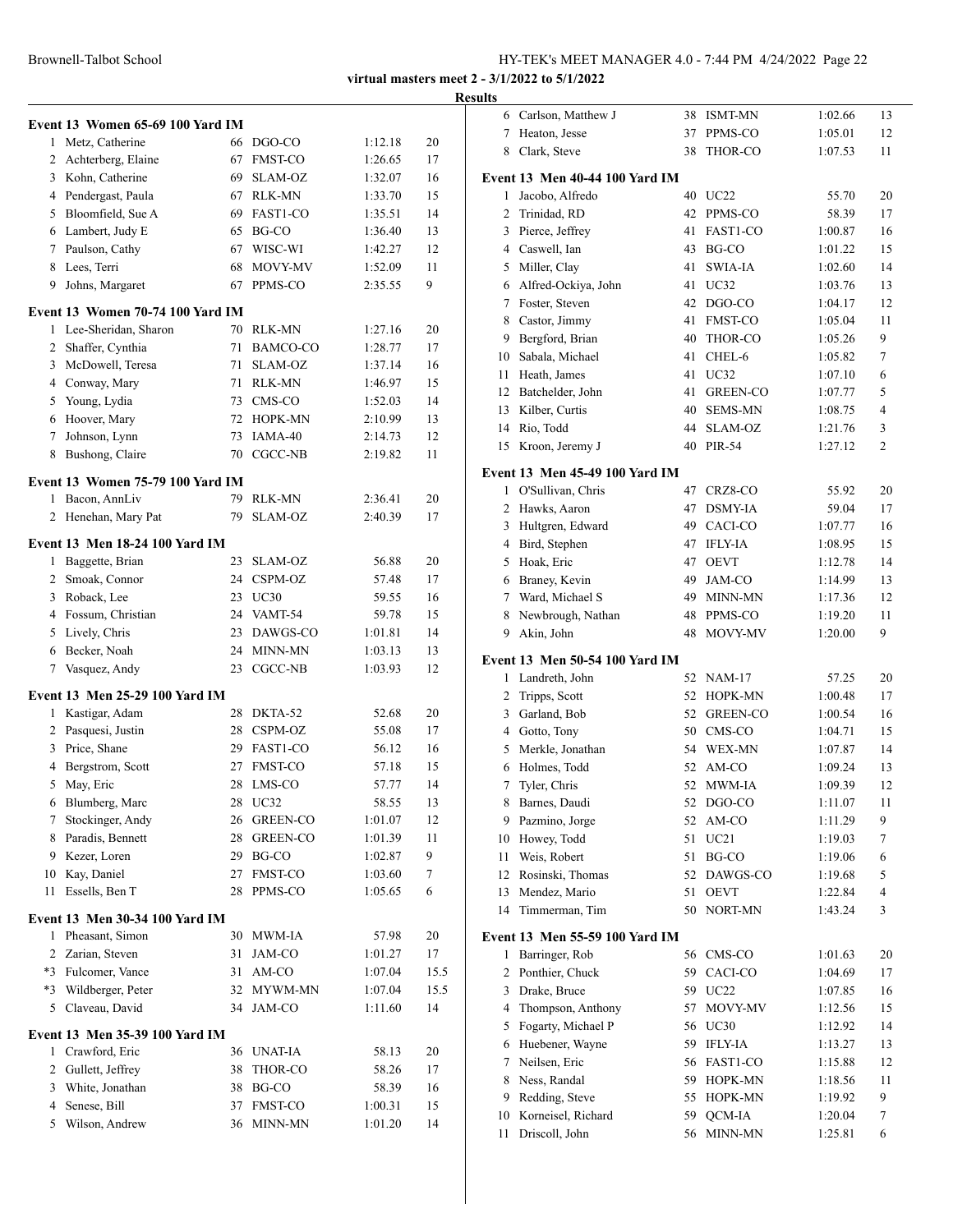**virtual masters meet 2 - 3/1/2022 to 5/1/2022**

#### **Results**

|    | (Event 13 Men 55-59 100 Yard IM)                    |    |                 |         |                |
|----|-----------------------------------------------------|----|-----------------|---------|----------------|
| 12 | Hill, John                                          | 58 | MWM-IA          | 1:26.09 | 5              |
|    | <b>Event 13 Men 60-64 100 Yard IM</b>               |    |                 |         |                |
| 1  | Paakh, Bruce                                        |    | 64 RLK-MN       | 1:04.86 | 20             |
| 2  | Hugo, John                                          | 61 | CMS-CO          | 1:06.73 | 17             |
| 3  | Hansen, Erik D                                      |    | 60 UC32         | 1:09.08 | 16             |
|    | 4 Belin, Tom                                        |    | 60 MWM-IA       | 1:11.68 | 15             |
| 5  | Lantgen, Gregory                                    | 64 | <b>SFM-54</b>   | 1:14.39 | 14             |
| 6  | Patterson, Daniel                                   | 61 | <b>UC40</b>     | 1:14.88 | 13             |
| 7  | Barriuso, Ray                                       | 63 | RIP-MN          | 1:15.76 | 12             |
| 8  | Kalin, Dan M                                        |    | 64 PPMS-CO      | 1:16.56 | 11             |
| 9  | Pedelty, Jeffrey                                    |    | 64 UC32         | 1:17.71 | 9              |
| 10 | Licari, Robert                                      | 63 | NORT-MN         | 1:18.43 | 7              |
| 11 | Whiston, Glenn                                      |    | 64 MOVY-MV      | 1:21.09 | 6              |
| 12 | Brown, Tim                                          |    | 60 DSMY-IA      | 1:21.43 | 5              |
| 13 | Hamson, Mark                                        |    | 64 ABER-54      | 1:23.89 | 4              |
|    | 14 Ramirez, Alfonso                                 |    | $60$ BG-CO      | 1:27.96 | 3              |
|    | 15 Koonce, Denny                                    |    | 64 SLAM-OZ      | 1:29.05 | 2              |
|    | 16 Miller, David                                    |    | 64 GREEN-CO     | 1:32.02 | 1              |
| 17 | O'Keeffe, John                                      |    | 60 BG-CO        | 1:37.95 |                |
| 18 | Erzinger, Martin J                                  | 64 | <b>GREEN-CO</b> | 1:39.89 |                |
| 19 | Reetziii, Eric                                      | 62 | BG-CO           | 1:45.62 |                |
| 20 | Carlson, David                                      | 60 | <b>FMST-CO</b>  | 1:46.82 |                |
|    | <b>Event 13 Men 65-69 100 Yard IM</b>               |    |                 |         |                |
| 1  | Stanback, John H                                    | 68 | FAST1-CO        | 1:11.20 | 20             |
| 2  | Hess, Richard                                       | 67 | BG-CO           | 1:11.77 | 17             |
| 3  | Lamour, Didier                                      | 65 | RLK-MN          | 1:12.11 | 16             |
|    | 4 Nolte, Christopher                                |    | 65 CACI-CO      | 1:12.82 | 15             |
| 5  | Trussell, Tony E                                    | 67 | <b>OEVT</b>     | 1:13.41 | 14             |
| 6  | Pearcy, Rick                                        | 68 | DGO-CO          | 1:15.81 | 13             |
| 7  | Petrie, Stephen                                     | 65 | AM-CO           | 1:19.54 | 12             |
| 8  | Hancock, Steven                                     | 65 | SLAM-OZ         | 1:20.96 | 11             |
| 9  | Alvarado, Ray                                       | 65 | CMS-CO          | 1:24.02 | 9              |
| 10 | Fowler, Frank                                       |    | 66 MWM-IA       | 1:32.75 | 7              |
| 11 | Recalde, Marco                                      | 67 | MOVY-MV         | 1:35.57 | 6              |
| 12 | Carroll, Kevin                                      | 68 | UC30            | 1:35.92 | 5              |
| 13 | Bower, Norman                                       | 68 | QCM-IA          | 1:45.48 | $\overline{4}$ |
| 14 | Valvano, John J                                     | 65 | JAM-CO          | 1:54.16 | 3              |
|    | Event 13 Men 70-74 100 Yard IM                      |    |                 |         |                |
| 1  | MacDonald, Lee H                                    |    | 70 FAST1-CO     | 1:13.91 | 20             |
| 2  | Wolff, Charles W                                    |    | 70 OEVT         | 1:19.76 | 17             |
| 3  | Carney, Kent                                        |    | 74 CMS-CO       | 1:23.34 | 16             |
| 4  | Rothweiler, Michael                                 |    | 74 RLK-MN       | 1:27.06 | 15             |
| 5  | Stewart, Charles                                    |    | 70 NORT-MN      | 1:27.40 | 14             |
| 6  | Barry, Michael                                      |    | 71 DSMY-IA      | 1:27.74 | 13             |
| 7  | Brown, Perry                                        |    | 70 NORT-MN      | 1:27.81 | 12             |
| 8  | Kennedy, James                                      |    | 70 UC32         | 1:29.04 | 11             |
| 9  | Parker, James                                       | 71 | <b>RLK-MN</b>   | 1:30.70 | 9              |
| 10 | Wison, Frank                                        | 70 | MWM-IA          | 1:38.42 | 7              |
| 11 | Rakita, David                                       | 72 | DGO-CO          | 1:39.96 | 6              |
|    |                                                     |    |                 |         |                |
| 1  | Event 13 Men 75-79 100 Yard IM<br>Abrahams, Richard | 77 | CRZ8-CO         | 1:15.09 | 20             |
| 2  | Ogilby, Chuck                                       | 79 | CMS-CO          | 1:23.64 | 17             |
| 3  | Burson, William                                     | 77 | GREEN-CO        | 1:40.90 | 16             |
|    | 4 Kalstrom, Reynold                                 | 77 | <b>FMST-CO</b>  | 1:52.58 | 15             |
|    |                                                     |    |                 |         |                |

| $\cdots$     |                                         |    |                |         |    |
|--------------|-----------------------------------------|----|----------------|---------|----|
| 5            | McDanal, Steven                         | 78 | JAM-CO         | 1:52.99 | 14 |
| 6            | Zaparanick, Robert                      | 76 | CMS-CO         | 2:08.71 | 13 |
|              | Event 13 Men 85-89 100 Yard IM          |    |                |         |    |
| 1            | Good, Larry                             | 87 | SLAM-OZ        | 1:55.55 | 20 |
| 2            | Plummer, Mark A                         |    | 85 CACI-CO     | 2:28.11 | 17 |
| 3            | Kansas, Bill                            |    | 86 RLK-MN      | 2:46.65 | 16 |
|              |                                         |    |                |         |    |
|              | Event 14 Women 18-24 500 Yard Freestyle |    |                |         |    |
| 1            | Erwin, Abbey                            | 23 | HOPK-MN        | 5:04.10 | 20 |
|              | 2 Cardie, Alicia J                      |    | 24 BG-CO       | 5:39.59 | 17 |
| $\mathbf{3}$ | Cushing, Clare                          |    | 24 MOVY-MV     | 5:50.82 | 16 |
|              | 4 Pearson, Hannah                       |    | 24 MWM-IA      | 5:54.35 | 15 |
|              | 5 Garlich, Hailey J                     |    | 24 OEVT        | 5:55.89 | 14 |
|              | 6 Sanders, Sedona                       |    | 22 JAM-CO      | 5:56.98 | 13 |
|              | 7 Strebel, Abby                         |    | 24 CACI-CO     | 6:17.49 | 12 |
| 8            | Grabow, Maiti                           |    | 22 AM-CO       | 6:38.39 | 11 |
| 9            | Taylor, Olivia P                        | 23 | <b>FMST-CO</b> | 6:49.02 | 9  |
|              | Event 14 Women 25-29 500 Yard Freestyle |    |                |         |    |
| 1            | Rizzo, Linnea                           |    | 25 RIP-MN      | 5:40.76 | 20 |
| 2            | Hippen, Kara                            |    | 25 WEX-MN      | 5:43.18 | 17 |
| 3            | Demsher, Krystin                        |    | 26 UC32        | 6:00.49 | 16 |
| 4            | Deer, LillyBelle                        |    | 28 UC32        | 6:02.43 | 15 |
|              | 5 Kraft, Samantha J                     |    | 26 MYWM-MN     | 6:08.07 | 14 |
|              | 6 Stuba, Emma L                         | 26 | <b>SEMS-MN</b> | 6:25.64 | 13 |
|              | 7 DeMent, Faith                         |    | 25 FAST1-CO    | 6:50.39 | 12 |
| 8            | Bennett, Alex                           |    | 25 DSMY-IA     | 7:10.02 | 11 |
| 9            | Stevens, Elizabeth A                    |    | 28 BG-CO       | 7:12.52 | 9  |
|              | Event 14 Women 30-34 500 Yard Freestyle |    |                |         |    |
| 1            | Prigge, Alex                            |    | 34 FAST1-CO    | 6:25.11 | 20 |
| 2            | Sundberg, Melissa                       | 31 | CACI-CO        | 6:33.15 | 17 |
|              | 3 Binggeli, Kayla                       |    | 32 DGO-CO      | 6:34.58 | 16 |
| 4            | Bavier, Maria                           |    | 34 UC30        | 6:43.55 | 15 |
| 5            | Boyce, Katie                            |    | 33 JAM-CO      | 7:26.46 | 14 |
| 6            | Roehrig, Erin                           | 31 | FAST1-CO       | 8:04.55 | 13 |
|              |                                         |    |                |         |    |
|              | Event 14 Women 35-39 500 Yard Freestyle |    |                |         |    |
| 1            | Quinnell, Jodi                          | 39 | JAM-CO         | 5:37.11 | 20 |
| 2            | Miller, Stephanie                       |    | 39 CSPM-OZ     | 5:59.20 | 17 |
| 3            | Sawicz, Kasia                           | 37 | CHEL-6         | 6:02.53 | 16 |
| 4            | Krejci, Rachel                          | 39 | HOPK-MN        | 6:21.77 | 15 |
| 5            | Olivos, Maegan                          | 37 | JAM-CO         | 6:30.72 | 14 |
| 6            | Dodd, Leigh                             |    | 38 THOR-CO     | 6:37.66 | 13 |
|              | 7 Lincoln, Laura Beth                   | 38 | ROCH-4         | 7:29.68 | 12 |
| 8            | Moss, Amanda L                          | 37 | JAM-CO         | 7:52.80 | 11 |
| 9            | Ingemansen, Samantha L                  | 35 | <b>SFM-54</b>  | 8:10.67 | 9  |
|              | Event 14 Women 40-44 500 Yard Freestyle |    |                |         |    |
| 1            | Gustafson, Jamie                        | 42 | CGCC-NB        | 6:05.64 | 20 |
| 2            | Mahowald, Melanie                       |    | 40 VAMT-54     | 6:07.54 | 17 |
| 3            | Ogden, Stacey                           | 43 | FAST1-CO       | 6:07.80 | 16 |
| 4            | Jensen, Stacie                          | 44 | SLAM-OZ        | 6:08.00 | 15 |
| 5            | Gibbs, Stacey D                         |    | 40 BG-CO       | 6:26.27 | 14 |
| 6            | Daelli, Carly                           |    | 42 UC32        | 6:28.35 | 13 |
| 7            | Goodwin, Kelly                          |    | 43 CSPM-OZ     | 6:30.99 | 12 |
| 8            | Moffatt, Kathleen M                     | 43 | FMST-CO        | 7:20.24 | 11 |
|              |                                         |    |                |         |    |
|              | Event 14 Women 45-49 500 Yard Freestyle |    |                |         |    |
| 1            | Glenn, Katie                            | 45 | OPA-CO         | 5:25.02 | 20 |
|              |                                         |    |                |         |    |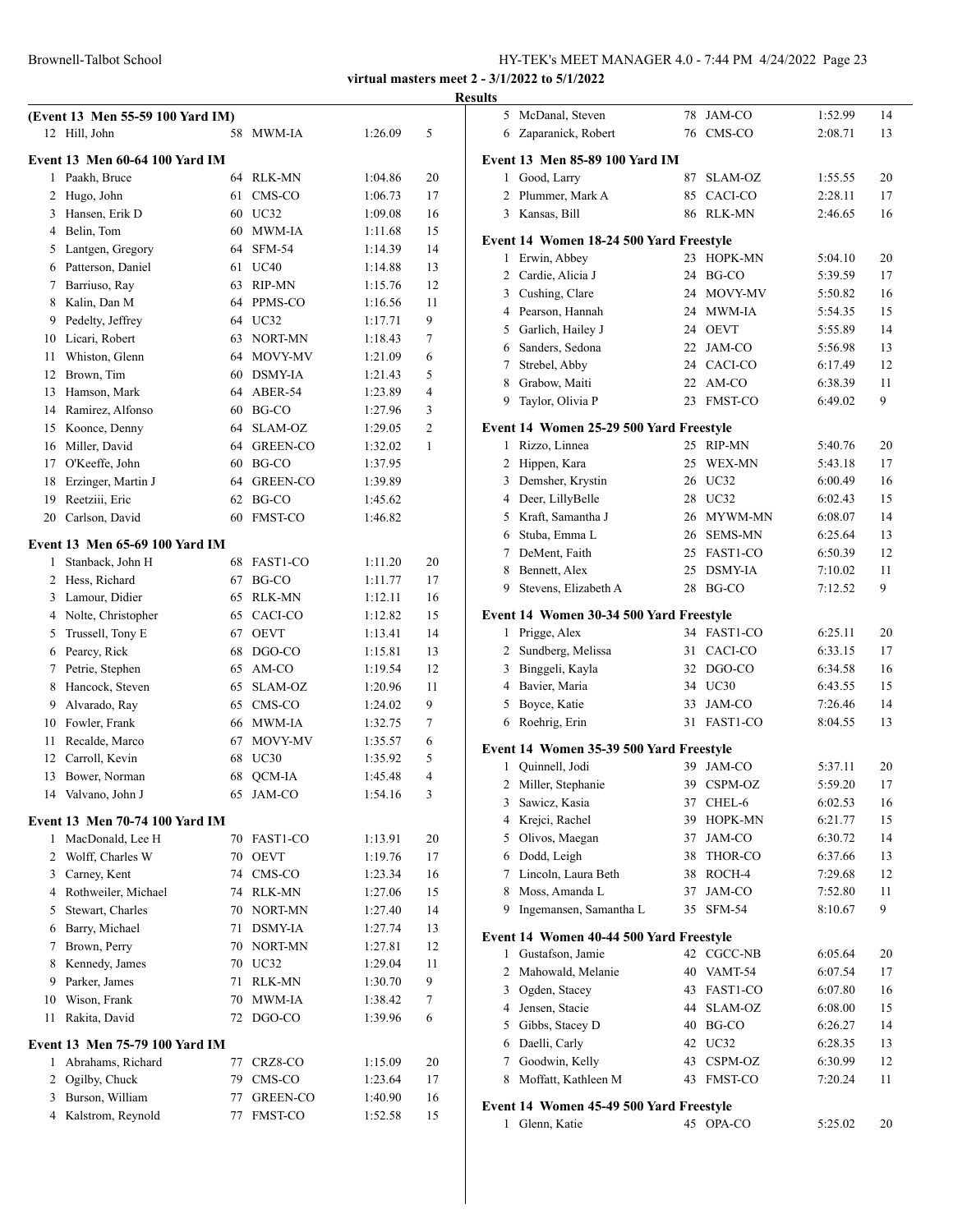Brownell-Talbot School

| HY-TEK's MEET MANAGER 4.0 - 7:44 PM 4/24/2022 Page 24 |
|-------------------------------------------------------|
|-------------------------------------------------------|

|    |                                           |    |                 |          |    | <b>Results</b> |
|----|-------------------------------------------|----|-----------------|----------|----|----------------|
|    | (Event 14 Women 45-49 500 Yard Freestyle) |    |                 |          |    | Eve            |
|    | 2 Baum, Michelle                          |    | 45 FMST-CO      | 6:22.24  | 17 |                |
| 3  | Rand, Amber                               | 47 | DSMY-IA         | 6:23.02  | 16 |                |
|    | 4 Wells, Katie                            | 45 | JAM-CO          | 6:24.31  | 15 | Ev             |
|    | 5 Wood, Meredith                          |    | 48 FOXJ-MN      | 6:42.30  | 14 |                |
|    | 6 Haskett, Stephanie                      |    | 46 BG-CO        | 7:00.53  | 13 | Eve            |
| 7  | Martinez, Tina M                          |    | 49 CMS-CO       | 7:32.97  | 12 |                |
| 8  | Gaston, Katherine                         | 46 | JAM-CO          | 7:35.87  | 11 |                |
| 9  | Martin, Barbara                           |    | 46 FAST1-CO     | 7:58.28  | 9  |                |
| 10 | White, Crystal                            |    | 48 BG-CO        | 9:03.26  | 7  |                |
|    | Event 14 Women 50-54 500 Yard Freestyle   |    |                 |          |    |                |
| 1  | Williams, Susan                           |    | 52 FMST-CO      | 5:55.83  | 20 |                |
|    | 2 Zemlin, Karen                           |    | 54 HOPK-MN      | 5:57.36  | 17 |                |
|    | 3 Bierstedt, Michele                      | 51 | <b>FMST-CO</b>  | 6:30.54  | 16 | Ev             |
|    | 4 Phillips, Nicki                         |    | 52 HOPK-MN      | 6:43.27  | 15 |                |
| 5  | Orgill, Michelle                          |    | 50 GREEN-CO     | 6:59.66  | 14 |                |
| 6  | Hautekeete, Larissa                       |    | 54 SLAM-OZ      | 8:34.74  | 13 |                |
|    | Event 14 Women 55-59 500 Yard Freestyle   |    |                 |          |    |                |
| 1  | Steffe, Kathleen                          |    | 59 CACI-CO      | 6:01.51  | 20 |                |
| 2  | Huettner, Heather                         |    | 56 MOVY-MV      | 6:46.55  | 17 |                |
| 3  | Sgambati, Sue                             | 57 | <b>GREEN-CO</b> | 6:49.34  | 16 | Ev             |
|    | 4 Vanderpoel, Nicole                      | 57 | <b>GREEN-CO</b> | 6:57.10  | 15 |                |
|    | 5 Kastigar, Elyce J                       |    | 58 OEVT         | 6:59.44  | 14 |                |
|    | 6 Whitworth, Anne B                       |    | 58 NORT-MN      | 7:12.76  | 13 |                |
| 7  | Avery, Michele                            | 57 | MOVY-MV         | 7:30.72  | 12 |                |
| 8  | McDonald, Kae                             | 59 | CMS-CO          | 7:49.86  | 11 |                |
| 9  | Turner, Mary S                            |    | 58 PIR-54       | 7:51.53  | 9  | Ev             |
| 10 | Hines, Lisa                               | 59 | MINN-MN         | 8:14.83  | 7  |                |
| 11 | Timmer, Dianne                            |    | 57 OEVT         | 8:21.84  | 6  |                |
| 12 | Johnson, Cheri                            | 57 | NORT-MN         | 8:32.22  | 5  |                |
| 13 | Reynolds, Sonya                           | 59 | SWIA-IA         | 11:19.19 | 4  |                |
|    | Event 14 Women 60-64 500 Yard Freestyle   |    |                 |          |    |                |
|    | 1 Garnier, Kathy                          |    | 61 CACI-CO      | 6:11.63  | 20 |                |
| 2  | Nelson, Judy A                            | 61 | <b>GREEN-CO</b> | 6:16.23  | 17 |                |
| 3  | Kratz, Peggy                              | 61 | RIP-MN          | 6:30.30  | 16 |                |
| 4  | Laskey, Marjorie                          | 61 | HOPK-MN         | 6:47.71  | 15 | Ev             |
|    | 5 Maleike, Corinna                        | 61 | THOR-CO         | 7:12.77  | 14 |                |
| 6  | Wiese, Carolyn                            | 62 | CMS-CO          | 7:21.78  | 13 |                |
| 7  | Parker, Andrea                            | 60 | DGO-CO          | 7:29.39  | 12 |                |
| 8  | Barkley, Sherry                           | 64 | SFM-54          | 8:00.53  | 11 |                |
| 9  | Groskopf, Amy                             | 64 | QCM-IA          | 8:07.86  | 9  |                |
| 10 | Townley, Antoinette                       | 62 | THOR-CO         | 8:28.94  | 7  |                |
| 11 | Donahue, Barbara                          | 61 | FMST-CO         | 8:33.64  | 6  |                |
| 12 | Jones, Diane                              | 60 | SLAM-OZ         | 8:40.77  | 5  |                |
| 13 | Kitchen, Kim                              | 63 | DGO-CO          | 9:07.66  | 4  | Ev             |
|    | Event 14 Women 65-69 500 Yard Freestyle   |    |                 |          |    |                |
| 1  | Lambert, Judy E                           | 65 | BG-CO           | 7:37.80  | 20 |                |
| 2  | Achterberg, Elaine                        | 67 | FMST-CO         | 7:38.74  | 17 |                |
| 3  | Bloomfield, Sue A                         | 69 | FAST1-CO        | 7:45.00  | 16 |                |
| 4  | McGiverin, Teresa                         | 65 | MOVY-MV         | 8:10.83  | 15 |                |
| 5  | Tinglov, Gale A                           | 65 | MINN-MN         | 8:22.37  | 14 |                |
| 6  | Brinton, Marjorie H                       | 66 | DGO-CO          | 8:24.47  | 13 |                |
| 7  | Hoffecker, Lily                           | 66 | CMS-CO          | 9:23.88  | 12 |                |
|    |                                           |    |                 |          |    |                |

|   | Event 14 Women 70-74 500 Yard Freestyle |    |                 |          |    |
|---|-----------------------------------------|----|-----------------|----------|----|
|   | 1 Nelson, Mary Anne                     | 71 | DGO-CO          | 8:36.53  | 20 |
|   | Event 14 Women 85-89 500 Yard Freestyle |    |                 |          |    |
| 1 | Johnson, Ruth B                         |    | 89 QCM-IA       | 13:12.60 | 20 |
|   | Event 14 Men 25-29 500 Yard Freestyle   |    |                 |          |    |
| 1 | Bunch, Dylan                            | 28 | <b>GREEN-CO</b> | 4:35.82  | 20 |
| 2 | Bergstrom, Scott                        | 27 | <b>FMST-CO</b>  | 5:00.05  | 17 |
| 3 | Blumberg, Marc                          | 28 | UC32            | 5:06.35  | 16 |
|   | 4 Baetzold, Seth                        | 27 | MINN-MN         | 5:29.97  | 15 |
|   | 5 Green, Jackson                        | 26 | MWM-IA          | 6:24.06  | 14 |
|   | 6 Hartog, Gabriel W                     | 28 | MNICE-MN        | 7:12.46  | 13 |
|   | 7 Long, Ryan                            | 25 | MWM-IA          | 7:32.46  | 12 |
|   | Event 14 Men 30-34 500 Yard Freestyle   |    |                 |          |    |
| 1 | Burks, Jonathan                         | 34 | <b>SEMS-MN</b>  | 5:53.54  | 20 |
|   | 2 Zelfer, Brandon D                     |    | 32 OEVT         | 6:04.89  | 17 |
|   | 3 Sande, Christian                      |    | 34 MWM-IA       | 6:30.11  | 16 |
|   | 4 Hugo, Charlie                         |    | 30 UNAT-IA      | 6:30.26  | 15 |
|   | 5 McHale, John                          | 31 | <b>SFM-54</b>   | 7:20.57  | 14 |
|   | Event 14 Men 35-39 500 Yard Freestyle   |    |                 |          |    |
| 1 | Lind, David                             |    | 36 VAMT-54      | 5:36.45  | 20 |
|   | 2 Gullett, Jeffrey                      | 38 | THOR-CO         | 5:38.38  | 17 |
|   | 3 Senese, Bill                          | 37 | <b>FMST-CO</b>  | 5:49.86  | 16 |
|   | 4 Kittelson, Paul                       | 35 | MNICE-MN        | 7:18.28  | 15 |
|   | 5 Campbell, Fairman                     |    | 35 MWM-IA       | 8:01.57  | 14 |
|   | Event 14 Men 40-44 500 Yard Freestyle   |    |                 |          |    |
|   | 1 Wood, Curt                            |    | 43 WEX-MN       | 4:54.35  | 20 |
|   | 2 Fleischmann, Brian                    | 43 | PPMS-CO         | 5:07.63  | 17 |
| 3 | Hammond, Tim                            | 41 | <b>MWM-IA</b>   | 5:31.75  | 16 |
|   | 4 Batchelder, John                      | 41 | <b>GREEN-CO</b> | 5:34.06  | 15 |
|   | 5 Caswell, Ian                          | 43 | BG-CO           | 5:37.91  | 14 |
|   | 6 Sabala, Michael                       | 41 | CHEL-6          | 5:49.99  | 13 |
|   | 7 Sullivan, Patrick                     | 44 | SLAM-OZ         | 6:16.79  | 12 |
| 8 | Thomas, Jeremy                          | 40 | <b>OEVT</b>     | 8:26.10  | 11 |
|   | Event 14 Men 45-49 500 Yard Freestyle   |    |                 |          |    |
| 1 | Moyle, Greg                             |    | 45 DSMY-IA      | 5:35.82  | 20 |
| 2 | Stangl, Lucas                           | 45 | WMNS-MN         | 5:36.87  | 17 |
| 3 | Bird, Stephen                           | 47 | <b>IFLY-IA</b>  | 5:38.51  | 16 |
| 4 | Hultgren, Edward                        | 49 | CACI-CO         | 5:58.85  | 15 |
| 5 | Moore, Matthew                          | 47 | CSPM-OZ         | 6:14.47  | 14 |
| 6 | Bolling, John                           | 49 | SLAM-OZ         | 6:30.67  | 13 |
| 7 | Nordyke, Todd J                         | 45 | VAMT-54         | 9:34.82  | 12 |
|   | Event 14 Men 50-54 500 Yard Freestyle   |    |                 |          |    |
| 1 | Merkle, Jonathan                        | 54 | <b>WEX-MN</b>   | 5:50.96  | 20 |
| 2 | Brown, Brian                            | 51 | GREEN-CO        | 5:52.11  | 17 |
| 3 | McCarthy, Justin                        | 54 | HOPK-MN         | 6:01.75  | 16 |
| 4 | Rosinski, Thomas                        | 52 | DAWGS-CO        | 6:04.72  | 15 |
| 5 | Brown, Matthew                          | 51 | <b>UNAT-IA</b>  | 6:31.01  | 14 |
|   | 6 Holmes, Todd                          | 52 | AM-CO           | 6:36.39  | 13 |
| 7 | Kirsch, Kevin                           | 51 | MNICE-MN        | 7:33.07  | 12 |
| 8 | Timmerman, Tim                          | 50 | NORT-MN         | 8:00.04  | 11 |
| 9 | Lingle, Jeffrey                         | 51 | CGPS-CO         | 8:31.27  | 9  |
|   | Event 14 Men 55-59 500 Yard Freestyle   |    |                 |          |    |
| 1 | Barringer, Rob                          |    | 56 CMS-CO       | 5:28.39  | 20 |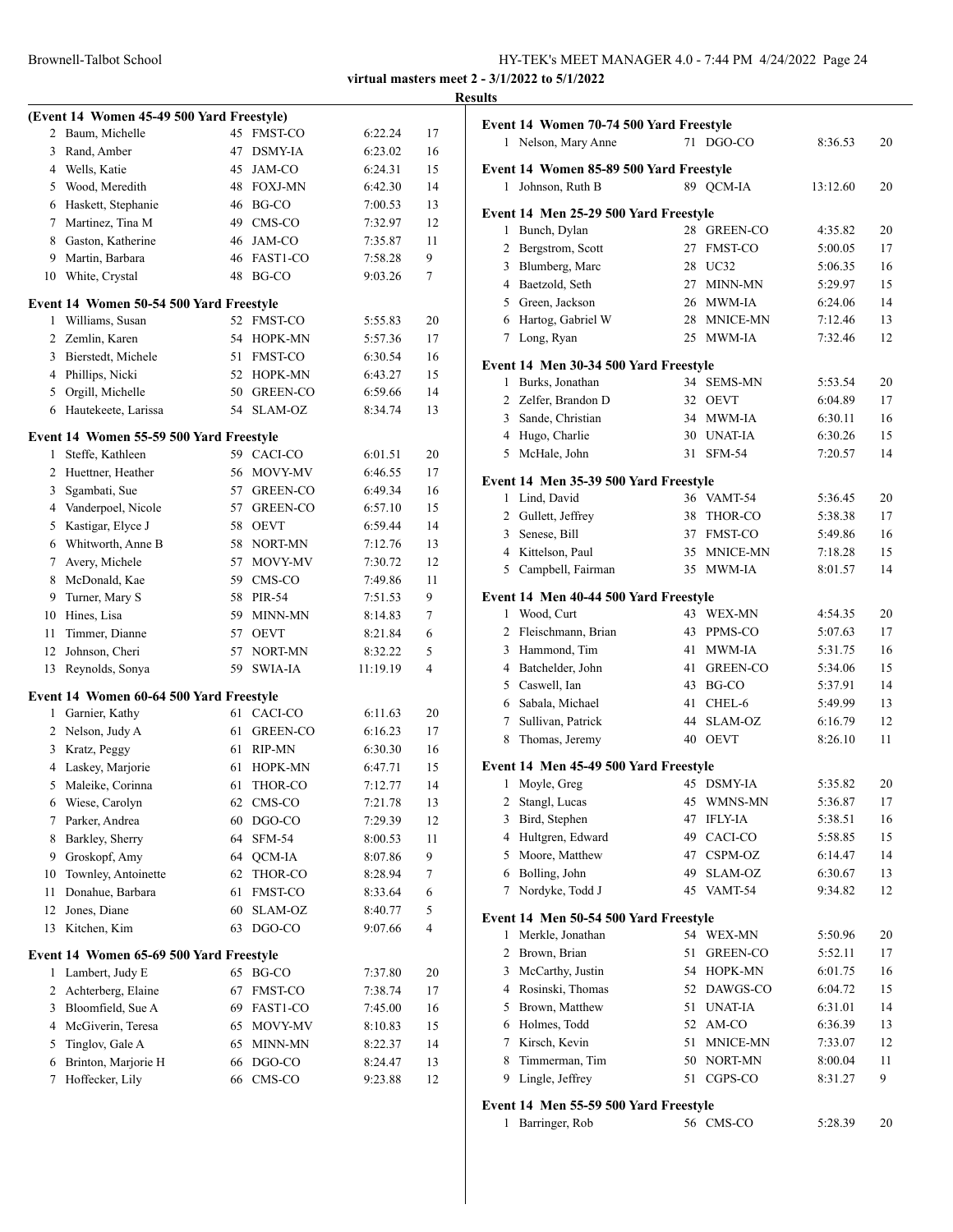|              |                                         |     |                 |          | R  |
|--------------|-----------------------------------------|-----|-----------------|----------|----|
|              | (Event 14 Men 55-59 500 Yard Freestyle) |     |                 |          |    |
| 2            | Wise, Mike                              | 57  | <b>FMST-CO</b>  | 5:55.24  | 17 |
| 3            | Edgerton, Karl                          | 59. | OPA-CO          | 5:57.63  | 16 |
|              | 4 Huebener, Wayne                       |     | 59 IFLY-IA      | 6:12.89  | 15 |
|              | 5 Hopson, Bruce E                       |     | 56 SLAM-OZ      | 6:18.30  | 14 |
|              | 6 Maynard, Charlie                      |     | 56 PPMS-CO      | 6:29.64  | 13 |
|              | 7 Ness, Randal                          |     | 59 HOPK-MN      | 6:37.68  | 12 |
|              | 8 Lulich, Ronald                        |     | 56 SEMS-MN      | 6:37.87  | 11 |
| 9            | Driscoll, John                          |     | 56 MINN-MN      | 6:42.71  | 9  |
|              | 10 Hill, John                           |     | 58 MWM-IA       | 6:49.46  | 7  |
| 11           | Miller, Michael D                       |     | 56 MNICE-MN     | 6:52.54  | 6  |
|              | 12 Bradley, John                        |     | 56 MWM-IA       | 7:02.92  | 5  |
|              | 13 Korneisel, Richard                   |     | 59 QCM-IA       | 7:05.79  | 4  |
|              | 14 Bennett, Dean                        | 55  | CMS-CO          | 9:22.49  | 3  |
|              | Event 14 Men 60-64 500 Yard Freestyle   |     |                 |          |    |
| 1            | Biesecker, Cal                          |     | 60 MOVY-MV      | 5:53.48  | 20 |
| 2            | Bakel, Joseph                           |     | 60 FAST1-CO     | 6:01.73  | 17 |
|              | 3 Collings, Mark S                      |     | 61 FMST-CO      | 6:03.85  | 16 |
|              | 4 Rukavina, Dan                         |     | 62 RIP-MN       | 6:05.63  | 15 |
|              | 5 Hansen, Erik D                        |     | 60 UC32         | 6:07.51  | 14 |
|              | 6 Gruenwald, Steven                     |     | 60 RIP-MN       | 6:07.97  | 13 |
|              | 7 Gerkin, Scott                         |     | 62 SFM-54       | 6:10.59  | 12 |
|              | 8 Fischer, Kenneth                      |     | 61 RLK-MN       | 6:28.88  | 11 |
| 9            | Fleming, Patrick                        |     | 61 RLK-MN       | 6:31.30  | 9  |
|              | 10 Green, Dennis                        |     | 61 MWM-IA       | 7:04.02  | 7  |
| 11           | Koonce, Denny                           |     | 64 SLAM-OZ      | 7:10.17  | 6  |
|              | 12 Sheahan, Dan                         |     | 64 KM-35        | 7:17.86  | 5  |
| 13           | Kelly, John                             |     | $60$ BG-CO      | 7:39.83  | 4  |
| 14           | Seymour, Dag                            | 63  | JAM-CO          | 7:42.95  | 3  |
|              | Event 14 Men 65-69 500 Yard Freestyle   |     |                 |          |    |
| $\mathbf{1}$ | Kealy, Tom                              |     | 65 SWIA-IA      | 6:12.52  | 20 |
|              | 2 Hancock, Steven                       |     | 65 SLAM-OZ      | 6:31.04  | 17 |
|              | 3 Tveitmoe, Robert                      |     | 69 JAM-CO       | 6:36.79  | 16 |
|              | 4 Johnson, Steve W                      |     | 67 SFM-54       | 6:59.77  | 15 |
|              | 5 Ronat, Jon                            |     | 66 FMST-CO      | 7:18.93  | 14 |
| 6            | Recalde, Marco                          | 67  | MOVY-MV         | 7:45.12  | 13 |
| 7            | Stevens, Richard H                      | 67  | NORT-MN         | 7:45.74  | 12 |
| 8            | Bovard, Ralph S                         |     | 69 RLK-MN       | 8:03.90  | 11 |
| 9            | Pearcy, Rick                            | 68  | DGO-CO          | 8:23.84  | 9  |
| 10           | Kersten, John                           | 69  | ABER-54         | 9:54.96  | 7  |
|              | Event 14 Men 70-74 500 Yard Freestyle   |     |                 |          |    |
|              | 1 LeMaster, Stan                        | 74  | SWIA-IA         | 6:46.81  | 20 |
|              | 2 Carney, Kent                          | 74  | CMS-CO          | 7:46.30  | 17 |
|              | 3 Iverson, Ted                          | 71  | SLAM-OZ         | 7:48.89  | 16 |
|              | 4 Rakita, David                         |     | 72 DGO-CO       | 8:11.88  | 15 |
|              | 5 Hodgson, Thomas                       |     | 72 RLK-MN       | 8:17.27  | 14 |
|              | 6 Kennedy, James                        | 70  | UC32            | 8:38.95  | 13 |
|              | 7 Netting, Rob                          | 72  | AM-CO           | 9:05.31  | 12 |
| 8            | Kaplan, Mark                            | 73  | <b>RLK-MN</b>   | 9:37.82  | 11 |
|              |                                         |     |                 |          |    |
|              | Event 14 Men 75-79 500 Yard Freestyle   |     |                 |          |    |
|              | 1 Burson, William                       | 77  | <b>GREEN-CO</b> | 8:21.03  | 20 |
|              | 2 Zaparanick, Robert                    | 76  | CMS-CO          | 11:09.25 | 17 |
|              | Event 15 Women 18-24 50 Yard Freestyle  |     |                 |          |    |
| 1            | Garlich, Hailey J                       |     | 24 OEVT         | 27.65    | 20 |
|              |                                         |     |                 |          |    |

| esults |                                                            |    |                  |       |                |
|--------|------------------------------------------------------------|----|------------------|-------|----------------|
|        | 2 Hildebrand, Veronica                                     |    | 19 CACI-CO       | 27.99 | 17             |
| 3      | Strebel, Abby                                              | 24 | CACI-CO          | 28.25 | 16             |
|        | 4 Sanders, Sedona                                          | 22 | JAM-CO           | 28.71 | 15             |
|        | 5 Cushing, Clare                                           |    | 24 MOVY-MV       | 29.65 | 14             |
| 6      | Taylor, Olivia P                                           | 23 | <b>FMST-CO</b>   | 31.82 | 13             |
|        | Event 15 Women 25-29 50 Yard Freestyle                     |    |                  |       |                |
| 1      | Wrolson, Maddie                                            | 26 | JAM-CO           | 24.43 | 20             |
| 2      | Palmer, Kelly                                              | 28 | THOR-CO          | 25.69 | 17             |
|        | 3 Hippen, Kara                                             | 25 | <b>WEX-MN</b>    | 27.52 | 16             |
|        | 4 Pyrch, Mikaela                                           | 27 | <b>IFLY-IA</b>   | 27.80 | 15             |
|        | 5 Pinter, Kristine                                         | 25 | <b>IFLY-IA</b>   | 27.85 | 14             |
|        | 6 Punyko, Kelly                                            | 25 | NORT-MN          | 27.86 | 13             |
|        | 7 Bennett, Alex                                            | 25 | <b>DSMY-IA</b>   | 28.24 | 12             |
|        | 8 Rizzo, Linnea                                            | 25 | <b>RIP-MN</b>    | 28.64 | 11             |
|        | 9 Stuba, Emma L                                            | 26 | <b>SEMS-MN</b>   | 29.09 | 9              |
|        | 10 Eavenson, Paige                                         |    | 26 SLAM-OZ       | 29.21 | 7              |
|        | 11 Stube, Cora                                             | 25 | U <sub>C20</sub> | 29.42 | 6              |
|        | 12 Hercules, Hillary                                       | 28 | <b>MNICE-MN</b>  | 29.62 | 5              |
|        | 13 Christianson, Corey                                     |    | 29 PIR-54        | 30.17 | 4              |
|        | 14 Gotto, Sidney M                                         |    | 25 CMS-CO        | 30.37 | 3              |
|        | 15 McRoberts, Tessa                                        | 25 | MWM-IA           | 30.53 | $\overline{2}$ |
|        | 16 McCoy, Carmen                                           | 28 | MWM-IA           | 30.56 | 1              |
|        | 17 Peditto, Kati                                           | 28 | LMS-CO           | 33.09 |                |
| 18     | Noblet, Nicole                                             | 29 | MOVY-MV          | 48.57 |                |
|        | Event 15 Women 30-34 50 Yard Freestyle                     |    |                  |       |                |
| 1      | Biggs, Brittany                                            |    | 32 AM-CO         | 25.72 | 20             |
|        | 2 Martin, Alayna                                           | 33 | <b>DSMY-IA</b>   | 25.88 | 17             |
|        | 3 McGreevy, Mary C                                         | 31 | CACI-CO          | 25.93 | 16             |
|        | 4 Young, Katie                                             | 32 | MINN-MN          | 26.33 | 15             |
|        | 5 Kaiser, Katherine                                        | 31 | MYWM-MN          | 27.73 | 14             |
|        | 6 Varner, Meghan                                           |    | 30 BAMCO-CO      | 28.54 | 13             |
|        | 7 Burggraaf, Kelly                                         | 31 | <b>FMST-CO</b>   | 29.24 | 12             |
| 8      | Bavier, Maria                                              |    | 34 UC30          | 29.33 | 11             |
|        | 9 Sullivan, Ashley                                         |    | 34 MINN-MN       | 30.17 | 9              |
|        | 10 Sundberg, Melissa                                       | 31 | CACI-CO          | 30.24 | 7              |
| 11     | Standafer, Claire                                          | 30 | <b>FOXJ-MN</b>   | 30.30 | 6              |
|        | 12 Sassler, Sarah                                          | 33 | JAM-CO           | 30.32 | 5              |
| 13     | Sonstegard, Anna                                           | 33 | <b>SFM-54</b>    | 31.48 | 4              |
|        | Event 15 Women 35-39 50 Yard Freestyle                     |    |                  |       |                |
| 1      | Jones, Elizabeth                                           | 38 | JAM-CO           | 25.37 | 20             |
|        | 2 Connolly, Molly                                          |    | 39 CSPM-OZ       | 26.71 | 17             |
|        | 3 Romero, Rachel                                           | 35 | <b>FMST-CO</b>   | 27.50 | 16             |
|        | 4 Nymeyer, Elizabeth                                       |    | 39 MNICE-MN      | 28.27 | 15             |
|        | 5 Meyer, Lauren K                                          | 35 | FMST-CO          | 28.49 | 14             |
|        | 6 Troyer, Anita                                            | 35 | SDVL-MN          | 28.50 | 13             |
| 7      | Gibbons, Chelsea M                                         | 38 | JAM-CO           | 28.58 | 12             |
| 8      | Krejci, Rachel                                             | 39 | HOPK-MN          | 29.11 | 11             |
| 9      | Klane, Kathryn                                             | 35 | FMST-CO          | 29.31 | 9              |
|        | 10 Civitano, Ann                                           | 37 | FMST-CO          | 30.12 | 7              |
| 11 -   | Smolczyk, Jill                                             | 35 | VAMT-54          | 33.16 | 6              |
|        | 12 Shupe, Abigail                                          | 37 | FAST1-CO         | 33.34 | 5              |
| 13     | Mitchler, Jenna                                            | 38 | MINN-MN          | 34.02 | 4              |
| 14     | Hoyt, Katie                                                | 39 | VAMT-54          | 37.22 | 3              |
|        |                                                            |    |                  |       |                |
|        | Event 15 Women 40-44 50 Yard Freestyle<br>1 Linke, Lyndsey | 41 | FAST1-CO         | 26.31 | 20             |
|        | 2 Meredith-Dunlop, Mandi L                                 |    |                  |       |                |
|        |                                                            | 41 | RAPID-54         | 26.57 | 17             |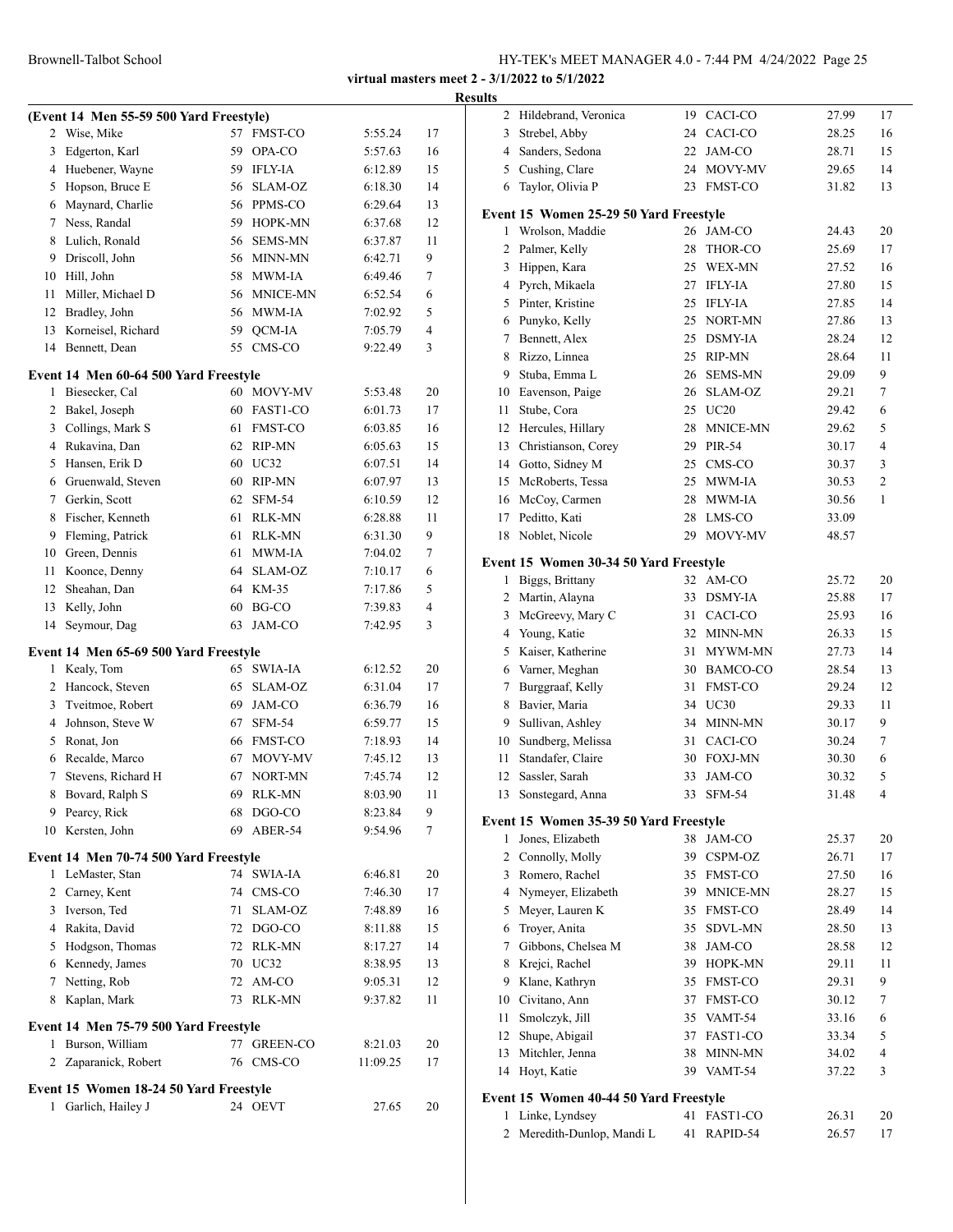|    |                                          |    |                 |       |                | <b>Results</b> |
|----|------------------------------------------|----|-----------------|-------|----------------|----------------|
|    | (Event 15 Women 40-44 50 Yard Freestyle) |    |                 |       |                |                |
|    | 3 Ayers, Amber                           | 41 | PPMS-CO         | 26.71 | 16             |                |
|    | 4 Gustafson, Jamie                       |    | 42 CGCC-NB      | 27.31 | 15             |                |
|    | 5 Ogden, Stacey                          |    | 43 FAST1-CO     | 27.45 | 14             | 1              |
|    | 6 Jensen, Stacie                         |    | 44 SLAM-OZ      | 27.46 | 13             | 1              |
|    | 7 Daelli, Carly                          |    | 42 UC32         | 28.12 | 12             | 1              |
| 8  | Stucka-Benally, Jennifer M               |    | 41 DGO-CO       | 28.66 | 11             | 1              |
|    | 9 Gibbs, Stacey D                        |    | 40 BG-CO        | 29.13 | 9              | 1              |
|    | 10 Williams, Andrea                      | 41 | <b>HOPK-MN</b>  | 29.50 | 7              | 1              |
| 11 | Despain, Christina                       |    | 44 AM-CO        | 29.80 | 6              | 1              |
| 12 | Marschner, Marie                         | 43 | JAM-CO          | 30.44 | 5              | 1              |
|    | 13 Berra, Alexis M                       |    | 41 FMST-CO      | 30.86 | 4              | 1              |
|    | 14 Collins, Holly                        | 41 | SWIA-IA         | 32.06 | 3              | 1              |
|    | 15 Erickson, Christine                   |    | 44 MWM-IA       | 32.76 | $\overline{c}$ | $\overline{c}$ |
|    | 16 Ross, Karen                           |    | 41 BG-CO        | 33.15 | 1              | $\overline{2}$ |
| 17 | Vogel, Erin                              |    | 44 VAMT-54      | 40.52 |                | 2              |
| 18 | Haas, Angela                             |    | 41 VAMT-54      | 42.26 |                | $\overline{c}$ |
| 19 | Krogmeier, Jennifer                      | 40 | QCM-IA          | 45.23 |                | $\overline{2}$ |
|    | 20 Larson, Tressa                        | 41 | MWM-IA          | 45.89 |                | Eve            |
|    | Event 15 Women 45-49 50 Yard Freestyle   |    |                 |       |                |                |
|    | 1 Glenn, Katie                           |    | 45 OPA-CO       | 25.72 | 20             |                |
|    | 2 Johnson, Suzanne                       | 47 | DGO-CO          | 27.61 | 17             |                |
|    | 3 Baum, Michelle                         |    | 45 FMST-CO      | 28.50 | 16             |                |
|    | 4 Schutte, Stephanie D                   |    | 47 OEVT         | 28.53 | 15             |                |
|    | 5 Fostvedt, Alishia                      |    | 45 AM-CO        | 28.68 | 14             |                |
|    | 6 Wells, Katie                           |    | 45 JAM-CO       | 29.05 | 13             |                |
|    | 7 Signorelli, Jackie                     |    | 48 FAST1-CO     | 29.60 | 12             |                |
|    | 8 Sullivan, Kristin                      |    | 48 FOXJ-MN      | 30.04 | 11             |                |
| 9  | Attig, Jennifer                          |    | 47 MOVY-MV      | 30.86 | 9              | 1              |
|    | 10 O'Connell, Fontaine                   |    | 47 JAM-CO       | 31.34 | 7              | 1              |
| 11 | Haskett, Stephanie                       |    | 46 BG-CO        | 32.80 | 6              | 1              |
| 12 | Hales, Margaret                          |    | 49 DSMY-IA      | 34.04 | 5              |                |
| 13 | Krzmarzick, Jennifer                     |    | 46 QCM-IA       | 34.80 | 4              | Eve            |
|    | 14 Gilhooly, Jane                        |    | 46 SFM-54       | 36.28 | 3              |                |
|    |                                          |    |                 |       |                |                |
|    | Event 15 Women 50-54 50 Yard Freestyle   |    |                 |       |                |                |
| 1  | Dravenstott, Laura                       |    | 51 CACI-CO      | 27.11 | 20             |                |
| 2  | Kirby, Jennifer N                        | 52 | $SFM-54$        | 30.57 | 17             |                |
| 3  | Seavall, Kelly                           | 53 | <b>GREEN-CO</b> | 30.64 | 16             |                |
| 4  | Batizy-Morley, Julianna                  | 51 | CMS-CO          | 30.75 | 15             |                |
| 5  | Torrence, Diane                          | 53 | PPMS-CO         | 30.76 | 14             |                |
| 6  | Garland, Crystal                         | 50 | GREEN-CO        | 31.64 | 13             |                |
| 7  | Maki, Karyn                              | 50 | SDVL-MN         | 31.98 | 12             | Eve            |
| 8  | Orgill, Michelle                         | 50 | <b>GREEN-CO</b> | 33.10 | 11             |                |
| 9  | Peterson, Jane                           | 53 | MINN-MN         | 33.81 | 9              |                |
| 10 | Zapolski, Stacey                         | 54 | QCM-IA          | 34.82 | 7              |                |
| 11 | Early, Sarah                             | 50 | THOR-CO         | 35.09 | 6              |                |
| 12 | Strobel, Heather                         | 52 | MOVY-MV         | 35.26 | 5              |                |
| 13 | Bottini, Carolyn                         | 53 | SLAM-OZ         | 40.38 | 4              |                |
|    | Event 15 Women 55-59 50 Yard Freestyle   |    |                 |       |                |                |
| 1  | Sappey, Collette H                       | 57 | CMS-CO          | 26.15 | 20             |                |
| 2  | Roe, Amy                                 | 55 | MYWM-MN         | 26.88 | 17             |                |
| 3  | Lee, Julie                               |    | 56 FMST-CO      | 28.59 | 16             | 1              |
| 4  | Campbell, Ellen                          | 59 | CACI-CO         | 29.95 | 15             | 1              |
| 5  | Mohn, Susan                              | 58 | <b>FOXJ-MN</b>  | 30.22 | 14             | Eve            |
| 6  | Casey, Joan                              | 57 | HOPK-MN         | 30.82 | 13             |                |
|    |                                          |    |                 |       |                |                |

| ΠЬ             |                                        |    |             |         |                |
|----------------|----------------------------------------|----|-------------|---------|----------------|
| 7              | Huettner, Heather                      |    | 56 MOVY-MV  | 31.11   | 12             |
| 8              | Bloom, Judith                          |    | 57 RIP-MN   | 32.57   | 11             |
| 9              | Whitworth, Anne B                      |    | 58 NORT-MN  | 33.61   | 9              |
| 10             | Eldridge, Audrey                       |    | 59 PPMS-CO  | 33.81   | 7              |
| 11             | Avery, Michele                         |    | 57 MOVY-MV  | 34.03   | 6              |
| 12             | Ryan, Sara                             | 59 | QCM-IA      | 34.84   | 5              |
| 13             | Turner, Mary S                         |    | 58 PIR-54   | 35.25   | 4              |
| 14             | Hancock, Jacqueline                    |    | 59 FMST-CO  | 35.87   | 3              |
| 15             | Vanderpoel, Nicole                     |    | 57 GREEN-CO | 36.46   | $\overline{c}$ |
| 16             | Hines, Lisa                            |    | 59 MINN-MN  | 37.99   | 1              |
| 17             | Hale-Coldwell, Caroline R              |    | 58 PM-MN    | 38.43   |                |
| 18             | Walker, Laurie                         |    | 57 AM-CO    | 39.83   |                |
| 19             | Johnson, Cheri                         |    | 57 NORT-MN  | 40.62   |                |
| 20             | Brady, Margo                           |    | 56 RLK-MN   | 41.92   |                |
| 21             | Carter, Anne                           |    | 58 MWM-IA   | 43.18   |                |
| 22             | Mulder, Robyn                          |    | 56 SFM-54   | 44.82   |                |
| 23             | Reynolds, Sonya                        |    | 59 SWIA-IA  | 48.99   |                |
|                | 24 Farwell, Gretchen                   | 59 | QCM-IA      | 53.60   |                |
|                |                                        |    |             |         |                |
|                | Event 15 Women 60-64 50 Yard Freestyle |    |             |         |                |
| 1              | Garnier, Kathy                         | 61 | CACI-CO     | 28.14   | 20             |
| $\overline{2}$ | Crouch, Kim                            |    | 60 UC32     | 28.20   | 17             |
| 3              | Cotton, Suzy                           |    | 62 CACI-CO  | 29.53   | 16             |
| 4              | Petersen, Stephanie                    |    | 60 SLAM-OZ  | 31.14   | 15             |
| 5              | Maleike, Corinna                       | 61 | THOR-CO     | 31.68   | 14             |
| 6              | Wiese, Carolyn                         |    | 62 CMS-CO   | 32.43   | 13             |
| 7              | Groskopf, Amy                          |    | 64 QCM-IA   | 35.27   | 12             |
| 8              | Hromada, Sarah                         |    | 60 RLK-MN   | 35.97   | 11             |
| 9              | Parker, Andrea                         |    | 60 DGO-CO   | 36.01   | 9              |
|                | 10 Broad, Catherine                    | 62 | JAM-CO      | 37.83   | 7              |
| 11             | Nolte, Susan D                         | 61 | CACI-CO     | 40.78   | 6              |
| 12             | Torgerson, Cathy                       | 63 | RLK-MN      | 51.80   | 5              |
|                |                                        |    |             |         |                |
|                | Event 15 Women 65-69 50 Yard Freestyle |    |             |         |                |
| 1              | Metz, Catherine                        |    | 66 DGO-CO   | 27.92   | 20             |
| $\overline{2}$ | Morrison, Lynn                         |    | 67 LSM-26   | 28.05   | 17             |
| 3              | Rosener, Karen                         |    | 68 FAST1-CO | 32.12   | 16             |
| 4              | Nelson, Sarah Eicher                   |    | 65 FOXJ-MN  | 33.20   | 15             |
| 5              | McGiverin, Teresa                      |    | 65 MOVY-MV  | 33.36   | 14             |
|                | 6 Lambert, Judy E                      |    | 65 BG-CO    | 35.15   | 13             |
| 7              | Lees, Terri                            | 68 | MOVY-MV     | 38.71   | 12             |
| 8              | Tinglov, Gale A                        | 65 | MINN-MN     | 41.13   | 11             |
| 9              | Johns, Margaret                        | 67 | PPMS-CO     | 58.25   | 9              |
|                | Event 15 Women 70-74 50 Yard Freestyle |    |             |         |                |
| 1              | Shaffer, Cynthia                       | 71 | BAMCO-CO    | 32.70   | 20             |
| 2              | McDowell, Teresa                       | 71 | SLAM-OZ     | 38.64   | 17             |
| 3              | Conway, Mary                           | 71 | RLK-MN      | 40.82   | 16             |
| 4              | Young, Lydia                           |    | 73 CMS-CO   | 42.01   | 15             |
| 5              | Wolberg, Neice                         | 71 | CACI-CO     | 43.98   | 14             |
| 6              | McCarthy, Joan                         | 73 | QCM-IA      | 45.19   | 13             |
| 7              | Beatty, Kristine                       | 72 | PPMS-CO     | 48.60   | 12             |
| 8              | Hoover, Mary                           | 72 | HOPK-MN     |         | 11             |
|                |                                        |    |             | 48.80   |                |
| 9              | Bushong, Claire                        | 70 | CGCC-NB     | 49.74   | 9              |
| 10             | Johnson, Lynn                          | 73 | IAMA-40     | 59.73   | 7              |
| 11             | Sedivy, Janice                         | 72 | CGCC-NB     | 1:04.62 | 6              |
|                | Event 15 Women 75-79 50 Yard Freestyle |    |             |         |                |
| 1              | Smollen, Carol                         | 78 | RLK-MN      | 46.16   | 20             |
| 2              | Bacon, AnnLiv                          | 79 | RLK-MN      | 56.12   | 17             |
|                |                                        |    |             |         |                |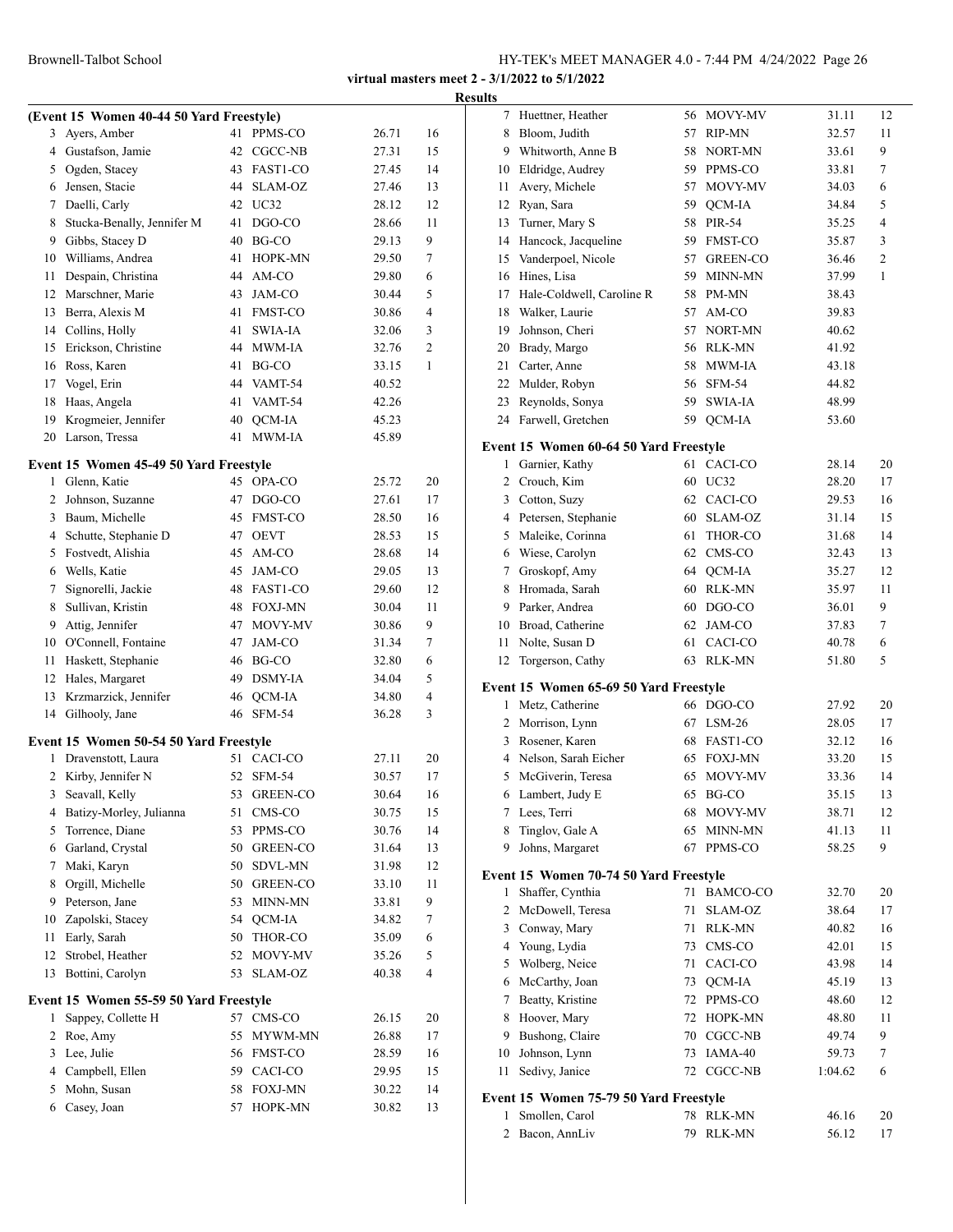|                |                                          |    |             |         |              | <b>Results</b> |
|----------------|------------------------------------------|----|-------------|---------|--------------|----------------|
|                | (Event 15 Women 75-79 50 Yard Freestyle) |    |             |         |              |                |
|                | 3 Arradondo, Martha                      | 75 | RLK-MN      | 1:05.10 | 16           |                |
|                | 4 Lillehei, Patsy J                      |    | 77 RLK-MN   | 1:08.17 | 15           |                |
|                | 5 Pierce, Sandra                         |    | 78 RLK-MN   | 1:43.36 | 14           |                |
|                | Event 15 Women 85-89 50 Yard Freestyle   |    |             |         |              |                |
| 1              | Johnson, Ruth B                          |    | 89 QCM-IA   | 1:07.54 | 20           |                |
|                |                                          |    |             |         |              | Eve            |
|                | Event 15 Men 18-24 50 Yard Freestyle     |    |             |         |              |                |
|                | 1 Smoak, Connor                          |    | 24 CSPM-OZ  | 21.38   | 20           |                |
|                | 2 Foss, Michael                          |    | 24 MINN-MN  | 21.71   | 17           |                |
|                | 3 Prica, Thomas                          |    | 24 UC20     | 22.09   | 16           |                |
|                | 4 Vrudny, Abraham J                      |    | 23 RIP-MN   | 22.22   | 15           |                |
| 5              | Baggette, Brian                          | 23 | SLAM-OZ     | 23.18   | 14           |                |
|                | 6 Galbiati, Dylan                        | 23 | SLAM-OZ     | 23.44   | 13           |                |
| 7              | Johnson, Kyle F                          |    | 24 HOPK-MN  | 23.72   | 12           |                |
|                | 8 Lively, Chris                          |    | 23 DAWGS-CO | 23.84   | 11           |                |
|                | 9 Roback, Lee<br>10 Mesmer, Samuel       |    | 23 UC30     | 23.98   | 9            |                |
|                |                                          | 21 | <b>OEVT</b> | 24.44   | 7            |                |
| 11             | Becker, Noah                             |    | 24 MINN-MN  | 24.86   | 6            |                |
|                | 12 Allen, Jack                           |    | 23 MOVY-MV  | 26.03   | 5            | Ev             |
|                | 13 Hodges, William J                     |    | 19 PIR-54   | 26.71   | 4            |                |
|                | 14 Albornoz, Carlos                      |    | 24 UC30     | 27.55   | 3            |                |
|                | Event 15 Men 25-29 50 Yard Freestyle     |    |             |         |              |                |
|                | 1 Boston, Bryce                          |    | 26 MINN-MN  | 21.34   | 20           |                |
|                | 2 Kastigar, Adam                         |    | 28 DKTA-52  | 22.04   | 17           |                |
|                | 3 Bergstrom, Scott                       |    | 27 FMST-CO  | 22.27   | 16           |                |
|                | 4 Pasquesi, Justin                       |    | 28 CSPM-OZ  | 22.62   | 15           |                |
|                | 5 Price, Shane                           |    | 29 FAST1-CO | 22.68   | 14           |                |
|                | 6 Paradis, Bennett                       |    | 28 GREEN-CO | 23.21   | 13           |                |
| 7              | May, Eric                                |    | 28 LMS-CO   | 23.33   | 12           |                |
| 8              | Hingtgen, Zach                           |    | 26 MINN-MN  | 23.50   | 11           |                |
|                | 9 Kay, Daniel                            |    | 27 FMST-CO  | 23.54   | 9            | *.             |
|                | 10 Batisto, Ryan                         |    | 26 MWM-IA   | 23.82   | 7            | $\ast$ .       |
|                | 11 Gleason, Sam                          |    | 25 ALB-38   | 24.04   | 6            |                |
|                | *12 Stockinger, Andy                     |    | 26 GREEN-CO | 24.18   | 4.5          |                |
|                | *12 Baetzold, Seth                       | 27 | MINN-MN     | 24.18   | 4.5          |                |
|                | 14 Lyle, Jesse                           |    | 28 MOVY-MV  | 25.02   | 3            |                |
|                | 15 Kezer, Loren                          |    | 29 BG-CO    | 25.16   | $\mathbf{2}$ |                |
|                | 16 Smith, Ryan A                         | 29 | MOVY-MV     | 25.33   | 1            | Eve            |
| 17             | Essells, Ben T                           | 28 | PPMS-CO     | 25.54   |              |                |
| 18             | Dyer, Samuel                             | 25 | MINN-MN     | 25.77   |              |                |
| 19             | Bassett, Michael                         | 25 | MOVY-MV     | 26.93   |              |                |
|                | Event 15 Men 30-34 50 Yard Freestyle     |    |             |         |              |                |
|                | 1 Phelan, Ryan                           |    | 32 MWM-IA   | 20.92   | 20           |                |
| $\overline{2}$ | Whitaker, Sandy                          |    | 30 UC30     | 21.50   | 17           |                |
| 3              | Richards, Michael                        |    | 32 HOPK-MN  | 22.20   | 16           |                |
| 4              | Pheasant, Simon                          | 30 | MWM-IA      | 22.21   | 15           |                |
| 5              | Montoya Segnini, Jose A                  | 30 | MOVY-MV     | 22.31   | 14           |                |
| 6              | Enge, Jeff P                             | 33 | CSPM-OZ     | 22.51   | 13           |                |
| 7              | Burford, Chris                           | 31 | UC30        | 22.69   | 12           |                |
| 8              | Zarian, Steven                           | 31 | JAM-CO      | 23.10   | 11           |                |
| 9              | Challeen, Tony                           | 30 | MNICE-MN    | 23.47   | 9            |                |
| 10             | Paquin, Luke                             | 34 | MNICE-MN    | 23.80   | 7            |                |
| 11             | Hepper, Charles                          | 31 | JAM-CO      | 24.05   | 6            |                |
| 12             | McCoy, Jonathan                          |    | 32 FMST-CO  | 24.22   | 5            |                |
| 13             | Taylor, Joe                              | 33 | MWM-IA      | 24.23   | 4            |                |
|                |                                          |    |             |         |              |                |

| 11 L.J         |                                      |    |                     |       |      |
|----------------|--------------------------------------|----|---------------------|-------|------|
| 14             | Hugo, Charlie                        |    | 30 UNAT-IA          | 25.32 | 3    |
| 15             | Johnson, Keith J                     |    | 32 HOPK-MN          | 25.34 | 2    |
| 16             | Burks, Jonathan                      | 34 | <b>SEMS-MN</b>      | 25.40 | 1    |
| 17             | Davids, Thomas                       |    | 32 UC32             | 25.71 |      |
| 18             | Fulcomer, Vance                      | 31 | AM-CO               | 26.36 |      |
|                | 19 Claveau, David                    | 34 | JAM-CO              | 27.33 |      |
|                |                                      |    |                     |       |      |
|                | Event 15 Men 35-39 50 Yard Freestyle |    |                     |       |      |
| 1              | Senese, Bill                         |    | 37 FMST-CO          | 22.25 | 20   |
| $\overline{2}$ | Anderson, Kenneth                    | 38 | MOVY-MV             | 22.73 | 17   |
| 3              | White, Jonathan                      |    | 38 BG-CO            | 22.79 | 16   |
|                | 4 Gullett, Jeffrey                   |    | 38 THOR-CO          | 22.95 | 15   |
| 5              | Crawford, Eric                       |    | 36 UNAT-IA          | 23.23 | 14   |
| 6              | Carlson, Matthew J                   |    | 38 ISMT-MN          | 25.32 | 13   |
| 7              | Lind, David                          |    | 36 VAMT-54          | 26.25 | 12   |
| 8              | Schenck, Kyle                        |    | 35 MNICE-MN         | 26.82 | 11   |
| 9              | Kittelson, Paul                      | 35 | MNICE-MN            | 27.86 | 9    |
| 10             | Jauron, Michael                      | 39 | <b>OEVT</b>         | 28.56 | 7    |
| 11             | Giesler, Lee                         | 36 | MOVY-MV             | 42.40 | 6    |
|                | Event 15 Men 40-44 50 Yard Freestyle |    |                     |       |      |
| 1              | Jacobo, Alfredo                      |    | 40 UC22             | 22.98 | 20   |
| 2              | Esbjornsson, Erik                    |    | 40 MTK-MN           | 23.04 | 17   |
| 3              | Pierce, Jeffrey                      |    | 41 FAST1-CO         | 23.70 | 16   |
| $\overline{4}$ | Caswell, Ian                         |    | 43 BG-CO            | 23.71 | 15   |
| 5              | Hammond, Tim                         | 41 | MWM-IA              | 24.43 | 14   |
| 6              | Foster, Steven                       |    | 42 DGO-CO           | 24.72 | 13   |
| 7              | Heath, James                         |    | 41 UC32             | 24.96 | 12   |
| 8              | Castor, Jimmy                        |    | 41 FMST-CO          | 25.65 | 11   |
| 9              | Pence, Brian                         | 43 | MWM-IA              | 25.98 | 9    |
| 10             | Bryant, George                       |    | 40 RIP-MN           | 26.25 | 7    |
| 11             | Kilber, Curtis                       |    | 40 SEMS-MN          | 26.47 | 6    |
| 12             | Sullivan, Patrick                    |    | 44 SLAM-OZ          | 26.52 | 5    |
| $*13$          | Handsbrough, Michael                 |    | 41 CGCC-NB          | 27.24 | 3.5  |
| $*13$          | Bergford, Brian                      |    | 40 THOR-CO          | 27.24 | 3.5  |
| 15             | Mahowald, Jason                      |    | 41 VAMT-54          | 28.30 | 2    |
| 16             | Rio, Todd                            |    | 44 SLAM-OZ          | 30.10 | 1    |
| 17             | Lovan, Tyler                         | 42 | MNICE-MN            | 32.72 |      |
| 18             | Thomas, Jeremy                       | 40 | <b>OEVT</b>         | 32.98 |      |
|                |                                      |    |                     |       |      |
|                | Event 15 Men 45-49 50 Yard Freestyle |    |                     |       |      |
| 1              | O'Sullivan, Chris                    | 47 | CRZ8-CO             | 22.82 | 20   |
| 2              | Wick, Abe                            | 47 | BG-CO               | 24.00 | 17   |
| 3              | Edwards, Dan                         | 48 | $\rm CMS\text{-}CO$ | 24.49 | 16   |
| 4              | Bird, Stephen                        | 47 | <b>IFLY-IA</b>      | 26.02 | 15   |
| $*5$           | Hultgren, Edward                     |    | 49 CACI-CO          | 26.19 | 13.5 |
| $*5$           | Newbrough, Nathan                    |    | 48 PPMS-CO          | 26.19 | 13.5 |
| 7              | Stangl, Lucas                        | 45 | WMNS-MN             | 26.34 | 12   |
| $*8$           | Jacobs, Tim                          | 47 | MWM-IA              | 26.35 | 10   |
| *8             | Rockwell, Michael                    | 48 | FMST-CO             | 26.35 | 10   |
| 10             | Braney, Kevin                        | 49 | JAM-CO              | 26.41 | 7    |
| 11             | Hoak, Eric                           | 47 | <b>OEVT</b>         | 26.93 | 6    |
| 12             | Moore, Matthew                       | 47 | CSPM-OZ             | 27.32 | 5    |
| 13             | Kurus, Doobie                        | 49 | HOPK-MN             | 29.21 | 4    |
| 14             | Ward, Michael S                      | 49 | MINN-MN             | 29.73 | 3    |
| 15             | Akin, John                           | 48 | MOVY-MV             | 30.16 | 2    |
| 16             | Cassidy, Rob                         | 46 | MWM-IA              | 31.87 | 1    |
| 17             | Pauly, Joby                          | 46 | <b>FOXJ-MN</b>      | 36.42 |      |
| 18             | Krzmarzick, Kevin                    | 45 | QCM-IA              | 37.76 |      |
|                |                                      |    |                     |       |      |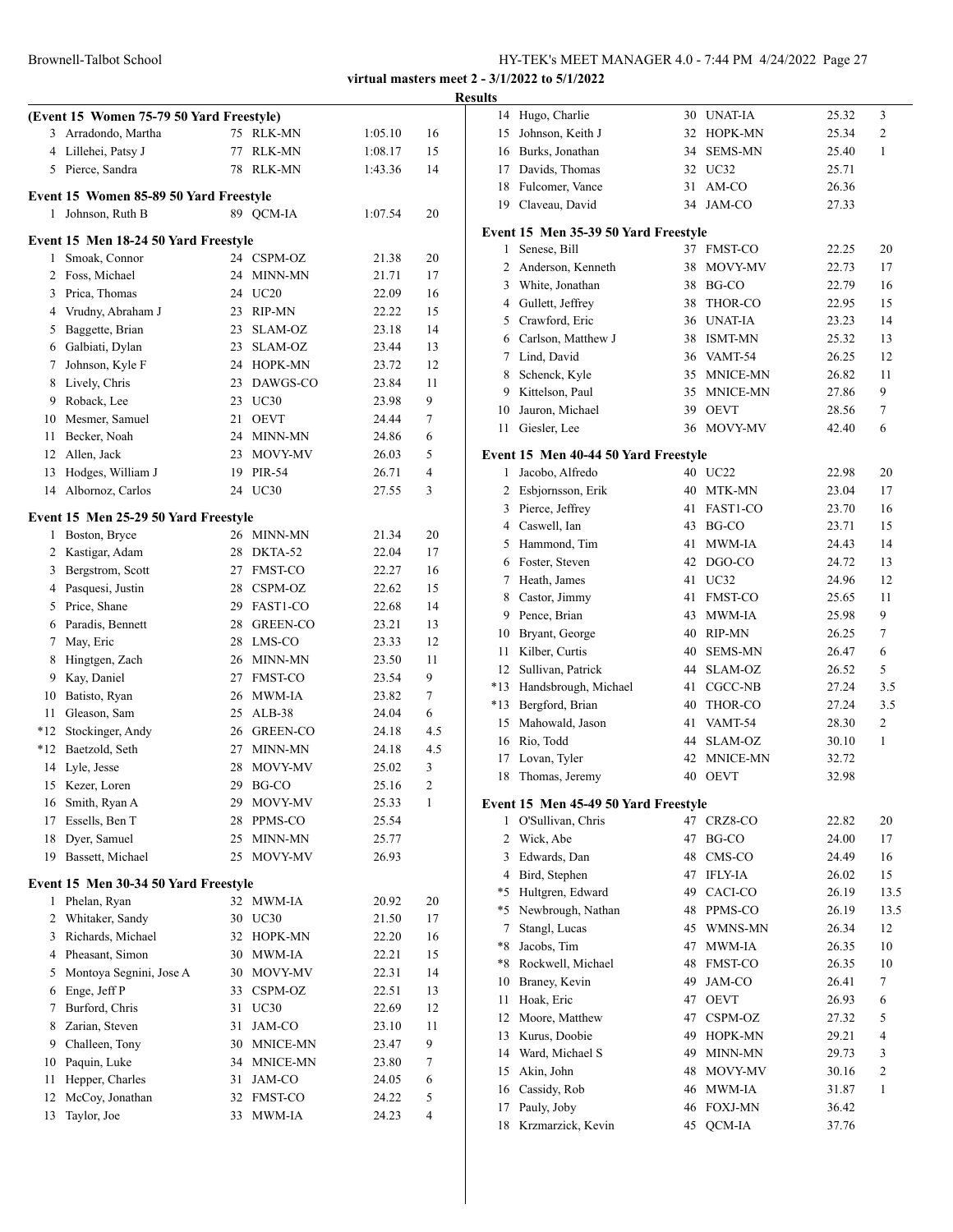|           | (Event 15 Men 45-49 50 Yard Freestyle) |    |                      |                |                   |
|-----------|----------------------------------------|----|----------------------|----------------|-------------------|
|           | 19 Nordyke, Todd J                     |    | 45 VAMT-54           | 38.81          |                   |
|           | Event 15 Men 50-54 50 Yard Freestyle   |    |                      |                |                   |
| 1         | Sheldon, Paul                          | 51 | CMS-CO               | 23.71          | 20                |
| 2         | Garland, Bob                           | 52 | GREEN-CO             | 23.99          | 17                |
| 3         | Gotto, Tony                            |    | 50 CMS-CO            | 24.63          | 16                |
|           | 4 Grant, Matthews                      |    | 50 UC30              | 25.35          | 15                |
| *5        | Rosinski, Thomas                       |    | 52 DAWGS-CO          | 25.54          | 13.5              |
| *5        | Tripps, Scott                          |    | 52 HOPK-MN           | 25.54          | 13.5              |
| 7         | Pazmino, Jorge                         |    | 52 AM-CO             | 26.08          | 12                |
| 8         | Holmes, Todd                           |    | 52 AM-CO             | 26.14          | 11                |
| 9         | Brown, Brian                           | 51 | <b>GREEN-CO</b>      | 27.09          | 9                 |
| 10        | Merkle, Jonathan                       |    | 54 WEX-MN            | 27.46          | 7                 |
| 11        | Mendez, Mario                          | 51 | <b>OEVT</b>          | 28.98          | 6                 |
| 12        | Brown, Matthew                         | 51 | <b>UNAT-IA</b>       | 29.96          | 5                 |
| 13        | Murphy, Seth                           | 52 | FMST-CO              | 30.38          | 4                 |
| 14        | Howey, Todd                            | 51 | UC <sub>21</sub>     | 32.00          | 3                 |
|           | Event 15 Men 55-59 50 Yard Freestyle   |    |                      |                |                   |
| 1         | Ponthier, Chuck                        |    | 59 CACI-CO           | 23.89          | 20                |
| 2         | Bennett, Dennis                        |    | 56 DSMY-IA           | 23.94          | 17                |
|           | 3 Barringer, Rob                       |    | 56 CMS-CO            | 24.43          | 16                |
| 4         | Hayden, Douglas J                      |    | 56 MOVY-MV           | 25.74          | 15                |
| 5         | Fogarty, Michael P                     |    | 56 UC30              | 27.17          | 14                |
| 6         | Miller, Rod                            | 55 | MWM-IA               | 28.14          | 13                |
| 7         | Vininski, Mark A                       |    | 58 UC30              | 28.19          | 12                |
| 8         | Ness, Randal                           |    | 59 HOPK-MN           | 29.22          | 11                |
| 9         | Driscoll, John                         | 56 | MINN-MN              | 31.17          | 9                 |
| 10        | Plevell, Louis                         | 58 | HAST-MN              | 32.55          | 7                 |
|           | Event 15 Men 60-64 50 Yard Freestyle   |    |                      |                |                   |
| 1         | Ross, Dave                             |    | 60 UNAT-IA           | 23.86          | 20                |
| 2         | Paakh, Bruce                           |    | 64 RLK-MN            | 25.58          | 17                |
| 3         | Hugo, John                             |    | 61 CMS-CO            | 25.67          | 16                |
| 4         | Sherman, Bill                          |    | 63 MOVY-MV           | 25.77          | 15                |
| 5         | Gengler, William                       |    | 60 HOPK-MN           | 28.21          | 14                |
| 6         | Lantgen, Gregory                       | 64 | $SFM-54$             | 28.85          | 13                |
| 7         | Whiston, Glenn                         | 64 | MOVY-MV              | 28.92          | 12                |
| 8         | Sheahan, Dan                           | 64 | KM-35                | 29.32          | 11                |
| 9         | Kalin, Dan M                           | 64 | PPMS-CO              | 29.33          | 9                 |
| 10        | Brown, Tim                             | 60 | <b>DSMY-IA</b>       | 29.89          | 7                 |
| 11        | Pedelty, Jeffrey                       |    | 64 UC32              | 30.61          | 6                 |
| 12        | Miller, David                          | 64 | <b>GREEN-CO</b>      | 30.87          | 5                 |
| 13        | Ramirez, Alfonso                       | 60 | BG-CO<br>64 GREEN-CO | 30.98          | 4                 |
| 14        | Erzinger, Martin J<br>Licari, Robert   |    |                      | 31.62          | 3<br>$\mathbf{2}$ |
| 15<br>*16 | Bentz, Roger                           | 63 | NORT-MN<br>60 UC30   | 31.88<br>32.06 | 0.5               |
| *16       | Hodgeman, Alexander                    | 64 | <b>UNAT-IA</b>       | 32.06          | 0.5               |
| 18        | O'Keeffe, John                         | 60 | BG-CO                | 33.93          |                   |
| 19        | Reetziii, Eric                         | 62 | BG-CO                | 36.46          |                   |
| 20        | Carlson, David                         | 60 | FMST-CO              | 39.41          |                   |
| 21        | McLaughlin, Steve                      | 64 | MYWM-MN              | 43.80          |                   |
| 22        | Cattles, Steve                         | 62 | BG-CO                | 47.22          |                   |
|           |                                        |    |                      |                |                   |
|           | Event 15 Men 65-69 50 Yard Freestyle   |    |                      |                |                   |
| 1         | Hess, Richard                          | 67 | BG-CO                | 27.26          | 20                |
| 2         | Petrie, Stephen                        | 65 | AM-CO                | 27.45          | 17                |
| 3         | Zirngibl, James                        | 68 | SLAM-OZ              | 27.79          | 16                |
|           |                                        |    |                      |                |                   |

| Results |                                            |    |                |         |     |
|---------|--------------------------------------------|----|----------------|---------|-----|
|         | 4 Trussell, Tony E                         |    | 67 OEVT        | 28.17   | 15  |
| 5       | Nolte, Christopher                         | 65 | CACI-CO        | 28.46   | 14  |
|         | 6 Evers, John                              | 67 | STC-MN         | 28.47   | 13  |
|         | 7 Kealy, Tom                               |    | 65 SWIA-IA     | 29.09   | 12  |
| 8       | Tveitmoe, Robert                           |    | 69 JAM-CO      | 29.12   | 11  |
|         | 9 Golz, Bob                                |    | 65 SLAM-OZ     | 29.15   | 9   |
|         | 10 Morrison, Jeffrey                       |    | 67 CMS-CO      | 30.97   | 7   |
| 11      | Stevens, Richard H                         |    | 67 NORT-MN     | 31.12   | 6   |
|         | *12 Nelson, Steven                         |    | 69 FOXJ-MN     | 31.47   | 4.5 |
|         | *12 Caticchio, Mike                        |    | 68 MINN-MN     | 31.47   | 4.5 |
|         | 14 Fowler, Frank                           |    | 66 MWM-IA      | 32.47   | 3   |
|         | 15 Doran, William                          |    | 69 HOPK-MN     | 34.13   | 2   |
|         | 16 Valvano, John J                         |    | 65 JAM-CO      | 34.95   | 1   |
|         | 17 Hoffman, Rob                            |    | 69 UC22        | 35.18   |     |
|         | 18 Bower, Norman                           | 68 | QCM-IA         | 35.84   |     |
| 19      | Hafdahl, Jim                               |    | 66 NORT-MN     | 39.39   |     |
| 20      | Kersten, John                              |    | 69 ABER-54     | 41.17   |     |
| 21      | Mazza, Richard C                           |    | 67 HOPK-MN     | 44.49   |     |
|         |                                            |    |                |         |     |
|         | Event 15 Men 70-74 50 Yard Freestyle       |    |                |         |     |
| 1       | Anderson, Marc                             |    | 73 RLK-MN      | 27.87   | 20  |
|         | 2 Richey, Keith                            |    | 70 MOVY-MV     | 28.00   | 17  |
|         | 3 Kelley, Joseph                           | 71 | CSPM-OZ        | 29.27   | 16  |
|         | 4 Iverson, Ted                             | 71 | SLAM-OZ        | 30.15   | 15  |
|         | 5 Brown, Perry                             |    | 70 NORT-MN     | 30.92   | 14  |
|         | 6 Fritts, Jack                             |    | 71 MWM-IA      | 30.94   | 13  |
|         | 7 Kleffman, Robin T                        |    | 74 RLK-MN      | 32.12   | 12  |
|         | 8 Rothweiler, Michael                      |    | 74 RLK-MN      | 32.45   | 11  |
|         | 9 Parker, James                            | 71 | RLK-MN         | 33.97   | 9   |
|         | 10 Stewart, Charles                        |    | 70 NORT-MN     | 34.04   | 7   |
| 11      | Wison, Frank                               |    | 70 MWM-IA      | 35.52   | 6   |
|         | 12 Kornblatt, Daniel                       |    | 72 FOXJ-MN     | 35.96   | 5   |
| 13      | MacDonald, Lee H                           |    | 70 FAST1-CO    | 1:00.61 | 4   |
| 14      | Jacobson, Duane                            |    | 70 RLK-MN      | 1:02.08 | 3   |
|         | Event 15 Men 75-79 50 Yard Freestyle       |    |                |         |     |
|         | 1 Abrahams, Richard                        |    | 77 CRZ8-CO     | 26.98   | 20  |
| 2       | Ogilby, Chuck                              | 79 | CMS-CO         | 31.57   | 17  |
| 3       | Quackenbush, Kent F                        | 75 | RLK-MN         | 34.69   | 16  |
| 4       | Burson, William                            | 77 | GREEN-CO       | 37.43   | 15  |
| 5       | McDanal, Steven                            | 78 | JAM-CO         | 40.65   | 14  |
|         | 6 Kalstrom, Reynold                        | 77 | <b>FMST-CO</b> | 41.15   | 13  |
|         |                                            |    |                |         |     |
|         | Event 15 Men 80-84 50 Yard Freestyle       |    |                |         |     |
|         | 1 Geary, Dic                               | 81 | <b>OEVT</b>    | 38.69   | 20  |
| 2       | Arlander, David                            | 81 | RLK-MN         | 43.68   | 17  |
|         | Event 16 Women 18-24 100 Yard Breaststroke |    |                |         |     |
|         | 1 Majeticova, Lucie                        |    | 24 BG-CO       | 1:12.09 | 20  |
|         | 2 Majeticova, Iva                          |    | 24 BG-CO       | 1:15.77 | 17  |
|         | 3 Strebel, Abby                            |    | 24 CACI-CO     | 1:15.96 | 16  |
|         | 4 Herman, Allyson                          |    | 20 IFLY-IA     | 1:23.17 | 15  |
|         |                                            |    |                |         |     |
|         | Event 16 Women 25-29 100 Yard Breaststroke |    |                |         |     |
| 1       | Ross, Moriah                               |    | 25 UNAT-IA     | 1:06.86 | 20  |
| 2       | Hercules, Hillary                          |    | 28 MNICE-MN    | 1:19.76 | 17  |
| 3       | Bennett, Alex                              |    | 25 DSMY-IA     | 1:22.91 | 16  |
|         | 4 Bryant, Madi                             |    | 27 MOVY-MV     | 1:29.87 | 15  |
|         | 5 Gotto, Sidney M                          |    | 25 CMS-CO      | 1:34.93 | 14  |
| 6       | Stevens, Elizabeth A                       |    | 28 BG-CO       | 1:39.87 | 13  |
|         |                                            |    |                |         |     |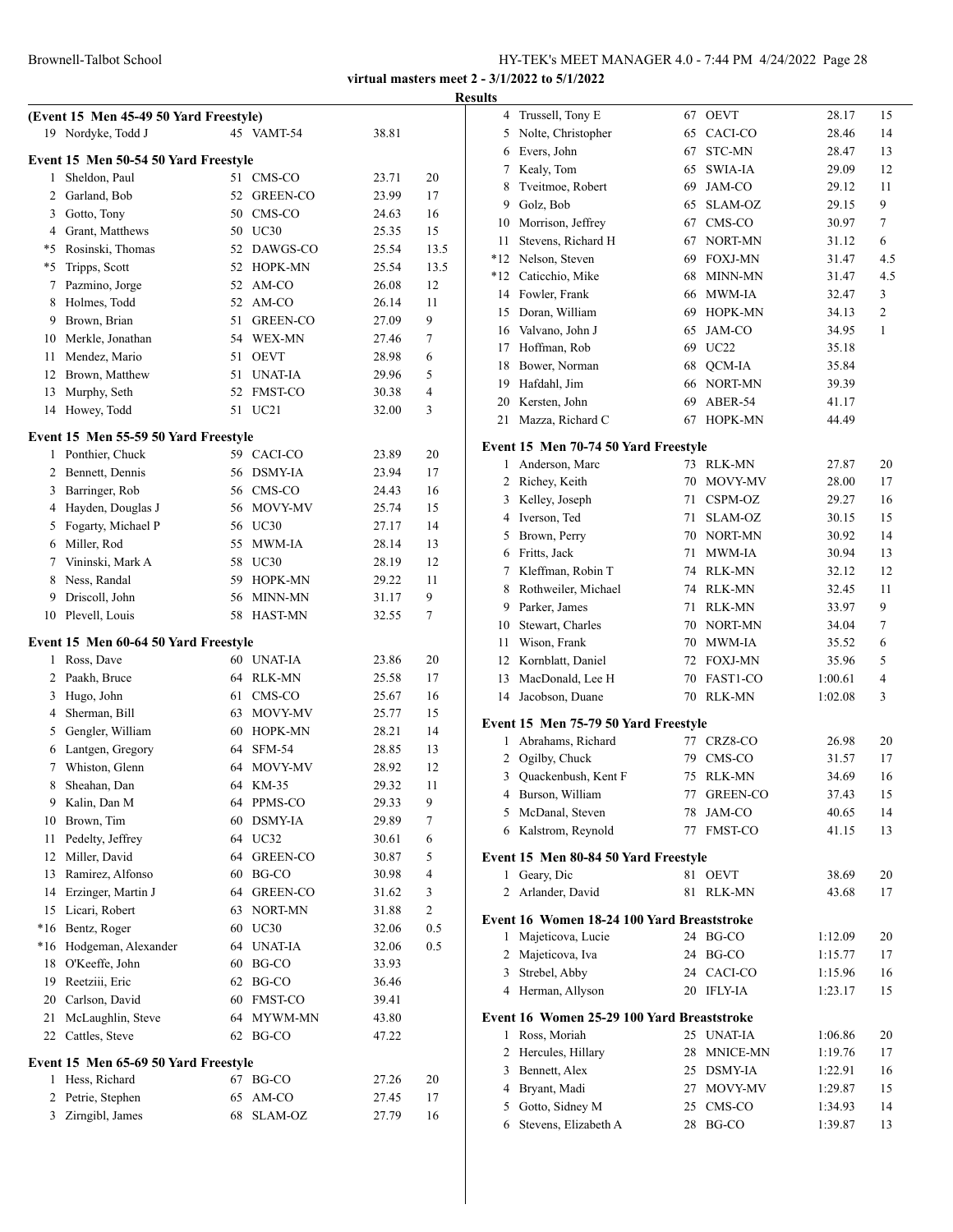|                |                                            |          |                            |                    |          | <b>Results</b> |
|----------------|--------------------------------------------|----------|----------------------------|--------------------|----------|----------------|
|                | Event 16 Women 30-34 100 Yard Breaststroke |          |                            |                    |          | Evo            |
|                | 1 Farmer, Elizabeth                        | 33       | MINN-MN                    | 1:21.21            | 20       |                |
| $\overline{2}$ | Burggraaf, Kelly                           | 31       | <b>FMST-CO</b>             | 1:21.40            | 17       |                |
| 3              | Binggeli, Kayla                            |          | 32 DGO-CO                  | 1:25.59            | 16       |                |
| $\overline{4}$ | Sundberg, Melissa                          | 31       | CACI-CO                    | 1:28.43            | 15       |                |
| 5              | Boyce, Katie                               | 33       | JAM-CO                     | 1:30.62            | 14       |                |
| 6              | Person, Hannah                             |          | 34 FMST-CO                 | 1:30.89            | 13       |                |
|                | Event 16 Women 35-39 100 Yard Breaststroke |          |                            |                    |          |                |
|                | 1 Connolly, Molly                          |          | 39 CSPM-OZ                 | 1:14.56            | 20       | Evo            |
|                | 2 Gibbons, Chelsea M                       |          | 38 JAM-CO                  | 1:17.39            | 17       |                |
| 3              | Marne, Courtney                            |          | 35 FMST-CO                 | 1:18.45            | 16       |                |
| $\overline{4}$ | Jones, Elizabeth                           | 38       | JAM-CO                     | 1:18.66            | 15       |                |
|                | 5 Moss, Amanda L                           | 37       | JAM-CO                     | 1:54.22            | 14       |                |
|                | Event 16 Women 40-44 100 Yard Breaststroke |          |                            |                    |          | <b>Eve</b>     |
| 1              | Melsen, Krisie                             | 41       | HOPK-MN                    | 1:15.34            | 20       |                |
|                | 2 Stucka-Benally, Jennifer M               | 41       | DGO-CO                     | 1:18.84            | 17       |                |
| 3              | Marschner, Marie                           | 43       | JAM-CO                     | 1:24.25            | 16       | Ev             |
|                | 4 Berra, Alexis M                          |          | 41 FMST-CO                 | 1:33.67            | 15       |                |
|                | 5 Baedke, Jami                             |          | 40 VAMT-54                 | 1:34.23            | 14       | Ev             |
|                | 6 Larson, Tressa                           | 41       | <b>MWM-IA</b>              | 2:01.16            | 13       |                |
|                | Event 16 Women 45-49 100 Yard Breaststroke |          |                            |                    |          |                |
|                | 1 Glenn, Katie                             |          | 45 OPA-CO                  | 1:07.20            | 20       |                |
| $\overline{2}$ | Fostvedt, Alishia                          | 45       | AM-CO                      | 1:20.88            | 17       |                |
| 3              | Gilhooly, Jane                             |          | 46 SFM-54                  | 1:39.24            | 16       |                |
|                | Event 16 Women 50-54 100 Yard Breaststroke |          |                            |                    |          |                |
| 1              | Moss, Bonnie                               |          | 50 PPMS-CO                 | 1:13.27            | 20       | Ev             |
| 2              | Tolk, Tia M                                |          | 50 SFM-54                  | 1:23.69            | 17       |                |
|                |                                            |          |                            |                    |          |                |
| 3              | Seavall, Kelly                             |          | 53 GREEN-CO<br>50 GREEN-CO | 1:28.27            | 16       |                |
|                | 4 Garland, Crystal                         |          |                            | 1:31.12            | 15       | Evo            |
| 5              | Early, Sarah<br>6 Henault, Kerry F         |          | 50 THOR-CO                 | 1:35.43            | 14       |                |
| 7              | Kann, Julie                                | 50<br>54 | THOR-CO<br><b>MWM-IA</b>   | 1:35.87            | 13<br>12 |                |
| 8              | Bottini, Carolyn                           | 53       | SLAM-OZ                    | 1:45.61<br>1:47.21 | 11       |                |
|                |                                            |          |                            |                    |          | <b>Eve</b>     |
|                | Event 16 Women 55-59 100 Yard Breaststroke |          |                            |                    |          |                |
|                | 1 Campbell, Ellen                          |          | 59 CACI-CO                 | 1:21.08            | 20       |                |
| 2              | Steffe, Kathleen                           | 59       | CACI-CO                    | 1:22.26            | 17       |                |
| 3              | Mohn, Susan                                | 58       | <b>FOXJ-MN</b>             | 1:26.63            | 16       |                |
| 4              | Eldridge, Audrey                           | 59       | PPMS-CO                    | 1:32.28            | 15       |                |
| 5              | McDonald, Kae                              |          | 59 CMS-CO                  | 1:36.30            | 14       |                |
|                | 6 Hines, Lisa                              | 59       | MINN-MN                    | 1:41.00            | 13       |                |
| 7              | Timmer, Dianne                             | 57       | <b>OEVT</b>                | 1:43.23            | 12       |                |
| 8              | Hancock, Jacqueline                        | 59       | FMST-CO                    | 1:43.56            | 11       | Ev             |
| 9              | Hale-Coldwell, Caroline R                  | 58       | PM-MN                      | 1:48.28            | 9        |                |
| 10             | Brady, Margo                               | 56       | $RLK-MN$                   | 2:15.30            | 7        |                |
|                | Event 16 Women 60-64 100 Yard Breaststroke |          |                            |                    |          | Ev             |
| 1              | Crouch, Kim                                |          | 60 UC32                    | 1:21.11            | 20       |                |
| 2              | Petersen, Stephanie                        | 60       | SLAM-OZ                    | 1:34.96            | 17       |                |
| 3              | Wiese, Carolyn                             | 62       | CMS-CO                     | 1:35.59            | 16       |                |
| 4              | Stokoe, Jeanne                             | 60       | THOR-CO                    | 1:40.75            | 15       |                |
| 5              | Maleike, Corinna                           | 61       | THOR-CO                    | 1:41.10            | 14       |                |
| 6              | Garnier, Kathy                             | 61       | CACI-CO                    | 1:43.53            | 13       |                |
| 7              | Groskopf, Amy                              |          | 64 QCM-IA                  | 1:43.87            | 12       |                |
| 8              | Broad, Catherine                           | 62       | JAM-CO                     | 1:44.32            | 11       |                |
| 9              | Kitchen, Kim                               | 63       | DGO-CO                     | 2:04.41            | 9        |                |
|                |                                            |          |                            |                    |          |                |

|                | Event 16 Women 65-69 100 Yard Breaststroke |          |                            |                    |    |
|----------------|--------------------------------------------|----------|----------------------------|--------------------|----|
| 1              | Achterberg, Elaine                         | 67       | <b>FMST-CO</b>             | 1:32.63            | 20 |
| 2              | Rosener, Karen                             | 68       | FAST1-CO                   | 1:37.90            | 17 |
| 3              | Kohn, Catherine                            | 69       | SLAM-OZ                    | 1:39.34            | 16 |
|                | 4 Pendergast, Paula                        | 67       | <b>RLK-MN</b>              | 1:40.37            | 15 |
| 5              | Bloomfield, Sue A                          | 69       | FAST1-CO                   | 1:40.84            | 14 |
|                | 6 Paulson, Cathy                           | 67       | WISC-WI                    | 1:44.52            | 13 |
| 7              | Tinglov, Gale A                            | 65       | MINN-MN                    | 1:48.65            | 12 |
|                | Event 16 Women 70-74 100 Yard Breaststroke |          |                            |                    |    |
| $\mathbf{1}$   | Nelson, Mary Anne                          | 71       | DGO-CO                     | 1:45.87            | 20 |
| 2              | Johnson, Lynn                              | 73       | IAMA-40                    | 2:06.89            | 17 |
|                | 3 Hoover, Mary                             | 72       | HOPK-MN                    | 2:08.30            | 16 |
|                | 4 Sedivy, Janice                           | 72       | CGCC-NB                    | 2:36.83            | 15 |
|                |                                            |          |                            |                    |    |
|                | Event 16 Women 75-79 100 Yard Breaststroke |          |                            |                    |    |
| 1              | Lillehei, Patsy J                          | 77       | RLK-MN                     | 2:45.55            | 20 |
|                | Event 16 Men 18-24 100 Yard Breaststroke   |          |                            |                    |    |
| 1              | Roback, Lee                                |          | 23 UC30                    | 1:13.58            | 20 |
|                | Event 16 Men 25-29 100 Yard Breaststroke   |          |                            |                    |    |
| 1              | Kastigar, Adam                             | 28       | DKTA-52                    | 57.59              | 20 |
|                | 2 Bergstrom, Scott                         | 27       | <b>FMST-CO</b>             | 1:04.36            | 17 |
|                | 3 Pasquesi, Justin                         | 28       | CSPM-OZ                    | 1:04.64            | 16 |
|                | 4 Essells, Ben T                           | 28       | PPMS-CO                    | 1:11.17            | 15 |
|                | 5 Green, Jackson                           | 26       | MWM-IA                     | 1:19.46            | 14 |
|                | 6 Hartog, Gabriel W                        | 28       | MNICE-MN                   | 1:26.56            | 13 |
|                |                                            |          |                            |                    |    |
|                | Event 16 Men 30-34 100 Yard Breaststroke   |          |                            |                    |    |
| 1              | McCoy, Jonathan                            | 32<br>31 | <b>FMST-CO</b><br>$AM$ -CO | 1:09.02<br>1:15.45 | 20 |
| $\overline{2}$ | Fulcomer, Vance                            |          |                            |                    | 17 |
|                | Event 16 Men 35-39 100 Yard Breaststroke   |          |                            |                    |    |
| 1              | Gullett, Jeffrey                           | 38       | THOR-CO                    | 1:04.50            | 20 |
|                | 2 Senese, Bill                             | 37       | <b>FMST-CO</b>             | 1:11.84            | 17 |
|                | 3 Kittelson, Paul                          | 35       | MNICE-MN                   | 1:23.93            | 16 |
|                | Event 16 Men 40-44 100 Yard Breaststroke   |          |                            |                    |    |
| 1              | Jacobo, Alfredo                            |          | 40 UC22                    | 58.83              | 20 |
| $\overline{c}$ | Trinidad, RD                               | 42       | PPMS-CO                    | 1:01.42            | 17 |
| 3              | Miller, Clay                               | 41       | SWIA-JA                    | 1:08.04            | 16 |
|                | 4 Moran, Mike                              |          | 41 VAMT-54                 | 1:09.18            | 15 |
|                | 5 Kilber, Curtis                           | 40       | SEMS-MN                    | 1:12.88            | 14 |
|                | 6 Bergford, Brian                          | 40       | THOR-CO                    | 1:13.17            | 13 |
|                | 7 Castor, Jimmy                            | 41       | FMST-CO                    | 1:14.47            | 12 |
| 8              | Batchelder, John                           | 41       | <b>GREEN-CO</b>            | 1:16.72            | 11 |
|                | Event 16 Men 45-49 100 Yard Breaststroke   |          |                            |                    |    |
| 1              | Hultgren, Edward                           | 49       | CACI-CO                    | 1:15.92            | 20 |
| 2              | Bolling, John                              | 49       | SLAM-OZ                    | 1:18.00            | 17 |
|                | Event 16 Men 50-54 100 Yard Breaststroke   |          |                            |                    |    |
| 1              | Landreth, John                             |          | 52 NAM-17                  | 1:03.20            | 20 |
| 2              | Garland, Bob                               | 52       | GREEN-CO                   | 1:09.42            | 17 |
|                | 3 Gotto, Tony                              | 50       | CMS-CO                     | 1:13.96            | 16 |
|                | 4 Merkle, Jonathan                         | 54       | WEX-MN                     | 1:14.62            | 15 |
|                | 5 Howey, Todd                              | 51       | UC21                       | 1:23.00            | 14 |
| 6              | Murphy, Seth                               | 52       | <b>FMST-CO</b>             | 1:27.78            | 13 |
| 7              | White, Brad                                | 52       | BG-CO                      | 1:28.52            | 12 |
|                |                                            |          |                            |                    |    |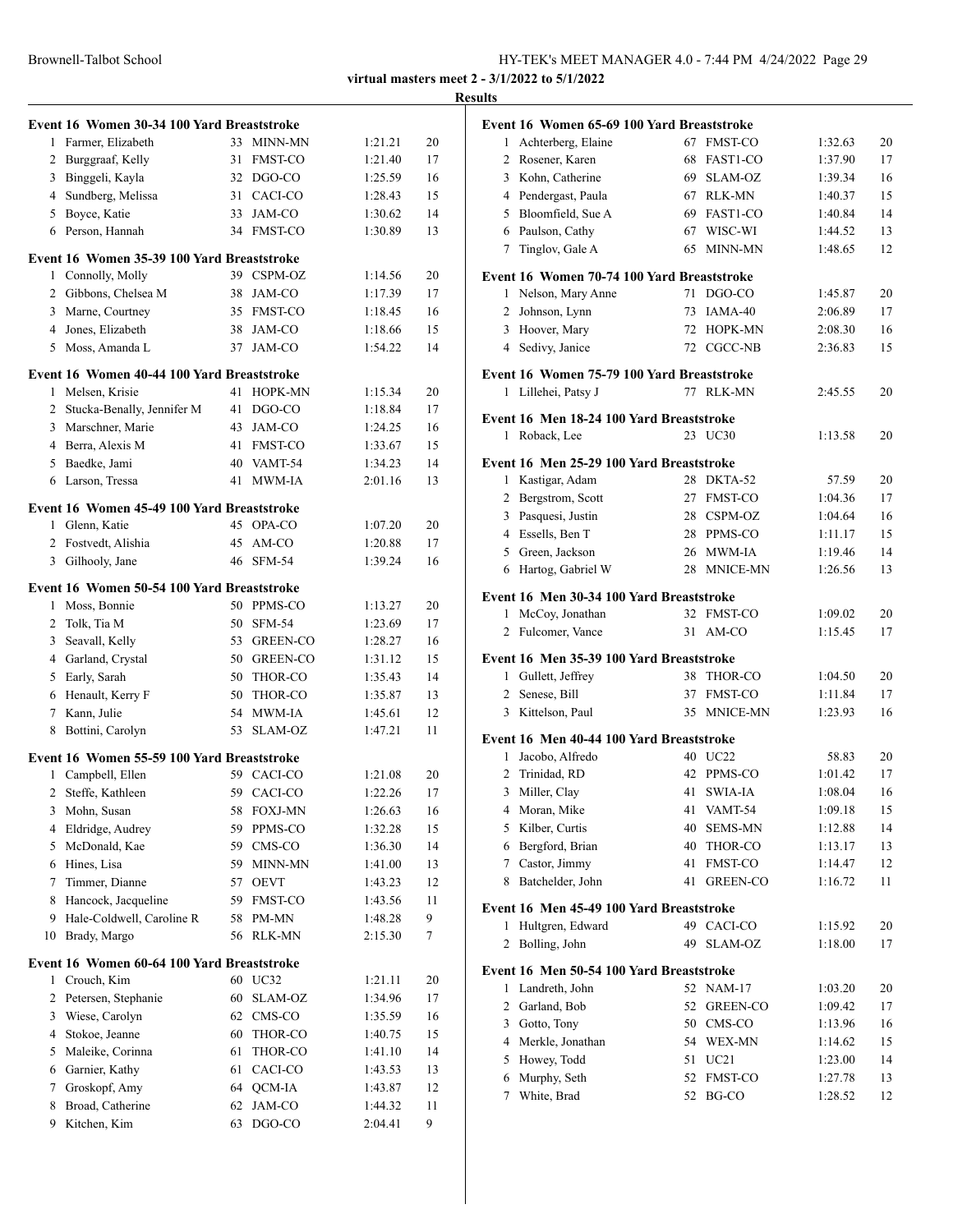|                | Event 16 Men 55-59 100 Yard Breaststroke                 |    |               |         |    |
|----------------|----------------------------------------------------------|----|---------------|---------|----|
| 1              | Jankelow, Mark                                           | 58 | UC32          | 1:13.03 | 20 |
| 2              | Barringer, Rob                                           | 56 | CMS-CO        | 1:14.52 | 17 |
| 3              | Thompson, Anthony                                        | 57 | MOVY-MV       | 1:14.61 | 16 |
|                | 4 Drake, Bruce                                           |    | 59 UC22       | 1:16.05 | 15 |
|                | 5 Vininski, Mark A                                       |    | 58 UC30       | 1:16.61 | 14 |
|                | 6 Neilsen, Eric                                          |    | 56 FAST1-CO   | 1:20.83 | 13 |
| 7              | Redding, Steve                                           | 55 | HOPK-MN       | 1:27.44 | 12 |
| 8              | Nielson, Rich                                            |    | 58 UC32       | 1:28.19 | 11 |
| 9              | Joyner, Thomas T                                         | 57 | DGO-CO        | 1:28.94 | 9  |
|                | 10 Huebener, Wayne                                       |    | 59 IFLY-IA    | 1:30.06 | 7  |
| 11             | Hill, John                                               |    | 58 MWM-IA     | 1:32.20 | 6  |
|                | 12 Plevell, Louis                                        |    | 58 HAST-MN    | 1:40.17 | 5  |
| 13             | Bennett, Dean                                            | 55 | CMS-CO        | 1:45.32 | 4  |
|                | Event 16 Men 60-64 100 Yard Breaststroke                 |    |               |         |    |
| 1              | Ross, Dave                                               |    | 60 UNAT-IA    | 1:09.43 | 20 |
| $\overline{2}$ | Kochendorfer, James                                      | 61 | <b>RLK-MN</b> | 1:11.10 | 17 |
|                | 3 Fleming, Patrick                                       |    | 61 RLK-MN     | 1:19.13 | 16 |
|                | 4 Licari, Robert                                         |    | 63 NORT-MN    | 1:19.63 | 15 |
|                | 5 Jones, Steven                                          |    | 63 DSMY-IA    | 1:41.56 | 14 |
|                | 6 Ramirez, Alfonso                                       |    | $60$ BG-CO    | 1:42.62 | 13 |
| 7              | McLaughlin, Steve                                        |    | 64 MYWM-MN    | 1:46.81 | 12 |
|                | Event 16 Men 65-69 100 Yard Breaststroke                 |    |               |         |    |
| 1              | Evers, John                                              | 67 | <b>STC-MN</b> | 1:15.25 | 20 |
| 2              | Louie, Jamie                                             | 65 | COSAM-CO      | 1:20.65 | 17 |
| 3              | Golz, Bob                                                | 65 | SLAM-OZ       | 1:31.03 | 16 |
|                | 4 Morrison, Jeffrey                                      |    | 67 CMS-CO     | 1:32.45 | 15 |
|                | 5 Klahn, Bill                                            | 68 | MWM-IA        | 1:36.39 | 14 |
|                | 6 Stanza, Mark                                           |    | 69 CSPM-OZ    | 1:37.11 | 13 |
| $7^{\circ}$    | Valvano, John J                                          | 65 | JAM-CO        | 1:52.75 | 12 |
| 8              | Hafdahl, Jim                                             |    | 66 NORT-MN    | 2:07.59 | 11 |
|                | Event 16 Men 70-74 100 Yard Breaststroke                 |    |               |         |    |
| 1              | MacDonald, Lee H                                         |    | 70 FAST1-CO   | 1:19.33 | 20 |
| $\overline{2}$ | Kennedy, James                                           |    | 70 UC32       | 1:32.57 | 17 |
| 3              | Parker, James                                            | 71 | <b>RLK-MN</b> | 1:39.00 | 16 |
| 4              | Morgan, Michael                                          | 73 | SLAM-OZ       | 1:47.87 | 15 |
|                | Event 16 Men 75-79 100 Yard Breaststroke                 |    |               |         |    |
|                | 1 Noble, Dave                                            |    | 78 MOVY-MV    | 1:24.96 | 20 |
|                | 2 Riker, Tony                                            |    | 77 WISC-WI    | 1:45.68 | 17 |
|                | 3 Pohlmann, John                                         |    | 78 SLAM-OZ    | 1:48.56 | 16 |
|                | 4 McDanal, Steven                                        |    | 78 JAM-CO     | 2:07.97 | 15 |
|                | Event 16 Men 80-84 100 Yard Breaststroke                 |    |               |         |    |
|                | 1 Arlander, David                                        |    | 81 RLK-MN     | 1:45.19 | 20 |
|                |                                                          |    |               |         |    |
| $\mathbf{1}$   | Event 16 Men 85-89 100 Yard Breaststroke<br>Kansas, Bill |    | 86 RLK-MN     | 2:20.39 | 20 |
|                | 2 Plummer, Mark A                                        |    | 85 CACI-CO    |         |    |
|                |                                                          |    |               | 2:38.84 | 17 |
|                | Event 17 Women 18-24 200 Yard Backstroke                 |    |               |         |    |
|                | 1 Erwin, Abbey                                           |    | 23 HOPK-MN    | 2:03.40 | 20 |
|                | 2 Dooley, Elena M                                        |    | 24 MYWM-MN    | 2:23.90 | 17 |
|                | 3 Taylor, Olivia P                                       |    | 23 FMST-CO    | 2:47.31 | 16 |
|                | Event 17 Women 25-29 200 Yard Backstroke                 |    |               |         |    |
| 1              | Phyfe, Aftin                                             |    | 26 DSMY-IA    | 2:15.99 | 20 |
| $\overline{2}$ | McRoberts, Tessa                                         |    | 25 MWM-IA     | 2:41.47 | 17 |
|                |                                                          |    |               |         |    |

| <b>Results</b>                                                   |    |                 |                    |    |
|------------------------------------------------------------------|----|-----------------|--------------------|----|
| 3 Stevens, Elizabeth A                                           |    | 28 BG-CO        | 3:03.96            | 16 |
| Event 17 Women 30-34 200 Yard Backstroke                         |    |                 |                    |    |
| 1 Martin, Alayna                                                 |    | 33 DSMY-IA      | 2:24.61            | 20 |
| 2 Biggs, Brittany                                                |    | 32 AM-CO        | 2:26.10            | 17 |
| 3 Sundberg, Melissa                                              |    | 31 CACI-CO      | 2:41.36            | 16 |
| 4 Bavier, Maria                                                  |    | 34 UC30         | 2:52.38            | 15 |
| Event 17 Women 35-39 200 Yard Backstroke                         |    |                 |                    |    |
| 1 Ross, Natalie                                                  |    | 39 MWM-IA       | 2:25.03            | 20 |
| 2 Tien, Lauren                                                   |    | 36 JAM-CO       | 2:34.69            | 17 |
| 3 Romero, Rachel                                                 |    | 35 FMST-CO      | 2:39.66            | 16 |
| 4 Meyer, Lauren K                                                |    | 35 FMST-CO      | 2:40.75            | 15 |
| 5 Peterson, Megan                                                |    | 38 SFM-54       | 2:40.78            | 14 |
| 6 Nymeyer, Elizabeth                                             |    | 39 MNICE-MN     | 2:44.03            | 13 |
| 7 Smolczyk, Jill                                                 |    | 35 VAMT-54      | 2:56.25            | 12 |
| 8 Lincoln, Laura Beth                                            |    | 38 ROCH-4       | 3:06.30            | 11 |
| 9 Ingemansen, Samantha L                                         |    | 35 SFM-54       | 3:24.94            | 9  |
| 10 Moss, Amanda L                                                |    | 37 JAM-CO       | 3:53.32            | 7  |
|                                                                  |    |                 |                    |    |
| Event 17 Women 40-44 200 Yard Backstroke<br>1 Ogden, Stacey      |    | 43 FAST1-CO     | 2:33.02            | 20 |
| 2 Miller, Sarah                                                  |    | 44 MWM-JA       | 2:41.70            | 17 |
| 3 Gibbs, Stacey D                                                |    | 40 BG-CO        |                    | 16 |
| 4 Haas, Angela                                                   |    | 41 VAMT-54      | 3:02.00<br>4:18.47 | 15 |
|                                                                  |    |                 |                    |    |
| Event 17 Women 45-49 200 Yard Backstroke                         |    |                 |                    |    |
| 1 Wells, Katie                                                   |    | 45 JAM-CO       | 2:47.89            | 20 |
| 2 Wood, Meredith                                                 |    | 48 FOXJ-MN      | 2:49.52            | 17 |
| 3 Bumgardner, Ana                                                |    | 49 DSMY-IA      | 2:56.85            | 16 |
| 4 Blom, Lori                                                     |    | 49 OEVT         | 3:06.21            | 15 |
| 5 Haskett, Stephanie                                             |    | 46 BG-CO        | 3:10.98            | 14 |
| Event 17 Women 50-54 200 Yard Backstroke                         |    |                 |                    |    |
| 1 Batizy-Morley, Julianna                                        |    | 51 CMS-CO       | 2:40.94            | 20 |
| 2 Bierstedt, Michele                                             |    | 51 FMST-CO      | 2:52.27            | 17 |
| 3 Phillips, Nicki                                                |    | 52 HOPK-MN      | 3:18.22            | 16 |
| 4 Henault, Kerry F                                               |    | 50 THOR-CO      | 3:25.64            | 15 |
| 5 Hautekeete, Larissa                                            |    | 54 SLAM-OZ      | 3:42.14            | 14 |
| Event 17 Women 55-59 200 Yard Backstroke                         |    |                 |                    |    |
| Steffe, Kathleen<br>1                                            |    | 59 CACI-CO      | 2:43.15            | 20 |
| Vanderpoel, Nicole<br>2                                          | 57 | <b>GREEN-CO</b> | 2:59.90            | 17 |
| Langman, Loralie<br>3                                            | 55 | RLK-MN          | 3:08.69            | 16 |
| Event 17 Women 60-64 200 Yard Backstroke                         |    |                 |                    |    |
| 1 Cotton, Suzy                                                   |    | 62 CACI-CO      | 2:41.06            | 20 |
| 2 Petersen, Stephanie                                            |    | 60 SLAM-OZ      | 2:52.99            | 17 |
| 3 Hromada, Sarah                                                 |    | 60 RLK-MN       | 3:02.76            | 16 |
| 4 Barkley, Maryanne                                              |    | 61 SLAM-OZ      | 3:03.08            | 15 |
| 5 Wiese, Carolyn                                                 |    | 62 CMS-CO       | 3:03.20            | 14 |
| 6 Jones, Diane                                                   |    | 60 SLAM-OZ      | 3:32.97            | 13 |
| 7 Barkley, Sherry                                                |    | 64 SFM-54       | 3:37.53            | 12 |
| 8 Garnier, Kathy                                                 | 61 | CACI-CO         | 3:42.09            | 11 |
| Townley, Antoinette<br>9                                         | 62 | THOR-CO         | 3:58.68            | 9  |
|                                                                  |    |                 |                    |    |
| Event 17 Women 65-69 200 Yard Backstroke<br>Metz, Catherine<br>1 |    | 66 DGO-CO       | 2:36.74            | 20 |
| 2 Bennett, Aimee                                                 |    | 65 CMS-CO       | 4:38.07            | 17 |
|                                                                  |    |                 |                    |    |
| Event 17 Women 70-74 200 Yard Backstroke                         |    |                 |                    |    |
| 1 Shaffer, Cynthia                                               |    | 71 BAMCO-CO     | 3:05.32            | 20 |
|                                                                  |    |                 |                    |    |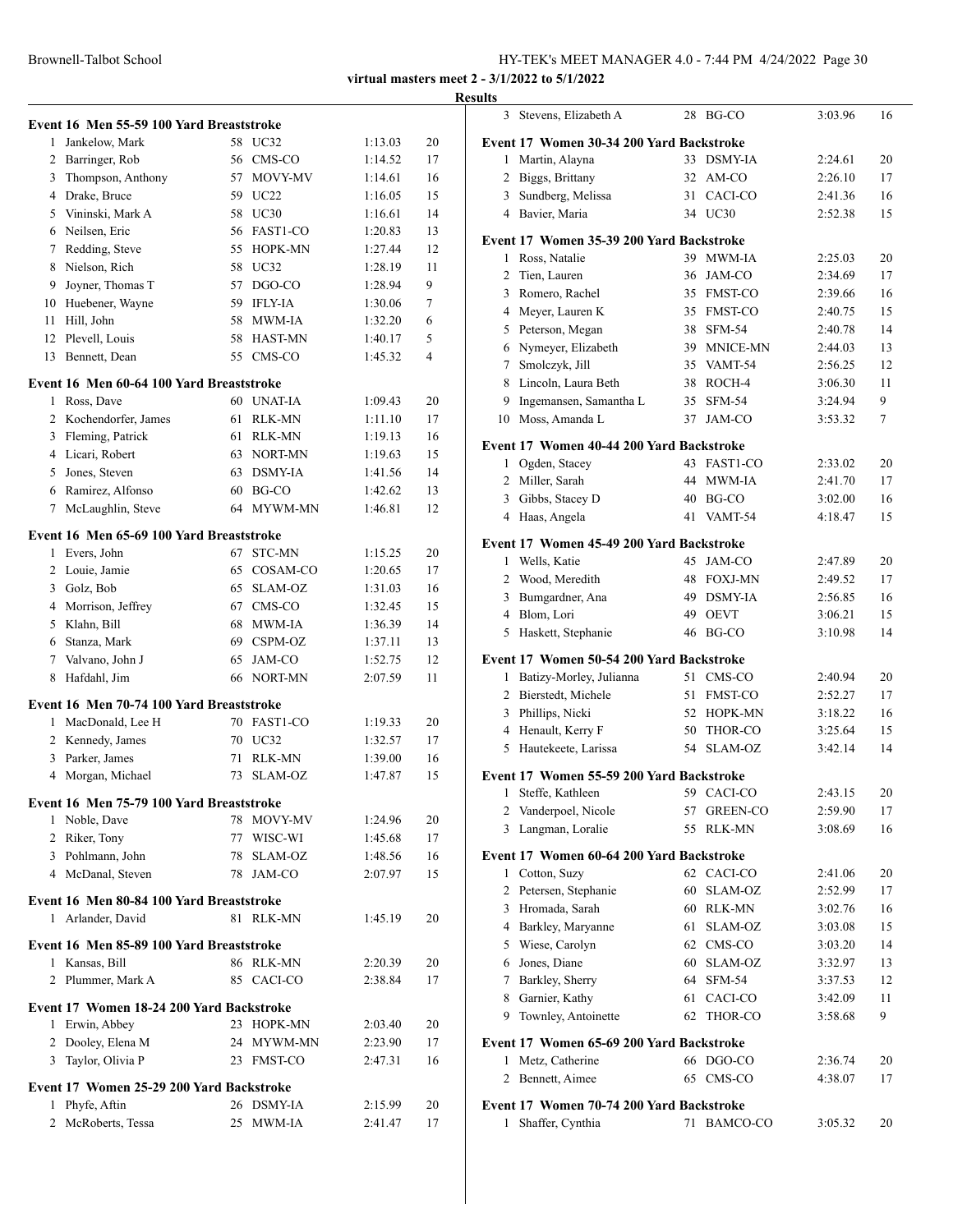|         |                                                                                                                                                                                                                                                                                                                                                                                                                                                                                                                                                                                                                                                                                                                                                                                                                                                                                                                                                                                                                                                                     |                                                                                                                                                                                                               | Resul                                                                                              |
|---------|---------------------------------------------------------------------------------------------------------------------------------------------------------------------------------------------------------------------------------------------------------------------------------------------------------------------------------------------------------------------------------------------------------------------------------------------------------------------------------------------------------------------------------------------------------------------------------------------------------------------------------------------------------------------------------------------------------------------------------------------------------------------------------------------------------------------------------------------------------------------------------------------------------------------------------------------------------------------------------------------------------------------------------------------------------------------|---------------------------------------------------------------------------------------------------------------------------------------------------------------------------------------------------------------|----------------------------------------------------------------------------------------------------|
|         |                                                                                                                                                                                                                                                                                                                                                                                                                                                                                                                                                                                                                                                                                                                                                                                                                                                                                                                                                                                                                                                                     |                                                                                                                                                                                                               |                                                                                                    |
|         | 3:07.01                                                                                                                                                                                                                                                                                                                                                                                                                                                                                                                                                                                                                                                                                                                                                                                                                                                                                                                                                                                                                                                             | 17                                                                                                                                                                                                            |                                                                                                    |
|         | 3:35.99                                                                                                                                                                                                                                                                                                                                                                                                                                                                                                                                                                                                                                                                                                                                                                                                                                                                                                                                                                                                                                                             | 16                                                                                                                                                                                                            |                                                                                                    |
|         | 3:53.67                                                                                                                                                                                                                                                                                                                                                                                                                                                                                                                                                                                                                                                                                                                                                                                                                                                                                                                                                                                                                                                             | 15                                                                                                                                                                                                            |                                                                                                    |
|         |                                                                                                                                                                                                                                                                                                                                                                                                                                                                                                                                                                                                                                                                                                                                                                                                                                                                                                                                                                                                                                                                     | 14                                                                                                                                                                                                            | ł                                                                                                  |
|         |                                                                                                                                                                                                                                                                                                                                                                                                                                                                                                                                                                                                                                                                                                                                                                                                                                                                                                                                                                                                                                                                     |                                                                                                                                                                                                               |                                                                                                    |
|         | 3:42.23                                                                                                                                                                                                                                                                                                                                                                                                                                                                                                                                                                                                                                                                                                                                                                                                                                                                                                                                                                                                                                                             | 20                                                                                                                                                                                                            |                                                                                                    |
|         | 5:03.56                                                                                                                                                                                                                                                                                                                                                                                                                                                                                                                                                                                                                                                                                                                                                                                                                                                                                                                                                                                                                                                             | 17                                                                                                                                                                                                            |                                                                                                    |
|         |                                                                                                                                                                                                                                                                                                                                                                                                                                                                                                                                                                                                                                                                                                                                                                                                                                                                                                                                                                                                                                                                     |                                                                                                                                                                                                               |                                                                                                    |
|         |                                                                                                                                                                                                                                                                                                                                                                                                                                                                                                                                                                                                                                                                                                                                                                                                                                                                                                                                                                                                                                                                     |                                                                                                                                                                                                               |                                                                                                    |
|         |                                                                                                                                                                                                                                                                                                                                                                                                                                                                                                                                                                                                                                                                                                                                                                                                                                                                                                                                                                                                                                                                     |                                                                                                                                                                                                               | ł                                                                                                  |
|         |                                                                                                                                                                                                                                                                                                                                                                                                                                                                                                                                                                                                                                                                                                                                                                                                                                                                                                                                                                                                                                                                     |                                                                                                                                                                                                               |                                                                                                    |
|         |                                                                                                                                                                                                                                                                                                                                                                                                                                                                                                                                                                                                                                                                                                                                                                                                                                                                                                                                                                                                                                                                     |                                                                                                                                                                                                               |                                                                                                    |
|         | 2:21.78                                                                                                                                                                                                                                                                                                                                                                                                                                                                                                                                                                                                                                                                                                                                                                                                                                                                                                                                                                                                                                                             | 20                                                                                                                                                                                                            |                                                                                                    |
|         | 2:37.09                                                                                                                                                                                                                                                                                                                                                                                                                                                                                                                                                                                                                                                                                                                                                                                                                                                                                                                                                                                                                                                             | 17                                                                                                                                                                                                            |                                                                                                    |
|         |                                                                                                                                                                                                                                                                                                                                                                                                                                                                                                                                                                                                                                                                                                                                                                                                                                                                                                                                                                                                                                                                     |                                                                                                                                                                                                               | ł                                                                                                  |
|         |                                                                                                                                                                                                                                                                                                                                                                                                                                                                                                                                                                                                                                                                                                                                                                                                                                                                                                                                                                                                                                                                     |                                                                                                                                                                                                               |                                                                                                    |
|         |                                                                                                                                                                                                                                                                                                                                                                                                                                                                                                                                                                                                                                                                                                                                                                                                                                                                                                                                                                                                                                                                     |                                                                                                                                                                                                               |                                                                                                    |
|         | 3:15.43                                                                                                                                                                                                                                                                                                                                                                                                                                                                                                                                                                                                                                                                                                                                                                                                                                                                                                                                                                                                                                                             | 16                                                                                                                                                                                                            | I                                                                                                  |
|         |                                                                                                                                                                                                                                                                                                                                                                                                                                                                                                                                                                                                                                                                                                                                                                                                                                                                                                                                                                                                                                                                     |                                                                                                                                                                                                               |                                                                                                    |
|         |                                                                                                                                                                                                                                                                                                                                                                                                                                                                                                                                                                                                                                                                                                                                                                                                                                                                                                                                                                                                                                                                     |                                                                                                                                                                                                               |                                                                                                    |
|         |                                                                                                                                                                                                                                                                                                                                                                                                                                                                                                                                                                                                                                                                                                                                                                                                                                                                                                                                                                                                                                                                     |                                                                                                                                                                                                               |                                                                                                    |
|         |                                                                                                                                                                                                                                                                                                                                                                                                                                                                                                                                                                                                                                                                                                                                                                                                                                                                                                                                                                                                                                                                     |                                                                                                                                                                                                               |                                                                                                    |
|         |                                                                                                                                                                                                                                                                                                                                                                                                                                                                                                                                                                                                                                                                                                                                                                                                                                                                                                                                                                                                                                                                     |                                                                                                                                                                                                               |                                                                                                    |
|         |                                                                                                                                                                                                                                                                                                                                                                                                                                                                                                                                                                                                                                                                                                                                                                                                                                                                                                                                                                                                                                                                     |                                                                                                                                                                                                               |                                                                                                    |
|         |                                                                                                                                                                                                                                                                                                                                                                                                                                                                                                                                                                                                                                                                                                                                                                                                                                                                                                                                                                                                                                                                     |                                                                                                                                                                                                               | ł                                                                                                  |
|         |                                                                                                                                                                                                                                                                                                                                                                                                                                                                                                                                                                                                                                                                                                                                                                                                                                                                                                                                                                                                                                                                     |                                                                                                                                                                                                               |                                                                                                    |
|         | 2:10.29                                                                                                                                                                                                                                                                                                                                                                                                                                                                                                                                                                                                                                                                                                                                                                                                                                                                                                                                                                                                                                                             | 20                                                                                                                                                                                                            |                                                                                                    |
|         | 2:15.86                                                                                                                                                                                                                                                                                                                                                                                                                                                                                                                                                                                                                                                                                                                                                                                                                                                                                                                                                                                                                                                             | 17                                                                                                                                                                                                            |                                                                                                    |
|         | 2:20.29                                                                                                                                                                                                                                                                                                                                                                                                                                                                                                                                                                                                                                                                                                                                                                                                                                                                                                                                                                                                                                                             | 16                                                                                                                                                                                                            | I                                                                                                  |
|         | 2:23.51                                                                                                                                                                                                                                                                                                                                                                                                                                                                                                                                                                                                                                                                                                                                                                                                                                                                                                                                                                                                                                                             | 15                                                                                                                                                                                                            |                                                                                                    |
|         | 2:25.23                                                                                                                                                                                                                                                                                                                                                                                                                                                                                                                                                                                                                                                                                                                                                                                                                                                                                                                                                                                                                                                             | 14                                                                                                                                                                                                            |                                                                                                    |
|         | 2:39.89                                                                                                                                                                                                                                                                                                                                                                                                                                                                                                                                                                                                                                                                                                                                                                                                                                                                                                                                                                                                                                                             | 13                                                                                                                                                                                                            |                                                                                                    |
|         |                                                                                                                                                                                                                                                                                                                                                                                                                                                                                                                                                                                                                                                                                                                                                                                                                                                                                                                                                                                                                                                                     |                                                                                                                                                                                                               |                                                                                                    |
|         |                                                                                                                                                                                                                                                                                                                                                                                                                                                                                                                                                                                                                                                                                                                                                                                                                                                                                                                                                                                                                                                                     |                                                                                                                                                                                                               |                                                                                                    |
|         |                                                                                                                                                                                                                                                                                                                                                                                                                                                                                                                                                                                                                                                                                                                                                                                                                                                                                                                                                                                                                                                                     |                                                                                                                                                                                                               |                                                                                                    |
|         |                                                                                                                                                                                                                                                                                                                                                                                                                                                                                                                                                                                                                                                                                                                                                                                                                                                                                                                                                                                                                                                                     |                                                                                                                                                                                                               |                                                                                                    |
|         |                                                                                                                                                                                                                                                                                                                                                                                                                                                                                                                                                                                                                                                                                                                                                                                                                                                                                                                                                                                                                                                                     | 20                                                                                                                                                                                                            |                                                                                                    |
|         |                                                                                                                                                                                                                                                                                                                                                                                                                                                                                                                                                                                                                                                                                                                                                                                                                                                                                                                                                                                                                                                                     |                                                                                                                                                                                                               |                                                                                                    |
|         |                                                                                                                                                                                                                                                                                                                                                                                                                                                                                                                                                                                                                                                                                                                                                                                                                                                                                                                                                                                                                                                                     |                                                                                                                                                                                                               |                                                                                                    |
|         | 2:10.47                                                                                                                                                                                                                                                                                                                                                                                                                                                                                                                                                                                                                                                                                                                                                                                                                                                                                                                                                                                                                                                             | 20                                                                                                                                                                                                            |                                                                                                    |
|         | 2:42.21                                                                                                                                                                                                                                                                                                                                                                                                                                                                                                                                                                                                                                                                                                                                                                                                                                                                                                                                                                                                                                                             | 17                                                                                                                                                                                                            |                                                                                                    |
|         | 2:43.74                                                                                                                                                                                                                                                                                                                                                                                                                                                                                                                                                                                                                                                                                                                                                                                                                                                                                                                                                                                                                                                             | 16                                                                                                                                                                                                            |                                                                                                    |
|         | 3:41.54                                                                                                                                                                                                                                                                                                                                                                                                                                                                                                                                                                                                                                                                                                                                                                                                                                                                                                                                                                                                                                                             | 15                                                                                                                                                                                                            |                                                                                                    |
|         |                                                                                                                                                                                                                                                                                                                                                                                                                                                                                                                                                                                                                                                                                                                                                                                                                                                                                                                                                                                                                                                                     |                                                                                                                                                                                                               |                                                                                                    |
|         |                                                                                                                                                                                                                                                                                                                                                                                                                                                                                                                                                                                                                                                                                                                                                                                                                                                                                                                                                                                                                                                                     |                                                                                                                                                                                                               |                                                                                                    |
|         |                                                                                                                                                                                                                                                                                                                                                                                                                                                                                                                                                                                                                                                                                                                                                                                                                                                                                                                                                                                                                                                                     |                                                                                                                                                                                                               | I                                                                                                  |
|         |                                                                                                                                                                                                                                                                                                                                                                                                                                                                                                                                                                                                                                                                                                                                                                                                                                                                                                                                                                                                                                                                     |                                                                                                                                                                                                               |                                                                                                    |
|         |                                                                                                                                                                                                                                                                                                                                                                                                                                                                                                                                                                                                                                                                                                                                                                                                                                                                                                                                                                                                                                                                     |                                                                                                                                                                                                               |                                                                                                    |
|         |                                                                                                                                                                                                                                                                                                                                                                                                                                                                                                                                                                                                                                                                                                                                                                                                                                                                                                                                                                                                                                                                     |                                                                                                                                                                                                               |                                                                                                    |
|         |                                                                                                                                                                                                                                                                                                                                                                                                                                                                                                                                                                                                                                                                                                                                                                                                                                                                                                                                                                                                                                                                     |                                                                                                                                                                                                               |                                                                                                    |
|         |                                                                                                                                                                                                                                                                                                                                                                                                                                                                                                                                                                                                                                                                                                                                                                                                                                                                                                                                                                                                                                                                     |                                                                                                                                                                                                               |                                                                                                    |
|         |                                                                                                                                                                                                                                                                                                                                                                                                                                                                                                                                                                                                                                                                                                                                                                                                                                                                                                                                                                                                                                                                     |                                                                                                                                                                                                               |                                                                                                    |
|         | 2:26.38                                                                                                                                                                                                                                                                                                                                                                                                                                                                                                                                                                                                                                                                                                                                                                                                                                                                                                                                                                                                                                                             | 20                                                                                                                                                                                                            |                                                                                                    |
| FOXJ-MN | 2:41.94                                                                                                                                                                                                                                                                                                                                                                                                                                                                                                                                                                                                                                                                                                                                                                                                                                                                                                                                                                                                                                                             | 17                                                                                                                                                                                                            | ł                                                                                                  |
|         | (Event 17 Women 70-74 200 Yard Backstroke)<br>70 RLK-MN<br>74 RLK-MN<br>73 CMS-CO<br>71 CACI-CO<br>Event 17 Women 75-79 200 Yard Backstroke<br>77 SLAM-OZ<br>79 SLAM-OZ<br>Event 17 Men 18-24 200 Yard Backstroke<br>24 VAMT-54<br>23 UC30<br>Event 17 Men 25-29 200 Yard Backstroke<br>27 NORT-MN<br>27 MINN-MN<br>Event 17 Men 30-34 200 Yard Backstroke<br>30 PPMS-CO<br>33 CSPM-OZ<br>31 SFM-54<br>Event 17 Men 35-39 200 Yard Backstroke<br>37 FMST-CO<br>38 PPMS-CO<br>38 ISMT-MN<br>37 PPMS-CO<br>39 OEVT<br>Event 17 Men 40-44 200 Yard Backstroke<br>43 BG-CO<br>42 DGO-CO<br>40 THOR-CO<br>41 FMST-CO<br>41 GREEN-CO<br>41 VAMT-54<br>Event 17 Men 45-49 200 Yard Backstroke<br>47 OEVT<br>Event 17 Men 50-54 200 Yard Backstroke<br>52 HOPK-MN<br>52 FMST-CO<br>Event 17 Men 55-59 200 Yard Backstroke<br>56 CRZ8-CO<br>57 FMST-CO<br>56 SLAM-OZ<br>55 CMS-CO<br>Event 17 Men 60-64 200 Yard Backstroke<br>60 MWM-IA<br>64 RLK-MN<br>61 UC40<br>NORT-MN<br>61<br>61 FMST-CO<br>$60$ BG-CO<br>Event 17 Men 65-69 200 Yard Backstroke<br>68 FAST1-CO<br>69 | 4:14.70<br>2:10.41<br>2:16.21<br>1:53.34<br>1:59.31<br>2:03.04<br>2:07.79<br>2:15.10<br>2:18.85<br>2:38.81<br>2:30.46<br>2:18.78<br>2:43.93<br>2:28.95<br>2:30.04<br>2:38.50<br>2:43.89<br>2:51.81<br>3:15.34 | 20<br>17<br>20<br>17<br>20<br>17<br>16<br>15<br>14<br>20<br>17<br>20<br>17<br>16<br>15<br>14<br>13 |

| lts |                |                                         |    |                     |                    |          |
|-----|----------------|-----------------------------------------|----|---------------------|--------------------|----------|
|     | 3              | Kealy, Tom                              |    | 65 SWIA-IA          | 2:50.20            | 16       |
|     | 4              | Tveitmoe, Robert                        |    | 69 JAM-CO           | 2:52.92            | 15       |
|     | 5              | Johnson, Steve W                        |    | 67 SFM-54           | 2:58.18            | 14       |
|     |                | 6 Nelson, Curtis                        |    | 66 RLK-MN           | 3:04.59            | 13       |
|     |                | Event 17 Men 70-74 200 Yard Backstroke  |    |                     |                    |          |
|     | 1              | Fritts, Jack                            |    | 71 MWM-IA           | 2:50.43            | 20       |
|     | $\overline{2}$ | Rothweiler, Michael                     |    | 74 RLK-MN           | 3:05.83            | 17       |
|     | 3              | Bailey, Mark                            |    | 71 BAMCO-CO         | 3:15.91            | 16       |
|     |                | 4 Morgan, Michael                       |    | 73 SLAM-OZ          | 3:49.44            | 15       |
|     |                | 5 Netting, Rob                          |    | 72 AM-CO            | 3:55.63            | 14       |
|     |                | Event 17 Men 75-79 200 Yard Backstroke  |    |                     |                    |          |
|     | 1              | Walker, Laurence                        | 78 | SLAM-OZ             | 3:10.88            | 20       |
|     | 2              | Tobin, John                             |    | 79 CMS-CO           | 3:50.15            | 17       |
|     | 3              | McDanal, Steven                         | 78 | JAM-CO              | 4:26.47            | 16       |
|     |                | Event 17 Men 85-89 200 Yard Backstroke  |    |                     |                    |          |
|     | 1              | Plummer, Mark A                         |    | 85 CACI-CO          | 4:25.51            | 20       |
|     |                | 2 Kansas, Bill                          |    | 86 RLK-MN           | 6:06.84            | 17       |
|     |                |                                         |    |                     |                    |          |
|     |                | Event 18 Women 18-24 200 Yard IM        |    |                     |                    |          |
|     | 1<br>2         | Garlich, Hailey J                       |    | 24 OEVT<br>24 BG-CO | 2:25.15<br>2:34.06 | 20<br>17 |
|     |                | Majeticova, Iva<br>3 Kastigar, Haley J  |    | 21 OEVT             | 2:35.55            | 16       |
|     |                | 4 Majeticova, Lucie                     |    | 24 BG-CO            | 2:36.84            | 15       |
|     |                | 5 Pearson, Hannah                       | 24 | MWM-IA              | 2:40.21            | 14       |
|     |                |                                         |    |                     |                    |          |
|     |                | <b>Event 18 Women 25-29 200 Yard IM</b> |    |                     |                    |          |
|     | 1              | Phyfe, Aftin                            |    | 26 DSMY-IA          | 2:19.03            | 20       |
|     | 2              | Rizzo, Linnea                           |    | 25 RIP-MN           | 2:27.03            | 17       |
|     | 3              | Stevens, Elizabeth A                    | 28 | BG-CO               | 3:05.01            | 16       |
|     |                | Event 18 Women 30-34 200 Yard IM        |    |                     |                    |          |
|     | 1              | Kaiser, Katherine                       |    | 31 MYWM-MN          | 2:28.93            | 20       |
|     |                | 2 Farmer, Elizabeth                     |    | 33 MINN-MN          | 2:42.86            | 17       |
|     |                | 3 Burggraaf, Kelly                      |    | 31 FMST-CO          | 2:46.41            | 16       |
|     |                | 4 Bavier, Maria                         |    | 34 UC30             | 2:47.41            | 15       |
|     |                | 5 Person, Hannah                        |    | 34 FMST-CO          | 3:01.32            | 14       |
|     |                | 6 Boyce, Katie                          | 33 | JAM-CO              | 3:04.89            | 13       |
|     |                | <b>Event 18 Women 35-39 200 Yard IM</b> |    |                     |                    |          |
|     | 1              | Lehenbauer, Lauren                      | 35 | MWM-IA              | 2:22.20            | 20       |
|     | 2              | Jones, Elizabeth                        | 38 | JAM-CO              | 2:27.22            | 17       |
|     | 3              | Gibbons, Chelsea M                      |    | 38 JAM-CO           | 2:32.48            | 16       |
|     | 4              | Ludick, Margaret                        |    | 37 FOXJ-MN          | 2:32.54            | 15       |
|     | 5              | Marne, Courtney                         |    | 35 FMST-CO          | 2:34.42            | 14       |
|     | 6              | Civitano, Ann                           |    | 37 FMST-CO          | 2:50.82            | 13       |
|     | 7              | Kroon, Jessica                          |    | 38 PIR-54           | 2:51.67            | 12       |
|     | 8              | Moss, Amanda L                          | 37 | JAM-CO              | 3:35.76            | 11       |
|     |                | Event 18 Women 40-44 200 Yard IM        |    |                     |                    |          |
|     |                | 1 Lee, Jodi                             | 44 | JAM-CO              | 2:20.45            | 20       |
|     | 2              | Linke, Lyndsey                          | 41 | FAST1-CO            | 2:29.09            | 17       |
|     | 3              | Moore, Jessica                          |    | 41 CSPM-OZ          | 2:37.33            | 16       |
|     | 4              | Mahowald, Melanie                       |    | 40 VAMT-54          | 2:40.35            | 15       |
|     |                | 5 Williams, Andrea                      | 41 | HOPK-MN             | 2:45.64            | 14       |
|     | 6              | Stucka-Benally, Jennifer M              | 41 | DGO-CO              | 2:45.65            | 13       |
|     | 7              | Miller, Sarah                           | 44 | MWM-IA              | 2:50.48            | 12       |
|     |                | Event 18 Women 45-49 200 Yard IM        |    |                     |                    |          |
|     | 1              | Glenn, Katie                            | 45 | OPA-CO              | 2:19.48            | 20       |
|     |                |                                         |    |                     |                    |          |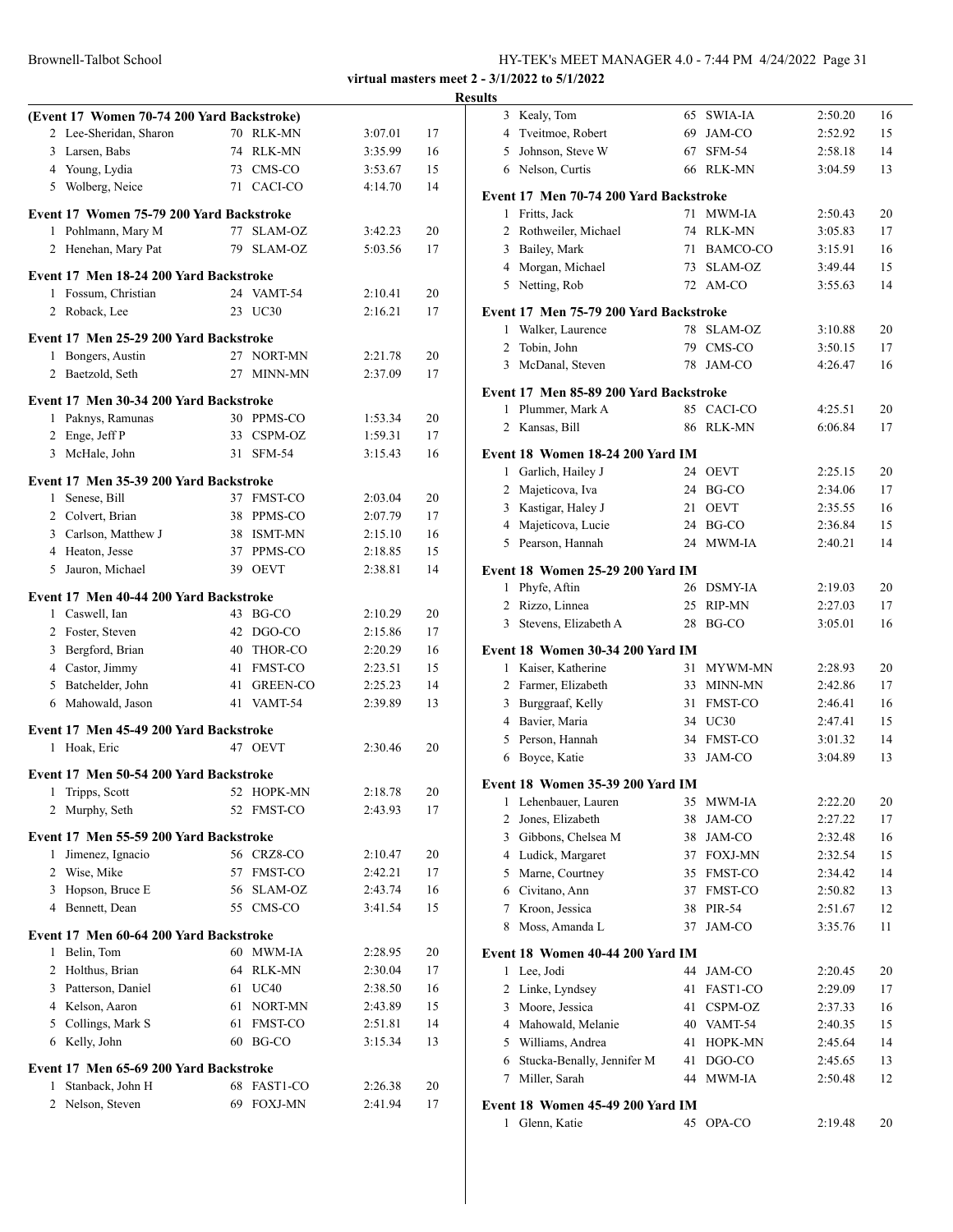| Brownell-Talbot School | HY-TEK's MEET MANAGER 4.0 - 7:44 PM 4/24/2022 Page 32 |  |
|------------------------|-------------------------------------------------------|--|
|------------------------|-------------------------------------------------------|--|

|                |                                         |    |                 |         |    | <b>Results</b> |
|----------------|-----------------------------------------|----|-----------------|---------|----|----------------|
|                | (Event 18 Women 45-49 200 Yard IM)      |    |                 |         |    | Ev             |
|                | 2 Baum, Michelle                        |    | 45 FMST-CO      | 2:43.55 | 17 |                |
| $\mathbf{3}$   | Sullivan, Kristin                       |    | 48 FOXJ-MN      | 2:44.53 | 16 |                |
|                | 4 Rand, Amber                           |    | 47 DSMY-IA      | 2:47.24 | 15 | Ev             |
| 5              | Attig, Jennifer                         |    | 47 MOVY-MV      | 2:48.25 | 14 |                |
|                | 6 Haskett, Stephanie                    |    | 46 BG-CO        | 3:06.93 | 13 |                |
| $7^{\circ}$    | Jenson, Tara                            |    | 47 TACMN-MN     | 3:10.86 | 12 |                |
|                | 8 Banner, Sara                          |    | 45 MOVY-MV      | 3:38.85 | 11 |                |
| 9              | Rothgangel, Ella                        |    | 46 SLAM-OZ      | 4:13.75 | 9  |                |
|                | Event 18 Women 50-54 200 Yard IM        |    |                 |         |    |                |
|                | 1 Bierstedt, Michele                    |    | 51 FMST-CO      | 2:51.22 | 20 | Ev             |
|                | 2 Peterson, Jane                        | 53 | <b>MINN-MN</b>  | 3:03.51 | 17 |                |
|                | 3 Henault, Kerry F                      | 50 | THOR-CO         | 3:22.90 | 16 |                |
|                | <b>Event 18 Women 55-59 200 Yard IM</b> |    |                 |         |    |                |
| $\mathbf{1}$   | Steffe, Kathleen                        |    | 59 CACI-CO      | 2:37.25 | 20 | Ev             |
|                | 2 Vanderpoel, Nicole                    | 57 | <b>GREEN-CO</b> | 3:18.27 | 17 |                |
|                | 3 Hines, Lisa                           |    | 59 MINN-MN      | 3:25.96 | 16 |                |
|                | 4 Ryan, Sara                            |    | 59 QCM-IA       | 3:42.82 | 15 |                |
|                |                                         |    |                 |         |    |                |
|                | Event 18 Women 60-64 200 Yard IM        |    |                 |         |    | Ev             |
|                | 1 Maleike, Corinna                      | 61 | THOR-CO         | 3:03.06 | 20 |                |
|                | 2 Kealy, Ann                            |    | 62 UNAT-IA      | 3:19.20 | 17 |                |
|                | 3 Stokoe, Jeanne                        |    | 60 THOR-CO      | 3:42.47 | 16 |                |
|                | 4 Jones, Diane                          | 60 | SLAM-OZ         | 3:42.66 | 15 |                |
|                | Event 18 Women 65-69 200 Yard IM        |    |                 |         |    |                |
|                | 1 Achterberg, Elaine                    |    | 67 FMST-CO      | 3:09.52 | 20 |                |
|                | 2 Pendergast, Paula                     |    | 67 RLK-MN       | 3:27.47 | 17 |                |
| 3              | Bloomfield, Sue A                       |    | 69 FAST1-CO     | 3:27.69 | 16 |                |
|                |                                         |    |                 |         |    |                |
|                | Event 18 Women 70-74 200 Yard IM        |    |                 |         |    | Ev             |
| $\mathbf{1}$   | Shaffer, Cynthia                        |    | 71 BAMCO-CO     | 3:11.40 | 20 |                |
|                | 2 Lee-Sheridan, Sharon                  |    | 70 RLK-MN       | 3:14.54 | 17 |                |
|                | 3 Larsen, Babs                          |    | 74 RLK-MN       | 3:45.33 | 16 |                |
|                | 4 Young, Lydia                          | 73 | CMS-CO          | 4:09.55 | 15 |                |
|                | Event 18 Men 18-24 200 Yard IM          |    |                 |         |    |                |
| 1              | Smoak, Connor                           |    | 24 CSPM-OZ      | 2:14.54 | 20 |                |
|                | 2 Roback, Lee                           |    | 23 UC30         | 2:22.33 | 17 |                |
| 3              | Allen, Jack                             |    | 23 MOVY-MV      | 2:26.53 | 16 |                |
|                | <b>Event 18 Men 25-29 200 Yard IM</b>   |    |                 |         |    | Ev             |
|                | 1 Kastigar, Adam                        | 28 | DKTA-52         | 1:57.96 | 20 |                |
|                | 2 Pasquesi, Justin                      |    | 28 CSPM-OZ      | 2:00.78 | 17 |                |
|                | 3 Bergstrom, Scott                      |    | 27 FMST-CO      | 2:05.69 | 16 |                |
|                | 4 Kezer, Loren                          |    | 29 BG-CO        | 2:17.33 | 15 |                |
| 5              | Gleason, Sam                            |    | 25 ALB-38       | 2:24.89 | 14 |                |
| 6              | Dyer, Samuel                            | 25 | MINN-MN         | 2:25.99 | 13 |                |
| 7              | Bongers, Austin                         |    | 27 NORT-MN      | 2:26.55 | 12 | Ev             |
| 8              | Bassett, Michael                        | 25 | MOVY-MV         | 2:35.19 | 11 |                |
| 9              | Green, Jackson                          | 26 | MWM-IA          | 2:37.45 | 9  |                |
|                |                                         |    |                 |         |    |                |
|                | Event 18 Men 30-34 200 Yard IM          |    |                 |         |    |                |
| 1              | Enge, Jeff P                            | 33 | CSPM-OZ         | 2:00.14 | 20 |                |
| $\overline{2}$ | Brasseur, Sam                           |    | 34 MNICE-MN     | 2:13.67 | 17 | Ev             |
|                | 3 McCoy, Jonathan                       |    | 32 FMST-CO      | 2:25.61 | 16 |                |
| $\overline{4}$ | Stegeman, Matthew                       |    | 31 MNICE-MN     | 2:27.84 | 15 |                |
|                |                                         |    |                 |         |    |                |

|              | Event 18 Men 35-39 200 Yard IM        |    |                 |         |    |
|--------------|---------------------------------------|----|-----------------|---------|----|
| $\mathbf{1}$ | Senese, Bill                          | 37 | <b>FMST-CO</b>  | 2:32.96 | 20 |
|              | <b>Event 18 Men 40-44 200 Yard IM</b> |    |                 |         |    |
| 1            | Jacobo, Alfredo                       | 40 | UC22            | 2:08.43 | 20 |
| 2            | Trinidad, RD                          | 42 | PPMS-CO         | 2:09.39 | 17 |
| 3            | Miller, Clay                          | 41 | <b>SWIA-IA</b>  | 2:14.25 | 16 |
|              | 4 Caswell, Ian                        | 43 | BG-CO           | 2:17.19 | 15 |
|              | 5 Bergford, Brian                     | 40 | THOR-CO         | 2:24.00 | 14 |
| 6            | Batchelder, John                      | 41 | <b>GREEN-CO</b> | 2:25.34 | 13 |
|              | <b>Event 18 Men 45-49 200 Yard IM</b> |    |                 |         |    |
| 1            | Martin, Greg J                        | 47 | CACI-CO         | 2:29.34 | 20 |
| 2            | Bolling, John                         | 49 | SLAM-OZ         | 2:38.06 | 17 |
| 3            | Moore, Matthew                        | 47 | CSPM-OZ         | 2:40.36 | 16 |
|              | Event 18 Men 50-54 200 Yard IM        |    |                 |         |    |
| 1            | Landreth, John                        | 52 | NAM-17          | 2:06.63 | 20 |
| 2            | Tripps, Scott                         | 52 | HOPK-MN         | 2:20.24 | 17 |
| 3            | Murphy, Seth                          | 52 | <b>FMST-CO</b>  | 2:55.84 | 16 |
|              | Event 18 Men 55-59 200 Yard IM        |    |                 |         |    |
| 1            | Jimenez, Ignacio                      | 56 | CRZ8-CO         | 2:11.95 | 20 |
| 2            | Huebener, Wayne                       | 59 | <b>IFLY-IA</b>  | 2:39.38 | 17 |
| 3            | Neilsen, Eric                         | 56 | FAST1-CO        | 2:50.24 | 16 |
| 4            | Hopson, Bruce E                       | 56 | SLAM-OZ         | 2:50.83 | 15 |
| 5            | Ness, Randal                          | 59 | HOPK-MN         | 2:51.42 | 14 |
|              | 6 Redding, Steve                      | 55 | HOPK-MN         | 2:59.95 | 13 |
| $\tau$       | Korneisel, Richard                    | 59 | QCM-IA          | 3:03.35 | 12 |
| 8            | Driscoll, John                        | 56 | MINN-MN         | 3:08.23 | 11 |
| 9            | Bennett, Dean                         | 55 | CMS-CO          | 3:38.84 | 9  |
|              | <b>Event 18 Men 60-64 200 Yard IM</b> |    |                 |         |    |
| 1            | Biesecker, Cal                        | 60 | <b>MOVY-MV</b>  | 2:28.82 | 20 |
| 2            | Muchow, Gary                          | 62 | RIP-MN          | 2:29.78 | 17 |
| 3            | Belin, Tom                            | 60 | MWM-IA          | 2:32.02 | 16 |
|              | 4 Fleming, Patrick                    | 61 | RLK-MN          | 2:40.17 | 15 |
| 5            | Koonce, Denny                         | 64 | SLAM-OZ         | 3:20.38 | 14 |
|              | 6 Matecki, Ed                         | 64 | ZILA-OZ         | 3:35.93 | 13 |
| 7            | Carlson, David                        | 60 | <b>FMST-CO</b>  | 3:45.76 | 12 |
| 8            | McLaughlin, Steve                     | 64 | MYWM-MN         | 4:13.25 | 11 |
|              | Event 18 Men 65-69 200 Yard IM        |    |                 |         |    |
| 1            | Stanback, John H                      | 68 | FAST1-CO        | 2:34.48 | 20 |
| 2            | Smith, Darrell                        | 65 | <b>RLK-MN</b>   | 2:42.44 | 17 |
|              | 3 Louie, Jamie                        | 65 | COSAM-CO        | 2:48.39 | 16 |
|              | 4 Trussell, Tony E                    | 67 | <b>OEVT</b>     | 2:50.34 | 15 |
| 5            | Golz, Bob                             | 65 | SLAM-OZ         | 2:52.42 | 14 |
|              | Event 18 Men 70-74 200 Yard IM        |    |                 |         |    |
| 1            | Stewart, Charles                      | 70 | NORT-MN         | 3:13.35 | 20 |
| 2            | Kennedy, James                        | 70 | UC32            | 3:17.23 | 17 |
| 3            | Bailey, Mark                          | 71 | BAMCO-CO        | 3:20.56 | 16 |
| 4            | Sindlinger, Bill                      | 70 | MWM-IA          | 3:28.02 | 15 |
| 5            | Durell, Bill                          | 71 | <b>RLK-MN</b>   | 3:28.66 | 14 |
|              | Event 18 Men 75-79 200 Yard IM        |    |                 |         |    |
| 1            | Walker, Laurence                      | 78 | SLAM-OZ         | 3:50.24 | 20 |
| 2            | Kalstrom, Reynold                     | 77 | FMST-CO         | 4:04.77 | 17 |
|              | <b>Event 18 Men 85-89 200 Yard IM</b> |    |                 |         |    |
| $\mathbf{1}$ | Kansas, Bill                          | 86 | RLK-MN          | 5:56.30 | 20 |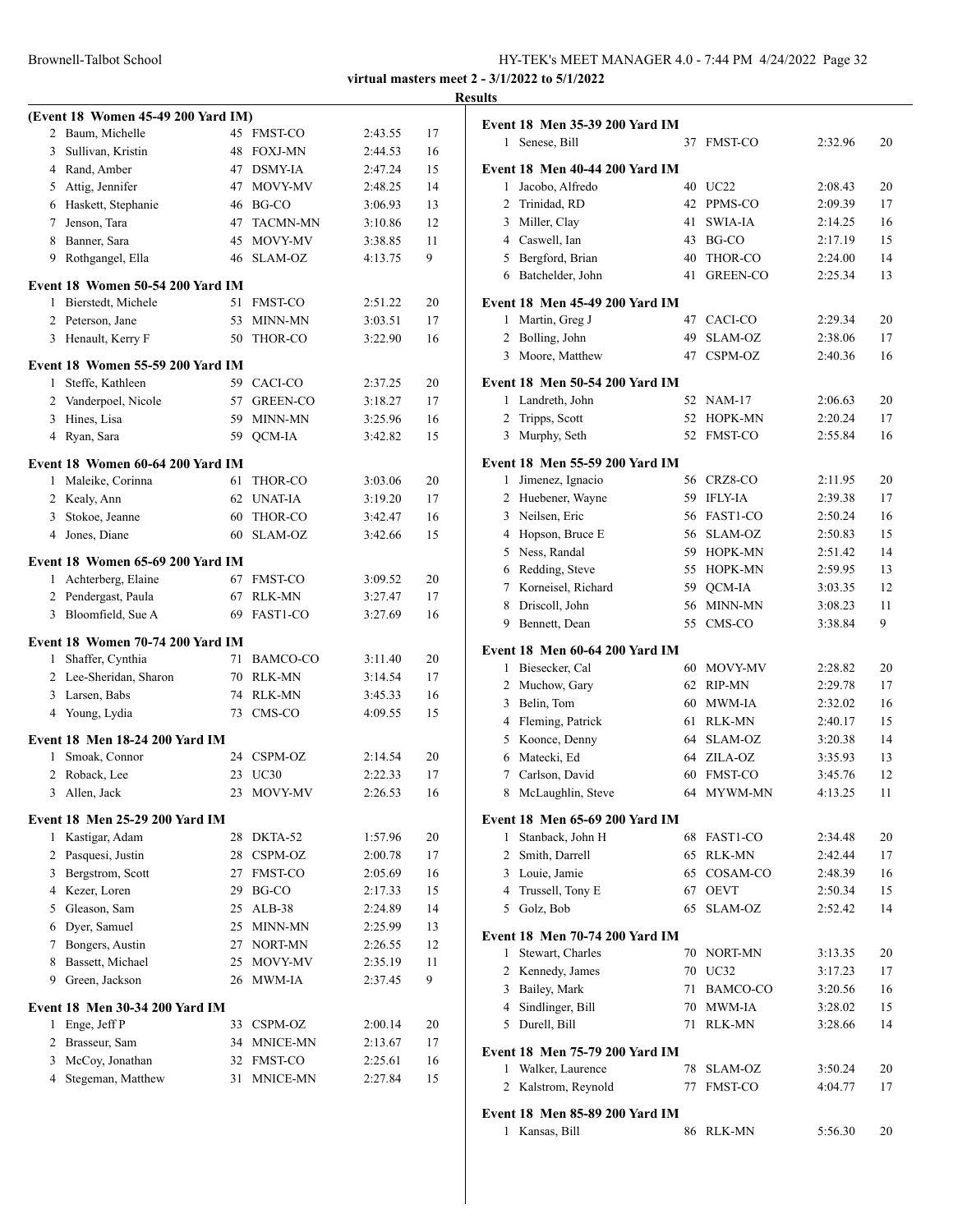**virtual masters meet 2 - 3/1/2022 to 5/1/2022**

#### **Results**

| <b>Combined Team Scores</b> |  |  |
|-----------------------------|--|--|
|                             |  |  |

|     | Combined Team Scores - Through Event 18  |          |
|-----|------------------------------------------|----------|
|     | 1. Foothills Masters Swim Team           | 2810     |
|     | 2. Relaykers                             | 2248     |
|     | 3. Jeffco Aquatic Masters                | 2147     |
|     | 4. St Louis Area Masters                 | 1831     |
|     | 5. Colorado Athletic Club Inverne        | 1773.5   |
|     | 6. Colorado Masters Swimming             | 1664     |
|     | 7. Milky Way Masters                     | 1643     |
|     | 8. Bee Gees                              | 1632.5   |
|     | 9. Fast Masters                          | 1490     |
|     | 10. Club Greenwood                       | 1470.5   |
|     | 11. Missouri Valley Masters              | 1404     |
|     | 12. Hopkins Masters                      | 1306     |
|     | 13. Thornton Masters                     | 1062     |
|     | 14. Durango Masters Swimming             | 1019     |
|     | 15. Minnesota Masters Swim Club          | 992      |
|     | 16. Uc32                                 | 980      |
|     | 17. Pikes Peak Masters Swimming          | 900.5    |
|     | 18. Des Moines YMCA                      | 870      |
|     | 19. Usms One Event Registration          | 836      |
|     | 20. Csp Tideriders Master Swim Clu       | 746      |
|     | 21. Uc30                                 | 703.5    |
|     | 22. Nort'landers Swim Club               | 685      |
|     | 23. Sioux Falls Prairie Masters          | 667      |
|     | 24. Aurora Masters                       | 605.5    |
|     | 25. Vast Masters Swim Team               | 521      |
|     | 25. Minnesota Ice Swim Club              | 521      |
|     | 27. Riptide Masters                      | 480      |
|     | 28. EP Foxjets Masters                   | 471.5    |
|     | 29. Quad City Masters                    | 438      |
|     | 30. Iowa Flyers Swim Club                | 372      |
|     | 31. Common Ground Masters - NB           | 367.5    |
|     | 32. Unattached                           | 364.5    |
|     | 33. Crazy 8                              | 340      |
|     | 34. Minneapolis Ywca Masters             | 308.5    |
|     | 35. Boulder Aquatic Masters              | 308      |
|     | 36. West Express                         | 287      |
|     | 37. Southwest Iowa Masters               | 279      |
|     | 38. Off Piste Aquatics                   | 250      |
| 39. | Lakewood Dawgs                           | 241.5    |
| 40. | Uc22                                     | 222      |
| 41. | South East Metro Sharks Master           | 208      |
|     | 42. Chelsea Piers Fitness Ny/Bk          | 174      |
|     | 43. Pierre                               | 145      |
|     | 44. Uc21                                 | 131      |
|     | 45. Uc20                                 | 128      |
|     | 46. Rochester Area Masters Swimmin       | 121      |
|     | 47. New Albany Aquatics Club             | 120      |
|     | 48. Wisconsin Masters Aquatic Club       | 102      |
|     | 49. Dakota Masters                       | 94       |
|     | 50. Cosa Swimming Masters                | 90       |
|     | 51. Lafayette Masters Swimming           |          |
|     |                                          |          |
|     |                                          | 86<br>76 |
|     | 52. Sea Devils Masters<br>53. Rapid City | 74       |

|     | 55. St. Cloud YMCA                 | 70   |
|-----|------------------------------------|------|
|     | 55. Winona Masters Swimmers        | 70   |
| 57. | Chatfield Gravel Pond Swimmers     | 69   |
| 58. | <b>Iowa Masters</b>                | 62   |
| 59. | Uc40                               | 61.5 |
| 60. | Albany Armada Aquatics Masters     | 58   |
| 61. | Topeka Swim Association            | 55   |
| 62. | Aberdeen                           | 44   |
|     | 63. Twin Cities Aquatics Cooperati | 41   |
|     | 64. Kroc Masters                   | 34   |
|     | 65. Team Godzilla                  | 33   |
|     | 66. Lone Star Masters              | 32   |
| 67. | Hastings Area Swim Team            | 18   |
| 68. | Minnetonka Masters                 | 17   |
| 69. | Piranhas Master's Workout Grou     | 13   |

### **Scores - Women**

|     | Women - Team Rankings - Through Event 18 |       |
|-----|------------------------------------------|-------|
| 1.  | Jeffco Aquatic Masters                   | 1513  |
|     | 2. Foothills Masters Swim Team           | 1411  |
|     | 3. Colorado Athletic Club Inverne        | 1324  |
|     | 4. St Louis Area Masters                 | 946   |
|     | 5. Bee Gees                              | 907   |
|     | 6. Relaykers                             | 851   |
|     | 7. Fast Masters                          | 831   |
|     | 8. Colorado Masters Swimming             | 784   |
|     | 9. Club Greenwood                        | 754   |
|     | 10. Durango Masters Swimming             | 725   |
|     | 11. Hopkins Masters                      | 714.5 |
|     | 12. Thornton Masters                     | 670   |
|     | 13. Milky Way Masters                    | 575   |
|     | 14. Missouri Valley Masters              | 538   |
|     | 15. Usms One Event Registration          | 467   |
|     | 16. Des Moines YMCA                      | 442   |
|     | 17. Sioux Falls Prairie Masters          | 401   |
|     | 18. Minnesota Masters Swim Club          | 383   |
|     | 19. EP Foxjets Masters                   | 382   |
|     | 20. Pikes Peak Masters Swimming          | 367.5 |
|     | 21. Quad City Masters                    | 350   |
|     | 22. Uc32                                 | 323   |
|     | 23. Aurora Masters                       | 299   |
|     | 24. Riptide Masters                      | 246   |
|     | 25. Minneapolis Ywca Masters             | 244   |
|     | 25. Boulder Aquatic Masters              | 244   |
|     | 27. Nort'landers Swim Club               | 242   |
|     | 28. Vast Masters Swim Team               | 227   |
|     | 29. Csp Tideriders Master Swim Clu       | 213   |
|     | 30. Iowa Flyers Swim Club                | 198   |
|     | 31. Common Ground Masters - NB           | 196   |
|     | 32. Off Piste Aquatics                   | 180   |
|     | 33. Unattached                           | 132   |
|     | 34. Rochester Area Masters Swimmin       | 121   |
|     | 35. Minnesota Ice Swim Club              | 112   |
|     | 36. Pierre                               | 88    |
|     | 37. Chelsea Piers Fitness Ny/Bk          | 87    |
| 38. | Uc21                                     | 84    |